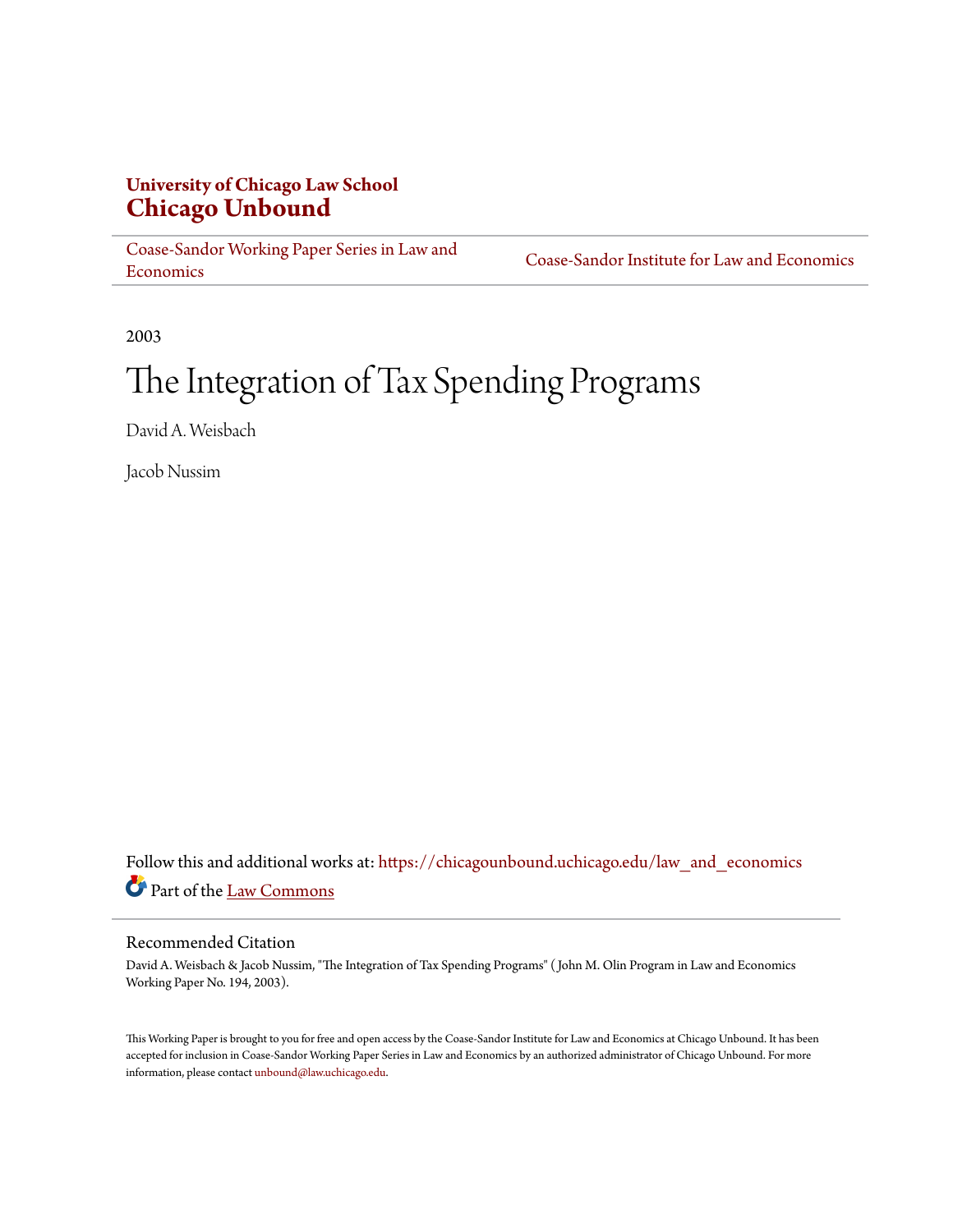

JOHN M. OLIN PROGRAM IN LAW & ECONOMICS WORKING PAPER NO. 194 (2D SERIES)



# **THE INGETRATION OF TAX AND SPENDING PROGRAMS**

*David A. Weisbach and Jacob Nussim*

# **THE LAW SCHOOL THE UNIVERSITY OF CHICAGO**

September 2003

This paper can be downloaded without charge at: The Chicago Working Paper Series Index: http://www.law.uchicago.edu/Lawecon/index.html and at the Social Science Research Network Electronic Paper Collection: http://papers.ssrn.com/paper.taf?abstract\_id=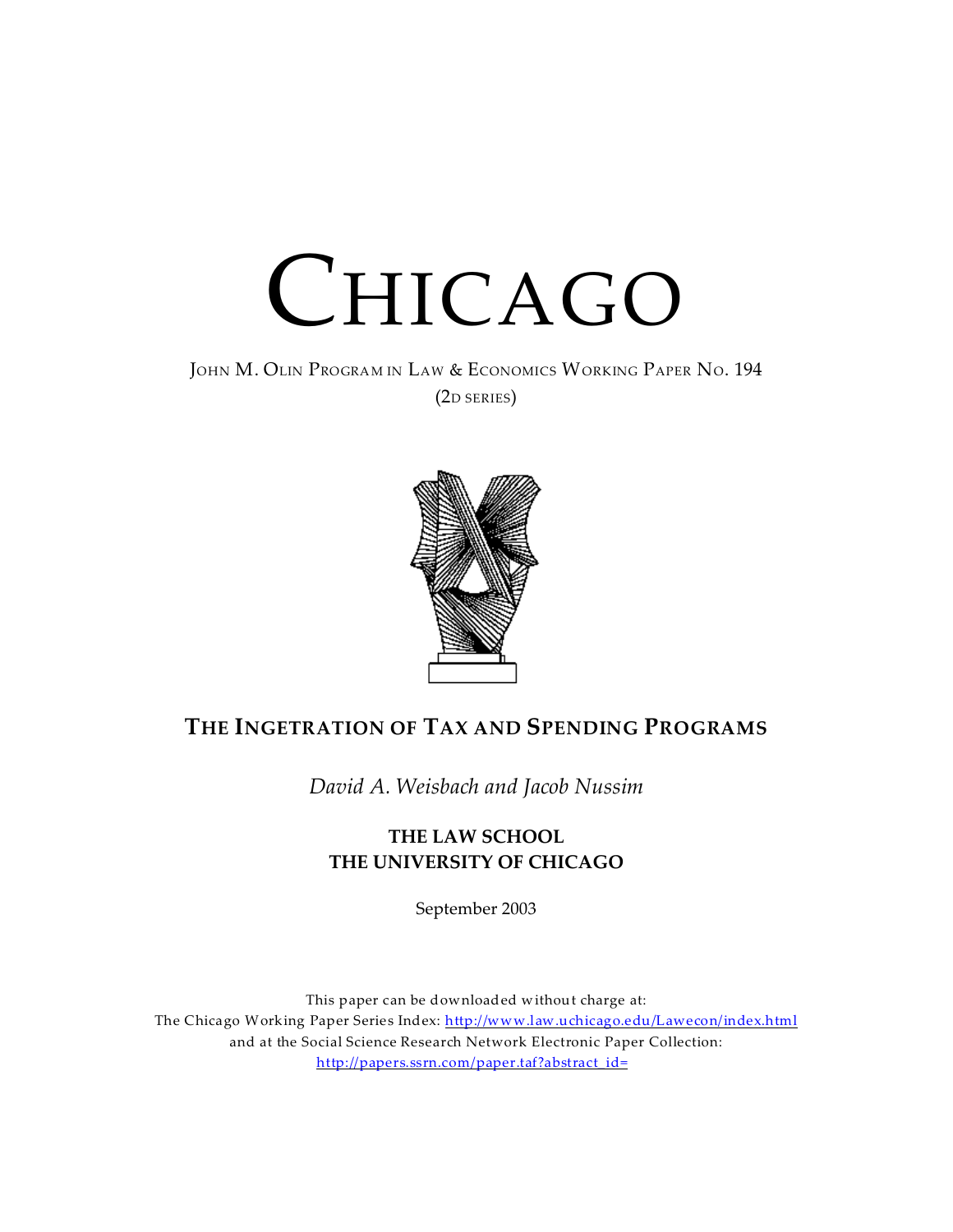# **The Integration of Tax and Spending Programs**

*David A. Weisbach and Jacob Nussim*

The University of Chicago Law School

August 4, 2003

#### **Abstract**

This paper provides a theory for deciding when a spending program should be implemented through the tax system. The decision is traditionally thought to be based on considerations of tax policy. The most common theories are the comprehensive tax base theory and the tax expenditures theory, both of which rely on tax policy to make the determination. We argue instead that the decision should be based solely on consideration of organizational design. Activities should be grouped together in a way that achieves the best performance, much like a corporation decides how to divide its business into divisions. Tax policy is entirely irrelevant to the decision. This paper begins the process of applying organizational design theory to the tax and spending problem, considering theories of hierarchies based on the needs for specialization in and coordination of activities. The paper then analyzes whether food stamps and the earned income credit should be implemented in through the tax system based on this analysis.

Send comments to: d-weisbach@uchicago.edu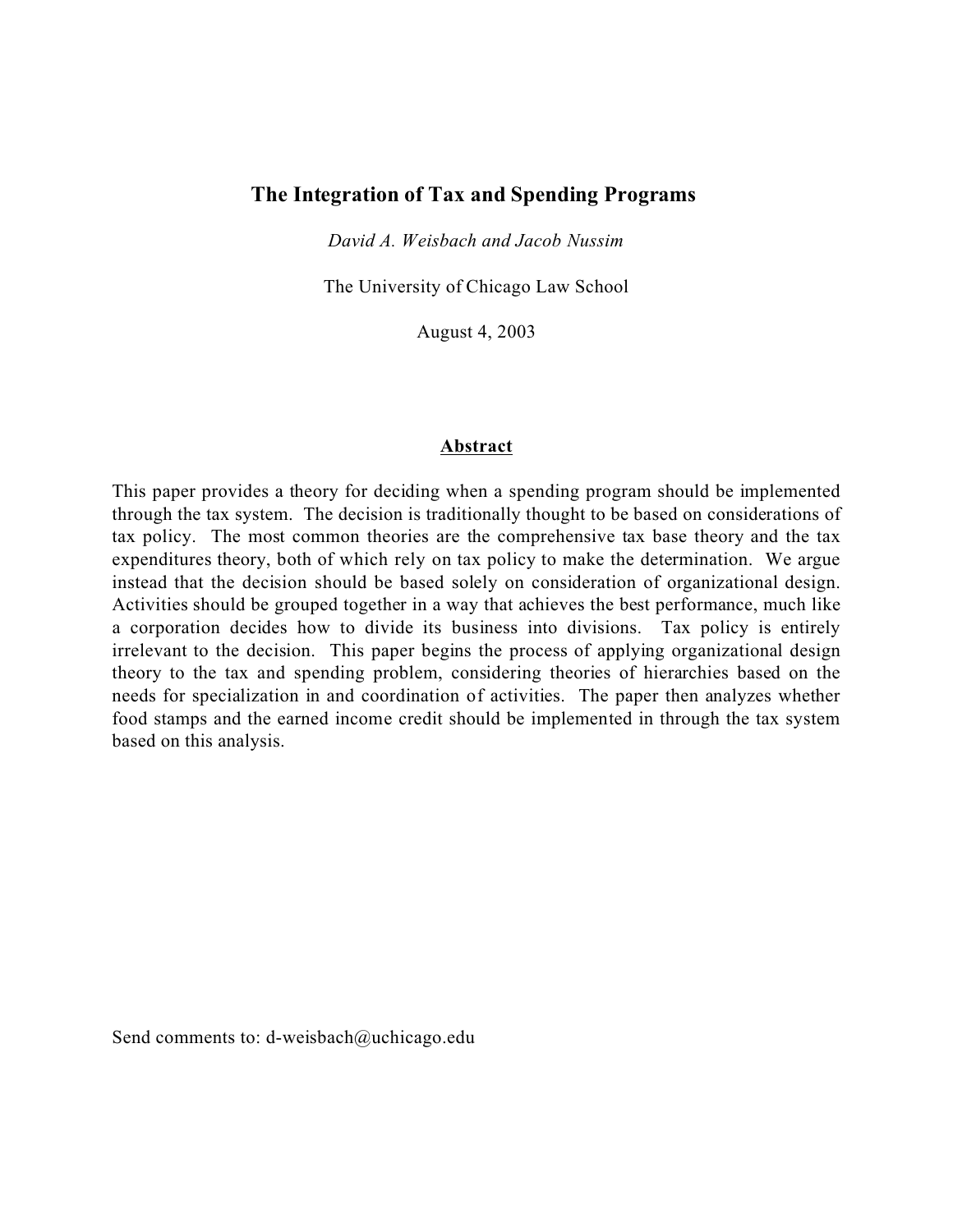#### **The Integration of Tax and Spending Programs**

*David A. Weisbach and Jacob Nussim\** September 5, 2003

This paper provides a new theory of tax expenditures.<sup>1</sup> The argument is that the decision to implement a "non-tax" program through the "tax" system has little or nothing to do with tax policy.<sup>2</sup> Instead, the tax expenditure decision, which we will also call the integration decision or the decision to combine tax and spending programs, is solely a matter of institutional design. It is about assigning projects such as tax collection, education, defense, or housing to units of government. Different groupings of activities will perform differently, and we should use groupings that give the best possible performance. The problem is similar to the problem of splitting up a corporation into divisions.

Suppose, for example, we are considering whether an education subsidy should be implemented through the tax system or through a direct expenditure. The government might, for example, might use a tax exclusion, deduction, or credit, implemented by the Internal Revenue Service, or alternatively, it might use a direct grant, implemented by the Department of Education.<sup>3</sup>

The two leading theories that purport to address this question focus on tax policy. The most widely accepted theory, the comprehensive tax base theory, argues that a broad tax base distorts economic decision-making less than a narrow base and is also much simpler.<sup>4</sup> Correspondingly, if the tax base is to be broad, spending or regulatory programs should not be implemented through the tax system and instead should be delegated to other agencies or departments. Integrating a spending program into the tax system, such as through a

<sup>2</sup>We uses parentheticals because there is no exogenous definition of the tax system. Instead, the tax system is whatever activities end up being optimal to group together that have a tax-like function. We use the term "tax system" as a relatively compact way of referring to the traditional tax collection function.

 $3$ For example, there are education subsidies built into the tax system; see infra note  $\ldots$ . There are also numerous direct education subsidies ranging from items as ubiquitous as public schools to specific grants such as Pell grants; see infra note \_\_. Many of the tax and direct spending alternatives are close substitutes for one another.

<sup>\*</sup> The University of Chicago Law School.

<sup>&</sup>lt;sup>1</sup>The term "tax expenditures" is subject to much dispute. Section II below discusses the term in some detail. The discussion in this paper does not depend on any particular definition of tax expenditures. Instead, it is about the question of dividing government activities into units or agencies of the government. The discussion arguably applies to any potential segmentation of the government. To the extent we use the term "tax expenditures "in the text, it is sufficient to define tax expenditures as a spending program implemented through the tax system with the understanding that at the borders those terms are not well defined.

<sup>&</sup>lt;sup>4</sup>The comprehensive tax base literature is vast. Major works include Boris I. Bittker, A "Comprehensive Tax Base" As A Goal of Income Tax Reform, 80 Harvard Law Review 925 (1967); Richard A. Musgrave, In Defense of an Income Concept, 81 Harvard Law Review 44 (1968); Joseph A. Pechman, Comprehensive Income Taxation: A Comment, 81 Harvard Law Review 63 (1968). See infra notes \_\_ for further citations.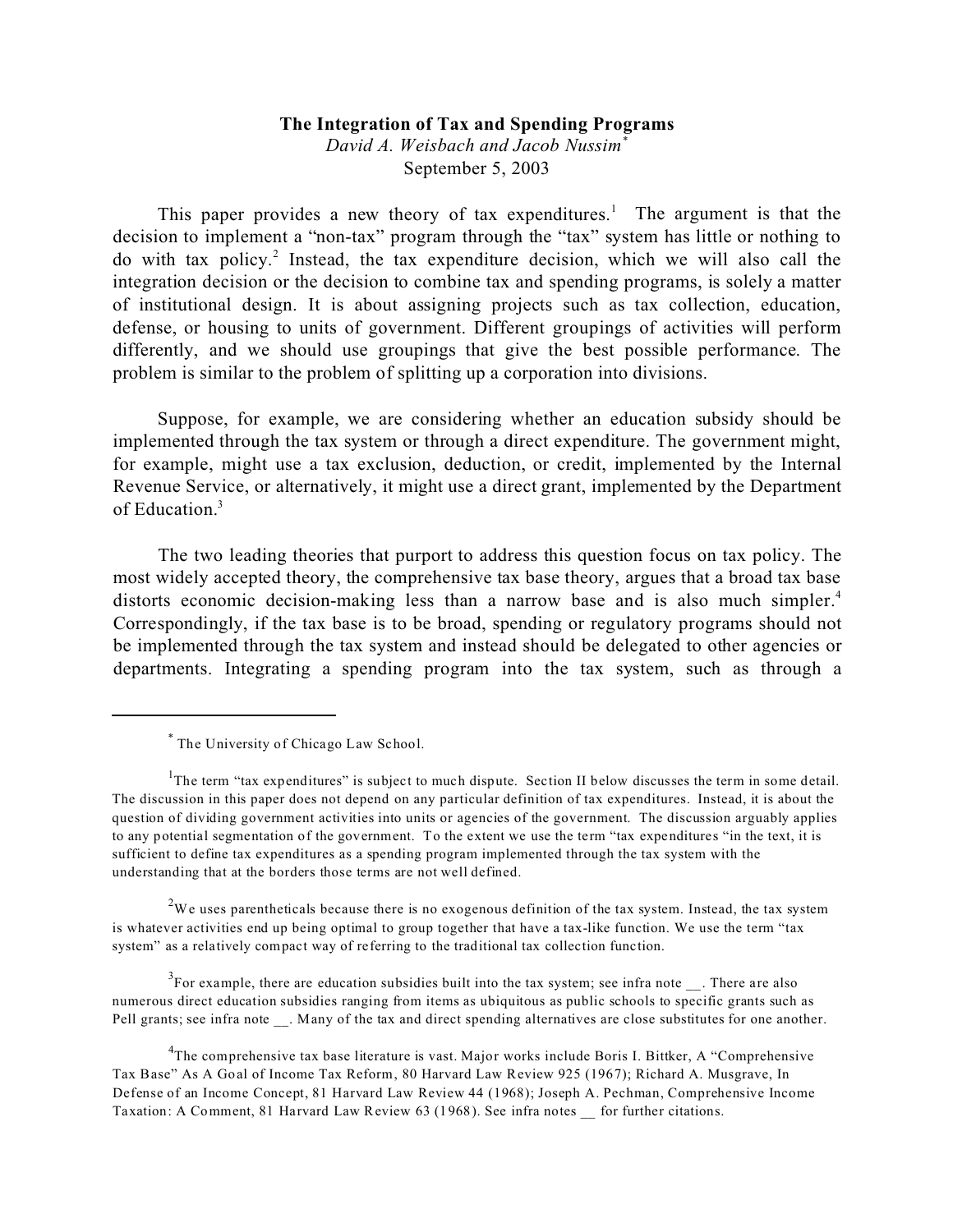deduction, exclusion, or credit for some special activity, narrows the tax base and makes the tax system more complex. The standard or default answer in tax policy, therefore, is that the education subsidy should not be implemented through the tax system.

The other leading theory, the theory of tax expenditures, focuses partially on institutional design but is ultimately a theory of taxation.<sup>5</sup> The key insight of this theory is to recognize the functional equivalence of putting the program in the tax system or somewhere else. This insight is about institutional design. The theory, however, ultimately falls back on tax policy for recommendations. For example, the distributional effects of a policy are said to depend on whether it is correctly considered part of the tax base. The tax expenditures theory just like the comprehensive tax base theory would conclude that the education subsidy should not be implemented through the tax system.

In contrast to these theories, which focus on taxation, our claim is that all society should care about are the effects of overall government policy. It is entirely irrelevant whether some piece of government policy complies with independent tax norms.<sup>6</sup> Holding the underlying policy constant, there are no effects to putting a program into or taking a program out of the tax system even if doing so hurts or enhances traditional notions of tax policy. Welfare is the same regardless of whether the program is formally part of the tax system or placed somewhere else in the government. If we mistakenly look only at the tax system instead of overall government policy, we will draw the wrong conclusions. Putting the program into the tax system will make the tax system look more complicated, but there is unseen simplification elsewhere. The tax system will seem less efficient but the efficiency of government policy is unchanged.

The institutional design question is about dividing the government up into units that will together provide the best possible set of public policies and government services. Different groupings of government services will perform differently. Consider a proposal to have the Internal Revenue Service run the country's defense system, replacing the Department of Defense. The proposal is not as silly as it sounds. It would not mean that bespectacled revenue agents would be parachuting into the Hindu Kush wearing night goggles, camouflage, and pocket protectors. Instead, an intelligent Commissioner of Internal Revenue would allow his employees to specialize. Revenue agents would specialize in

 $<sup>5</sup>M$ ajor works arguing for the tax expenditure approach include Stanley S. Surrey, Pathways to Tax Reform:</sup> The Concept of Tax Expenditures, (Cambridge 1973), and Stanley S. Surrey and Paul R. McDaniel, Tax Expenditures (Cambridge 1985).

<sup>&</sup>lt;sup>6</sup>Analysis similar to the approach taken here has begun to find its way into the economic literature. See Eric Toder, Tax Cuts or Spending – Does it Make a Difference?, 53 National Tax Journal 361 (2000).

There is some foreshadowing of our themes in the legal literature. Seem e.g., Douglas A. Kahn and Jeffrey S. Lehman, Tax Expenditure Budget: A Critical Review, 54 Tax Notes 1661 (1992).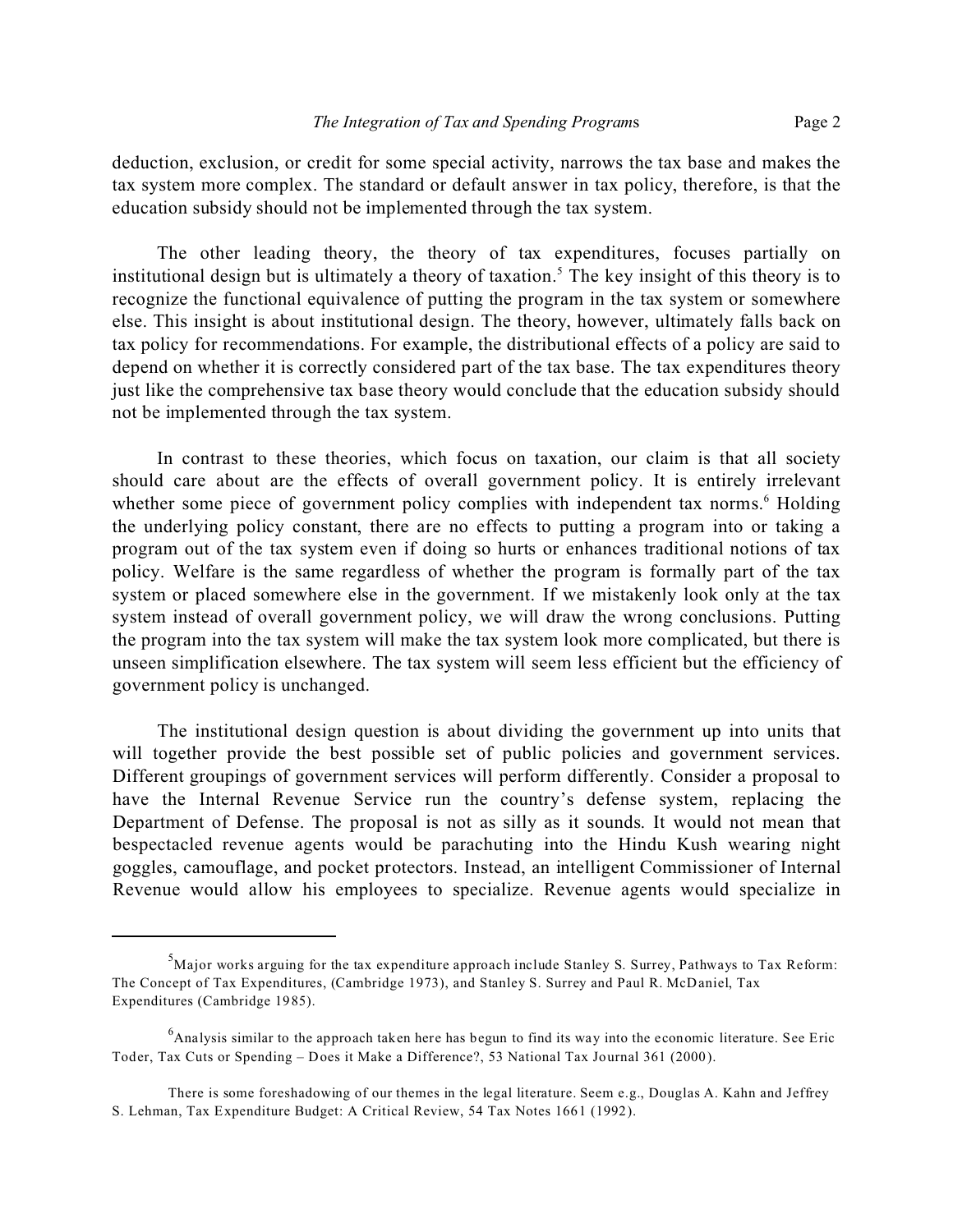reading financial statements and soldiers would specialize in fighting. Policies under such a proposal might very well continue much as they are today. The reason why the proposal is not a good idea is that there are no benefits to coordinating these two functions, tax administration and defense. Moreover, there would be costs because at at the very top level, where functions must be combined, administrators would be unable to specialize in these relatively distinct functions.

Consider instead a proposal to implement all federal welfare-type programs through the Internal Revenue Service. Proposals of this sort have been made frequently, often under the rubric of a negative income tax.<sup>7</sup> This may make sense (although see section IV for a more detailed discussion). The reason why is that there may be benefits from putting welfare and tax into the same organizational unit. Both rely on income or wealth measurement, both need large scale information and financial processing, and the substantive policies themselves, such as a policy of redistribution, have significant overlap and would benefit from coordination.

The key variables from this perspective are not about tax policy. Instead, they are about the benefits of coordination between and specialization within various types of activities performed by the government. The Department of Defense needs highly specialized operatives and needs little coordination with the revenue collection function. Welfare programs may benefit from substantial coordination with taxes and there may be low costs to losing the benefits of separate units that can specialize in each function. The question is the trade-offs between the benefits of specialization and coordination.

This intuition strongly contrasts with the usual tax arguments. For example, the Flat Tax is an attempt to provide a comprehensive consumption tax base. All the extraneous, nontax elements of current tax law would be removed.<sup>8</sup> The Flat Tax is said to be very simple, and it may be if one looks only at the tax system. But limiting the tax system to this one measurement will force other government programs to take up the slack – programs of all sorts that are now embedded in the tax system will have to be implemented by other government agencies. Viewing the Flat Tax (or any comprehensive tax base) as simple requires ignoring the rest of government, relegating the complexity and mess of government spending and regulation to somebody else's backyard. There is no reason to believe,

 $^7$ Milton Friedman, Capitalism and Freedom 191-93 (1962); James Tobin, On Improving the Status of the Negro, 94 Daedalus 878 (1965); Milton and Rose Friedman, Free to Choose, Ch. 4 (1980); Christopher Green, Negative Taxes and the Poverty Problem 160-76 (1967); Michael R. Asimow & William A. Klein, The Negative Income tax: Accounting Problems and a Proposed Solution, 8 Harvard Journal on Legislation 1 (1970); William A. Klein, The Definition of "Income" Under a Negative Income tax, 2 Fla. St. U. L. Rev. 449 (1974); William D. Popkin, Administration of a Negative Income Tax, 78 Yale Lal Journal 388 (1969); James Tobin, Joseph Pechman & Peter M. Mieszkowski, Is a Negative Income Tax Practical?, 77 Yale Law Journal 1 (1967).

 ${}^{8}$ See Robert Hall and Alvin Rabushka, The Flat Tax (2d ed. 1995).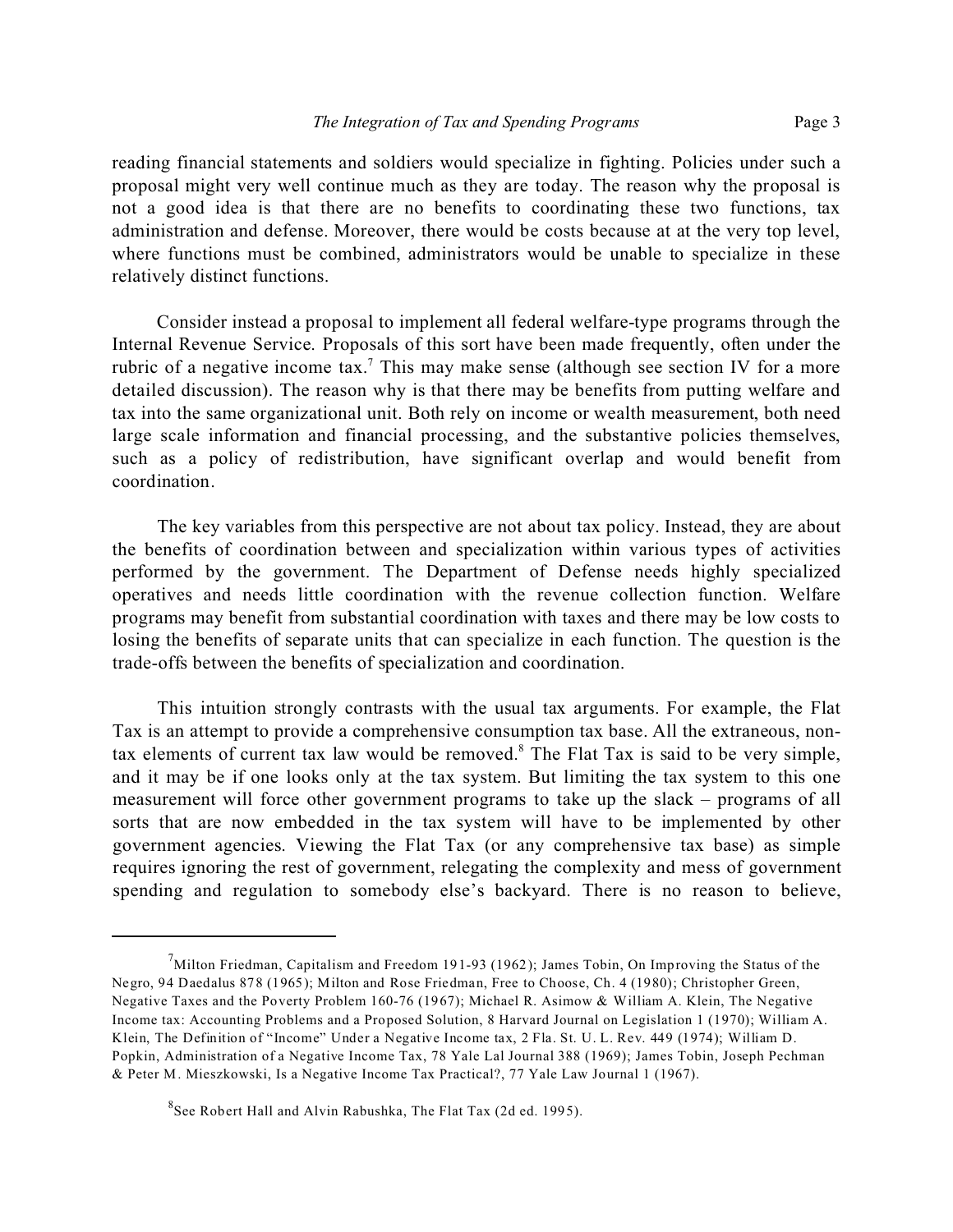however, that the tax collection function should be separated from other functions of government (and maybe good reasons to believe that it should not be). The same is true for virtually all proposed fundamental tax reforms.

This paper expands on these intuitions. Section I lays out the question. The framing of the question as one of institutional design as opposed to one of tax policy is in many ways more important than the answer, and Section I sets forth this framing. Section II discusses the comprehensive tax base and tax expenditures literatures. We will argue that neither provide a convincing answer to the integration question. The comprehensive tax base argument is far more prevalent but ignores the basic problem. It takes a completely tax-centric view of government and, therefore, can lead to faulty conclusions. The tax expenditures literature to some extent addresses the problem as an institutional design question, but the analysis is not convincing.

Section III approaches the problem from an institutional design standpoint. The study of organizations is old and deep, extending into sociology, economics, and political science, and even to anthropology and psychology. Covering even a small portion of this literature is well beyond the scope of one paper. To get a handle on the literature, the problem can be divided into three pieces. First, we can view organizations as devices to coordinate specialized production, in which production processes are divided into tasks or divisions. Second, we can view the design of organizations as a method of solving agency problems. Third, we can view the design of public organizations as methods of resolving public choice problems. The volume of literature in each of these areas is very large (and the more informal literature generally mixes these areas together), but the portions that relate directly to the problem of divisions is reasonably manageable and in some cases quite sparse. In this paper we address only the specialized production part of the puzzle. We intend to address the agency and public choice elements in subsequent work.

The key intuition on specialization of production is that there are benefits to both specialization in particular activities and to coordination between activities. Putting a set of activities into a governmental agency promotes specialization within that set of activities and coordination among the activities. However, it makes it more difficult to coordinate between the activities in that agency and the activities of other agencies.

Section III develops this intuition, surveying the literature in the area. The intuitions are quite general and vague and there are few clear results. Nevertheless, the integration question will not wait for formal models or clear answers. We are left making recommendations based on the informal and loose intuitions. In addition, it is our suspicions that the problem is sufficiently complex we may not be able to do much better. The best we can do might be to muddle through.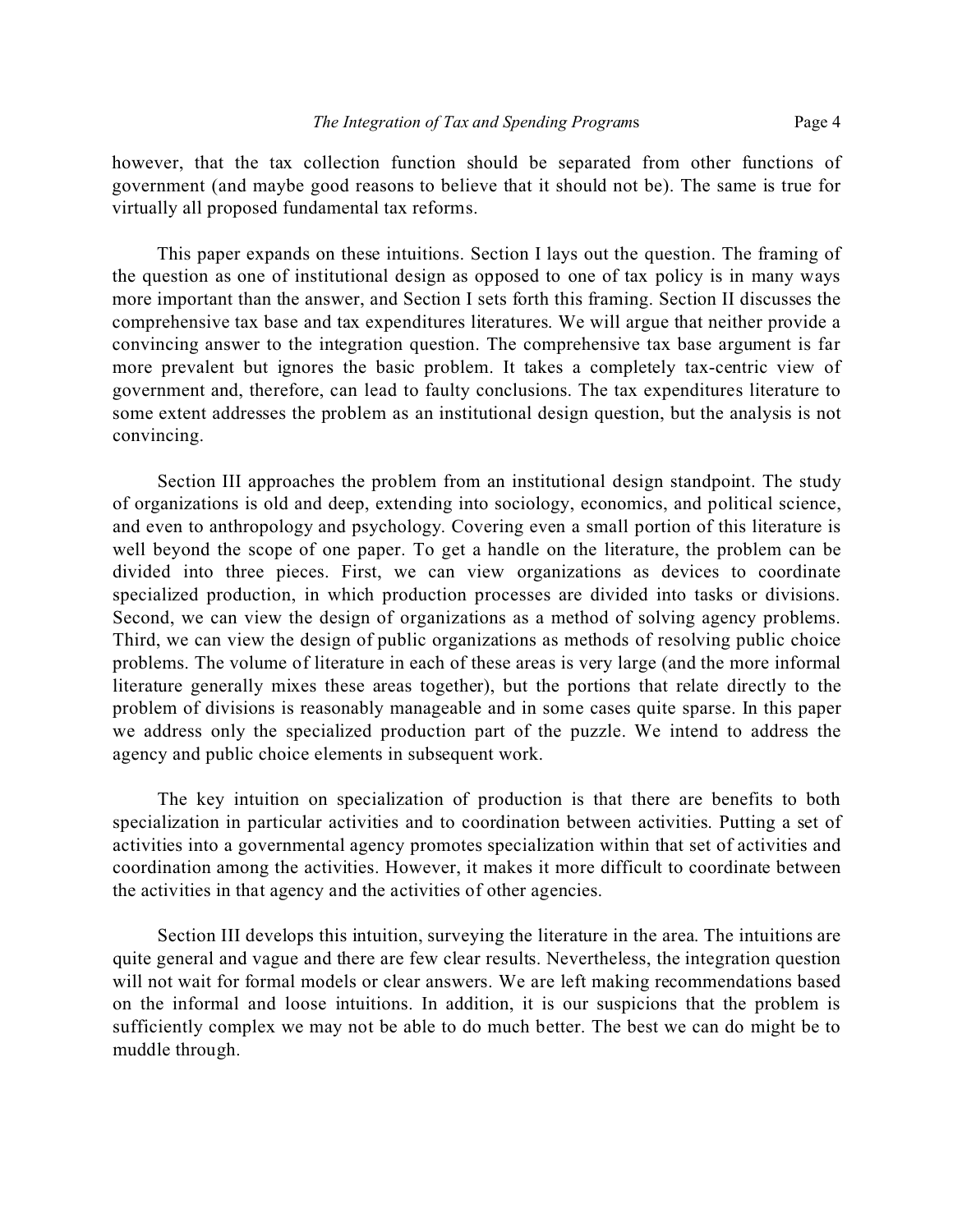To help develop the intuitions, Section, IV works through several examples. In particular, Section IV examines the question of whether either the food stamps program or the earned income credit should be implemented as part of the tax system. There are good reasons to think so – these programs are transfer programs based on income and the IRS may be the agency that is best able to perform this function. Nevertheless, we conclude that food stamps should not be part of the tax system because the tax system cannot respond in a sufficiently timely fashion to the needs served by the food stamp program. The EIC, by contrast, works reasonably well in the tax system. The difference in the two programs is their degree of complementarity with functions performed by the tax system. Section V offers a conclusion.

#### **I. The Question**

The question we ask is what is the best way to implement a government program given that the program is going to be implemented. As Stanley Surrey noted in his tax expenditures analysis, virtually any program can be implemented in at least two ways.<sup>9</sup> It can be implemented through a direct spending<sup>10</sup> or through a tax program. The question is how to make this choice.

For example, suppose the government wants to provide an education incentive. The incentive might, for example, provide money for students to use in choosing high schools, comparable to a voucher program. Or the incentive might try to reduce the cost of borrowing money to pay for college, similar to the recently enacted college savings plans and income contingent student loans.<sup>11</sup> In either case, the grant might be based on attendance at an

 $^{9}$ See Surrey, Pathways (cited in note \_\_), and Surrey and McDaniel, Tax Expenditures (cited in note \_\_)..

 $10$ The term "direct spending" is a budgetary term of art referring (in the Budget Enforcement Act of 1990) to mandatory spending. We do not use it in its technical sense. Instead, we use it in a colloquial sense to mean a program implemented through a government agency incurring outlays rather than implemented by means of an offset to tax revenue.

<sup>&</sup>lt;sup>11</sup>A Qualified Tuition Program (QTP; also known as section 529 plan), for instance, is a program set up to allow you to either prepay, or contribute to an account established for paying a student's qualified higher education expenses at an eligible educational institution. A QTP can be established by the state or by eligible educational institutions. A distribution from a QTP can be excluded from income if the amount distributed is used to pay qualified higher education expenses (earnings of educational institutions' QTPs will be exempt only starting in 2004). See I.R.C. Section 529. The DOE offers Direct Stafford loans which offer several repayment plans. One such plan - the income contingent repayment plan - bases the monthly repayment on annual income, family size, interest rate, and loan amount. As income rises or falls, so do the payments. See 20 U.S.C. section 1087e(e).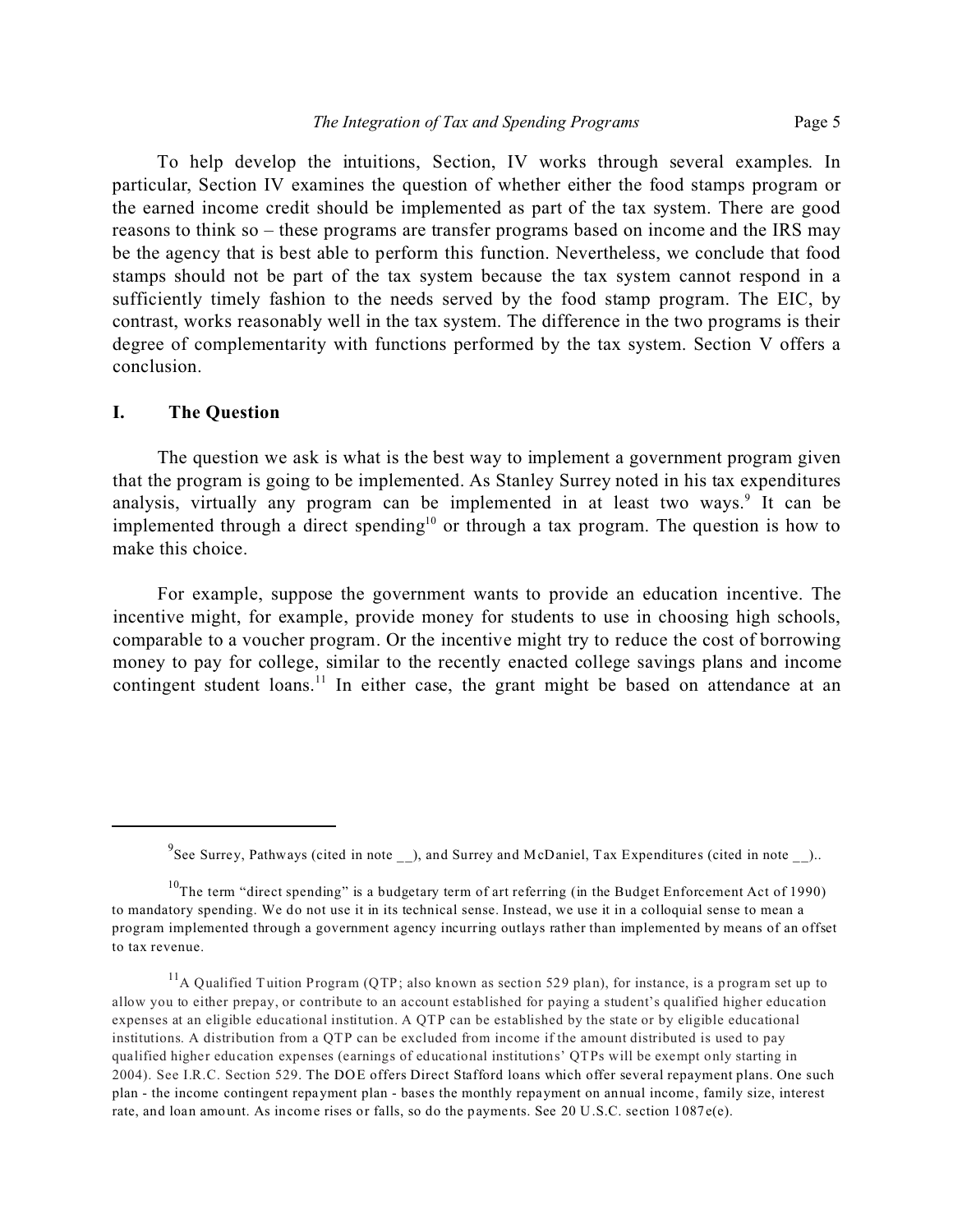appropriate institution, income, citizenship, race, lack of criminal convictions, grades, or a variety of other attributes.<sup>12</sup>

The program can be implemented through an expenditure program that hands out money to individuals meeting the criteria. The department implementing the program, say the Department of Education, would have to create an application process, a certification or audit process (both for students and schools), a process for handing out money, and, if appropriate, a process for collecting payments.<sup>13</sup> Setting up such a program would be complex and take significant resources. Alternatively, a similar program would be implemented through the tax system by allowing individuals to subtract or add the same amounts to their taxes (or if their taxes are not sufficient, requiring the Treasury Department to write a check to the individual based on a claim made on their tax form).<sup>14</sup> Similar application, certification, and auditing

The Federal Pell grant is awarded on the basis of need which consist of the costs of attending school and family expected contribution to education expenses. The latter is a measure of family income. An eligible student must have a high school diploma, (or a General Education Development (GED) Certificate), be enrolled or accepted for enrollment as a regular student working toward a degree or certificate in an eligible program, and must maintain satisfactory academic progress (meeting the school's written standard of satisfactory progress). Additionally, eligible males have to register with the Selective Service. See U.S.C. section 1070a.

 $13$ For education programs offered by the Department of Education see http://studentaid.ed.gov/PORTALSWebApp/students/english/index.jsp. A few examples are the Federal Pell Grant (U.S.C. section 1070a); Federal Direct Stafford loans (20 U.S.C. section 1078); Federal Direct Plus loans (20 U.S.C. section 1078-2). See also The College Board, Trend in Students Aid (http://www.collegeboard.com/press/cost01/html/TrendsSA01.pdf).

<sup>14</sup>More than a few tax education subsidies exist. The Hope Scholarship Credit, see supra note \_\_; the nonrefundable Lifetime Learning credit for postsecondary education (I.R.C section 25A); Student loan interest deduction for qualified higher education expenses (I.R.C. section 221); Tuition and fees deduction for higher education (I.R.C. section 222); Coverdell Education Savings Account (formerly Education IRA) provides for tax free withdrawals from saving accounts designated for elementary, secondary, and postsecondary school expenses (I.R.C. section 530); QTP, see supra note \_\_; early withdrawals from IRAs made for qualified education expenses are exempt from the 10% additional tax on early withdrawals  $(I.R.C.$  section  $72(t)(2)(E)$ ; Education Savings Bond Program exempts some or all of the interest earned on qualified U.S. saving bonds used for qualified higher education expenses (I.R.C. section 144); Employer-Provided Educational Assistance enables an employer to provide tax free education benefits; exemption of scholarships and fellowships such as the Pell grant and Fulbright (I.R.C. section 117). See also a description of tax education subsidies in Albert J. Davis, Choice Complexity in Tax Benefits

 $12$ For example, the nonrefundable Hope Scholarship Credit can be claimed against federal income taxes for the qualified tuition and related expenses of each student in the taxpayer's family (i.e. taxpayer, his spouse, an eligible dependent). The student has to be enrolled at least half-time in one of the first two years of postsecondary education in a program leading to a degree, certificate, or other recognized educational credential. An eligible student must also be free of any conviction for a Federal or State felony offense consisting of the possession or distribution of a controlled substance. The college, university, vocational school, or other postsecondary educational institution where the student is enrolled must be an institution that is described in section 481 of the Higher Education Act of 1965 (20 U.S.C. section 1088) and, therefore, eligible to participate in the student aid programs administered by the Department of Education. The credit amount is phased out with income. Additionally, in general, the credit is not available to nonresident aliens. IRC section 25A.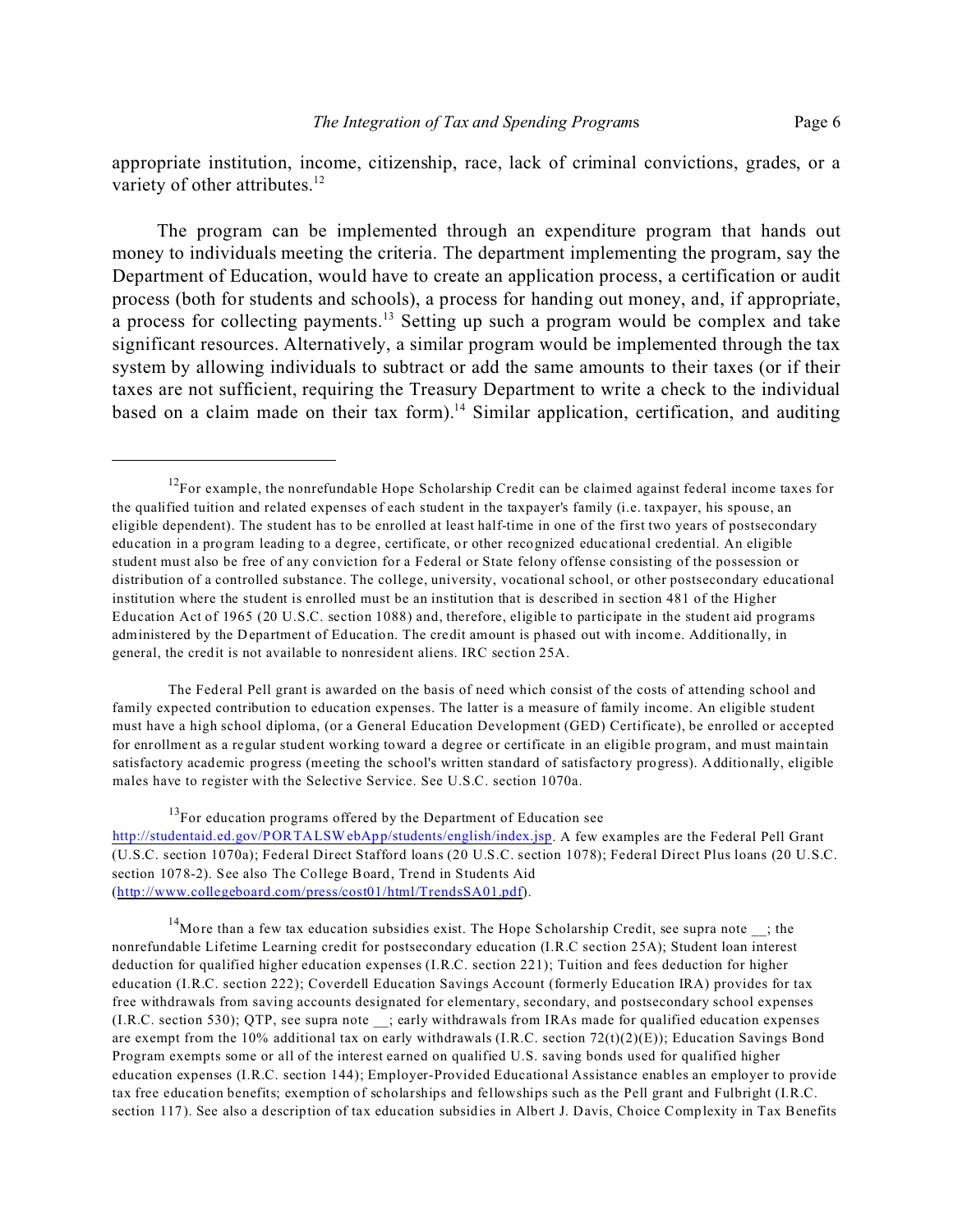requirements could be imposed. The additional requirements imposed on the tax system would be significant, making the tax system much more complex. The program could also be split between the tax system and another agency, with each agency providing services related to its expertise and some coordination between the operations.<sup>15</sup>

Similarly, suppose the government wants to provide welfare for a subset of the poor. For example, the government may want to provide welfare to those poor who work a certain amount. Such a welfare program can be implemented through the tax system. The Earned Income Credit (EIC) does exactly this.<sup>16</sup> It provides a tax credit for individuals if their labor earnings are within a certain range, subject to a variety of other criteria (for example, different credits are granted to the married, the unmarried, those with and without children, and those with non-labor earnings). A similar program can be implemented outside the tax system through a direct grant of aid, based on similar criteria.<sup>17</sup>

The question is how we should decide which is the better method of implementing these programs in each of the circumstances. They key is that we will assume a program of some sort will be implemented, so that it is not an option to say that these are bad ideas and we should do nothing. They may very well be bad ideas, and actual programs implemented by the government may be even worse, but unless one is going to admit no role for the government other than the most minimal functions, these sorts of programs and problems will arise. The government will, sometimes for the better and sometimes for the worse, subsidize, penalize, or regulate various activities, and we must decide how it should be done.<sup>18</sup>

 $16$  I.R.C section 32. For a description and discussion of the EIC see Joseph V. Hotz and John K. Scholz, The Earned Income Tax Credit, in Robert Moffitt ed., Means-Tested Transfer Programs in the U.S. (forthcoming).

 $17$ Major direct spending programs designed mainly around financial and household structure status are TANF (formerly, AFDC) (42 U.S.C. section 601), Section 8 voucher program (42 U.S.C. section 1437f), Child Care and Development Fund (42 U.S.C. section 9858).

for Higher Education, 55 National Tax Journal 509 (2002).

<sup>&</sup>lt;sup>15</sup>This is not uncommon. The Hope Scholarship Credit, for example, is available only to individuals attending schools certified by the Department of Education. See IRC section 25A(f)(2). On the other side, a few student financial assistance programs managed by the Department of Education (e.g. Pell grant, subsidized Federal Stafford loans, Federal Perkins loans, Federal Supplemental Education Opportunity Grants) use tax filing status to simplify their need criteria. For example, if an independent student or dependent student's parents are not required to file tax returns or are eligible for 1040A or 1040EZ forms, then a simplified formula is applied (20 U.S.C. section 1087ss); the income contingent repayment plan (see supra note \_\_) uses Adjusted Gross Income information communicated from the IRS to the DOE (20 U.S.C. section 1087e(e)).

<sup>&</sup>lt;sup>18</sup>Many tax expenditures are bad policy and those arguing against expenditures of this sort are likely assuming that eliminating them from the tax system means eliminating them altogether. (For instance, Surrey traced back the origin of a few major exemptions and deductions in the tax code, and showed that they have arisen almost fortuitously. Stanley S. Surrey, The Federal Income Tax Base for Individuals, 58 Columbia Law Review 815 (1958).) This may often be true, but the arguments should then be framed as arguments against the underlying policy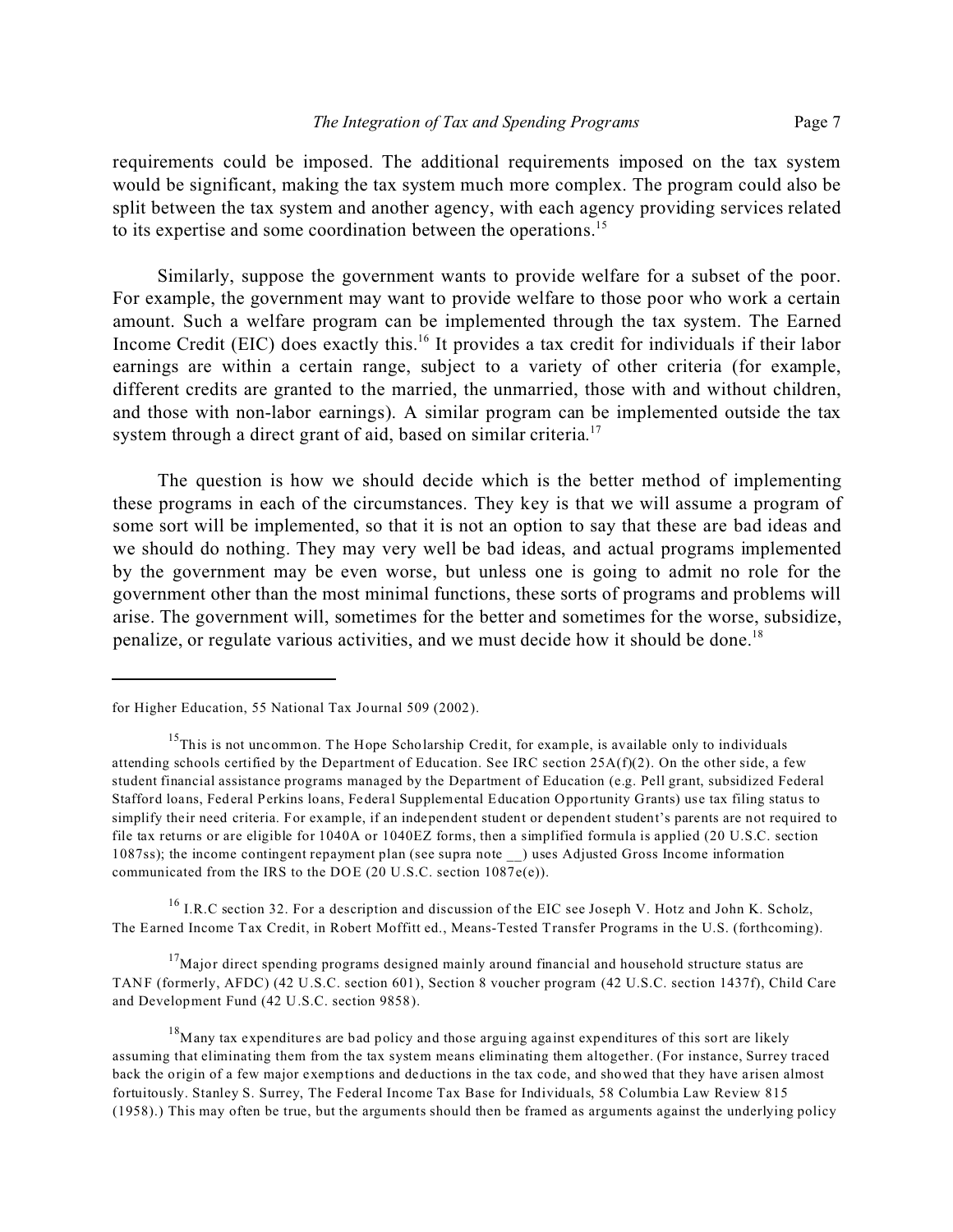There are four important limitations to our framing of the question. First, we will generally discuss only comparisons between direct grants and tax subsidies. A similar analysis can be applied to regulatory programs. Regulatory programs can be implemented through the tax system or through direct regulation. For example, we could directly regulate executive salaries or we could, as we actually do, impose tax penalties for executive salaries that do not conform to some set of requirements.<sup>19</sup> In addition, tax and expenditure programs might often be implemented through regulations. For example, the minimum wage can be viewed as a combination of a tax and a spending program, taxing employers and providing grants to employees, implemented through regulations.<sup>20</sup> We are not even sure there is a clear dividing line between spending, regulation, and taxing, so we do not intend to limit the analysis in any way. Nevertheless, our examples will tend to focus on the comparison between direct grants and taxes, and there may be differences in regulatory programs that we gloss over. $21$ 

Second, there is a bureaucratic and a legislative component to the implementation of any program that typically (but not always) move in parallel. Putting a program into the tax system generally (but not always) involves delegating the program to the Internal Revenue Service and also at least partially delegating legislative jurisdiction to the tax writing committees. Putting the program into another agency generally involves delegating legislative jurisdiction to the appropriate oversight committee for that agency.

 $^{19}$ See IRC 162(m).

<sup>20</sup>See Dan Shaviro, The Minimum Wage, the Earned Income Tax Credit, and the Optimal Subsidy Policy, 64 University of Chicago Law Review 405 (1997). For a similar discussion in the context of excise taxes see Pathways, at 155-174 (cited in note ), and Stanley S. Surrey, and Paul R. McDaniel, The Tax Expenditure Concept: Current Developments and Emerging Issues, 20 Boston College Law Review 225, 246-252 (1979).

 $21$ There is extensive writing on the choice between taxes and regulation. The debate between Coase and Pigou can be seen as a debate over the merits of taxation and regulatory regimes (property rights in this case). See Ronald H. Coase, The Problem of Social Cost, 3 Journal of Law and Economics 1 (1960). The discussion by Summers of the choice between mandated benefits and taxation also reflects this choice. See Lawrence H. Summers, Some Simple Economics of Mandated Benefits, 79 American Economic Review 177 (1989). Similarly, the exchange between Weitzman and Kaplow/Shavell over the merits of environmental taxes can be seen in this light. See Martin L. Weitzman, Prices vs. Quantities, 41 Review of Economic Studies 477 (1974); William J. Baumol and Wallace E. Oates, The Theory of Environmental Policy (New York: Cambridge University Press 1988); Louis Kaplow and Steven Shavell, On the Superiority of Corrective Taxes to Quantity Regulation, 4 American Law and Economics Review 1 (2002). Many of these writings illustrate that there may be differences between taxes and regulation that appear to be unrelated to the organizational structure of government and instead, usually are related to how government policy harnesses the information available to individual actors and to the government. We suspect that the differences in taxes and regulation found in the literature relate to underlying policies and not whether they are called taxes or which agency implements them. But see Paul Milgrom and John Roberts, Economics, Organization, and Management, ch. 4 (Prentice-Hall, N.J. 1992).

rather than as arguments against tax system implementation of the policy.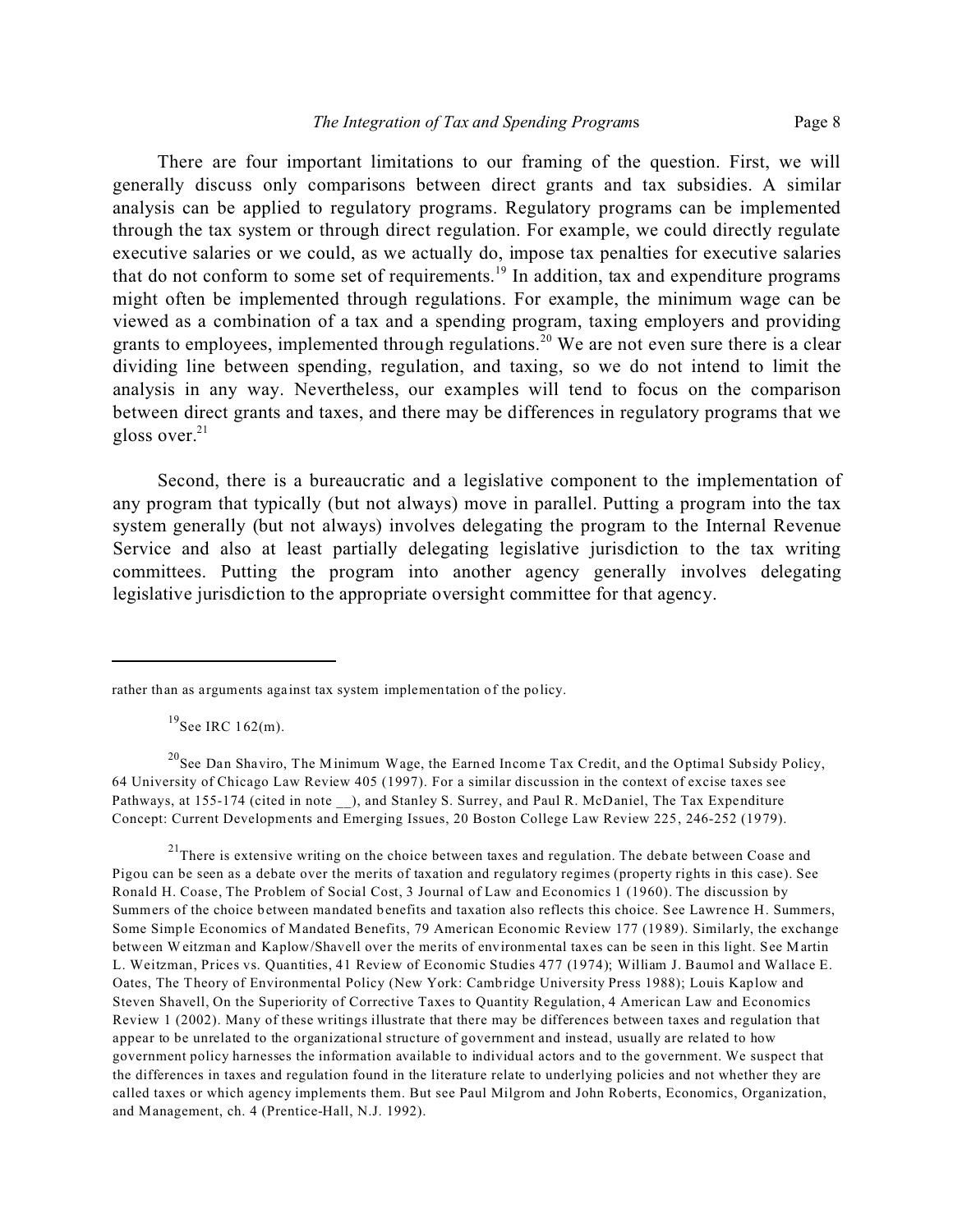The interaction between the committee structure, the legislative floor, the agency, and the President, can be very complex. For example, problems of legislative organization raise unique problems because legislatures cannot choose their members and have a low tolerance for hierarchies.<sup>22</sup> The internal design of a legislature might, therefore, differ from the standalone optimal design of a bureaucracy. The interaction of legislative design with oversight requirements may affect bureaucratic design.<sup>23</sup>

To simplify the problem, our focus will generally be on agencies rather than legislatures. Principal/agent problems between the legislature and agencies, between the executive and agencies, and within the legislature are likely to be a central piece of the integration issue but in this paper we focus only on the organization of specialized production theories, ignoring these principal/agent problems for now.

The third simplification is that we will ignore for now agency capture, interest group activity, or other problems of public choice. Agency capture is in a sense just a variant on the principal/agent problem, where the agent's preferences coincide with the preferences of the regulated industry and do not align with the preferences of the principals. The difference is that the principal/agent problem arises because of problems of collective action (such as monitoring of the agency by large groups of individuals). The possibility of agency capture has important consequences for the design of agencies. For example, scholars have considered the use of tax expenditures as a way to limit capture of congressional committees.<sup>24</sup> While agency capture is likely to be important in considering whether to put programs in the tax system, we put the issue to one side for now.

Fourth, we generally consider the tax expenditure decision from the framework of existing institutions. We assume, for example, in considering education subsidies, that both the tax system and the education system exist and the question is how to allocate a given program. The framework should apply more generally to wholesale reorganizations of the government but in our examples and to some extent in our thinking, we have confined ourselves to smaller changes.

 $^{23}$ Id.

 $22$ The work on congressional oversight of bureaucrats is vast. For a typical sample of models of this problem, see Kenneth A. Shepsle and Barry R. Weingast, eds., Positive Theories of Congressional Institutions (Ann Arbor 1995); Keith Krehbiel, Information and Legislative Organization, (Ann Arbor 1991); David Epstein and Sharyn O'Halloran, Delegating Powers: A Transactional Politics Approach to Policy Making under Separate Powers, (Cambridge University Press 1999).

<sup>&</sup>lt;sup>24</sup>Edward A. Zelinsky, James Madison and Public Choice at Gucci Gulch: A Procedural Defense of Tax Expenditures and Tax Institutions, 102 Yale Law Journal 1165 (1993), and in a formal framework Dharmapala Dhammika, Comparing Tax Expenditures and Direct Subsidies: The Role of Legislative Committee Structure, 72 Journal of Public Economics 421 (1999).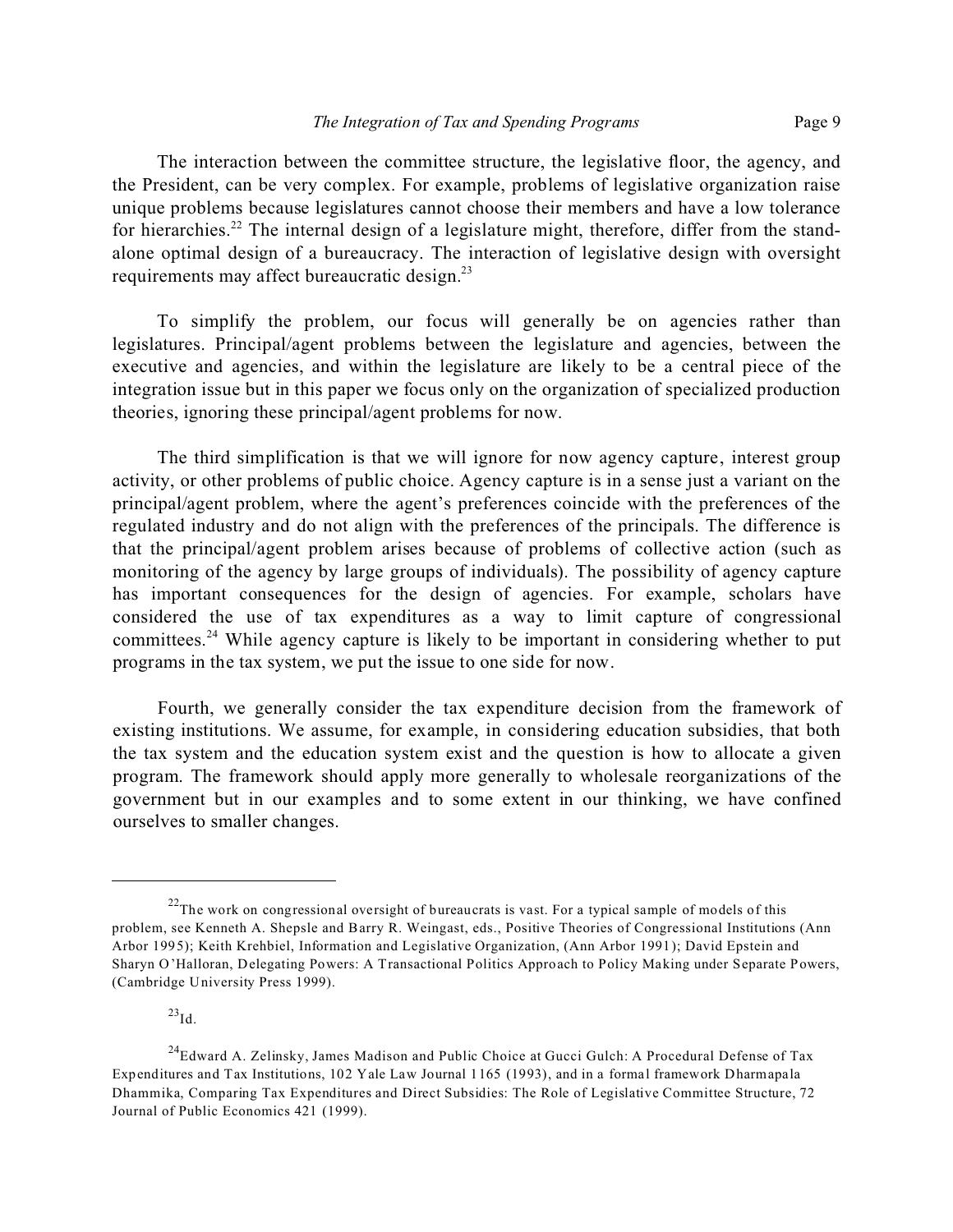To summarize the framework, we pose the question as a choice of implementation methods for a program that is going to be adopted. The choice is one of picking which government agency or agencies should implement the program, with the primary focus on whether it should be the tax system or some other agency. We will focus on the organization of production within the bureaucracy and the effects of coordination and specialization, leaving aside for now questions about the legislature and about principal/agent, or agency capture problems.

## **II. Do the Comprehensive Tax Base and Tax Expenditures Literatures Answer the Question?**

#### A. *The Comprehensive Tax Base*

The goal of the comprehensive tax base (CTB) advocates is to provide a broad tax base that has few or no exceptions, preferences, or loopholes.<sup>25</sup> CTB's generally come in two flavors: income CTB's and consumption CTB's.<sup>26</sup> An income CTB attempts to tax some comprehensive measure of income, the details of which depend on each advocate's taste for purity over administrative complexity (or any other important enough consideration). A consumption CTB similarly attempts to tax a comprehensive measure of consumption.<sup>27</sup>

The argument for a CTB of either the income or consumption type is based on both efficiency and fairness. The efficiency argument is that a broad tax base is more neutral

25

<sup>26</sup>See, for example, David F. Bradford and the U.S. Treasury Tax Policy Staff Tax Analysts, Blueprints for Basic Tax Reform (Virginia, 2<sup>nd</sup> ed., 1984).

<sup>27</sup>See, for example, Bradford (1984), Id.; Hall and Rabushka, The Flat Tax, (cited in note  $\Box$ ).

Stanley S. Surrey, The Federal Income Tax Base for Individuals, 58 Columbia Law Review 815 (1958) (cited in note \_\_); Walter J. Blum, Tax Policy and Preferential Provisions in the Income Tax Base, in House Committee on W ays and Means, 86<sup>th</sup> Congress. 1st session, Tax Revision Compendium: A Compendiums of Papers on Broadening the Tax Base, Vol.1, 77 (Washington 1959); Joseph Sneed, Major Objectives of and Guides for Income Tax Reform, in House Committee on Ways and Means, 86<sup>th</sup> Congress. 1<sup>st</sup> session, Tax Revision Compendium: A Compendiums of Papers on Broadening the Tax Base, Vol.1, 61 (Washington 1959); Report of the Royal Commission on Taxation Vol. 1 (Canada 1966); Bittker, A "Comprehensive Tax Base" As A Goal of Income Tax Reform, 80 Harvard Law Review 925 (1967) (cited in note \_\_); Richard A. Musgrave, In Defense of an Income Concept, 81 Harvard Law Review 44 (1968) (cited in note ); Joseph A. Pechman, Comprehensive Income Taxation: A Comment, 81 Harvard Law Review 63 (1968) (cited in note \_\_); Charles O. Galvin, More on Boris Bitkker and The Comprehensive Tax Base: The Practicalities of Tax Reform and the ABA's CSTR, 81 Harvard Law Review 1016 (1968); Boris I. Bitkker, Comprehensive Income Taxation: A Response, 81 Harvard Law Review 1032 (1968).; Henry Aaron, What is Comprehensive Tax Base Anyway? 22 National Tax Journal 543 (1969); J. Pechman ed. Comprehensive Income Tax (The Brooking Institution 1977); Joseph A. Pechman, Tax Reform, The Rich and The Poor, Ch. 4 (The Brooking Institution, 2<sup>nd</sup> Ed., 1989); J. Greogory Ballentine, Broadening Our Approach to Income Tax Reform, 5 American Journal of Tax Policy 1 (1986); Boris I. Bittker, Charles O. Galvin, Richard A. Musgrave, and Joseph A. Pechman, A Comprehensive Income Tax Base? A Debate (Federal Tax Press 1968).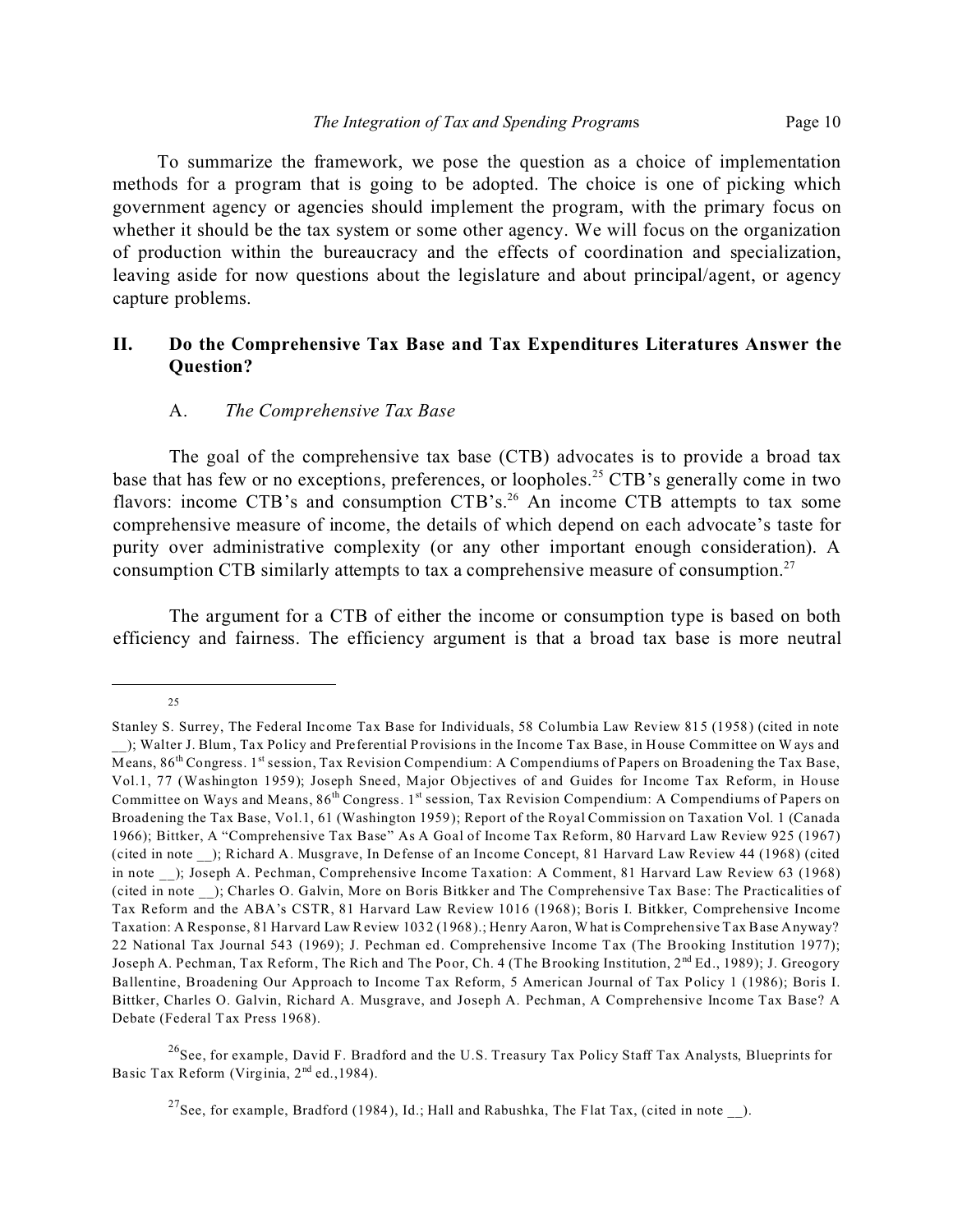between activities than is a narrower base. For example, the current income tax does not tax owner-occupied homes but does tax corporate capital. These differential tax rates change where individuals allocate capital and, therefore, distort markets. A CTB would be neutral between investments in owner-occupied homes and corporations and, therefore lead to a more efficient allocation of capital. Moreover, with fewer leakages, tax rates would be lower, which would mean inefficiencies are further reduced. The fairness argument is similar – individuals would be taxed the same regardless of their preferences for engaging in different sorts of activities.

The CTB agenda, if followed, almost surely would lead to substantial improvement in government policy. Many, if not most, of the exemptions to the tax base are unwarranted, and broadening the tax base will often lead to a more efficient, more fair, and simpler set of policies. We have no quarrel with much of the agenda and applaud much of the work.

The CTB literature, however, has nothing to say about the question posed here. If we are going to have a program and the only choice is how it is going to be implemented, the efficiency and fairness arguments in the CTB literature completely fail. If we hold the content of the policy fixed, the efficiency implications are the same regardless of whether the tax agency or some other agency implements it. Similarly, the fairness of the policy is the same regardless of whether the tax agency or another agency implements it. If one considers a program that is going to be implemented one way or another, the conclusions of the CTB literature may be completely wrong. There is no a priori reason to believe that a broader tax base is better in this situation.

One possibility is the CTB advocates believe that government should never subsidize, penalize, or regulate activities. Then, broadening the tax base does not merely cause similar programs to be implemented elsewhere. Broadening the tax base eliminates the program. In many cases this may be desirable and a good description of the effect of broadening the tax base. For example, many of the base broadening provisions of the 1986 tax reform did not result in substitute of programs in other agencies. But this is unlikely to either be desirable or a good prediction about government policy in all cases. If we are going to have a program, the CTB literature simply has nothing to say about where it should be.

As far as we can tell, the only way one can make the arguments made by CTB advocates is to treat the tax system as separate from the rest of the government. Under this view, ensuring the efficiency and fairness of the tax system, taken alone, should be the goal of tax reformers. This produces the odd result that removing a program from the tax system and replacing with an identical program implemented by another agency produces an efficiency and fairness gain, notwithstanding that no behavior is changed and no policy has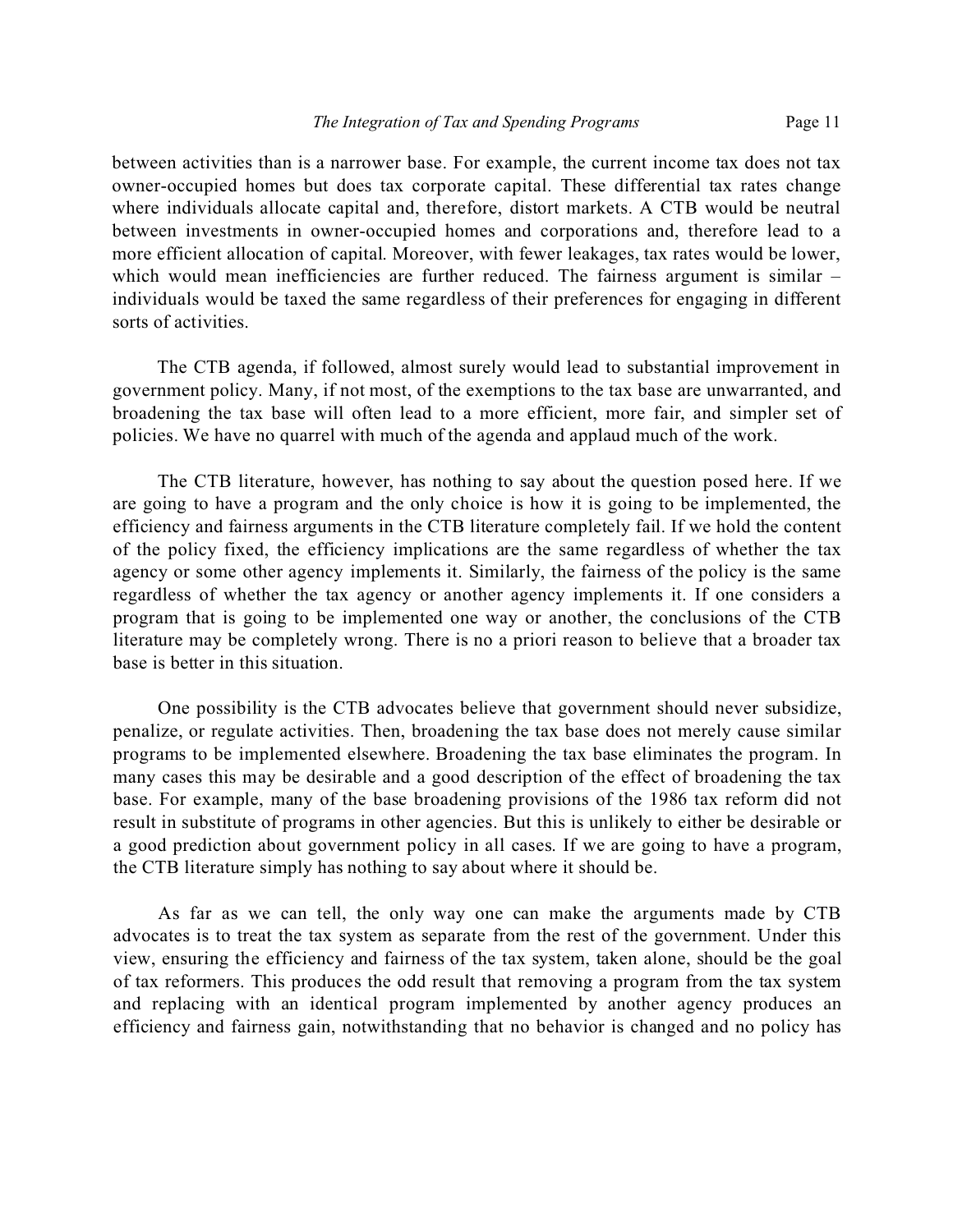been changed. Kyle Logue has called this "tax exceptionalism."<sup>28</sup> Another name might be NIMBY, or not in my backyard. CTB advocates want their backyard to be clean but don't seem to care about where the trash is put.

Some CTB advocates make a political (as opposed to an efficiency or fairness) argument against integrating spending programs into the tax system. The idea is that one tax loophole leads to another. As described by Walter Blum:<sup>29</sup>

There is nothing about the combination of rate reduction and base broadening which dictates that all preferential provision be eliminated, but there are potent reasons for leaning over backwards before allowing any of them to remain . . . . [The] existence of any one special dispensation makes it easier to argue on behalf of others. . . .[A] Spartan attitude toward defending the integrity of the base will aid in creating the impression that the reform plan is intended to improve the system as a whole, with the chips falling as they may, and is not calculated to benefit certain identifiable groups possessing political strength.

This argument, however, is unpersuasive. Shifting programs from the tax system to other parts of the government does not change the amount of largesse by the government. If handing out goodies to one group makes it difficult to say no to another group, putting a program in another agency should make it harder to say no to other groups in exactly the same way. Blum's argument is like the Alcoholics Anonymous argument – if we take one drink of special tax preferences we will not be able to stop, so we should never take the first drink. But the argument ignores the fact that other parts of the government are face down in the gutter drunk.

One possible reason that it may be more difficult to limit largesse in the tax system is the claim that tax programs are less visible than direct spending.<sup>30</sup> This argument is, at least on the right track in the sense that it compares different ways of implementing a program.

 $^{28}$ Kyle D. Logue, If Taxpayers Can't Be Fooled, Maybe Congress Can: A Public Choice Perspective on the Tax Transition Debate, 67 University of Chicago Law Review 1507, 1524 (2000).

 $^{29}$ Walter Blum, Federal Income Tax Reform – Twenty Questions, 41 Taxes 672, 679 (1963). See also William L. Cary, Pressure Groups and the Revenue Code: A Requiem in Honor of the Departing Uniformity of the Tax Laws, 68 Harvard Law Review 745 (1955), Joseph A. Pechman, Erosion of the Individual Income Tax, 10 National Tax Journal 1, 2 (1957), and Sneed, in Tax Revision Compendium (cited in note ).

 $30B$ lum, in Tax Revision Compendium at 83 (cited in note ); Bittker, Accounting for Tax Subsidies, National Tax Journal at 244-5 (1969) (cited in note ). Even in the presence of tax expenditures budget the visibility argument is still alive; see Tax Expenditures, at 104-5.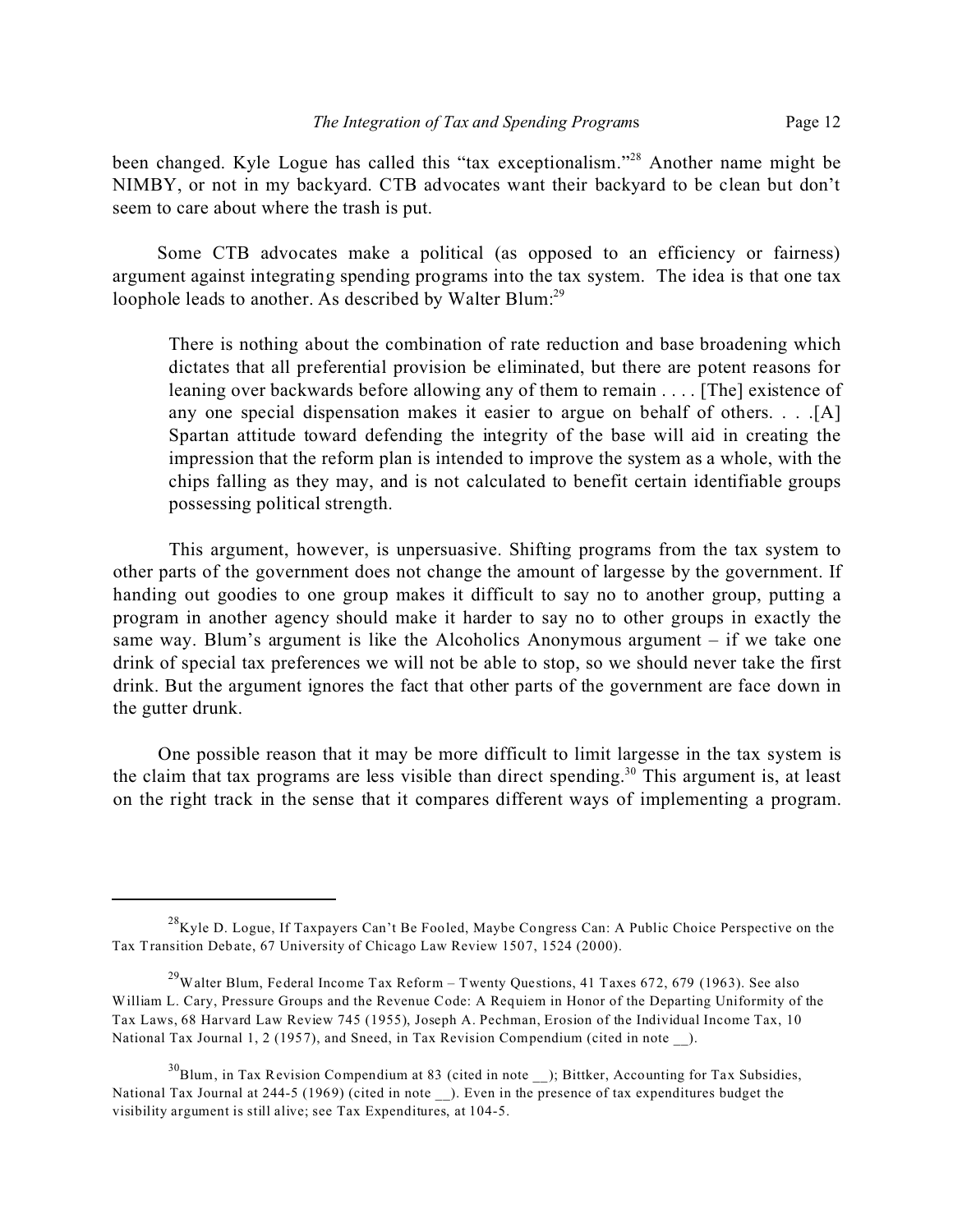The visibility argument, however, is not convincing. Between the tax expenditures budget $3<sup>1</sup>$ and the wide variety of articles and books discussing tax breaks, $32$  there is no reason to believe that individuals are not as well informed about tax breaks as direct subsidies.<sup>33</sup> In many cases, it is hard to believe that tax expenditures are less visible than other government programs. For example, it is hard to believe that the home mortgage interest deduction<sup>34</sup> is less visible than, say, the implicit guarantee the government provides to Fannie Mae and Freddie Mac to lower mortgage costs. It is hard to believe that tax deductions for brownfields<sup>35</sup> clean-up are less visible than any implicit subsidies one might find in the Superfund rules.

Perhaps framing effects make expenditures through the tax system less visible than direct expenditures. People may perceive a reduction in taxes for engaging in a specified activity differently than an identical direct grant. The reason is that people may perceive a tax subsidy as merely letting them keep their money rather than as a subsidy even though they perceive an identical program that taxes them and give the money back as a subsidy.<sup>36</sup> Attempts to publicize the extent of tax subsidies through budgets or books will not be able to overcome this flaw in our reasoning ability.

 $33$ Louis Eisenstein contends:

"Concededly, a good deal of tax law is exceedingly technical and abstruse. But no one claim that voters can be magically transformed into tax experts in several easy lessons. The question rather is whether they would grasp the basic essentials of tax policy if the issues were adequately presented to them. The real difficulty, I suspect, is that they might understand too well. If this second reason is tenable, then most Americans should not be concerned with the social problems of atomic energy, because nuclear physics is beyond their comprehension. In any event, where taxes are involved, our Congressmen and others of authority are noticeably reluctant to speak informatively for general consumption. The discourse, as a rule, is on a high level of platitude. If the public is unenlightened, the fault is not theirs."

Louis Eisenstein, The Ideologies of Taxation, 227-8 (1961). Zelinsky also suggests that tax legislative process may be more visible than the non-tax; See Zelinsky (1993) (cited in note ).

 $34$ Section 163 of the Internal Revenue Code authorizes a deduction for "qualified residence interest." See I.R.C. section 163(h)(3).

 $^{35}$ I.R.C. section 198.

<sup>36</sup>See Daniel Shaviro, When Rules Change: An Economic and Political Analysis of Transition Relief and Retroactivity at (2000).

<sup>&</sup>lt;sup>31</sup>The tax expenditures budget is a list of "non-tax" provisions included in the tax law and an estimate of their cost. See the discussion in the text and note , below.

 $^{32}$ E.g., Jeffrey H. Birnbaum and Alan S. Murray, Showdown at Gucci Gulch: Lawmakers, lobbyists, and the Unlikely Triumph of Tax Reform (New York 1987).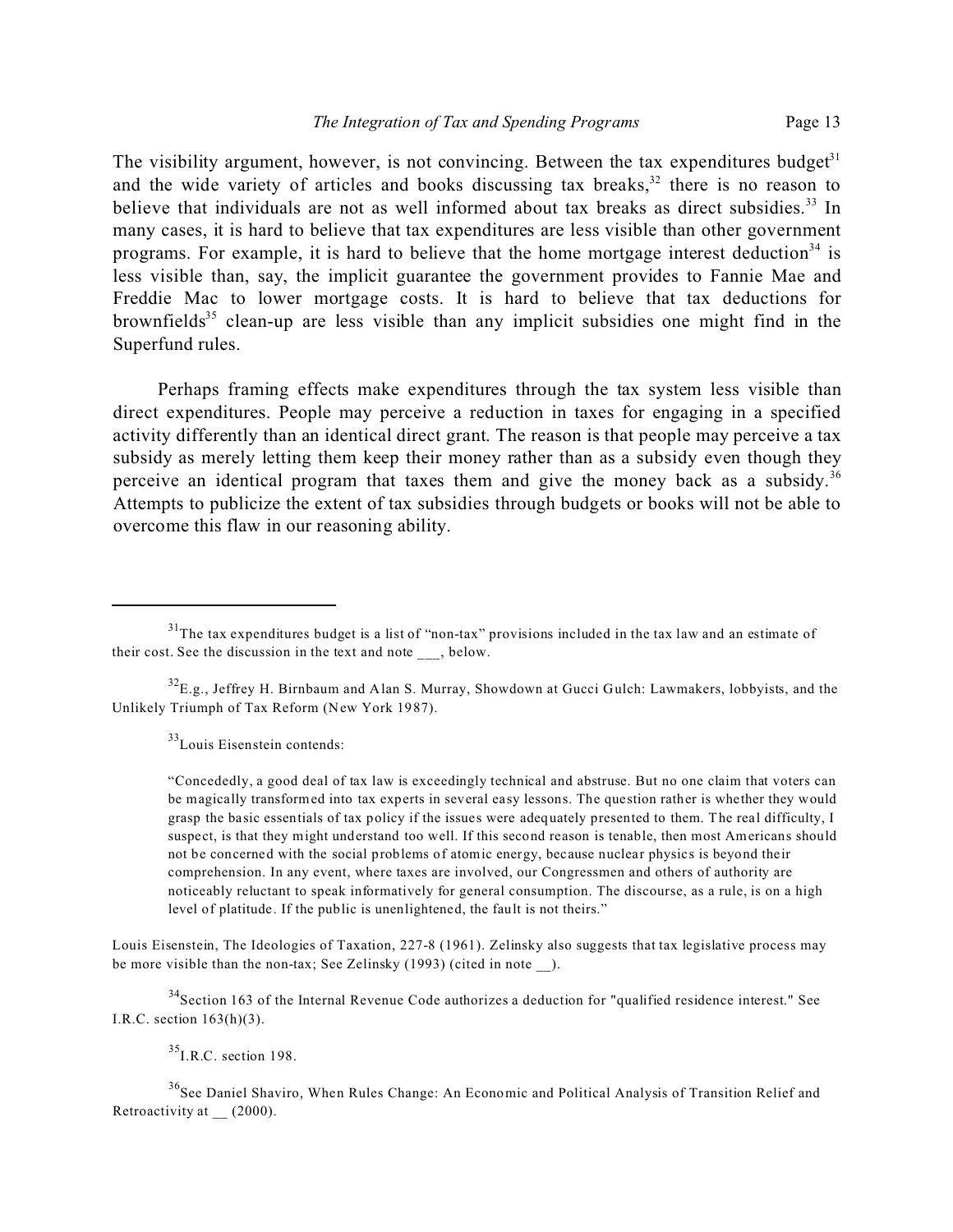We are not sure the extent to which this is true. There does not seem to be a framing effect problem with those who study or work with the tax system – lobbyists and their clients fully understand the benefits of tax credits or deductions.<sup>37</sup> If there is a framing effect, it can be overcome. The argument is really that the hoi polloi are too stupid to understand the equivalence between a tax benefit and direct spending. But if the argument relies on stupidity, it is hard to see how the same individuals will understand or even know about the vast number of direct spending programs, many of which have very subtle and indirect effects.

For example, it is hard to believe that it is the case that individuals better understand the subsidies for driving created by federal highway spending any better than they understand subsidies for driving through tax benefits for oil. Both are very complex programs that only indirectly affect the consumer. Neither shows up in a form or application that individuals see. Most individuals probably never think about the huge subsidies given to their automobiles. To the extent that they do, it is hard to believe that they understand the direct expenditure better than the tax expenditure. Psychological problems may prevent individuals from properly processing information, but it is hard to believe that it is dominant, or even important, in this context.<sup>38</sup> Moreover, it is not clear in which direction these psychological biases work.<sup>39</sup>

To the extent we believe the visibility argument, it may actually lead to a legislative preference for direct spending over tax programs rather than the other way around. For example, if a congressman fighting for constituents can either fight for a tax reduction or direct spending, and direct spending of an equal dollar amount is perceived to be greater by

 $37$ See, for example, early writings by Stanley S. Surrey, The Congress and the Tax Lobbyist – How Special Tax Provisions Get enacted, 70 Harvard Law Review 1145 (1957); Cary, 68 Harvard Law Review (cited in note \_\_). More recently, see Richard L. Doernberg and Fred S. McChesney, On the Accelerating Rate and Decreasing Durability of Tax Reform, 71 Minnesota Law Review 913 (1987).

<sup>&</sup>lt;sup>38</sup>A different psychological argument against tax expenditures has been made based on public awareness as opposed to unawareness. The idea is that public resentment of tax benefits (due to inevitable controversies surrounding these benefits or perceptions of unfairness) is interrelated with regular tax provisions, which in turn undermines taxpayers' morale and compliance. Replacing tax expenditures with direct spending assists in redirecting public resentment away from the revenue collecting system. See Paul R. McDaniel, Evaluation of Particular Tax Expenditures, 8 Tax Notes 619, 625 (1979); Tax Expenditures, at 107; Edward Yorio, Equity, Efficiency, and the Tax Reform Act of 1986, 55 Fordham Law Review 395, 425-6 (1987). But see Edward A. Zelinsky, Efficiency and Income Taxes: The Rehabilitation fo Tax Incentives, 64 Texas Law Review 973, 1026-8 (1986); and Edward A. Zelinsky, The Tax Reform Act of 1986: A Response to Professor Yorio and His Vision of The Future of the Internal Revenue Code, 55 Fordham Law Review 885, 891-2 (1987).

 $39<sup>39</sup>$  For example, Surrey believed that psychological effects may drive businessmen to oppose tax expenditures (Tax Expenditures, at 107), or some argue the IRS is perceived as a more favorable administering agency (McDaniel, 8 Tax Notes 619, 623 (1979) (cited in note \_\_)), or that direct assistance programs carry stigma effects (see infra notes \_\_, \_\_).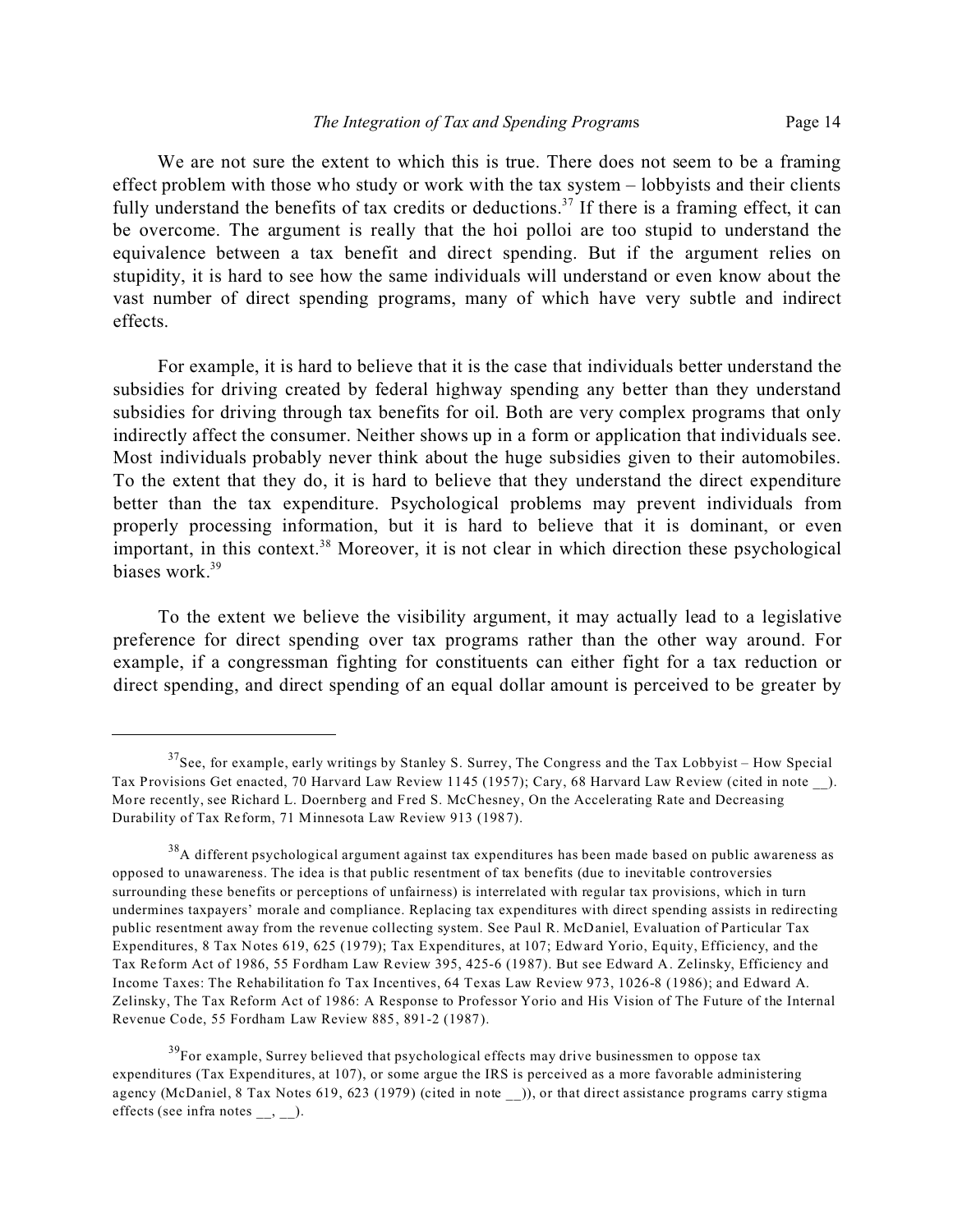the constituents, the congressman may prefer direct spending. The congressman gets more constituent bang for the same budgetary buck. Socially we may also prefer direct spending because if the program is rent seeking, it will take fewer direct spending dollars to satisfy the rent seeker who is subject to framing. Alternatively, lack of visibility may be a good thing rather than a bad thing. If the program is desirable but also one that individuals will tend to resist (like eating your vegetables), putting into the tax system could reduce opposition by making it invisible due to framing effects. There is no general theory.

To summarize, if programs are going to exist, the CTB literature has nothing to say about where or how the program should be implemented. To be fair to CTB advocates, many of the base broadening (and shrinking) proposals make sense, and we do not mean to claim that the literature is not valuable. But at the same time, it focuses exclusively on the tax system, essentially assuming the answer to the integration question.

## B. *Tax-Expenditures*

The tax expenditure literature although related to the CTB literature, directly focuses on the integration question.<sup>40</sup> It offers many potential insights into the integration question but is also seriously flawed. We break our discussion of tax expenditures into three parts. First, we briefly review the basic idea of tax expenditures. We then discuss the chief criticism of the idea, the problem of the definition of tax expenditures. Finally, we discuss the merits of the substantive arguments made by the literature, concluding that one of the core intuitions has merit but that most of the details are unconvincing.

The basic idea behind tax expenditures is that any government program can be implemented through a direct expenditure or through the tax system. Any time the

<sup>&</sup>lt;sup>40</sup>The following is a partial list of the literature: Pathways (cited in note ); Tax Expenditures (cited in note ); William D. Andrews, Personal Deductions in an Ideal Income Tax, 86 Harvard Law Review 309 (1972); Stanley S. Surrey and Paul R. McDaniel, The Tax Expenditure Concept and the Budget Reform Act of 1974, 17 B.C. Ind. And Com. Law Review 679 (1976); Stanley S. Surrey and Paul R. McDaniel, The Tax Expenditure Concept: Current Developments and Emerging Issues, 20 Boston College Law Review 225 (1979) (cited in note \_\_); See Boris I. Bittker, Accounting for Federal "Tax Subsidies" in the National Budget, 22 National Tax Journal 244 (1969); Stanley S. Surrey and William F. Hellmuth, The Tax Expenditure Budget – Response to Professor Bittker, 22 National Tax Journal 528 (1969); Boris I. Bittker, The Tax Expenditure Budget – A Reply to Professors Surrey & Hellmuth, 22 National Tax Journal 538 (1969); Mark G. Kelman, Personal Deductions Revisited: Why They Fit Poorly in an 'Ideal' Income Tax and Why They Fit Worse in a Far from Ideal World, 31 Stanford Law Review 831 (1979); Edward A. Zelinsky, Efficiency and Income Taxes: The Rehabilitation fo Tax Incentives, 64 Texas Law Review 973 (1986) (cited in note \_\_); Edward Yorio, Equity, Efficiency, and the Tax Reform Act of 1986, 55 Fordham Law Review 395 (1987) (cited in note\_\_); Edward Yorio, The Future of Tax Ferorm: A Rejoinder to Professor Zelinsky, 55 Fordham Law Review 899 (1987); Victor Thuronyi, Tax Expenditures: A Reassessment, Duke Law Journal 1155 (1988); Anne L. Alstott, The Earned Income Tax Credit and the Limitations of Tax-Based Welfare Reform, 108 Harvard Law Review 533 (1995); Toder, 53 National tax Journal 361 (2000) (cited in note \_\_). For a review of tax expenditures in OECD countries, see OECD, Tax Expenditures: Recent Experiences (Paris 1996).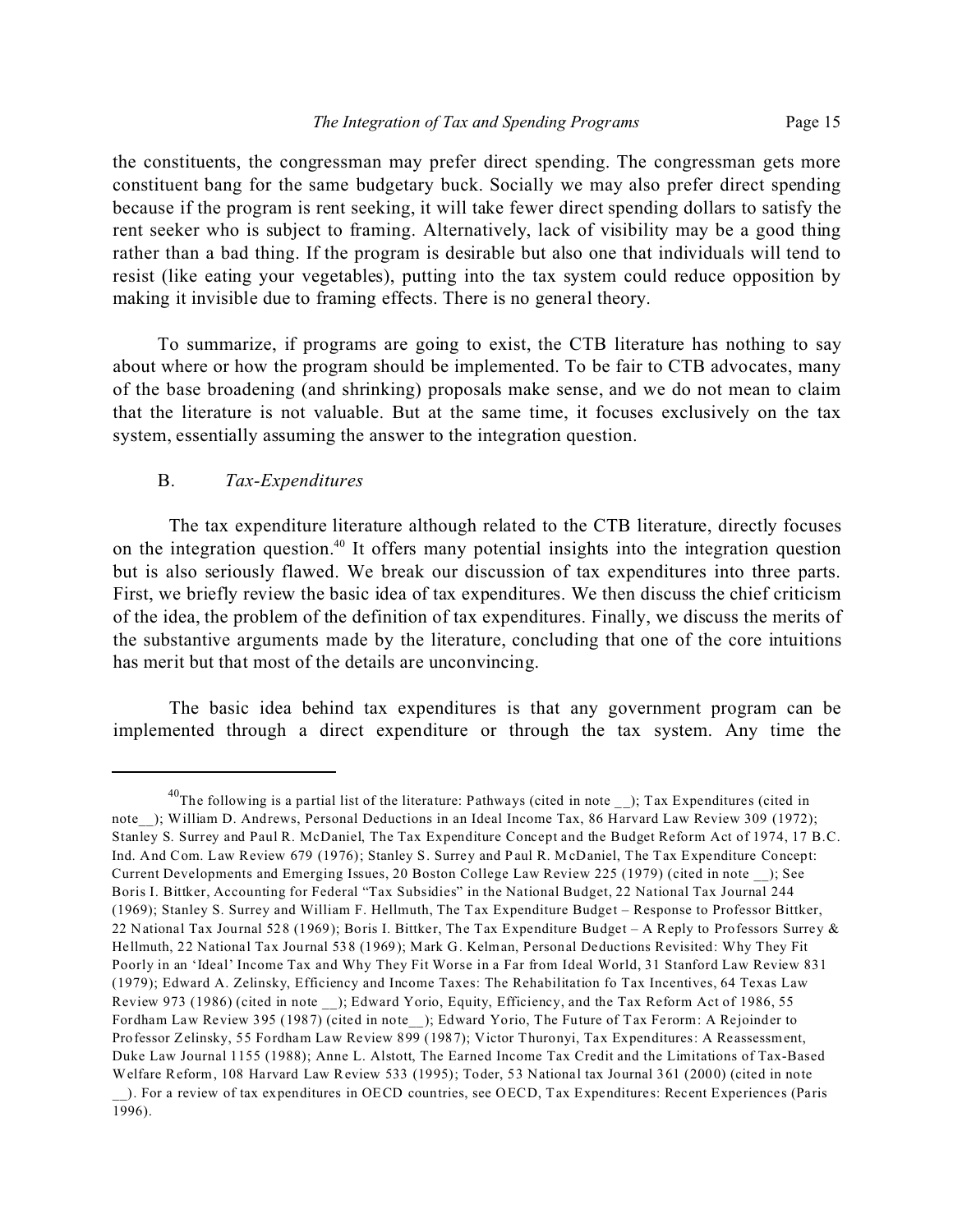government uses the tax system as opposed to a direct spending program, the government has created a what is labeled "tax expenditure." 41 The tax expenditure literature, primarily through the writings of Stanley Surrey, did three things with this insight. First, it tried to define the notion of tax expenditures. The core definition is that any deviation from a "normative income-tax" is a tax expenditure. $42$  Thus, any deduction, exclusion, or credit that would not be allowed under some definition of income, is equivalent to a direct expenditure.<sup>43</sup> Second, it argued that the budget rules as then in effect distorted the process toward tax expenditures, particularly by hiding information about the costs of tax expenditures and by having more lenient procedures for enactment. The goal of the tax expenditure literature in this regard was to create a budgetary accounting for tax expenditures that mirrored that of direct expenditures and, thereby reduce the budgetary incentives to use tax expenditures. Third, the tax expenditures literature discussed the merits of tax expenditures, generally concluding that tax expenditures are an inferior method of implementing policy.

<sup>&</sup>lt;sup>41</sup>The 'tax expenditure' notion was looming in the CTB literature. See, for example, Joseph A. Pechman, Erosion of the Individual Income Tax, 10 National Tax Journal 1 (1957); Walter Blum, Tax Policy and Preferential Provisions in the Income Tax Base, Tax Revision Compendium, Vol.1, 77, 83 (1959); Joseph P. McKenna, Tax Loopholes: A Procedural Proposal, 16 National Tax Journal 63 (1963); Musgrave, 81 Harvard Law Review 44, 52  $(1968)$  (cited in note ).

<sup>42</sup>Surrey and Helmuth, 22 National Tax Journal 528-9 (cited in note\_\_); Pathways, at vii, 6-7 (cited in note ); Tax Expenditures, at 188 (cited in note ). See also discussions in Surrey and McDaniel, 20 Boston College Law Review 225, 227-53 (cited in note \_\_); Surrey and McDaniel, 17 B.C. Ind. And Com. Law Review at 682-8 (cited in note \_\_); Analytical Perspectives, Budget of the United States Government, Fiscal Year 2003, ch.6

 $^{43}$ Likewise, any excess taxation over the normative tax base would be a 'tax penalty' or 'negative tax expenditure.' See Surrey and McDaniel, 20 Boston College Law Review 225, 242-5 (cited in note ); Surrey and McDaniel, at 43-4, 222-6 (1985). "Negative tax expenditures" have not been estimated so far in U.S. budgets. Initial study toward such estimation was presented in the budget for FY 2004. See Analytical Perspectives, Budget of the United States Government, Fiscal Year 2004, ch.6, Appendix.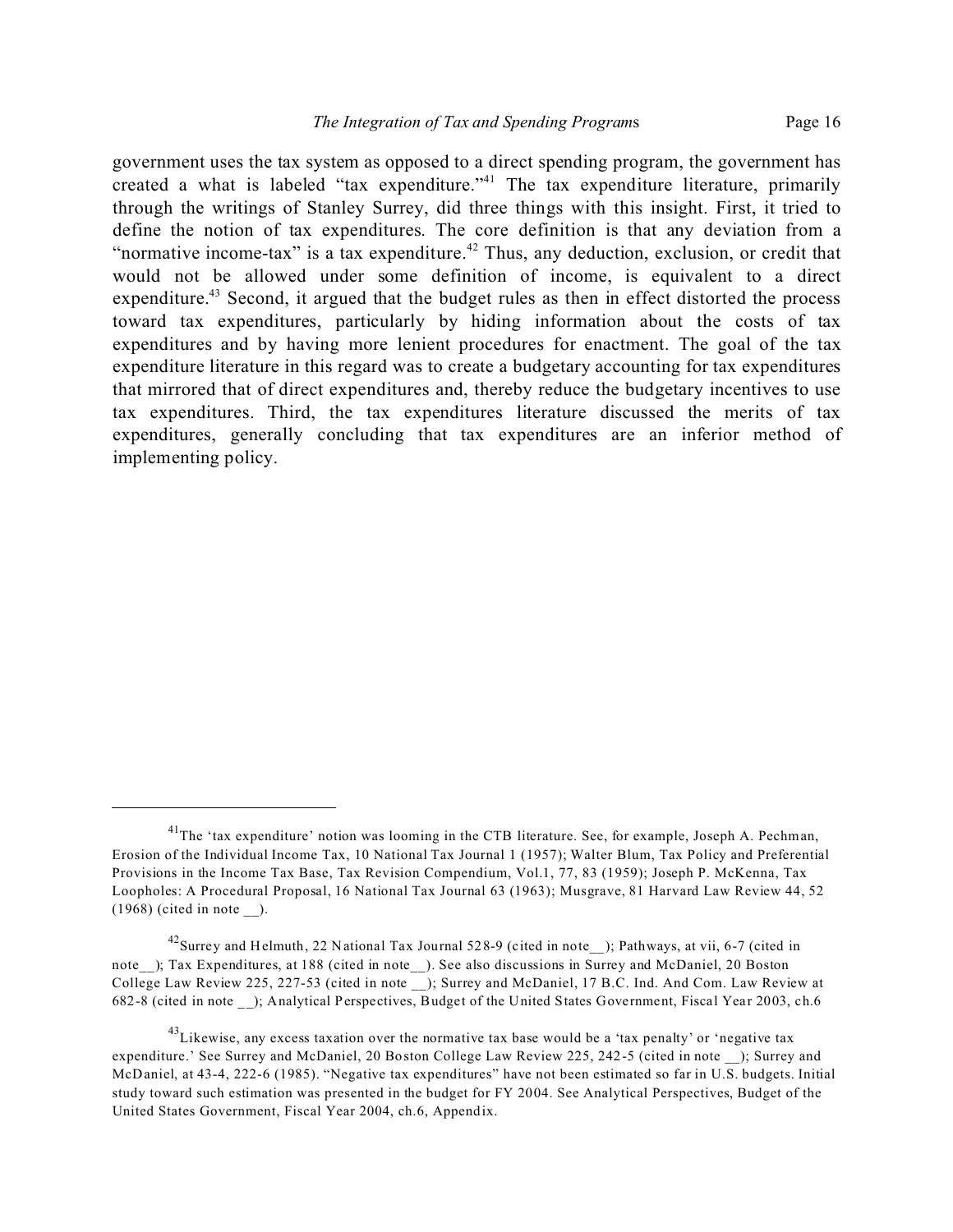The definition of tax expenditures has been well criticized in the literature.<sup>44</sup> A tax expenditure is said to be any deviation from a "normative" tax base. The normative tax base is an amended version of the comprehensive tax base (although in the tax expenditure literature, it is limited to an income tax),<sup>45</sup> and the particular details vary by individual tax expert.<sup>46</sup> Under this approach, if a particular deduction or credit falls within the normative tax

A more implicit criticism is found in Douglas A. Kahn, Accelerated Depreciation – Tax Expenditure or Proper Allowance for Measuring Net Income, 78 Michigan Law Review 1 (1979); Edward A. Zelinsky, The Tax Treatment of Qualified Plans: A Classic Defense of the Status Quo, 66 North Carolina Law Review 315 (1988) (Taking the bold position that following acceptable considerations of a 'normative' tax structure – e.g. liquidity, administrability, measurability – tax treatment of qualified pension plans can be regarded as part of that structure rather than a tax expenditure.); Charles E. McLure Jr., The Budget Process and Tax Simplification/Complication, 45 Tax Law Review 25, 54-56 (1989).

The President's budget also shows doubt about the determinacy and merit of the income tax base definition. See Analytical Perspectives (2003), at 95-7 (cited in note \_\_). See also A Comprehensive Income Tax Base? A Debate (cited in note \_\_) for a similar debate on the comprehensive tax base.

<sup>45</sup>The CTB is only the starting point. Practical considerations  $-$  e.g. administrability and political constrains – take one away from the pure Haig-Simons definition of income. See Surrey and Hellmuth (1969) at 530 (cited in note ): "The purpose of the tax expenditure budget is not to show what deviations form some 'ideal tax base' cost… It is not aimed directly at a comprehensive tax base." And at 531: "But the Treasury discussion and analysis at no point adopted Haig-Simons as the model for the tax expenditure study."

 $^{46}$ Though Surrey was referring to some convention concerning a 'normative' income tax base – e.g. "widely accepted definitions of income and standards of business accounting", "generally accepted structure of an income tax" (quoting from the 1968 Treasury budget; Pathways, at 7,12), consensus among tax experts (Pathways, at 17; Surrey and Hellmuth, 22 National Tax Journal 528, 533 (1969)) – no such consensus necessarily exists. Bitkker, hence, argues that "every man can create his own set of 'tax expenditures,' but it will be no more than his collection of disparities between the income tax law as it is, and as he thinks it ought to be…" Indeed, a few experts have reached different conclusions concerning various tax expenditures. (Bitkker, 22 National Tax Journal 244, 260 (1969) (cited in note \_\_).) Compare the analyses of medical expenses and charitable contributions by Prof. Andrews, Surrey, and Kelman; See Andrews, 86 Harvard Law Review 309 (cited in note \_\_), Surrey's response in Pathways, at 20-1 (cited in note ), and Kelman reply in Kelman, 31 Stanford Law Review 831 (1979) (cited in note ). Compare also the analyses of accelerated depreciation by Prof. Kahn and Surrey. See Kahn, 78 Michigan Law Review 1 (cited in note ) and Pathways, at 100-3 (cited in note ). Additionally, see the analysis of qualified pension plans by Prof. Zelinsky (Edward A. Zelinsky, The Tax Treatment of Qualified Plans: A Classic Defense of the status Quo, 66 North Carolina Law Review 315 (1988) (cited in note \_\_)). (See also the differentiated treatment of pension plans in OECD countries; OECD, Tax Expenditures: Recent Experiences, at 12 (cited in note \_\_).) These analyses were conducted within Surrey's definitional framework yet deviate from his 'normative' income tax base. Further, Seymour Fiekowsky, Assistant Director in the Treasury's Office of Tax Analysis, argues that capital gains tax preference and accelerated depreciations should not be considered tax expenditures; Seymour Fiekowsky, The Relation of Tax Expenditures to the Distribution of the 'Fiscal Burden,' 2 Canadian Taxation 211, 215-6 (1980). See also a description of a controversy within the administration by Paul F. Harstad, Treasury and OMB Clash on Tax Expenditure Concept, 13 Tax Notes 1407 (1981). In addition, since 1983 the Administration has been preparing

<sup>&</sup>lt;sup>44</sup>See Boris I. Bittker, Accounting for Federal "Tax Subsidies" in the National Budget, 22 National Tax Journal 244 (1969) (cite in note ); Boris I. Bittker, The Tax Expenditure Budget – A Reply to Professors Surrey & Hellmuth, 22 National Tax Journal 538 (1969); Walter Blum, Book Review, 1 Journal of Corporate Taxation 486 (1975); Kahn and Lehman, 54 Tax Notes 1661 (cited in note 6).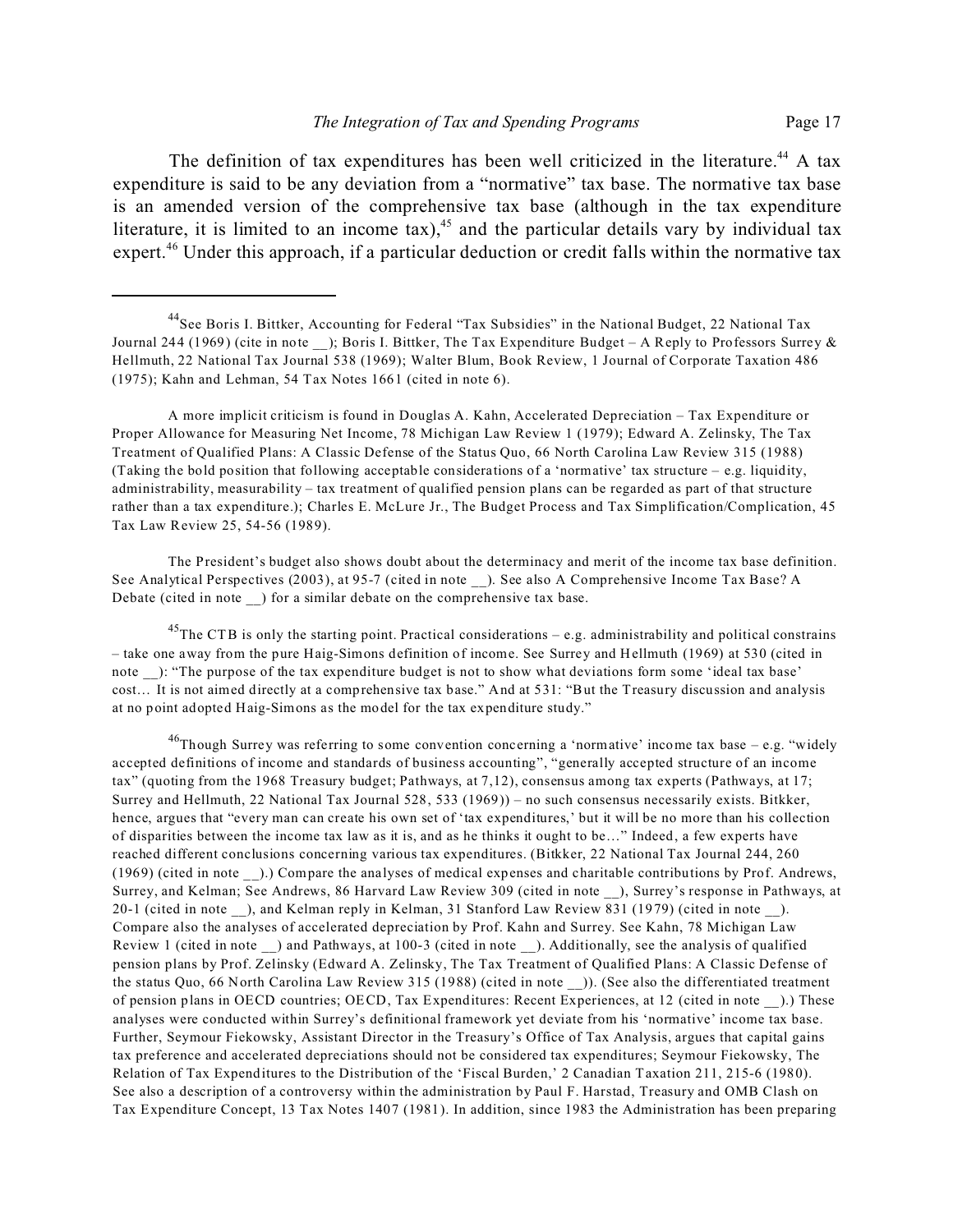base, none of the consequences of being a tax expenditure apply, while if it falls out of the normative tax base, all of the consequences apply.<sup>47</sup>

Bittker is the most prominent critic of this definition.<sup>48</sup> He argued that a comprehensive definition of income would include many items not on the tax expenditure list. For example, the tax expenditure list did not include the benefit of the cash method of accounting, the realization requirement, and imputed income from assets and housework. Moreover, he argued that in many areas, there is no widely accepted definition of the proper tax base. For example, there is no widely accepted degree of progressivity or of the scope of a family.<sup>49</sup>

Bittker is not merely accusing the tax expenditures advocates of inconsistency in defining tax expenditures. Instead, he is accusing them of making implicit policy judgments. If all of these exceptions from the tax expenditure list are based on policy judgments, so are the items on the list. Policy judgments, however, do not come from definitions. Instead, Bittker concludes that, short of a conceptual model, each exemption from the tax base has to be examined based on its own merits.<sup>50</sup>

Stated in the language we are using here, it is hard to see how the organization of a bureaucracy should depend on a definition of income. For example, if we are going to subsidize medical expenses, whether it is desirable to do so through the tax system should not

a separate (narrower) tax expenditures list following a different income tax baseline from that of the Joint Committee on Taxation; see Analytical Perspectives (2003), at 97-113 (cited in note ). Additionally, the experience in other countries shows that definitions and tax expenditures lists vary substantially. See OECD, Tax Expenditures: Recent Experiences (cited in note ).

<sup>&</sup>lt;sup>47</sup>The principal consequence, following Surrey's goal in his project to account to tax expenditures, is the application of regular government budgetary analysis and scrutiny; Surrey and Hellmuth (1969) at 530 (cited in note  $\overline{\phantom{a}}$ ).

<sup>48</sup>Bittker, 22 National Tax Journal 244 (1969) (cited in note ); Bittker, 22 National Tax Journal 538 (1969) (cited in note \_\_). See supra note \_\_. [tax expenditures critique.]

<sup>&</sup>lt;sup>49</sup>The argument of the independency of a 'normative' tax base from other important features of a tax system follows from the analyses and critique of the CTB. The Haig-Simons definition of income does not serve as a complete prescription of an income tax base. In particular, it is independent of the tax rate structure, the proper measurement period, the proper taxable unit, the allowable deductions, the dividing line between personal and business expenses, and the taxation of organizations of individuals (e.g. taxation of corporation and shareholders). See, for example, Bitkker, A "Comprehensive Tax Base" (cited in note \_\_), and Pechman, Harvard, at 65-6 (cited in note  $\_\)$ .

<sup>&</sup>lt;sup>50</sup>Bittker summarized his position as follows: "At bottom, however, every tax structure, whether on the books or projected, is an assemblage of value judgments on scores of issues that could plausibly have been decided differently. To bestow the label of 'correct" on any of these human creations is to misuse the term" Bittker, A Reply, National Tax Journal at 542 (cited in note ).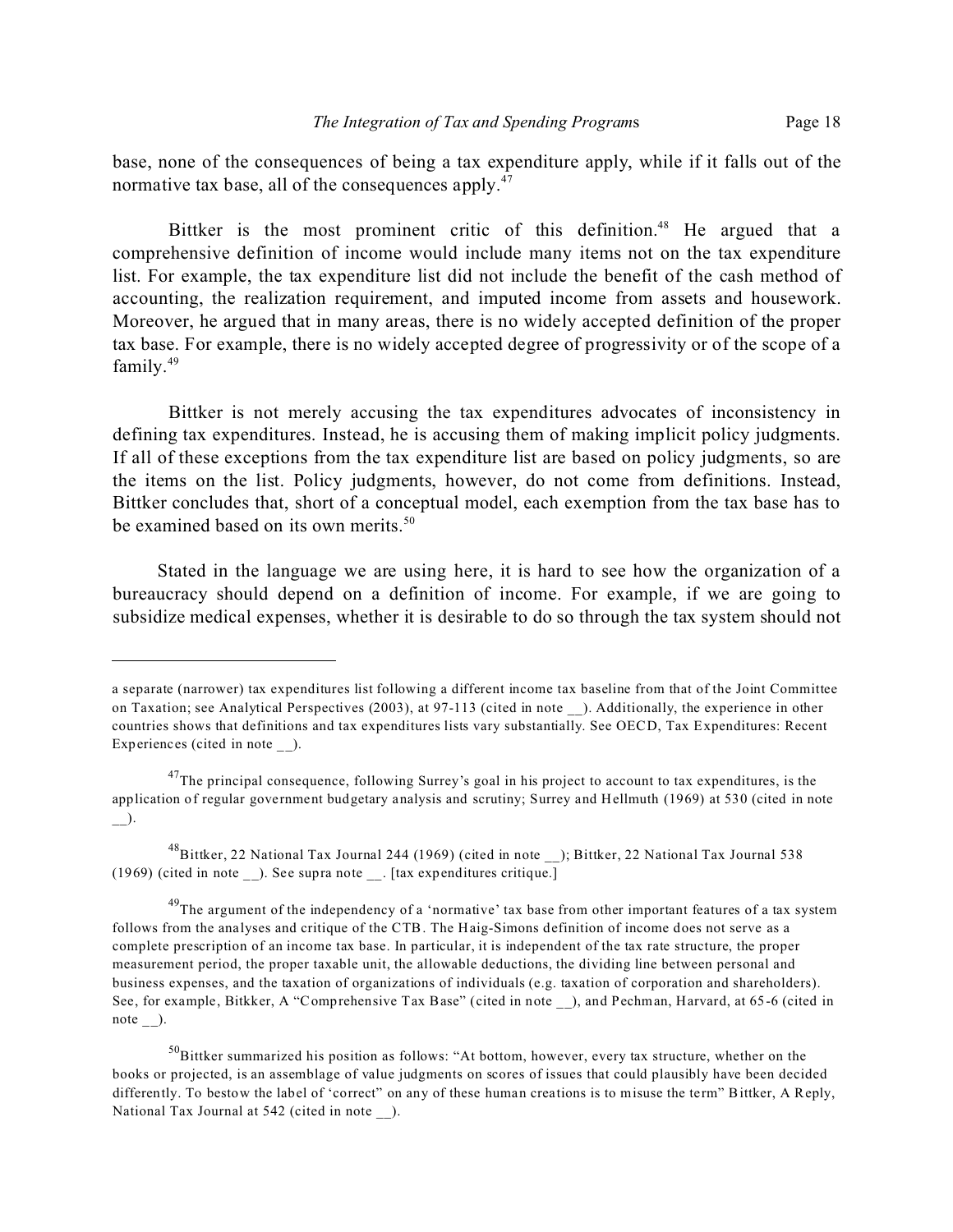be dependent on whether a medical expense deduction meets the definition of income. Debates about the matter seem completely beside the point.<sup>51</sup> Similarly, Surrey's upside down subsidy argument, discussed below, only applies to items not meeting the definition of income.<sup>52</sup> It is hard to imagine that the distributional effects of a provision depend on meeting a definition.

Another way to see the problem with the definitional approach is to consider the integration question with respect to non-tax agencies, as suggested by Professors Kahn and Lehman.<sup>53</sup> Suppose, for example, we are trying to determine whether a conservation program should be put into the Interior Department, the Environmental Protection Agency, the Army Corp of Engineers, or somewhere else in the government. The answer depends on institutional factors not on definitions.<sup>54</sup> The same should be true for deciding whether a spending program should be put into the Internal Revenue Service.

The most heated offshoot of this debate about definitions is the debate about scope of the tax expenditure budget. At the time Surrey was writing, tax programs and direct spending programs were treated very differently by the budget system (and they still are). The budget reported the amounts spent on direct expenditures but did not report amounts spent through virtually identical programs in the tax system. The differences in the budget rules could distort outcomes. To remedy this, Surrey called for a "full accounting" of tax expenditures, and the result is the tax expenditure budget, which lists the costs of various items in the tax  $law.<sup>55</sup>$ 

Some sort of definition of tax expenditures is necessary to have a tax expenditure budget. We must have some method of measuring tax expenditures if they are to be reported in the full accounting. As noted above and by numerous commentators, however, there is no *a priori* definition of the tax system. There is no such thing as the normative tax base.

The simultaneous need for a definition and the lack of grounding for any particular definition makes the tax expenditure budget problematic. For example, we must decide whether accelerated depreciation is a tax expenditure. It provides faster cost recovery than

 $51$ Compare, for example, Andrews (1972) (cited in note ) with Pathways, at 20-1 (cited in note ).

 $52$ See infra notes [discussion of the upside-down subsidy] and accompanying text.

 $^{53}$ See Kahn and Lehman, 54 Tax Notes 1661 (1992) (cited in note ).

<sup>54</sup>See a similar discussion in Herbert A. Simon, Administrative Behavior, 33-5 (New York 1947).

<sup>55</sup>A "tax expenditures" budget was first adopted by the Treasury Department in 1968. See Annual Report of the Secretary of the Treasury on the State of the Finances for Fiscal Year 1968, 326-40 (1969). The "tax expenditures" budget was adopted into law in the Congressional Budget Act of 1974, and since then is issued as a "special analysis."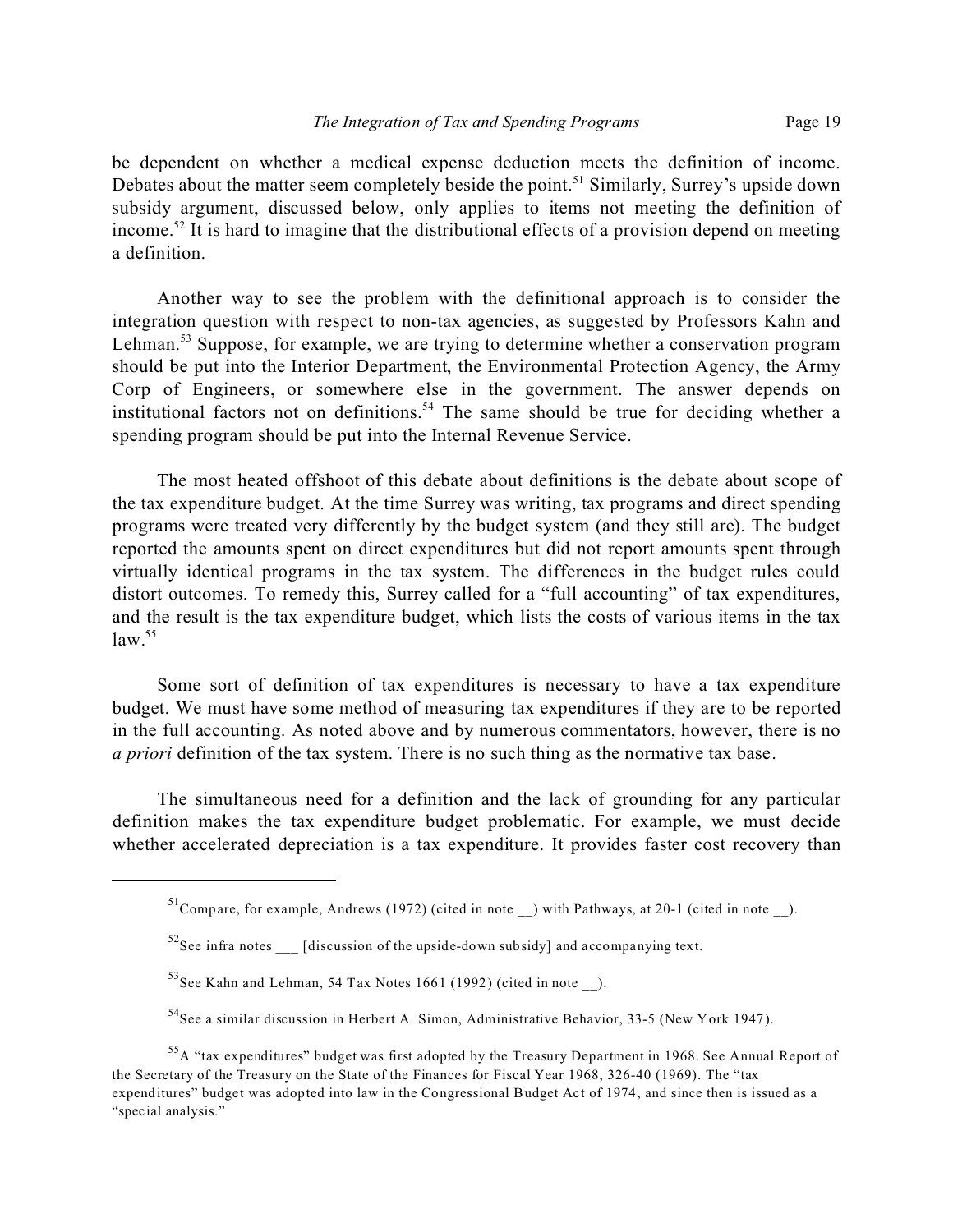economic depreciation but slower cost recovery than expensing. It can alternatively be viewed as a tax expenditure or tax penalty depending on whether one's baseline is an income tax or a consumption tax.<sup>56</sup> Critics claim the problems with definitions is fatal to the exercise.

Perhaps the reason for the heated debate is the normative consequence associated with being labeled a tax expenditure. Surrey's arguments, as well as those of the comprehensive tax base literature, generally condemn tax expenditures, so labeling is all important. Being put on the tax expenditure list indicated that the provision is a subsidy or government largesse while staying off the list indicated that the provision had the patina of good tax policy.<sup>57</sup>

If we reject the normative consequence of the label, however, the problem becomes much simpler. The problem is one of determining what information would be useful.<sup>58</sup> For example, it would be useful to know both how much tax revenue would go up if accelerated depreciation were to be replaced with straight line or economic depreciation and how much it would cost to replace it with expensing. One does not have to answer the question about which way of looking at the issue is right.

The decision about what information to release will be difficult and problematic . It will inevitably have a normative and political component.<sup>59</sup> But it would be a significantly lesser problem than deciding on the one true tax expenditures list. For example, information could be presented in a variety of ways under an "information usefulness" rationale while there is only one correct method under a traditional tax expenditures rationale.<sup>60</sup> Similarly, as has been suggested by others, the information could be limited to elements of the tax system that could conceivably be replaced with a direct expenditure program because it is only these

<sup>&</sup>lt;sup>56</sup>Adopting an income tax base obviously does not render a final answer. See Kahn, 78 Michigan Law Review 1 (1979) (cited in note \_\_); Paul F. Harstad, Treasury and OMB Clash on Tax Expenditure Concept, 13 Tax Notes 1407 (1981); Karla W. Simon, The Budget Process and the Tax Law, 40 Tax Notes 627, 632-3 (1988).

 $57$ See, for instance, Prof. Thorunyi's description of the embarrassment in the Reagan administration caused by the inclusion of the ACRS in the tax expenditures budget. Thorunyi, Duke Law Journal 1155, 1184 (1988) (cited in note  $\_\)$ .

<sup>58</sup>See Michael J. McIntyre, A Solution to the Problem of Defining a Tax Expenditure, 14 U.C. Davis Law Review 79 (1980) for a similar approach. See some hint to such approach in Bittker, 22 National Tax Journal 244, 260-1 (1969) (cited in note \_\_), and in Carl S. Shoup, Surrey's Pathways to Tax Reform – A Review Article, 20 J. Finance 1329 (1975).

<sup>&</sup>lt;sup>59</sup>Indeed, it will be susceptible to Bittker's original critique that exposing only some tax expenditures would act to conceal other undiscovered tax expenditures. See Bittker, 22 National Tax Journal 244, 258-9, 261 (1969) (cited in note \_\_). Surrey believed that "the understanding to be gained through the tax expenditure approach outweighs this risk by far." (Pathways, at 19.) We tend to agree with Surrey on this point.

 $^{60}$ See a hint of this approach in 2003 budget; Analytical Perspectives (2003), at 95-7 (cited in note  $\Box$ ).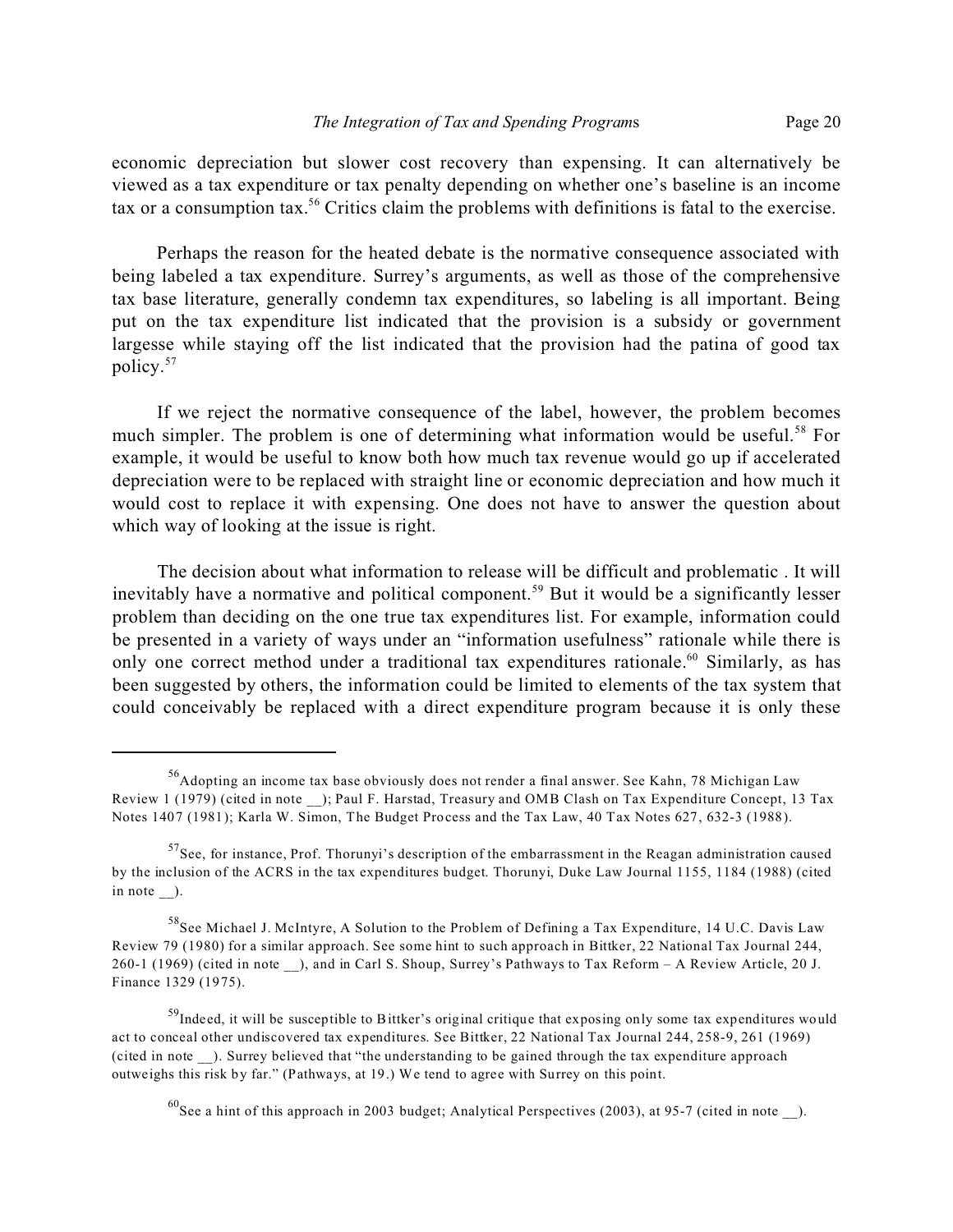programs that can be distorted through budgetary non-neutrality.<sup>61</sup> Surrey's argument that the budget process could skew outcomes was correct and we should not let unrelated problems with his arguments get in the way of this truly valuable contribution.

Much of the debate about tax expenditures has focused on these definitional problems. Although Surrey apparently believed and cared about the definitional parts of his argument, the focus on definitions distracts from the underlying substantive arguments. Leaving aside definitions, the tax expenditure question really is the integration question. We believe that many of the substantive arguments made in the tax expenditures literature about integration are unconvincing, but that there is a core, unstated intuition that is valuable.

Surrey's substantive argument is that tax expenditures are an inferior method of implementing policy. Instead, the government should use direct spending programs. The reason is that tax expenditures tend to have a variety of features that lead to poor implementation. For example, Surrey argues that tax expenditures create so-called upsidedown subsidies.<sup>62</sup> The upside-down subsidy is created because a tax deduction is worth more the higher the marginal tax rate, so that wealthy individuals with high marginal tax rates will receive more for a given deduction than lower income individuals. If one views tax expenditures as the same as the government handing out money, wealthy individuals get bigger handouts than the poor. Similarly, tax expenditures tend to be open-ended in the sense that they place no limits on the amount of tax benefits a taxpayer may receive,  $63$  and hence

<sup>&</sup>lt;sup>61</sup>See, e.g., Seymour Fiekowsky, The Relation of Tax Expenditures to the Distribution of the 'Fiscal Burden,' 2 Canadian Taxation 211, 215 (1980) (cited in note \_\_), and Thorunyi, Duke Law Journal 1155 (1988) (cited in note \_\_). The 'substitutability' approach, however, is still problematic since, at least theoretically, every policy is substitutable. For other arguments about the definition of tax expenditures, see Richard Goode, The Economic Definition of Income, in J. Pechman ed., Comprehensive Income Tax 1 (The Brooking Institution 1977) (suggesting an alternative to the tax expenditures budget including only those provisions for which there is evidence in the legislative history that the dominant motivation was to encourage or reward certain behavior or to compensate for particular hardship); Michael J. McIntyre, A Solution to the Problem of Defining a Tax Expenditure, 14 U.C. Davis Law Review 79 (1980) (proposing a purpose-dependent definition of tax expenditures); Roger S. Smith, Tax Expenditures: An Examination of Tax Incentives and Tax Preferences in the Canadian Federal Income Tax System, Canadian Tax Papers No. 61 (Toronto, 1979) (developing for the Canadian tax system a tax expenditures list based on approximate comprehensive income tax base definition).

<sup>62</sup>Pathways, at 134-8; Tax Expenditures, at 71-82.

<sup>&</sup>lt;sup>63</sup>Pathways, at 140. Certification by another agency can limit the problem. See Tax Expenditures, at 102-3.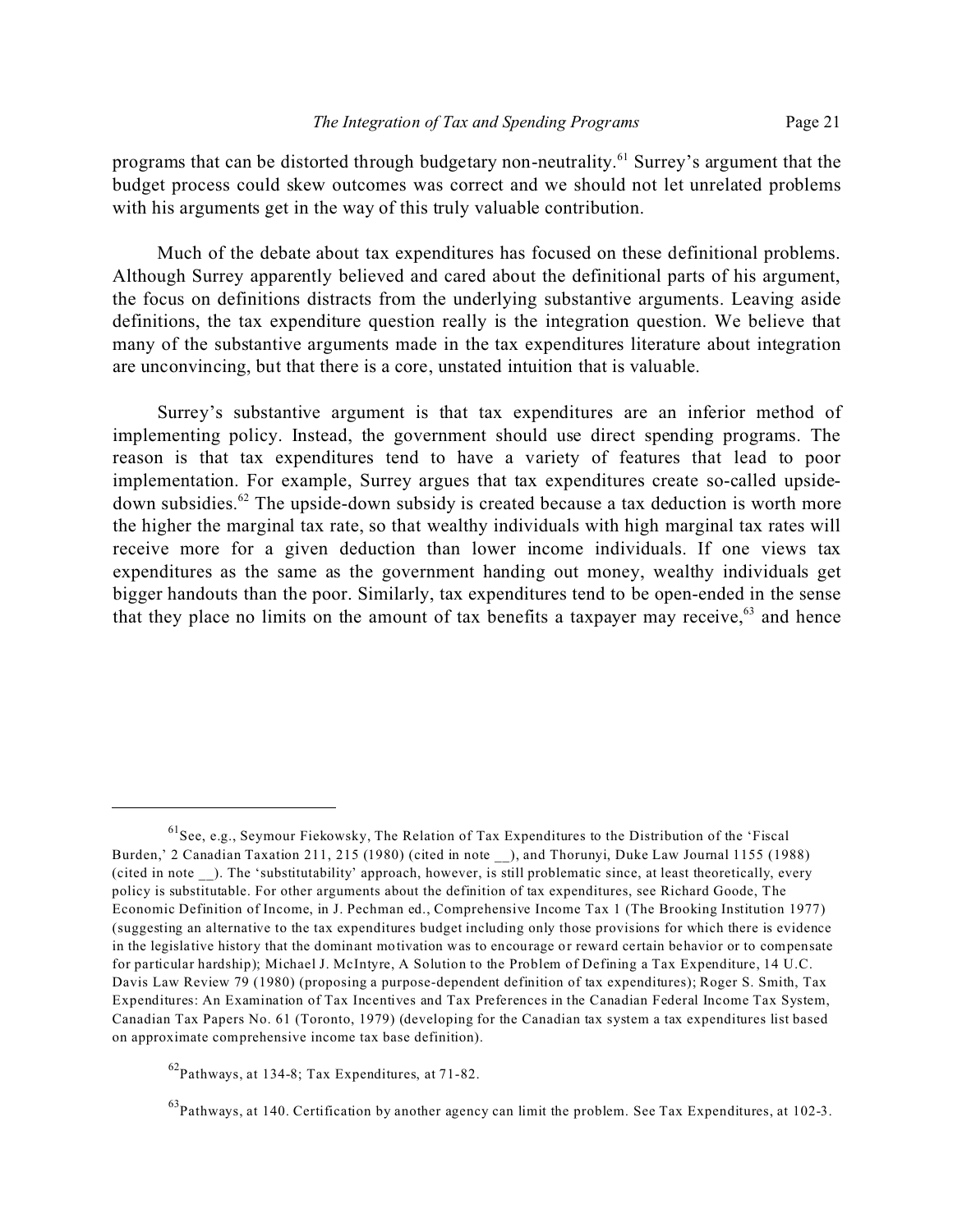are not capped.<sup>64</sup> Additionally, tax expenditures are not subject to an annual appropriation.<sup>65</sup> Instead, they are like entitlements that are automatically appropriated absent some contrary congressional action.<sup>66</sup> Tax expenditures also tend to have relatively loose eligibility requirements in the sense that individuals self-declare their eligibility and are challenged only if they happen to be audited. And, Surrey argues, tax expenditures, in general, create more complexity than direct expenditures.<sup>67</sup>

The immediate response to these arguments is that we can design tax expenditures to be the same as direct expenditures. Indeed, Surrey began his argument by assuming that tax expenditures could be implemented in a way that was basically similar to direct expenditures.<sup>68</sup> If they have the same content, however, these criticisms do not apply. For

<sup>66</sup>Surrey and McDaniel, 20 Boston College Law Review 225, 232 (1979) (cited in note\_\_). A few principal direct spending welfare programs are designed as entitlements as well – e.g. Social Security, Medicare, and Food Stamps.

 $^{67}$ See infra note [complexity]. Surrey makes a host of other arguments: tax expenditures permit windfalls by paying taxpayers for doing what they would do anyway. (Pathways, at 134; Tax Expenditures, at 82-3); some tax expenditures are inefficient as the tax subsidies exceed the value of the induced activity (Tax Expenditures, at 83); some tax expenditures provide tax savings to middlemen – i.e. 'tax commission' – with a potential for tax sheltering activity (Tax Expenditures, at 83-5); tax legislative committees and executive departments lack necessary expertise, and so do tax service providers – e.g. lawyers, accountants (Pathways, at 141-3; Tax Expenditures, at 96); risk of log-rolling within the tax committee (Pathways, at 142); lack of coordination of the treatment of tax expenditures with the overall handling of direct spending. (Pathways, at 143-4); tax expenditures enjoy an unjustified budgetary priority (Tax Expenditures, at 32-3); tax expenditures add a second-level complexity produced by the responses of the market and counter-responses of the tax authorities (termed by others as 'transactional complexity') (Tax Expenditures, at 93); tax expenditures create psychological effects (Tax Expenditures, at 96-7); tax incentives distort choices (Pathways, at 138-9); tax expenditures keep tax rates high by constricting the tax base and thereby reducing revenue (Pathways, at 139-140).

 $68$ "It follows that a meaningful comparison between the tax incentive technique and the direct expenditures technique must involve *similar substantive programs.*" Pathways, at 130. See also Paul R. McDaniel, Evaluation of Particular Tax Expenditures, 8 Tax Notes 619, 622 (1979) (cited in note ): "…it is clear that many differences that

 $^{64}$ Nonetheless, note that capping tax expenditures is possible, though probably more complicated. Zelinsky explains that in principle tax expenditures can be capped, and provides evidence of such capping; Zelinsky, 64 Texas Law Review 973, 1030-1(1986) (cite in note ). It seems that Prof. McDaniel believes as well that capping is equally applicable to tax expenditures. See McDaniel, 8 Tax Notes 619, 622-3 (1979) (cited in note ). In addition note that the Low Income Housing Tax Credit, for example, is a capped tax expenditure program.

 $65'$ Sunsetting' tax expenditures (and other procedural methods) would subject them to periodic review analogous to that of direct expenditures. (Under a 'sunset' provision, a tax expenditure program automatically expires on a pre-specified date unless renewed.) See discussion of 'sunset' provision in McIntyre, The Sunset Bill: A Periodic Review for Tax Expenditures, 4 Tax Notes 3 (1976); Paul R. McDaniel, Institutional Procedures for Congressional Review of Tax Expenditures, 8 Tax Notes 659, 660 (1979); Surrey and McDeniel (1979) at 33-5, and Tax Expenditures, at 54-65. See also counter-arguments in Zelinsky, 64 Texas Law Review 973, 1029-30 (1986) (cited in note \_\_). Yet, Graetz and Mashaw suggest that a stable long-term source of financing provided by the tax system can be beneficial to some policies- e.g. social security. See Michael J. Graetz and Jerry L. Mashaw, True Security: Rethinking American Social Insurance, at 302 (1999).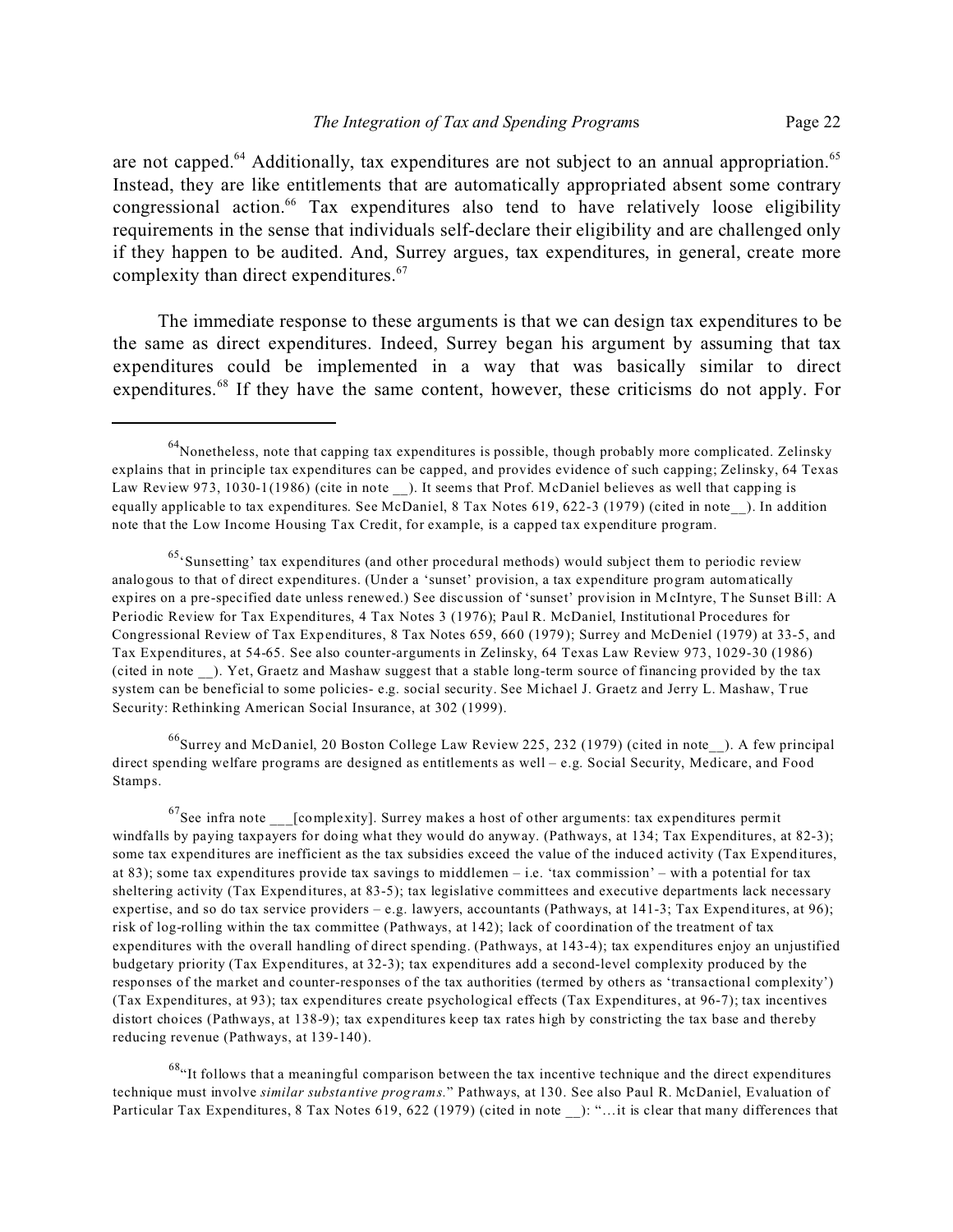example, if a tax expenditure has the same content as a direct spending program, it will not have the upside-down subsidy effect, it will not be open ended, the eligibility criteria will be the same, and it will not be more complex than the direct spending program.<sup>69</sup> Moreover, many new tax expenditures are designed to be more similar to direct spending programs than prior tax expenditures were. Congress now tends to use credits rather than deductions and has, where it thought appropriate, limited the size of the expenditure or the eligibility for the expenditure.

It is curious that someone as sophisticated as Surrey would make such an obvious mistake. While Surrey states that he wants to compare identical tax and direct expenditures, if he did so, his conclusion would have to be that they were identical. Instead, Surrey concludes that direct expenditures are superior to tax expenditures. He does so by comparing different programs notwithstanding starting off by stating that the programs can be made identical. Yet he does not justify why he compares different programs.

Perhaps Surrey compared different programs merely because that is what he observed. But we believe that there is a key, unstated intuition driving him toward this approach: institutions matter. If institutions matter, policies will be different when implemented by different institutions.<sup>70</sup> Thus, tax expenditures and direct expenditures will tend to have different features and should not be compared as if they were identical.

For example, the use of exclusions or deductions to implement tax expenditures may create the upside-down subsidy effect<sup> $71$ </sup> but has an important offsetting feature: an exclusion

some persons purport to see between tax and direct expenditures are not actually differences inherent in the two techniques… these differences are largely matters of program design…Most debates over using a tax expenditure versus a direct expenditure approach to a problem are at bottom debates about two differently designed programs."

 $^{69}$ Surrey acknowledged the possibility of designing tax expenditures to be identical to direct spending by using taxable, refundable credits (Pathways at 137-8; Tax Expenditures, at 108-111), 'sunset' provisions (Surrey and McDaniel, 20 Boston College Law Review 225, 33-5 (1979) (cited in note ); Tax expenditures, at 55-63), and subsidy limitations (Pathways, ch. VIII). See also Yoseph Edrey and Howard Abrams, Equitable Implementation of Tax Expenditures, 9 Virginia Tax Review 109 (1989) (They discuss equivalent designs of credits and deductions).

 $^{70}$ Surrey explicitly considered institutions in his detailed review of the budgetary process (Tax Expenditures at ch. 2), and in his brief reference to the substantive specialization issue (Pathways at 141-6; Tax Expenditures at 96).

 $^{71}$ Surrey was not necessarily accurate in his description of the distributional effects of tax expenditures; see Thomas D. Griffith, Theories of Personal Deduction in the Income Tax, 40 Hastings Law Journal 343 (1989). See also Gerald M. Brannon, Tax Expenditures and Income Distribution: A Theoretical Analysis of the Upside-Down Subsidy Argument, in Henry J. Aaron and Michael J. Boskin, ed., The Economics of Taxation 87 (The Brookings Institute, Washington 1980). (Arguing some upside-down subsidies may prove to be a socially desirable incentive design.) Blum offers a way to justify some upside-down subsidies; Blum, 1 Journal of Corporate Taxation 486, at 490 (cited in note \_\_). Zelinsky further argues that in some circumstances an upside-down subsidy will be more efficient. (Zelinsky, 64 Texas Law Review 973, 1024-6 (1986) (cited in note \_\_).) Feldstein, for example, asserts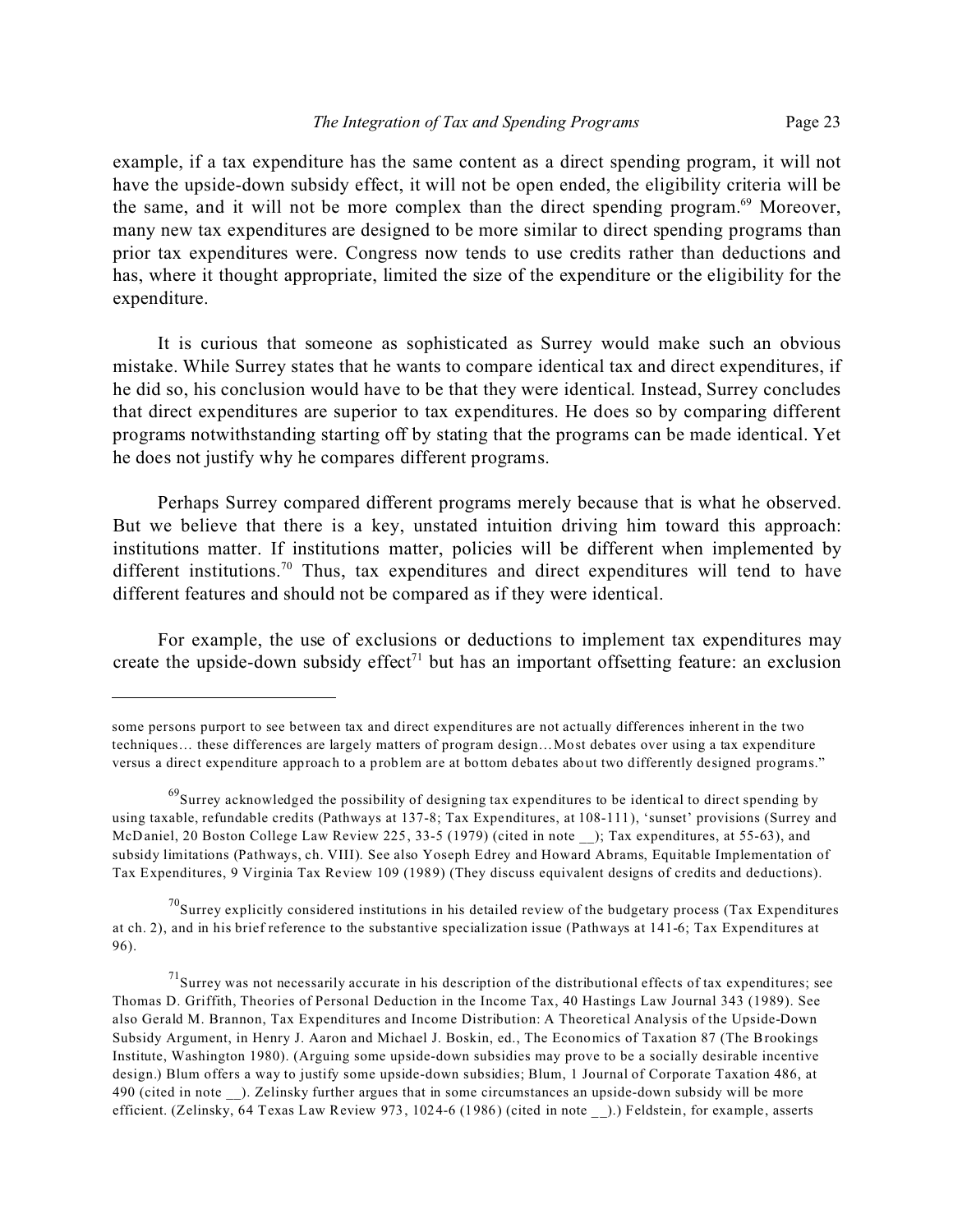is an incredibly simple method of implementing policy and a deduction is only a little bit more complicated. Similarly, self-declared eligibility is much simpler than other methods of implementing policy.

While these features could be made part of a direct spending program, they are a key benefit of integration because they take advantage of the existing infrastructure of tax collection. That is, integration allows for economies of scope in policy implementation with the resulting savings in administering and complying with the system. We would not necessarily want to design tax expenditures to be the same as direct expenditures. If we were going to do so, it would defeat the purpose behind putting a program into the tax system. We would lose the benefits of integration.

For example, if we want to subsidize the development of human capital, we can do so through direct spending programs that might, for example, subsidize training or education. An alternative is to defer taxation of the return to education.<sup>72</sup> Exclusion or deferral have many flaws, but a key, perhaps decisive, advantage is that they are incredibly simple. The current system is virtually transparent to individuals. Integration of the education subsidy with the tax system achieves this transparency better than a direct spending education program with identical substance.

One way to frame the question is to begin with a set of broad policy objectives and allow complete freedom in designing a program to meet these objectives. The objectives can be met in a variety of institutional settings and we should consider the best possible program as implemented in each of these different settings. Integration, for example, allows coordination of programs and the use of a common infrastructure for administering programs. But integrating two programs means we might give up on making each of them as accurate as they might have been with a specialized agency. We choose the method of implementation that offers the best results.

Surrey, then, had the key idea right even if it was not explained– we should not compare identical programs when making the integration decision. We should compare programs that are best designed for each institutional structure and determine which choice is best.

that in the case of charitable contributions, tax expenditures are more efficient than direct spending. Yet, he compares a somewhat different mechanisms of transfers. See Martin Feldstein, A Contribution to The Theory of Tax Expenditures: The Case for Charitable Giving, in Henry J. Aaron and Michael J. Boskin, ed., The Economics of Taxation 99 (The Brookings Institute, Washington 1980).

<sup>&</sup>lt;sup>72</sup>See Louis Kaplow, Human Capital Under an Ideal Income Tax, 80 Virginia Law Review 1477 (1994); Louis Kaplow, On the Divergence between 'Ideal' and Conventional Income-Tax Treatment of Human Capital, 86 American Economic Review 347 (1996).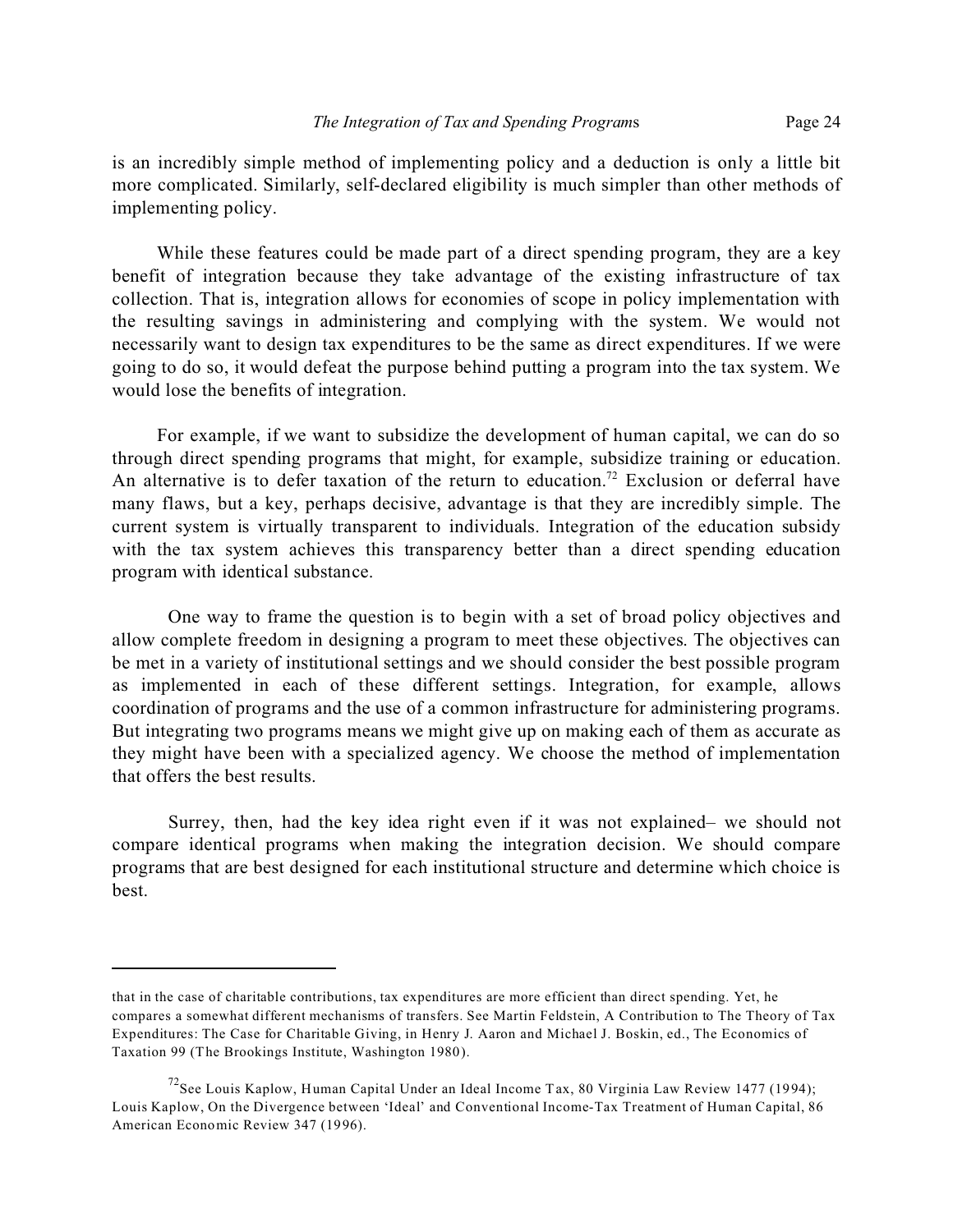Consider for example, Alstott's<sup>73</sup> discussion of the integration of welfare programs with the tax system. She focuses on whether the earned income credit, which can be viewed as a substitute for more traditional welfare programs, is a good idea but her arguments have broader application. Integrating welfare and tax systems may greatly simplify government policy – utilizing the existing institutions of the federal income tax.<sup>74</sup> If, however, welfare programs are designed as stand alone programs, they tend to test eligibility and provide benefits over short periods. The reason is that individuals' welfare needs can vary dramatically over short periods as some gets a job, loses a job, or has other life changes. The tax system uses annual accounting. If one uses the institutional structure of the tax system to implement a welfare program, one must almost inevitably use an annual accounting period. Therefore, one of the trade-offs of integration is that the program is less well-tailored to its needs – it will be less accurate. The trade-off is between the simplicity benefits of integration and the accuracy benefits of separation.

Note that this turns the usual complexity/simplicity arguments on their head. The usual argument is that putting programs into the tax system increases complexity. This argument is correct if one looks only at the tax system.<sup>75</sup> But if one considers government policy as a whole, integration with the tax system may often be a choice for simplicity. Integration is a choice to take advantage of the infrastructure of the tax system at the cost of less accuracy in program design than would be achieved through a separate agency.

Surrey's arguments do not hold up well under this type of analysis because he does not consider the benefits of design features that he observes. For example, the open-endedness and eligibility declaration criteria that he criticizes greatly simplify the system. He argues that we do not find these features in direct expenditure programs so they must be undesirable. But whether they are found in direct expenditure programs is entirely besides the point. The decision to put a program into the tax system can be seen as a decision that the accuracy costs of these features are less than the simplicity benefits of integration for those particular programs. We should expect to see different features in tax expenditures and direct expenditures. In fact, we should expect to see different features in tax expenditures and direct

 $^{73}$ Alstott, 108 Harvard Law Review 533 (1995) (cited in note ).

 $^{74}$ Id., at 564-5. Yet, later she doubt the potential of tax simplicity for other reasons. See discussion infra notes \_\_ and accompanying text.

<sup>&</sup>lt;sup>75</sup>Surrey has partially adopted a tax-centric view of complexity through his writings. (For example Pathways, at 33-35, 145; Tax Expenditures, at 105-6.) Yet, he was aware of its flaws, and actually did consider in a few places the complexity of the whole system. (See Pathways at 34; Tax Expenditures at 92-3; Surrey and McDaniel, 20 Boston College Law Review 225, 275-8 (1979) (cited in note \_\_).) Nevertheless, his conclusion was that overall complexity is reduced when direct transfers replace tax expenditures. (See Tax Expenditures at 94; Surrey and McDaniel, 20 Boston College Law Review 225, 277 (1979) cited in note \_\_).) Others, like Prof. Yorio, adopt this view as well; Yorio, 55 Fordham Law Review 395, 426-8 (1987) (cited in note \_\_).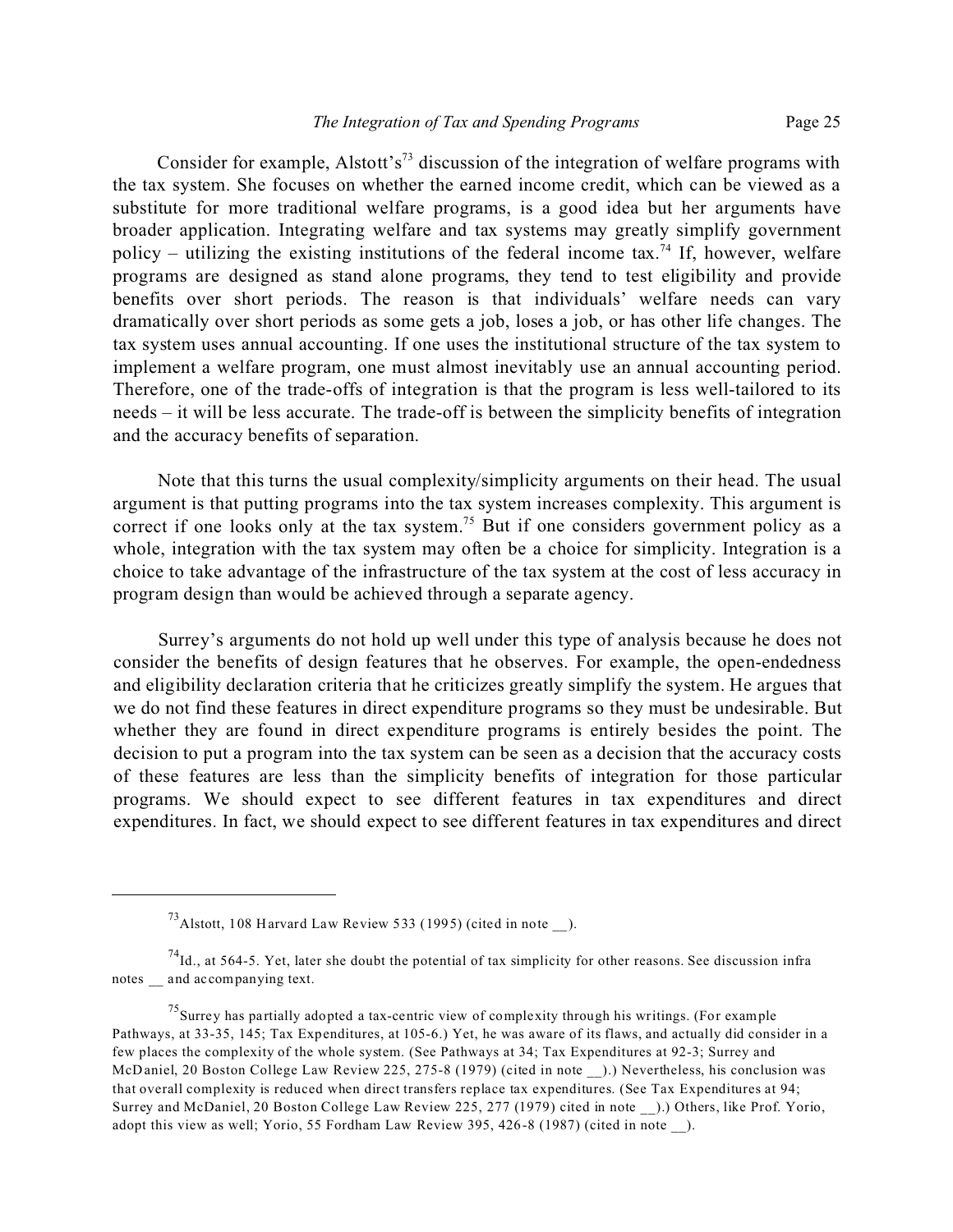expenditures for precisely the reason that he justified in comparing different programs– because design features will and should vary with the institution implementing the program.

To summarize, the tax expenditures literature focuses on the integration question and does not take a NIMBY-type attitude, unlike the CTB literature. It gets confounded in unnecessary definitional debates, but it provides a key insight: when comparing methods of implementing policy, we should not compare identical programs. Instead we should compare how the policy is likely to be implemented in any given institutional structure. But within that framework, the arguments are unconvincing.

## **III. The Integration Question as Organizational Theory: Coordination and Specialization in Production**

We view the integration question as one of how best to organize the government rather than a question of tax policy. This means that the relevant place to look is in the organizational literature rather than in the tax policy literature. The literature on organizations is vast, going back to Taylor's scientific management,<sup>76</sup> Weber's studies of bureaucracy,<sup>77</sup> Coase's theory of the firm,<sup>78</sup> Simon's theory of administrative organizations,<sup>79</sup> Chandler and Williamson's M and U theories,  $80$  Marschak and Radner's theory of teams,  $81$ and Niskanen's models of self-serving bureaucrats.<sup>82</sup> It continues in modern information processing models, $83$  agency models,  $84$  and positive political science models.  $85$ 

 $^{78}$ Ronald H. Coase, The Nature of the Firm, 4 Economica 386 (1937).

 $^{79}$ Simon, Administrative Behavior (1947) (cited in note ).

<sup>80</sup>Alfred D. Chandler, Strategy and structure : chapters in the history of the industrial enterprise (Cambridge 1962); Oliver E. Williamson, Markets and Hierarchies, Analysis and Antitrust Implications : A Study in the Economics of Internal Organization (New York 1975).

<sup>81</sup>Jacob Marschak and Roy Radner, Economic Theory of Teams (New haven 1972).

 $82$ William A. Niskanen, Bureaucracy and Representative Government (Chicago 1971).

<sup>83</sup>Also known as economics of management. The hierarchy is a common organizational feature studied in these models. This literature is vast. See, e.g., Masahiko Aoki, Horizontal vs. Vertical Information Structure of the Firm, 76 American Economic Review 971 (1986); Raaj Kumar Sah and Joseph E. Stiglitz, The Architecture of Economic Systems: Hierarchies and Polyarchies, 76 American Economic Review 716 (1986); John Geanakoplos and Paul Milgrom, A Theory of Hierarchies Based on Limited Managerial Attention, 5 Journal of the Japanese and International Economics 205 (1991); Roy Radner, Hierarchy: The Economics of Managing, 30 Journal of Economic Literature 1382 (1992); Patric Bolton and Mathias Dewatripont, The Firm as A Communication Network, 109

<sup>&</sup>lt;sup>76</sup>Frederick F. Taylor, The Principles of Scientific Management (New-York 1911); Frederick F. Taylor, Shop Management (New-York 1911); Frederick F. Taylor, Scientific Management (New-York 1947).

 $^{77}$ For example, Max Weber, Bureaucracy, contained in Guenther Roth and Claus Wittich ed., Max Weber, Economy and Society: An Outline of Interpretive Sociology, 956 (New York 1968).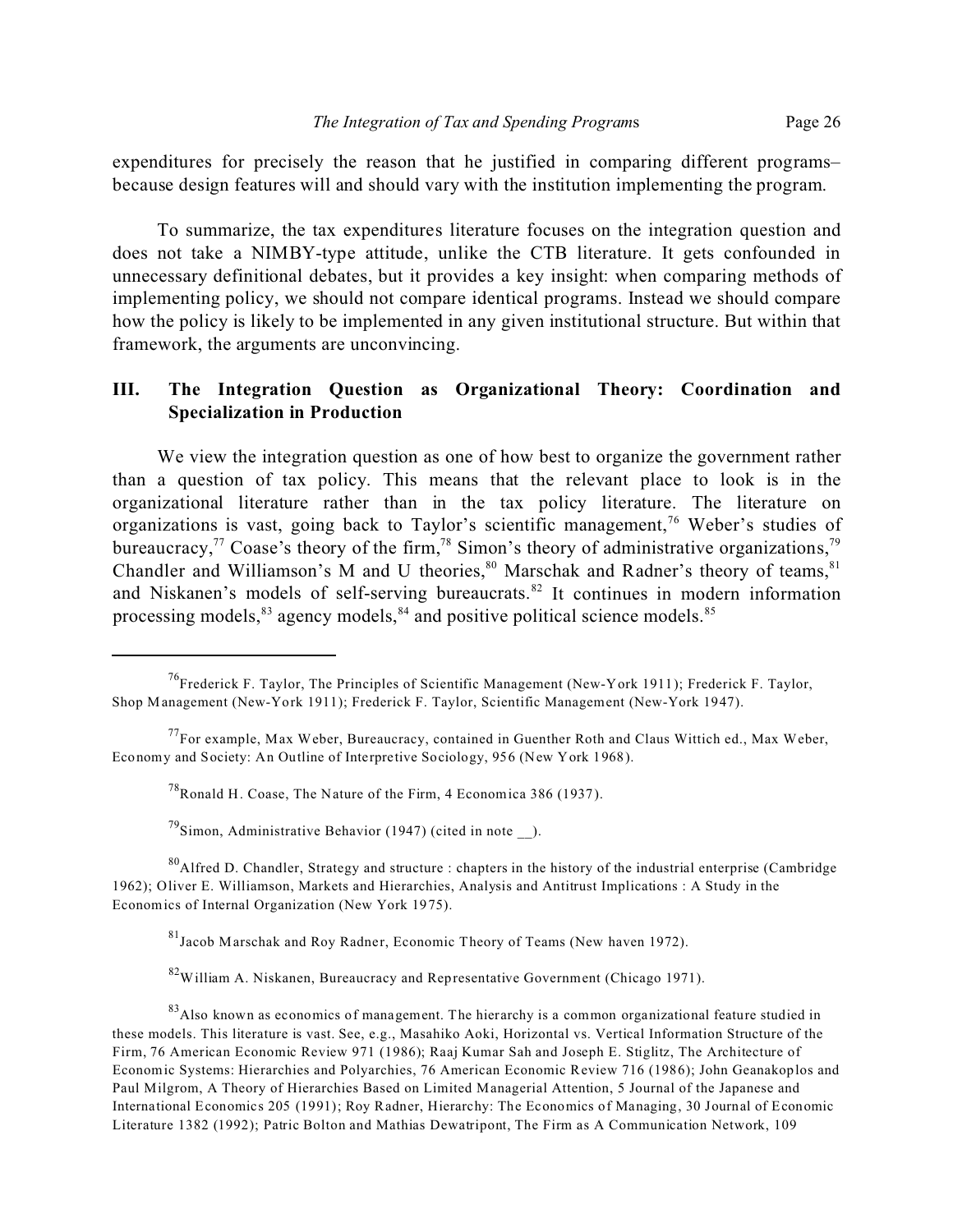We address here only a relatively narrow question of organization theory. The question we must ask is how should we optimally split up an organization into divisions. If one thinks of a hierarchy as an upside-down tree, the question is the placement of vertical lines that split it into divisions or agencies. Much of the literature is on the number of layers or horizontal lines, which is related but not directly on point.<sup>86</sup> Other portions of the literature, particularly sociological works, are on the nature of leadership within organizations and are also not on point.<sup>87</sup> Theories of the firm are about boundaries, but the boundaries are usually between the market and the firm, not within the firm. It turns out, only a very small portion of the literature focuses on the optimal divisions issue.

We can break the applicable literature into three parts. The first part includes theories that assume away any divergence of preferences among individual agents. Following Marschak and Radner,<sup>88</sup> we will generally refer to this line of literature as team theory. Hierarchy arises in team theory because of limitations on information processing. Hierarchies split-up the decision making or information processing tasks into sub-units and allow

<sup>84</sup>M.J. Monsen and Anthony Downs, A Theory of Large Managerial Firms, 73 Journal of Political Economy 221 (1965); Oliver E. Williamson, Hierarchical Control and Optimum Firm Size, 75 Journal of Political Economy 123 (1967); Armen A. Alchian and Harold Demsetz, Production, Information Costs, and Economic Organization, 62 The American Economic Review 777 (1972); Martin Beckmann, Management Production Function and the Theory of the Firm, 14 Journal of Economic Theory 1 (1977); Guillermo A. Calvo and Stanislaw Wellisz, Supervision, Loss of Control, and the Optimum Size of the Firm, 86 Journal of Political Economy 943 (1978); Paul Milgrom and John Roberts, Economics, organization, and management (Prentice-Hall, N.J. 1992); Yingyi Qian, Incentives and Loss of Control in an Optimal Hierarchy, 61 Review of Economic Studies 527 (1994); Masahiko Aoki, The Contingent Governance of Teams: Analysis of Institutional Complementarity, 35 International Economic Review 657 (1994); Aghion and J. Tirole, Formal and Real Authority in Organizations, 105 Journal of Political Economy 1 (1997); George Baker, Robert Gibbons, and Kevin J. Murphy, Informal Authority in Organizations, 15 Journal of Law, Economics, and Organizations 56 (1999); Wouter Dessein, Authority and Communication in Organizations, 69 Review of Economic Studies 811 (2002).

 ${}^{85}$ See supra note [congressional design literature]

 $^{86}$ Simon, Administrative Behavior, at 26-8 (1947) (cited in note ); Monsen and Downs (1965) (cited in note \_\_); Williamson (1967) (cited in note \_\_); Calvo and Wellisz (1978) (cited in note \_\_); Michael Keren and David Levhari, The Internal Organization of the Firm and the Shape of Average Costs, 14 Bell Journal of Economics 474 (1983); Sherwin Rosen, Authority, Control, and the Distribution of Earnings, 13 Bell Journal of Economics 311 (1982); Qian (1994) (cited in note \_\_).

 $87$ Cite.

 $88$ See supra note \_\_\_\_

Quarterly Journal of Economics 809 (1994); Timothy Van Zandt, Real-Time Decentralized Information Processing as a Model of Organizations with Boundedly Rational Agents, 66 Review of Economic Studies 633 (1998); Timothy Van Zandt, Decentralized Information Processing in the Theory of Organizations, in Murat R. Sertel ed., Contemporary Economic Issues, Proceedings of the 11<sup>th</sup> World Congress of the International Economic Association, vol. 4 Economic Behavior and Design 125 (London/New York 1999); Luis Garicano, Hierarchies and the Organization of Knowledge in Production, 108 Journal of Political Economy 874 (2000).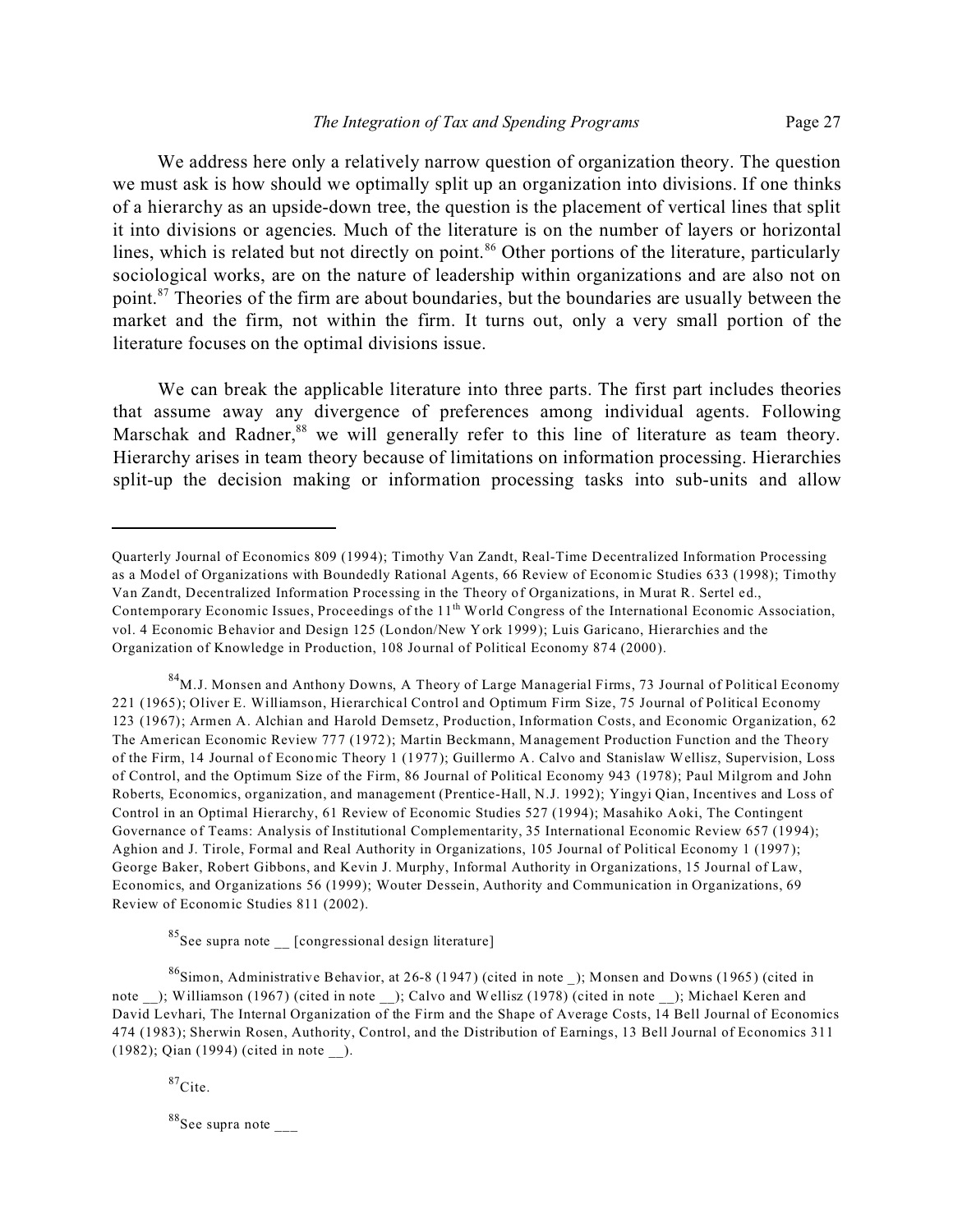coordination of these subunits through higher tiers in the hierarchy. The shape of the hierarchy usually depends on the gains from specialization and the costs of coordination. Most of the team theory literature, however, focuses on the number of layers in a hierarchy. Our problem is how to divide the organization into divisions rather than how many layers of management it should have.<sup>89</sup> Nevertheless, the same intuitions about the trade-off between specialization and coordination follow through. This good government or good bureaucrat view of the world is consistent with Surrey's tax expenditures approach to the problem.

The second and larger part of the literature focuses on incentives. This literature assumes agents have some specialized knowledge that makes delegation attractive and in addition, that the agent has preferences that diverge from the principal's preferences. The goal is to set up a hierarchy that gets the benefit of organized production (e.g. agent's expertise) while minimizing shirking.<sup>90</sup> We can think of most tax expenditures as split delegations, where part of a policy is delegated to a specialized agency and part to the Internal Revenue Service. For example, much education policy is administered by the Department of Education but some is administered by the Internal Revenue Service.<sup>91</sup> Similarly, welfare is split between specialized welfare agencies and the Internal Revenue Service. The question is when the use of multiple agents is desirable.

The last piece of the puzzle is collective action or public choice problems. Much of this literature is closely related to the agency literature in that it generally assumes a politician or bureaucrat who cannot be fully monitored by the public, but the focus is on the problem of decision making or monitoring when there are a large number of diverse principals rather than one or a few principals.

In this paper we focus only on team theory as applied to the problem of divisions. The question is how we organize a bureaucracy when there is no divergence of preferences between agencies, the individuals who make up the agencies, and the legislature or principal. We start by examining the problem in a general context and then turn to how the analysis applies to bureaucracies and tax expenditures. The next section applies the analysis to two examples, food stamps and the earned income credit.

 $89$ The reason is that while hierarchy is an organizational feature of information processing, the divisional structure stems from production tasks of the organization. Though a little confusing, as much of the integration problem involves informational issues, it is ultimately about the production of policy by various governmental agencies. See more infra section III.B.

 $^{90}$ See supra note \_\_\_\_\_ [agency models]

<sup>&</sup>lt;sup>91</sup>See supra note [examples from section I]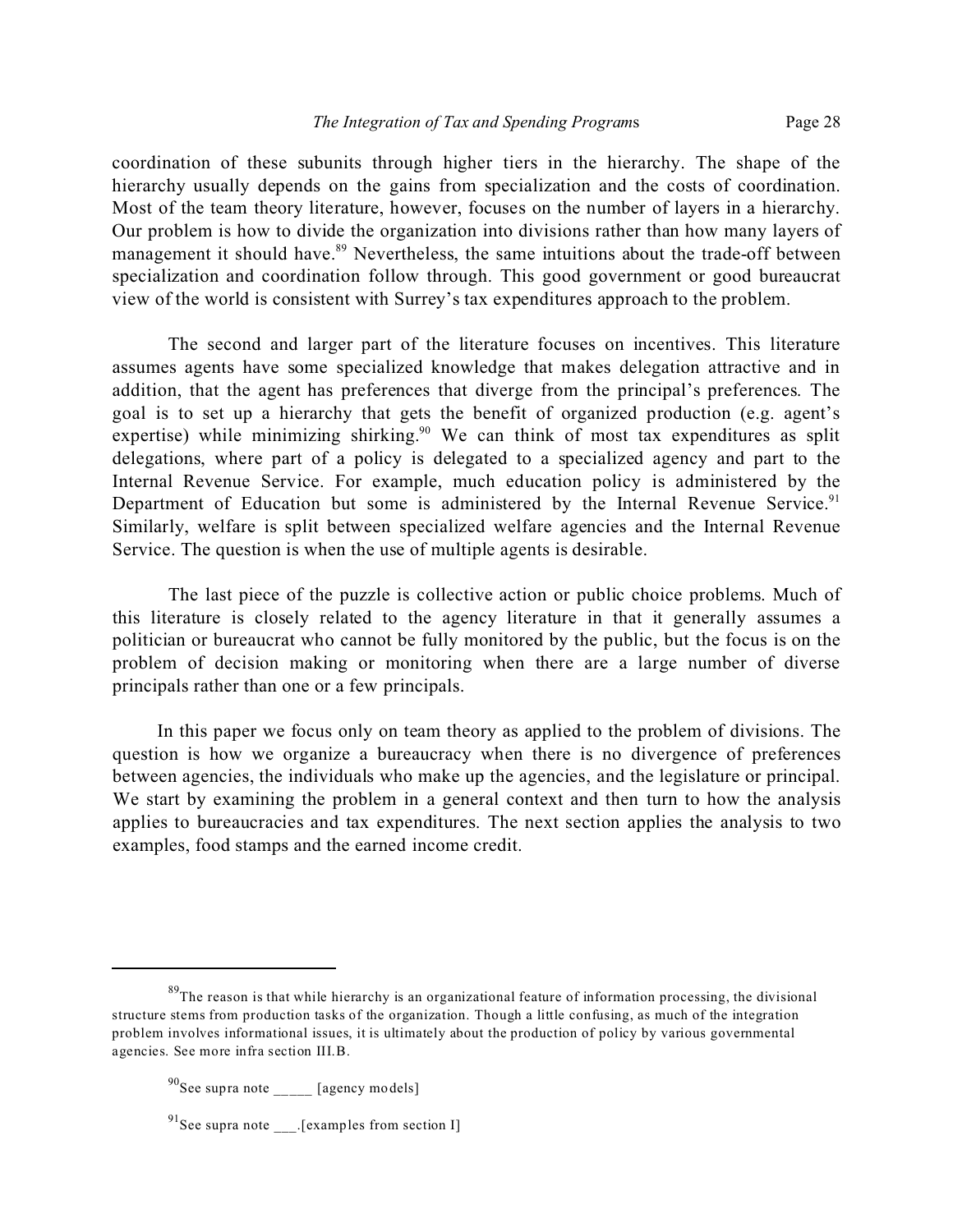#### A. *The General Problem of Divisions*

The key intuition is that there is a trade-off in deciding whether to separate a function into a division. Separating a function into a division allows specialization and coordination of activities within the division but increases coordination costs between that division and other activities of the firm. Think of a hotel company that separates the operation of its luxury hotels from its value hotels. The separation allows each division to specialize in providing a particular type of service and to coordinate those activities cheaply. But the separation means that coordination between the divisions will be more difficult. If coordination among activities is particularly important – say because adopting common standards or operating procedures will save costs – the benefit of specialization and coordination within an activity may not be worthwhile. Conversely, the more valuable specialization and coordination within a group of activities, and the less important coordination among groups, the more likely it will be a good idea to separate the groups.

The literature on these questions is vast, going back at least to Adam Smith.<sup>92</sup> Specialization adds value because it allows an individual or organization to perform the same activity more rapidly, more accurately, or better in some other dimension. Smith uses the example of a pin factory. A single individual can make very few pins in a given time period. A group of individuals each specializing in a single aspect of making pins, can vastly increase output.<sup>93</sup> The reason why is that specialization in particular elements of pin making allows individuals to perform the particular tasks more efficiently.

The key question is what limits specialization. Why not have a separate division for each individual function performed by the firm? The answer, as illustrated by Becker and Murphy<sup>94</sup> is that specialization is limited by the costs of coordination. Too much

 $^{92}$ Adam Smith, An Inquiry into the Nature and Causes of the Wealth of Nations (New York 1937); D. Ricardo, The Principles of Political Economy and Taxation (London 1932); Allyn Young, Increasing Returns and Econmic Progress, 38 Economic Journal 527 (1928); George J. Stigler, The Division of Labor is Limited by the Extent of the Market, 59 The Journal of Political Economy 185 (1951); Hendrik. S. Houthakker, Economics and Biology: Specialization and Speciation, 9 Kyklos 181 (1956); Kenneth J. Arrow, The Limits of Organization (New York 1974); Sherwin Rosen, Substitution and Division of Labour, 45 Economica, New Series 235 (1978); K.J. Arrow, The Division of Labor in the Economy, the Polity, and Society, in Gerald P. Odriscoll, Adam Smith and Modern Economy 153 (Iowa State 1979); Yoram Barzal and Ben T. Yu, The Effect of the Utilization Rate on the Division of Labor, 22 Economic Inquiry 18 (1984); Gary S. Becker and Kevin M. Murphy, The Division of Labor, Coordination Costs, and Knowledge, 107 The Quarterly Journal of Economics 1137 (1992); Xiaokai Yang and Yew-Kwang Ng, Specialization and Economic Organization: A New Classical Microeconomic Framework (North-Holland 1993).

 $93\$ Smith, An Inquiry into the Nature and Causes of the Wealth of Nations, at 4-5 (cited in note).

 $^{94}$ Becker and Murphy, 107 The Quarterly Journal of Economics 1137 (1992) (cited in note  $\Box$ ).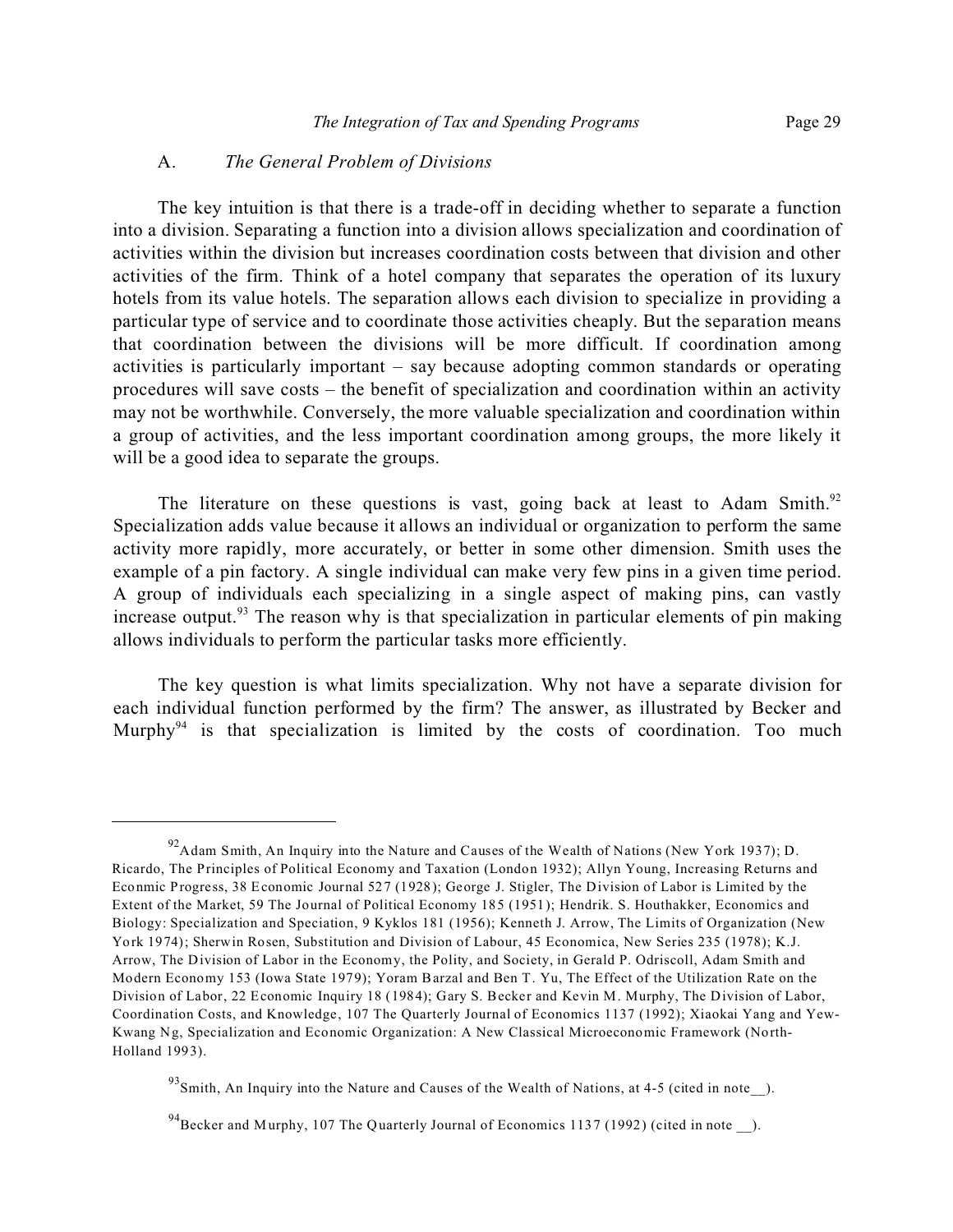specialization means that coordination of the specialized activities becomes difficult.<sup>95</sup> For example, pediatricians generally do not specialize in particular childhood diseases. While they would learn more about a disease through specialization, the additional knowledge would require greater expenses in coordinating their care with other pediatricians. The increased costs to individual patients of dealing with multiple specialists would usually outweigh the benefit. But we might see specialization when the benefit is sufficient. Thus, for example, we see specialization in certain very complex and serious childhood diseases such as cancer.

Our problem goes beyond specialization. We must decide not only how many groupings to have but also which activities to group together. For example, even if we knew that a company should be divided into six divisions, we would still have to decide which activities are to be put into each division. There is, to our knowledge, almost no formal literature on this topic.<sup>96</sup> Instead, the relevant literature dates back to the informal discussions of organizations from the 1970's and earlier. The classic works are the historical studies of

<sup>&</sup>lt;sup>95</sup>Note that coordination can take the form of either cooperation costs in team production processes or transaction costs in trading final goods. Coordination is required among specialized workers producing a single product or among specialized units in a roundabout production. For example, various units of one organization producing different electronic components of a single household appliance product must coordinate their production (e.g. adopt common production standards). Coordination may also be required between trading parties (e.g. consumers and manufacturers). In the doctor example, if there were too much specialization, the customers might have to see a large variety of doctors or hire an additional doctor to help coordinate specialists. Becker and Murphy focus on the first form of coordination while Houthakker emphasizes the latter form. See Becker and Murphy, 107 The Quarterly Journal of Economics 1137 (1992) (cited in note \_\_) and Houthakker, 9 Kyklos 181 (1956) (cited in note ). Alchian and Demsetz, 62 The American Economic Review 777 (1972) (cited in note) and Arrow, The Limits of Organization, 39-40, 55-8 (1974) (cited in note ) are examples of the first form of coordination; Hotelling's model (Harold Hotelling, Stability in Competition, 39 Economic Journal 41 (1929)) and Stigler, 59 The Journal of Political Economy 185 (1951) (cited in note \_\_), can be perceived as examples of the latter form.

<sup>&</sup>lt;sup>96</sup>Two notable exceptions are Jacques Cremer, A Partial Theory of the Optimal Organization of a Bureaucracy, 11 Bell Journal of Economics 683 (1980), and Oliver Hart and John Moore, On the Design of Hierarchies: Coordination versus Specialization, NBER Working Paper No. w7388 (1999). Modern hierarchy literature is of a very limited assistance due to its focus on specialization in management (or decision-making) rather than specialization in production tasks. (Simon makes a parallel distinction between 'vertical' and 'horizontal' specialization. See Simon, Administrative Behavior, at 9 (1947) (cited in note )). Hierarchical models, by and large, ignore organizations' production level, or provide only a narrow consideration of it. The scope and number of divisions however is primarily deduced from production activities.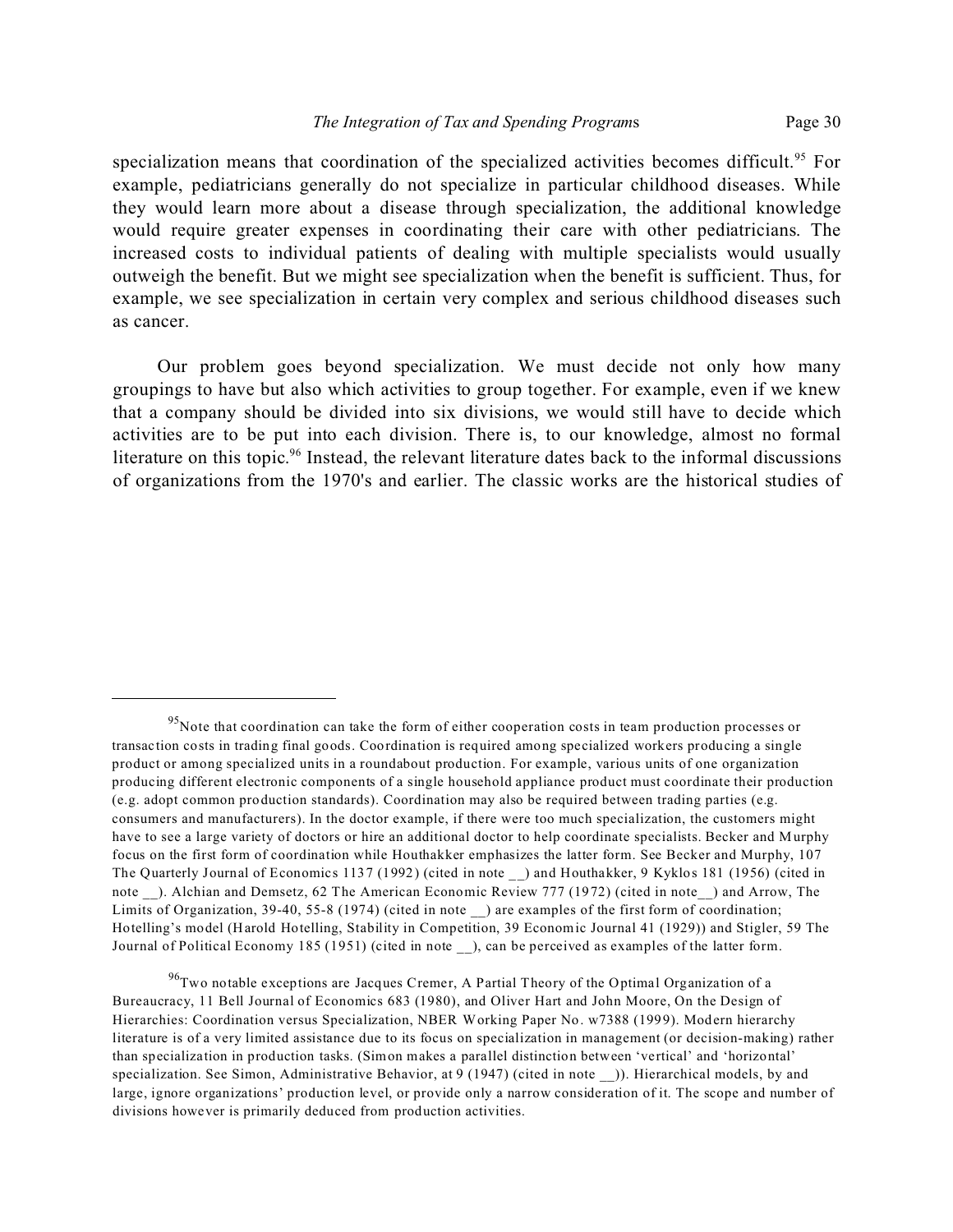businesses by Chandler and the institutional economics of Williamson.<sup>97</sup> The key idea is complementarity – activities that benefit most from coordination should be grouped together.

Chandler observed that corporations were often originally organized functionally. Functional organization divides the firm into departments in charge of specific functions: sales, production, purchasing, etc. This functional organization was later termed "U" form, with the U standing for unitary.

The U-form has many advantages. It helps promote coordination and specialization within the functional areas. But Chandler observed that as the corporations grew, they discovered several problems with the U-form. One problem was that central management became overloaded with decisions about daily operations and coordination of the functional units, and they could not focus on strategic decisions. In addition, functional units created agency problems. Employees tended to concentrate on their functional specialties at the expense of the overall profitability of the firm. There was no easy way to monitor employee performance because management could not accurately determine profitability of functional subunits (because the subunits do not produce a marketable product on which to base transfer prices).

To resolve these problems, as corporations grew in size they tended to reorganize into a divisional structure, with each division organized around a product or product line. This form was later termed the M-form, with the M standing for multi-divisional. The divisions themselves could be organized along functional or U-form grounds, so that the firm would resemble a collection of smaller U-form companies.<sup>98</sup>

 $^{97}$ Chandler, Strategy and Structure (1962) (cited in note \_\_); Williamson, Markets and Hierarchy (1975) (cited in note \_\_). Earlier work on quite a similar subject was termed the 'dapartmentalization problem.' This informal literature investigates the way in which tasks or production processes are grouped together into organizational units, and hence how the divisionalized organization is formed. See, e.g., James G. March and Herbert A. Simon, Organizations, 12-33 (New-York 1958) and Luther Gulick, Notes on the Theory of Organization, in Luther Gulick and L. Urwick, ed., Papers on the Science of Administration 1 (Columbia University, New York 1937). Gulick, for example, addressed the question of grouping workers into departments, i.e. bases of departmentalization. Gulick presented four bases for grouping work units – purpose, process, clientele, and place. Organization by purpose, for instance, indicates assortment by the rendered service or manufactured product. All workers (or more generally, capital) required for a particular service/product would be grouped in one department. Organization by process, on the other hand, implies grouping all individuals who make use of the same special skill, knowledge, or technology. Gulick's 'purpose' and 'process' bases of groupings correspond Chandler's U and M classifications. The tradeoff between specialization and coordination in the design of organizational divisions is also discussed by Gulick. See also James A. Brickley, Clifford W. Smith, Jr., and Jerold L. Zimmerman, Managerial Economics and Organizational Architecture, Chapter 13 (Boston 2<sup>nd</sup> Ed., 2001)

 $^{98}$ Earlier organizational theory described these forms of organization as process and purpose organizations. See March and Simon for a summary of the classical departmentalization theory, particularly, their description of Gulick's work. March and Simon, Organizations (1958) (cited in note ).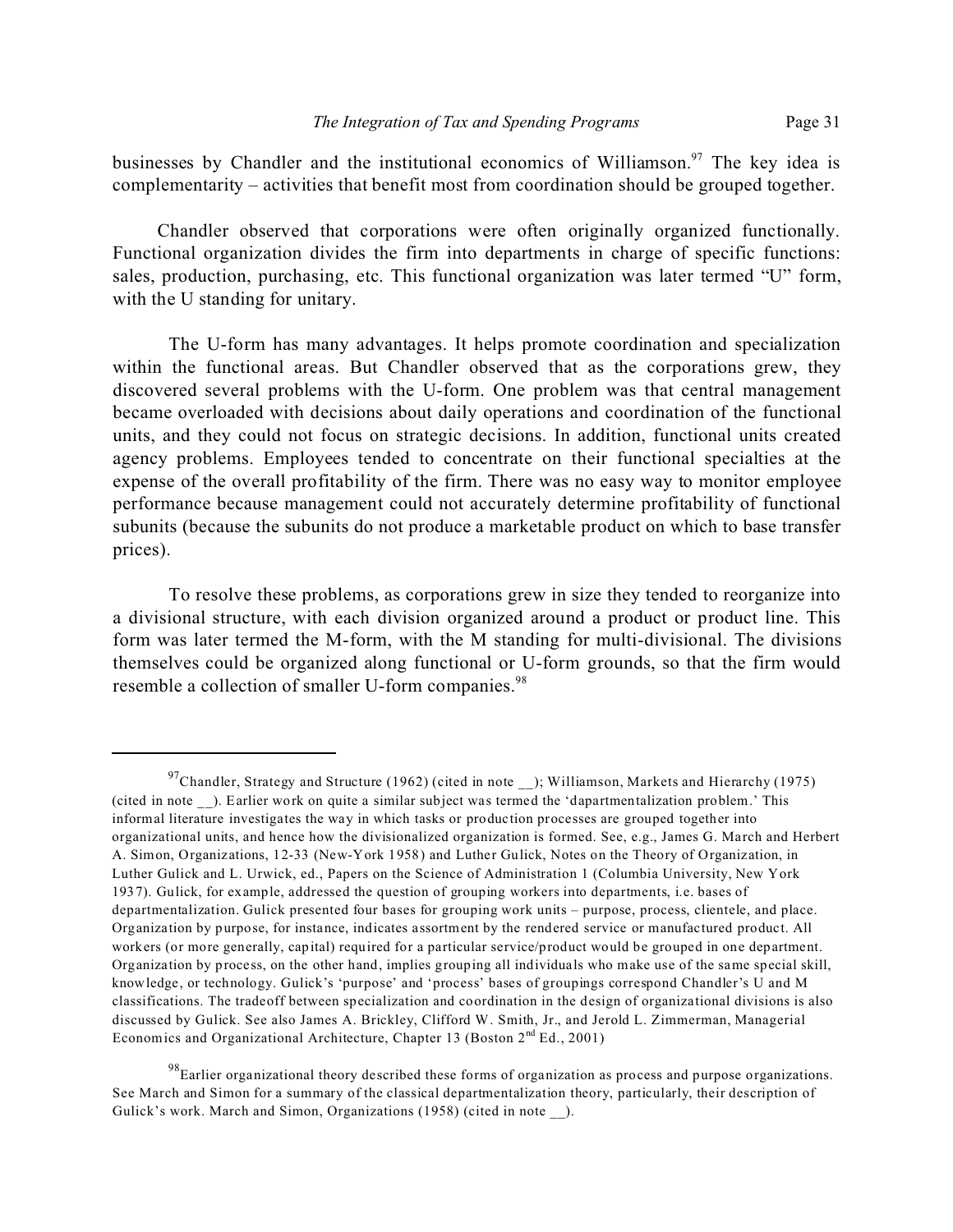The M-form was thought to have solved many of the problems with the U-form. It separated strategic and operational functions so that management could focus on broad strategy and the operational functions could be coordinated within each division. It also allowed better monitoring of the performance of managers because divisions could be measured by profits, unlike functional pieces.<sup>99</sup>

The government is largely organized along the M form, that is, by purpose. The congressional committees, or executive branch agencies or departments are like operating divisions. Each provides a "product" to the public, such as tax collection, national security, or education. Like most corporations, it is not purely M-form. There are a few functional elements, such as a common payroll and pension system but as a whole, the government resembles an M-form company.

The conclusions from the M and U form literature gets us part of the way to an answer. To the extent the M form is better, we should divide an organization along product lines rather than by function. But the theory does not tell us how to determine the extent of a product line. Instead, it assumes that there will be some natural or obvious breakdown of the business into product lines. This, however, is not always the case, (and, in fact the scope of a "product line" is precisely the core problem of this paper). For example, it is not clear whether luxury and value hotels are separate products or whether particular types of services offered by pediatricians are separate products.

The idea implicit in the literature is that there should be a benefit to grouping activities together. The activities must be complementary. There must be some economy (e.g. economies of scope) to combining them. For example, Chandler quotes an internal memorandum of Dupont, then in the process of reorganization: $100$ 

The most efficient results are obtained at least expense when we coordinate related effort and segregate unrelated effort. For example, purchase of materials is unrelated to the sale of a finished product in a much greater degree than manufacture and sales,

<sup>&</sup>lt;sup>99</sup>Empirical studies confirm Chandler's conjectures. See, e.g., Richard P. Rumelt, Strategy, Structure, and Economic Performance (Harvard University Press, 1974); Henry O. Armour and David J. Teece, Organizational Structure and Economic Performance: A Test of the Multidivisional Hypothesis, 9 Bell Journal of Economics106 (1978); Peter Steer and John Cable, Internal Organization and Profit: An Empirical Analysis of Large U.K. Companies, 27 Journal of Industrial Economics 13 (1978); R. S. Thompson, Internal Organization and Profit: A Note, 30 Journal of Industrial Economics 201 (1981); Robert E. Hoskisson and Craig S. Galbraith, The Effect of Quantum Versus Incremental M-form Reorganization on Performance: A Time-Series Exploration of Intervention Dynamics, 11 Journal of Management 11 (1985); Charles W. L. Hill, Internal Organization and Enterprise Performance: Some UK Evidence, 6 Managerial and Decision Economics, 210 (1985). See also a survey of the literature by Richard E. Caves, Industrial Organization, Corporate Strategy and Structure, 18 Journal of Economic Literature 64 (1980).

<sup>100</sup>Chandler, Strategy and structure at 69 (1962). Similar statements can be found by other companies.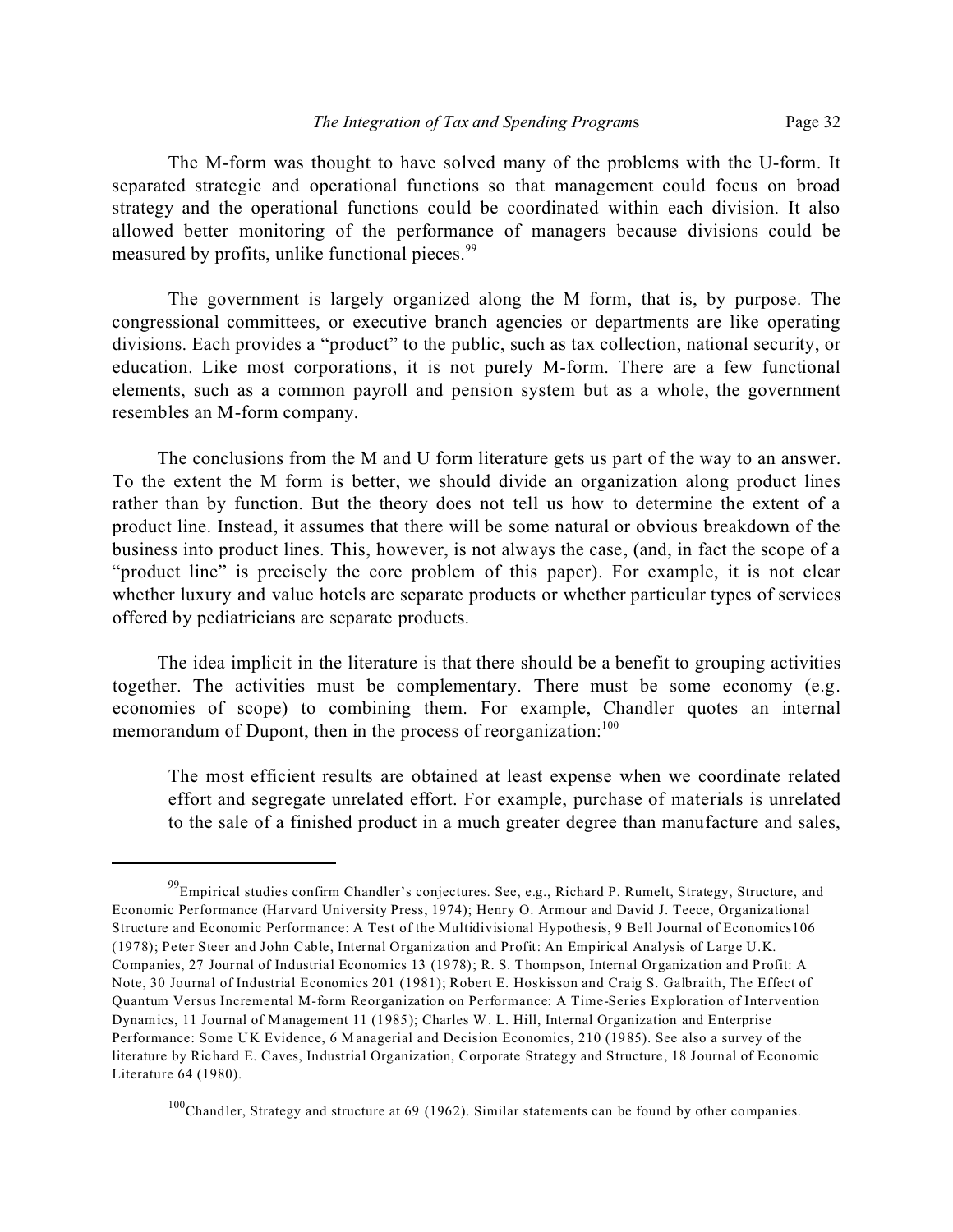or manufacture and purchasing; and legal work is still more unrelated to either of those before mentioned.

The intuition is nothing more than finding where the benefits of coordination of two functions, such as complementarity in performance, outweigh the benefits of keeping them separate, such as economies of scale or expertise. $101$ 

Williamson, one of the most prominent proponents of the M-theory, has only a brief discussion of how a company should set up its divisions and in the end, offers nothing more than the intuition from the Dupont memorandum.<sup>102</sup> In an example, Williamson considers a company that produces five distinct final products. There are three activity stages to producing these products: an early production stage, an intermediate state in which production is completed, and a marketing stage. Further, he assumes that all products originate in a common first stage, there are four distinct intermediate stage processes leading to the five distinct final products. This is represented in Figure 1.<sup>103</sup> Note that  $A_1$  and  $A_2$  are the same product and  $V_1$  and  $V_2$  are the same intermediate production process.

 $101$  Hirshleifer also discusses such complementarities Yet, his framework assumes a given divisional structure under which he considers coordination techniques. See Jack Hirshleifer, Economics of the Divisionalized Firm, 30 Journal of Business 96 (1957); Jack Hirshleifer, On the Economics of Transfer Pricing, 29 Journal of Business 172 (1956).

 $102$ Williamson, Markets and Hierarchies, at 136-141 (1975) (cited in note ).

<sup>&</sup>lt;sup>103</sup> Figure 1 is a reproduction of Figure 7 in Williamson, id., at 139, using simplified notation.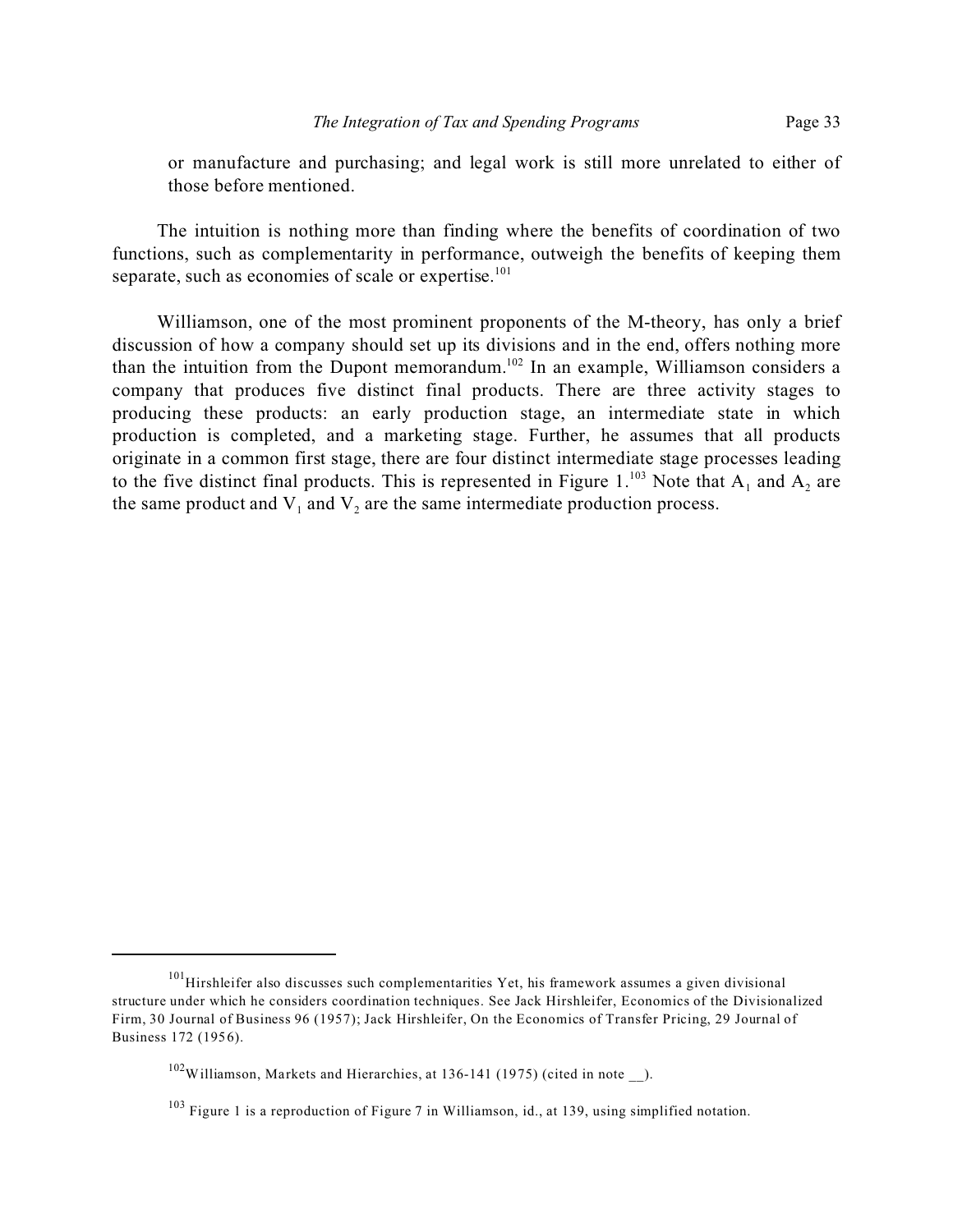

Williamson then discusses how the company should be broken down into divisions. He separates the initial stage of production into a division on the theory that the economies of scale outweigh the benefits of separate production at this stage within each division. He combines the intermediate stages and the final stages into a set of divisions on the theory that there needs to a high degree of coordination between these stages. Product A is split into two divisions on territorial grounds, each combined with an intermediate stage of production. He assumes that there are economies of scope for the intermediate stage for products B and C and, therefore, combines them into a single division with a single intermediate stage. Finally, products D and E are assumed to be complements, so they should be marketed together even though they are produced at the intermediate stage by separate plants. Therefore, he combines D and E and each of their intermediate stages into a single division.

Williamson offers no clear theory for making these decisions. But the intuitions are similar to Dupont's. Grouping activities together allows coordination of the activities but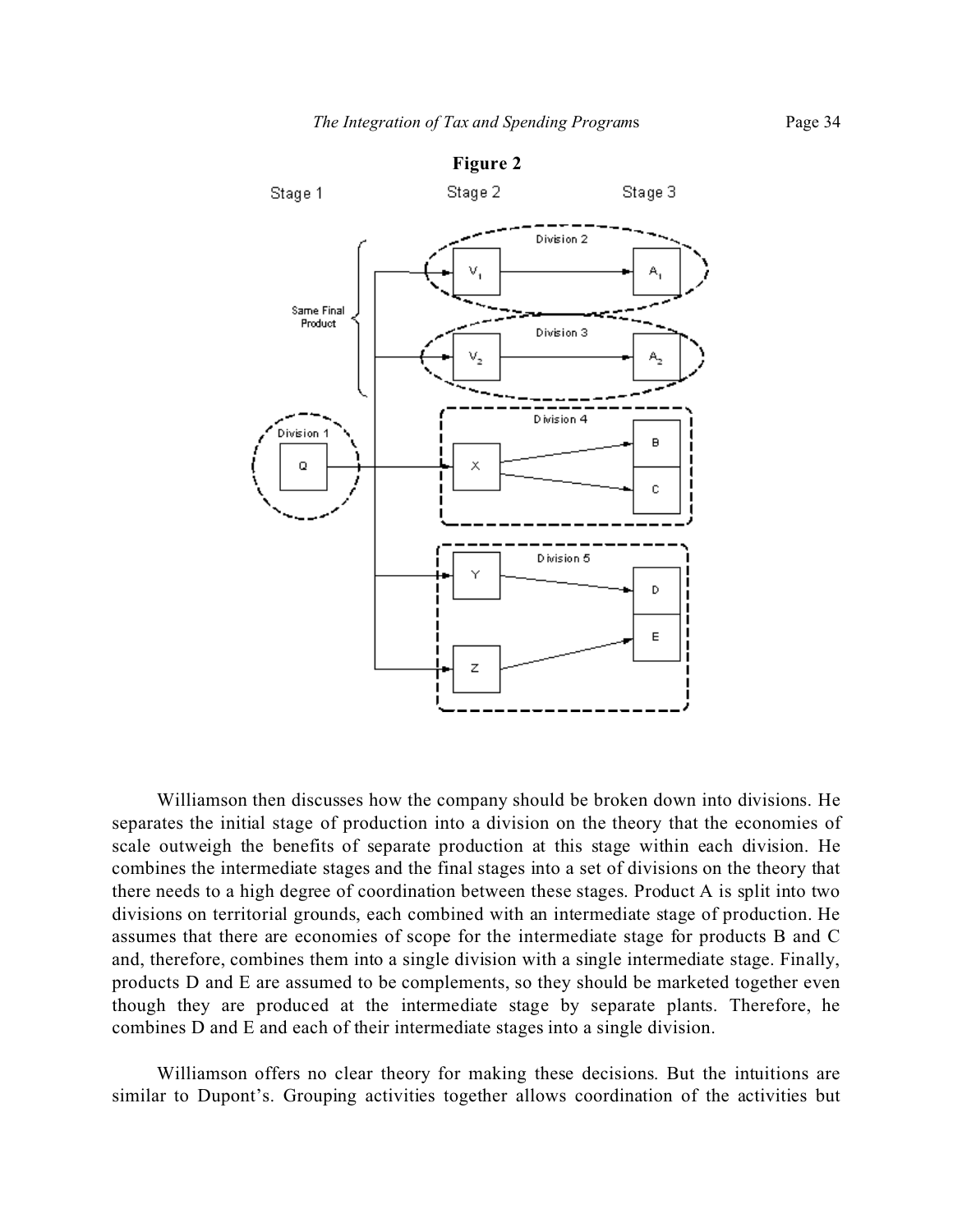reduces the benefits of specialization. We want to provide a partition or set of groups that best take advantage of coordination while minimizing the loss in specialization.<sup>104</sup>

The intuitions can be confirmed in a variety of common contexts. Consider how doctors design specialities. Doctors may specialize in eyes, in feet, or cancers, but rarely combine these specialties. It is common, however, for doctors to combine knowledge of ears, nose, and throat problems into a single practice. How can we explain this? Specializing in only eyes allows doctors to gain the benefits of specialization and coordination of knowledge about eyes with few problems of coordinating with other medical problems. Specializing in both eyes and feet seems ridiculous because there are few benefits to coordinating these activities or having specialized knowledge in both. But it makes sense to combine ears, nose, and throat practices because it is important to coordinate – problems in one area may be related to problems in other areas. These breakdowns in practice areas, which seem perfectly natural to us, reflect the basic logic of coordination and specialization.

The same is true within businesses. Going back to the hotel example, separation of luxury hotels into a separate division allows specialization in providing luxury hotels and coordination of those types of activities. At the same time, it makes coordination of luxury hotels and value hotels more difficult. The trade off is whether the benefits from

There have been limited attempts to model the problem more formally. One of the models that comes closest to the problem discussed here is by Cremer; Cremer, 11 Bell Journal of Economics 683 (1980) (cited in note ). The organization, in Cremer's model, faces uncertainty in both future cost functions of its various production processes and future demand. Further, coordination in the short-run is not possible across departments but only within departments. Optimal organization of divisions minimizes the adverse effects of future uncertainties, or maximizes organization's ability to eliminate such effects. Thus, 'related' production tasks (or roundabout products) are those that future optimal transfers among them suffer larger uncertainties, and hence would benefit most from improved 'real time' (or short-run) coordination. The solution is intuitive: production tasks should be grouped together if transfers among them are sensitive to future uncertainties; additionally, production processes that face high uncertainty for themselves should be grouped with other substitutable processes.

One might suspect that business school textbooks would address this problem as it is a problem that managers must face on a daily basis. The closest we have found is in Brickley, Smith, and Zimmerman, Managerial Economics and Organizational Architecture, Chapter 13 (cited in note \_\_). The discussion there largely parallels the discussion in the text. For example, they argue that "grouping people together within a subunit lowers the communication and coordination costs among the people *within the subunit*. . . . Managers, however, must devise methods of coordinating activities *across the subunits.*" Id. at 318. See also Milrgrom and Roberts, Economics, Organization, and Management, at chapter 16 (cited in note \_\_).

 $104$ Simon (1973) came to very similar conclusions (though in the analysis of decision making): "Any division of labor among decisional subsystems creates externalities, which arise out of the interdependencies among the subsystems that are ignored. What is wanted is a factorization that minimizes the externalities . . . "

Herbert A. Simon, Applying Information Technology to Organization design, 33 Public Administration Review 268, 270 (1973).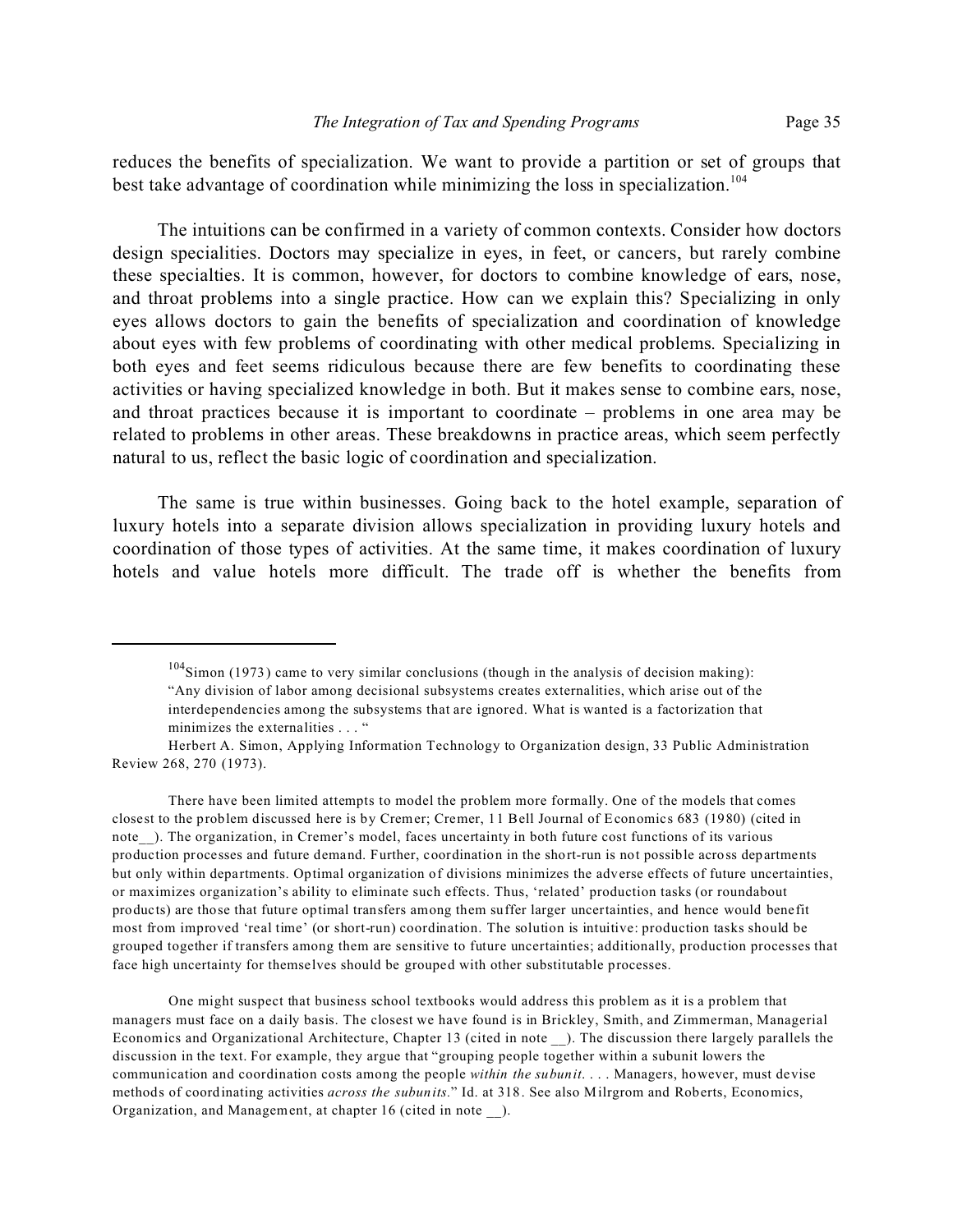specialization and coordination within the luxury hotel market are greater than the costs of coordination with other parts of the company's business.

To summarize, the basic trade-off is an old one, between specialization and coordination. More divisions promote specialization and coordination within the divisions and increase coordination costs between them. In deciding how to place tasks within a division or how many divisions, we have to look at the benefits of the various groupings given these costs.

# B. *Departmentalization in a Governmental Context*

The literature largely focuses on the organization of entities competing in the market.<sup>105</sup> Our problem is slightly different – we want to determine the best organization of a government bureaucracy that is producing and administering policy. This section develops intuitions about the organization of bureaucracies. Like in the market context, the intuitions are based on the benefit of specialization and coordination when different groupings of activities are applied.

The key difference between government and market contexts is that there is no obvious measure to determine how well the government is doing (unlike say profits or stock price in the market context). Ultimately, we should measure government output by measures of how well the government produces and implements policy. There is, however, no uniformly agreed upon metric for measuring government policy.

Because our question is about bureaucratic organization, we can assume that the basic policy has been set by the principal (the executive or the legislature). We can then measure how well the bureaucracy implements that policy by measuring how accurate the implementation is for a given cost.<sup>106</sup> A more accurate policy better distinguishes between different individuals or different actions. It comes closer to the optimum. Accuracy, however, is expensive, which means that no policy will be implemented with perfect accuracy.

<sup>&</sup>lt;sup>105</sup>Gulick, Notes on the Theory of Organization (1937) and Simon, Administrative Behavior (1947) (cited in note ) are exceptions.

<sup>&</sup>lt;sup>106</sup>A more general metric would be a social welfare function. Ultimately, welfare is the only relevant goal in this context. We use accuracy as a surrogate because it is simpler to measure and can be applied more easily to practical situations. One way to think about this approach is as dividing the execution of public policy into planning and implementing. We are interested here in the second stage. Bureaucratic performance is measured, then, relative to a perfectly accurate plan.

There are other metrics that might be important. For example, procedural theories might count the process by which we reach policy decisions as important and might be willing to trade off some accuracy to achieve procedural goals.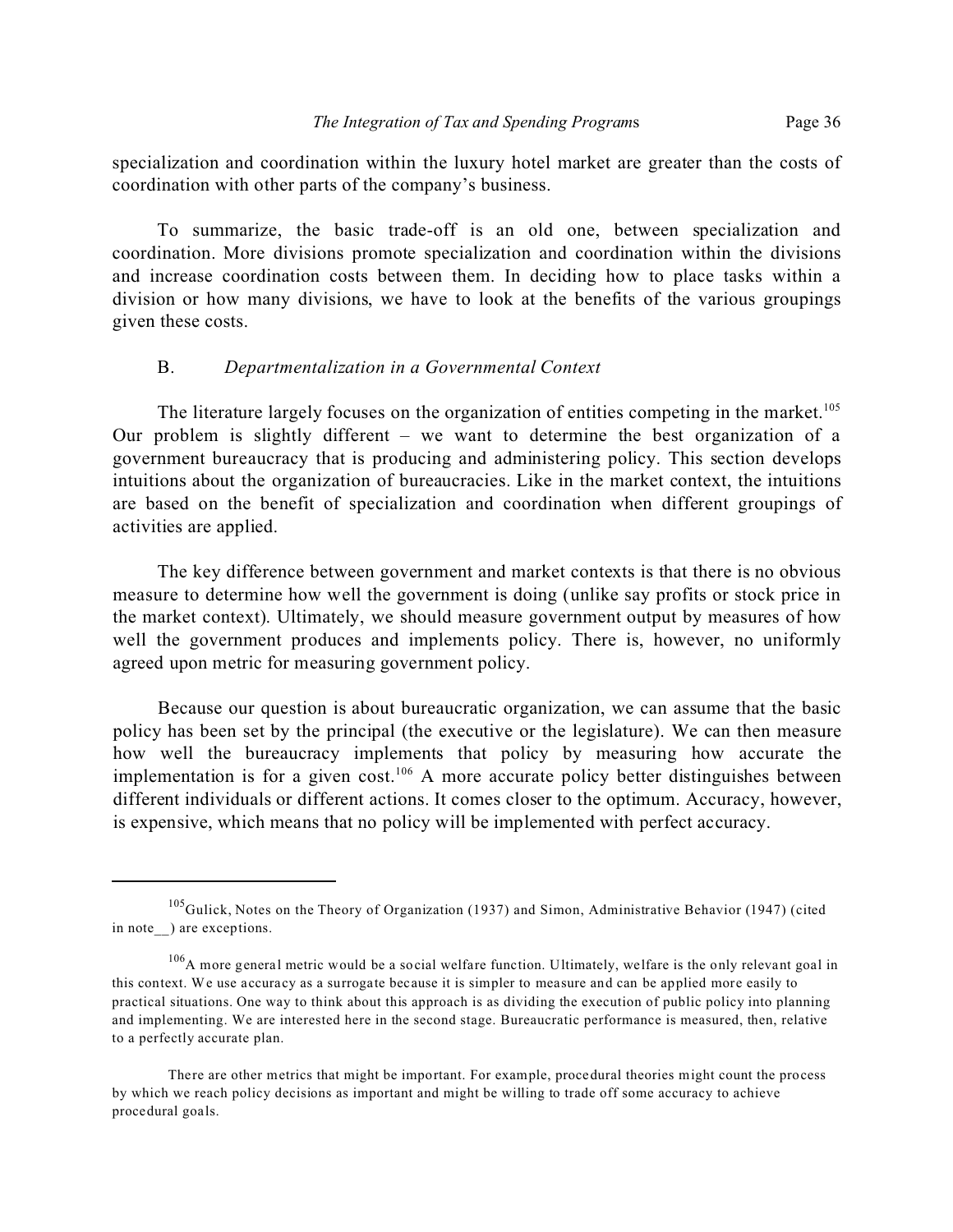There are a number of prior works that discuss the trade off between accuracy and the costs of producing accuracy, commonly labeled complexity.<sup>107</sup> For our purposes, we can simply think of the problem as trading off marginal benefits and marginal costs. For example, a single speed limit for all roads would be highly inaccurate. We can increase accuracy by posting separate speed limits for different roads, although this increases costs. We could make the speed limit policy more accurate by posting different speed limits for individual roads under various weather and traffic conditions, but this would further increase costs. At some point, the marginal increase in costs is not worth the marginal benefit of the increases in accuracy.

The key difference between these approaches and the issue presented here is that here, the costs of producing accurate policy will vary with institutional structure. The independent variable is not how much accuracy to produce given some cost of production. Instead, the independent variable is the institutional structure which then determines the trade off between accuracy and complexity.

Given this setup, the analysis works basically the same as it does in the private sector. Grouping activities together allows coordination of those activities but reduces coordination of those activities with others. Smaller groupings allow more specialization, larger groupings, more coordination. The key is to group activities that are related, in that there are large benefits to coordination and low costs to the loss of specialization.

For example, consider the Internal Revenue Service and the Department of Agriculture. The IRS can presumably measure income at a given level of accuracy better than the Department of Agriculture because of specialization by the IRS in income measurement. Similarly, the Department of Agriculture can presumably best measure items related to agriculture, such as the value of various farming techniques or the safety of various methods of preparing food. Separating these activities allows this specialization. Separating these activities, however, creates coordination problems. While the lack of coordination between these activities will look like bad policymaking, it may be optimal – setting up the bureaucracy in a way that coordinates the activities of the USDA and the IRS will reduce the benefit of each of these agencies specializing in their own activities.

Analyses that look only at one aspect of the problem rather than overall government policy can be faulty. For example, Victor Thuronyi noted:

<sup>&</sup>lt;sup>107</sup>See Isaac Ehrlich and Richard A. Posner, An Economic Analysis of Legal Rulemaking, 3 Journal of Legal Studies 257 (1974); Colin S. Diver, The Optimal Precision of Administrative Rules, 93 Yale Law Journal 65 (1983); Louis Kaplow, Accuracy, Complexity, and the Income Tax, Journal of Law, 41 Economics, and Organizations 61 (1998); Shlomo Yitzhaki, A Note on Optimal Taxation and Administrative Costs, 69 American Economic Review 475 (1979); John D. Wilson, On the Optimal Tax Base for Commodity Taxation, 79 American Economic Review 1196 (1989).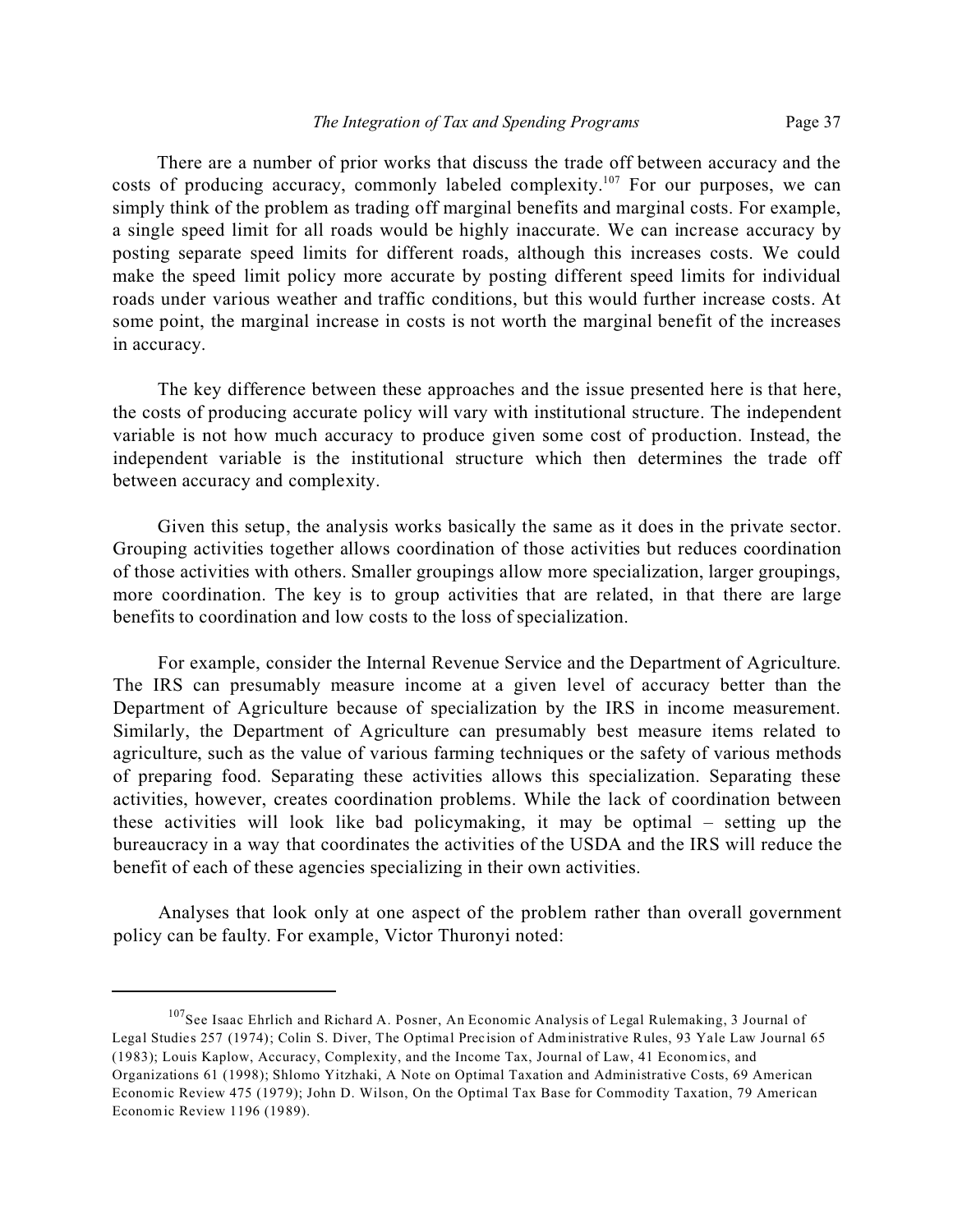"The diary farmer subsidies include accelerated depreciation deductions on livestock and equipment and the acceptance of 'cash accounting,' both of which defer tax liability with no interest. While these tax provisions subsidize production and encourage herd expansion, the Department of Agriculture, on the other hand, pays diary farmers to curtail production and slaughter their herds.<sup>108</sup>

While this combination of policies seen insane, it may be the result of the best possible choice of organizational form. The IRS might be the best agency for providing investment subsidies and the Department of Agriculture is probably the best agency for regulating farmers. Certainly, neither agency would seem to be best at doing both activities. Therefore, separate agencies for each function is probably optimal. The result will inevitably be lack of coordination and crazy results like this.<sup>109</sup> But any other organizational form might be worse. It is not that we should applaud the end result and it certainly should be fixed, but even if we fix this one case, separation of functions into divisions is going to lead to lack of coordination. An organizational form that produces better coordination may very well be inferior on other grounds and, therefore, the lack of coordination may be optimal.

This analysis flips the usual complaints about tax expenditures on its head. Many claim that tax expenditures increase the complexity of the tax system.<sup>110</sup> Under the analysis here, a decision to have separate spending programs is a decision to have specialization in each program, presumably with more accurate and detailed measurements within each program. A decision to combine spending programs is a decision to coordinate the programs but with perhaps less accuracy in each program. Therefore, putting a program into the tax system can be seen as a decision for simplicity.

<sup>&</sup>lt;sup>108</sup>Thuronyi "Tax Expenditures: A Reassessment," Duke Law Journal 1155, 1161 (1988) (cited in note\_\_). As McDaniel points out failures of coordination can go from duplication of similar programs, through the pursuit of different policies in the same area with no apparent reasons for such differences, to the implementation of diametrically opposite programs. See Paul R. McDaniel, Institutional Procedures for Congressional Review of Tax Expenditures,  $8$  Tax Notes 659, 660 (1979) (cited in note ).

<sup>&</sup>lt;sup>109</sup>See also general descriptions of lack of coordination within government in Pathways, at <sub>\_\_\_</sub>; Thuronyi, Duke Law Journal 1155, 1170-2 (1988) (cited in note ); See Surrey and McDeniel, 17 B.C. Ind. And Com. Law Review 679, 717-22 (1976) (cited in note \_\_); Surrey and McDeniel, 20 Boston College Law Review 225, 335-6 (1979) (cited in note \_\_); Pathways, at 141-2 (cited in note \_\_) (Skeptical about any potential coordination.); Tax Expenditures, at 106-7 (cited in note \_\_) (coordination will be incomplete and cumbersome); McDaniel, 8 Tax Notes 659 (1979) (cited in note \_\_) (examining various coordination promoting procedures); Stanley S. Surrey and Paul R. McDaniel, The Tax Expenditure Concept and the Legislative Process, in Henry J. Aaron and Michael J. Boskin, ed., The Economics of Taxation 123, 136-9, 143-4 (The Brookings Institute, Washington 1980) (describing a legislative process and suggesting mechanisms of coordination.); Karla W. Simon, The Budget Process and the Tax Law, 40 Tax Notes 627 (1988) (Stressing the need for coordination in the budgetary process and suggests some option for better coordination.) Zelinsky holds a more optimistic view regarding potential and actual coordination. Zelinsky, 102 Yale Law Journal 1165, 1169-70 fn 16-8 (1993) (cited in note ). Note that the tax expenditures literature mainly stresses the coordination difficulties in the legislative process.

 $^{110}$ See infra note . [complexity]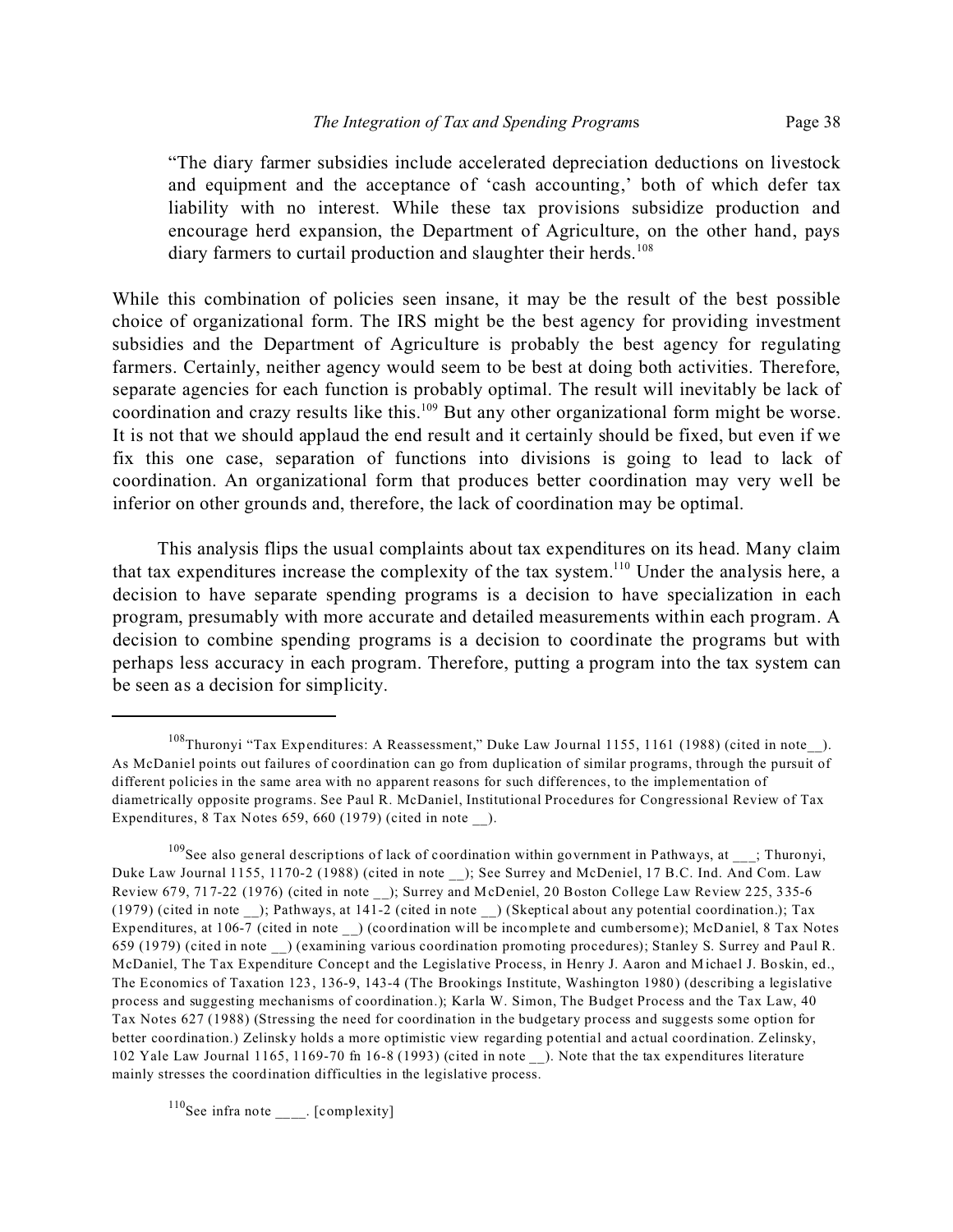To see this, consider another example. Suppose we are considering whether parts of the welfare system should be integrated into the tax system, as the earned income credit is. We must compare the benefits of having two programs and two administrative agencies (a special agency to administer the welfare part of fiscal policy and the tax agency to administer the tax part) to the benefits of having a single agency administering both programs.

If we have separate programs, each program can be more easily tailored to meet its specific goals. For example, if it is desirable to have monthly accounting periods for welfare and annual for tax, each program can adopt the desired period. Similarly, if the welfare system requires one measurement of "need" and tax system optimally uses a different measurement of "ability to pay," each program can adopt the required definition. Separation may enable administrative specialization in specific requirements of each policy, and hence improve its accuracy.

The disadvantage of separate agencies is that the various welfare programs and the tax system may not be coordinated very well. For example, welfare programs typically contain phase-outs which act as a marginal tax on income. Failing to coordinate these phase-outs can lead to very high marginal rates and a marginal rate structure that seems random.<sup>111</sup>

In addition, each welfare program might use its own eligibility test, which might mean that individuals end up providing similar but slightly different information to various government agencies. For example, the same child might qualify as a family member under one program but not under another, or various elements of income might be included in one program but not another, creating enormous complexity for individuals.<sup>112</sup>

We can generalize this example. Which integrated transfer programs are likely to be successful? Programs where the coordination benefits between the tax system and the other program are high and the specialization benefits of separate programs are low. Thus, we want

<sup>&</sup>lt;sup>111</sup>Daniel Shaviro, Effective Marginal Tax Rates on Low-Income Households, 84 Tax Notes 1191 (1999). See a simulated example of a strange tax structure and potential excessive tax rate (over 100%) in Frank Sammartino, Eric Toder, and Elaine Maag, Providing Federal Assistance for Low-Income Families through the Tax System: A Primer, discussion paper, the Urban Institute 38-9 and table 6 (2002).

<sup>&</sup>lt;sup>112</sup>For example, the "qualified child" requirement of EIC is different than dependents requirements of other welfare programs. Unfortunately, EIC's 'qualified child' definition is also different from dependency requirements for purposes of child tax credit and dependent exemption. See George K. Yin, John K. Scholz, Jonathan B. Forman, and Mark J. Mazur, Improving the Delivery of Benefits to the Working Poor: Proposals to Reform the Earned Income Tax Credit, 11 American Journal of Tax Policy 225, 27-4 (1994); Janet Holtzblatt and Janet McCubbin, Administrative Issues with Law-Income Tax Filers, paper prepared for a conference - "Tax Crisis in Tax Administration" (2002). In fact, Janet McCubbin, EITC Noncompliance: The Determinants of the Misreporting of Children, 53 National Tax Journal 1135, 1141-2 (2000) estimates that there is not much of an actual difference in reality between the definitions. That is, adopting the dependent definition for EIC purposes may not impair the program's accuracy considerably.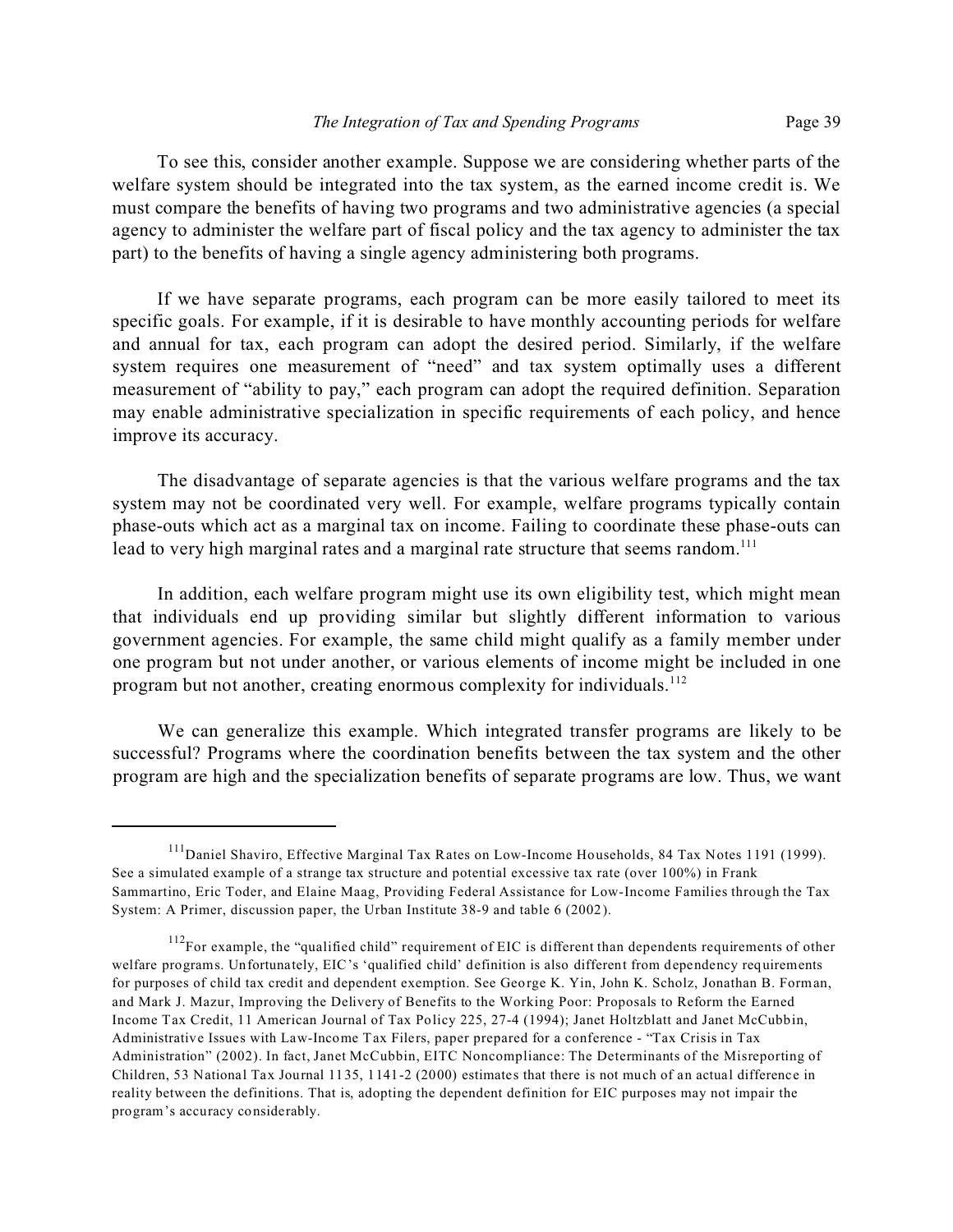to integrate programs that have close complementarities with the tax system  $-e.g.$  programs that measure along similar margins. This is why welfare and tax are such an obvious paring. They measure along very similar boundaries.

One scholar, Eric Toder, recently provided a list of the features that make programs a good or bad fit to be administered by the IRS.<sup>113</sup> Several items on this list relate to budgetary aspects of the problem, which we do not deal with here. Most of the remaining items relate to the benefits of coordination and specialization and can be explained by our framework. For example Toder argues that if the agency has a high degree of discretion in setting policies, implementing the program through the tax system may be unwise.<sup>114</sup> The reason must be that if the agency has discretion, it will be using expertise to make determinations, which mean that the value of specialization is high.<sup>115</sup> Toder also argues that the more that the spending program uses tax return data for eligibility, the more desirable integration is.<sup>116</sup> This easily fits within our framework – the IRS has expertise in measuring along those margins, and it exhibits economies of scope in such measurement. Toder argues that programs that have open ended eligibility are better suited to the tax system than other programs.<sup>117</sup> The reason is that the tax system ideally has open ended eligibility so programs that require up front eligibility testing would require specialization that would not be complementary with that of the IRS. Toder's suggestions seem eminently sensible within our framework.

The problem with the intuitions is that the terms are extremely vague and are at a very high level of generality. Translating these terms into measurable formula for making decisions is far from an easy task. But relatively crude ideas about accuracy, complexity, specialization, and coordination can help policy makers muddle through the problems in front of them. To see this, in the next section we go through two examples in detail.

# **IV. Applications: The Earned Income Credit and Food Stamps**

This section applies the framework developed above to two major welfare programs – the Earned Income Credit (EIC) and the Food Stamps Program (FSP). The welfare system is of special interest in the analysis of the integration question. In 1998 about \$400 billion were

<sup>&</sup>lt;sup>113</sup>Toder, 53 National Tax Journal 361 (2000) (cited in note ) [in the introduction]

 $114$ Id., at 366-7, 369. See also 2003 budget, at 114.

<sup>&</sup>lt;sup>115</sup>See Epstein and O'Halloran, Delegating Powers (cited in note \_\_) for an explanation of delegation based on expertise.

<sup>&</sup>lt;sup>116</sup>Toder, 53 National Tax Journal 361 (2000), at 369 (cited in note  $\blacksquare$ ).

 $^{117}$ Id., at 369 (cited in note \_\_).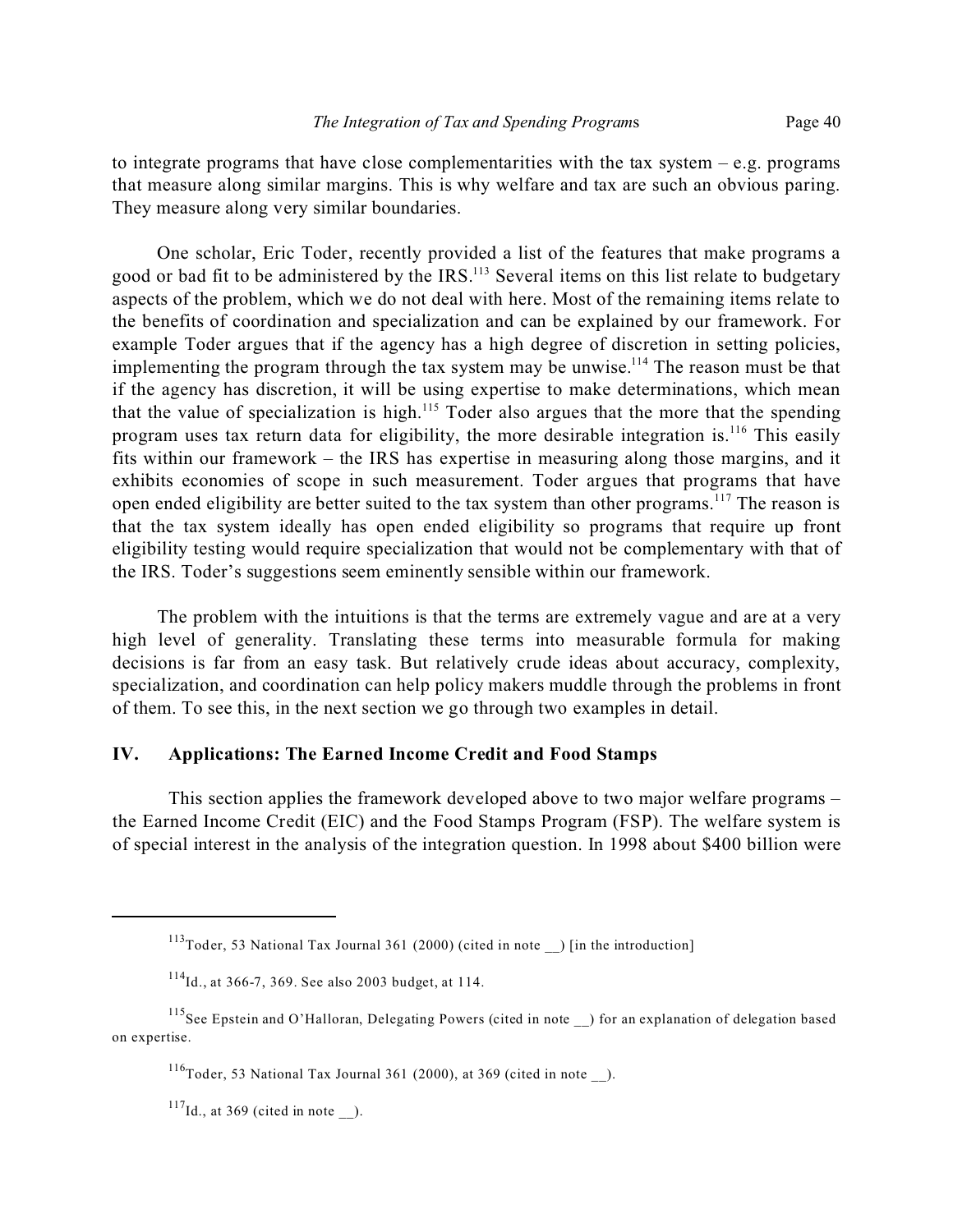spent on more than 80 means-tested programs in the  $U.S.<sup>118</sup>$  Total spending on cash and inkind welfare benefits is more than five times higher in 1998 than in 1968 (adjusted for inflation), while U.S. population rose in  $35\%$  during this period.<sup>119</sup> The share of the federal budget used for means-tested programs rose from  $6.4\%$  in 1968 to 16.8% in 1998.<sup>120</sup> In addition, the composition of tax expenditures has changed significantly over the last two decades of the  $20<sup>th</sup>$  century. Social tax expenditures as a percentage of GDP gave increased over 40% during this period while business tax expenditures have been cut in half. Social tax expenditures accounted for 79% of all tax expenditures in 1999 and 57% in 1980.<sup>121</sup> These trends underscore the importance and relevance of the integration problem to welfare reform.

We chose to compare the EIC to the FSP for three reasons. First, the programs are to some extent similar, yet one is integrated into the tax system and one is not.<sup>122</sup> Comparison of the performance of the two gives us some sense of the costs and benefits of integration. Second, plausible cases can be made for integrating both programs with the tax system primarily because their eligibility criteria are income-based. In addition, there are serious problems with integrating each of the programs with the tax system. Therefore, they make interesting programs to study.

Finally, since these two programs are among the largest welfare programs in the

 $^{120}\mathrm{Id}.$ 

<sup>&</sup>lt;sup>118</sup>See Vee Burke, Cash and Noncash Benefits for Persons with Limited Income: Eligibility Rules, Recipient and Expenditure Data, FY1996-FY1998, Congressional Research Service (1999). Note that these figures do not include tax transfers (besides the EIC). See also GAO, Means-Tested Programs: Determining Financial Eligibility is Cumbersome and Can be Simplified, GAO-02-58 (2002). In 1975, as a comparison, there were more than 100 income maintenance programs, not including tax transfers. See Irene Lurie, Integrating Income Maintenance Programs: Problems and Solutions, in Irene Lurie ed., Integrating Income Maintenance Programs, 1, 4- 5 (1975).

 $^{119}$ Burke (1999) (cited in note )

 $121$ See Eric Toder, The Changing Composition of Tax Incentives: 1980-1999, Proceedings of the 91<sup>st</sup> Annual Conference of the National Tax Association (1998). Note that 'social tax expenditures' are defined broadly by Toder and include more than merely low-income assistance.

 $122$ Both programs are intended to help the indigent or the less fortunate and, therefore use similar eligibility requirements. There are, of course, important differences in the programs. The EIC is intended as a work incentive while the FSP is designed to reduce hunger. In addition, the EIC is a cash benefit while food stamps are in-kind. In addition, there may be essentially random differences in the programs - i.e. differences that do not follow from institutional structure. For example, the USDA applies a quality control system to the FSP. A decision to have a quality control system may not be related to institutional expertise, but instead to other non-systematic variables such as tradition, organizational behavior, etc. Because of these differences, the data must be interpreted with caution.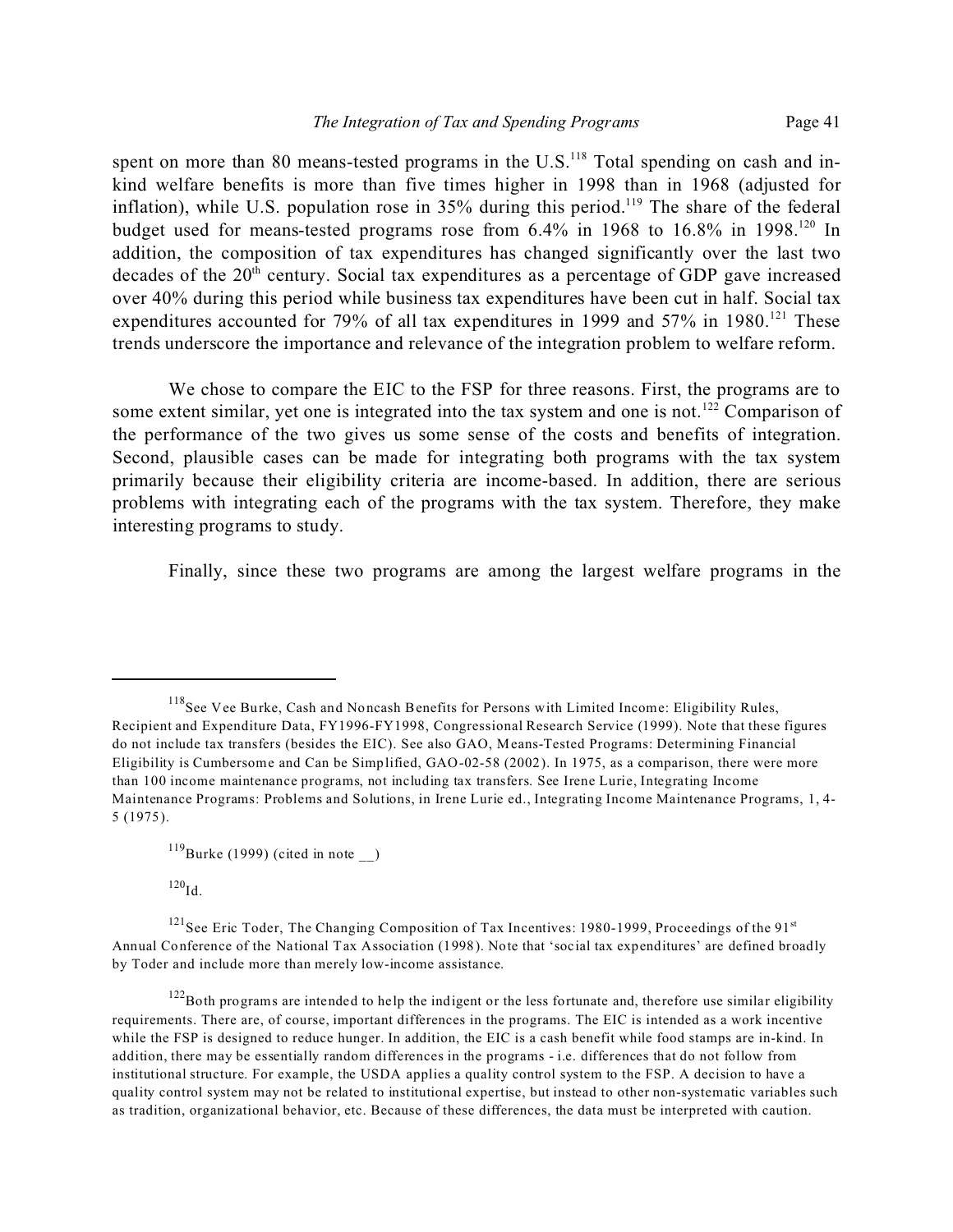U.S.,<sup>123</sup> and perhaps also for the first two reasons, there has been a large number of studies on the delivery of benefits of this sort through the tax system,<sup>124</sup> so rather than building from scratch, we can analyze the conclusions of these studies within our framework.<sup>125</sup> Much of the earlier work on combining tax and transfer systems concerned the negative income tax, with the basic claim being that benefits can be distributed more efficiently through the tax system.<sup>126</sup> We agree with the idea that some benefits can best be distributed through the tax system and, in particular, believe that provision of the EIC through the tax system makes sense. But we will argue, contrary to the thrust of the negative income tax literature, that some welfare policies are best implemented separately because of institutional considerations.

Our analysis will follow in part Anne Alstott's work on the EIC. She is a critic of arguments for integrating tax and transfer systems, arguing that the tax system cannot adequately perform many functions of the transfer system. For example, she argues that the

 $125$ Probably for similar reasons several other studies also compare the EIC and FSP. See, e.g., Holtzblatt, Proceedings of the 93<sup>rd</sup> Annual Conference of the National Tax Association 116 (2000) (cite in note ); Rochelle Stanfield, Social Policy and the Tax System, The Urban Institute (2002).

 $126$ See supra note 7.

<sup>&</sup>lt;sup>123</sup>In FY 1997, for example, the EIC was the third largest welfare transfer program in the U.S. (after Medicaid and SSI), and the FSP immediately followed as fourth ((Measured in annual dollar expenditures). See V. Burke, Cash and Noncash Benefits for Persons with Limited Income: Eligibility Rules, Recipient and Expenditure Data, FY 1996-1998, Washington: Congressional Research Service.

 $124$ A very partial list of recent papers includes the following. EIC: John Karl Scholz The Earned Income Credit: Participation, Compliance, and Antipoverty Effectiveness, 47 National Tax Journal 63 (1994); Yin et al., 11 American Journal of Tax Policy 225 (1994) (cited in note ); Alstott, 108 Harvard Law Review 533 (1995) (cited in note ); Toder, 53 National Tax Journal 361 (2000) (cited in note ); Janet Holtzblatt, Choosing Between Refundable Tax Credits and Spending Prgrams, Proceedings of the 93<sup>rd</sup> Annual Conference of the National Tax Association 116 (2000); Janet McCubbin, EITC Noncompliance: The Determinants of the Misreporting of Children, 53 National Tax Journal 1135 (2000) (cited in note ); Diane Lim Rogers and Alan Weil, Welfare Reform and the Role of Tax Policy, 53 National Tax Journal 385 (2000); Jeffrey B. Liebman, Who Are the Ineligible EITC Recipients? 53 National Tax Journal 1165 (2000); David T. Ellwood, The Impact of the Earned Income Tax Credit and Social Policy Reforms on Work, Marriage, and Living Arrangements, 53 National Tax Journal 1063 (2000); Timothy M. Smeeding, Katherin R. Phillips, and Michael O'Connor, The EITC: Expectation, Knowledge, Use, and Economic and Social Mobility, 53 National Tax Journal 1187 (2000); Lisa Barrow and Leslie McGranahan, The Effects of the Earned Income Credit on the Seasonality of Household Expenditures, 53 National Tax Journal 1211 (2000); Janet Holtzblatt and Robert Rebele in, Measuring the Effect of the EITC on Marriage Penalties and Bonuses, 53 National Tax Journal 1107 (2000); Jennifer L. Romich and Thomas Weisner, How Families View and Use the EITC: Advance Payment versus Lump Sum Delivery, 53 National Tax Journal 1245 (2000); Janet McCubbin, EITC Noncompliance: The Determinants of the Misreporting of Children, 53 National Tax Journal 1135 (2000) (cited in note ). FSP: J. Currie, U.S. Food and Nutrition Programs, in Robert Moffitt ed., Means-Tested Transfer Programs in the U.S. (forthcoming); see numerous studies on USDA website (http://www.fns.usda.gov/fsp) and by research institutions such as the Joint Center for Poverty Research (http://www.jcpr.org), the Center on Budget and Policy Priorities (http://www.cbpp.org/pubs/fa.htm; http://www.cbpp.org/12-19-01fa.htm), the Urban Institute (http://www.urban.org), and the Brookings Institute (http://www.brook.edu).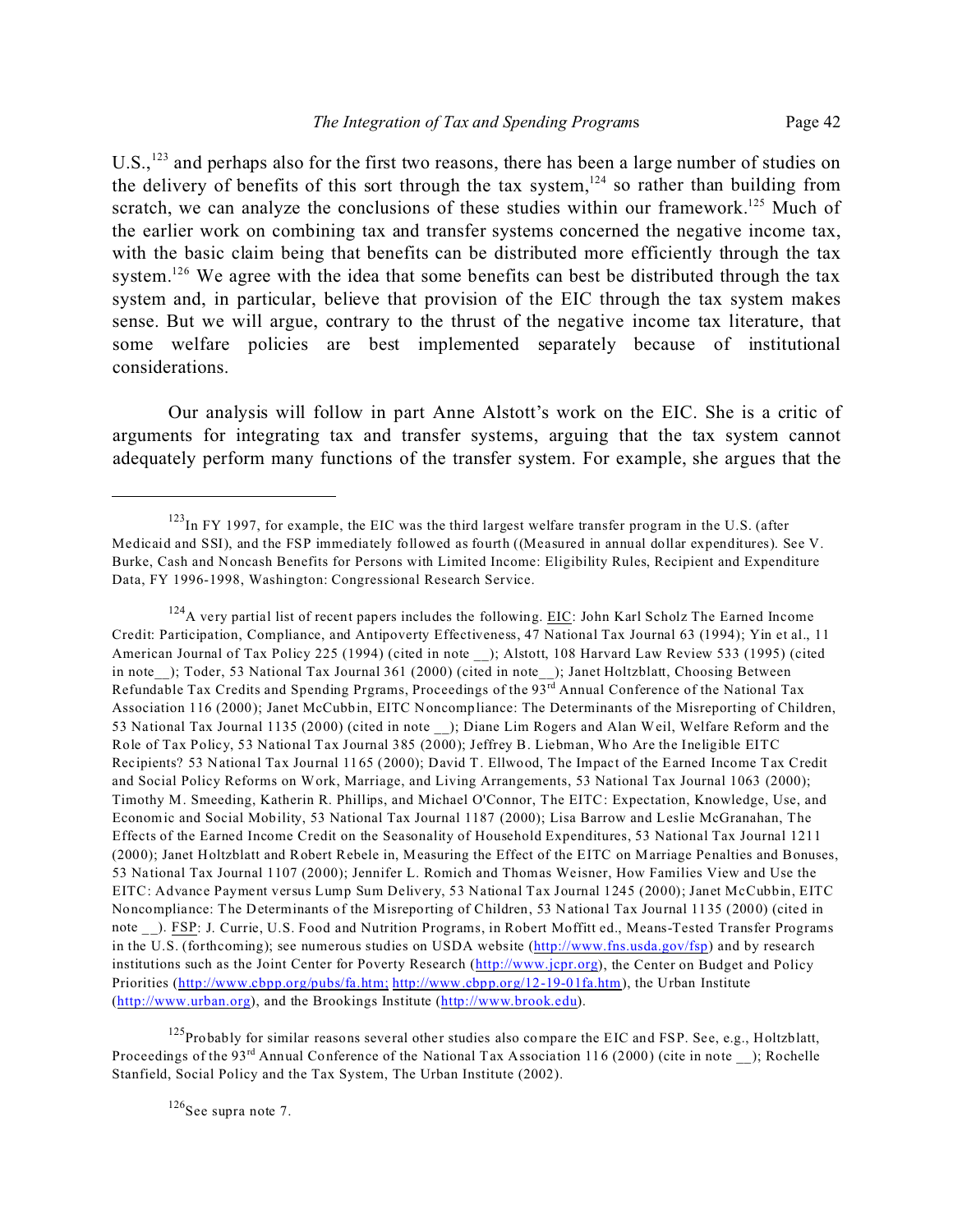tax system cannot respond as quickly to emergencies as the transfer system can. Alstott's arguments can be analyzed witin our framework and are largely consistent with it. Our conclusions in many places are different than hers, but to a large extent, the particular conclusions are less important than the mode of analysis. Therefore, we will use her work as a focus of our discussion.<sup>127</sup>

We begin with background on each of the programs and then discuss the reasons for integration of tax and transfer systems. We then turn to the details of each program and conclude with a brief discussion of negative income taxes more generally.

#### A. *Background*

The FSP is an in-kind transfer program<sup>128</sup> jointly administered by the USDA and state agencies.<sup>129</sup> It provides food assistance to families and individuals based on their monthly income, asssets, and family structure. Monthly income is effectively cash income with several exemptions and deductions.<sup>130</sup> Monthly income must be below a threshold which varies with family size and composition. Household assets typically cannot exceed \$2,000, excluding certain assets (e.g. house and lot, vehicles of specific use or of limited value, and most retirement pension plans).<sup>131</sup> Benefits levels vary according to family size and composition,

 $127$ Others make arguments similar to those made by Alstott. See, e.g., Asimow and Klein, 8 Harvard Journal on Legislation 1 (1970) (cited in note ); Yin et al., 11 American Journal of Tax Policy 225 (1994) (cited in note \_\_); Rogers and Weil, 53 National Tax Journal 385 (2000) (cited in note \_\_); Toder, 53 National Tax Journal 361  $(2000)$  (cited in note ).

<sup>&</sup>lt;sup>128</sup>Scholars view the FSP as an in-kind transfer. See, e.g., Robert Moffitt, Economic Effects of Means-Tested Transfers in the U.S., NBER W orking Paper 8730 (2002). In fact, the FSP can be viewed as a voucher program because the government does not actually provide food to recipients. Instead, it gives individuals coupons that can only be used to buy food at certified establishments. The difference between in-kind provision and vouchers that can only be used at approved places, however, is unclear. The distinction is also not well defined in public economics textbooks. Joseph E. Stiglitz, Economic of the Public Sector, 388-9 (New York/London, 3rd ed., 2000) identifies food stamp as an in-kind program. Harvey S. Rosen, Public finance,  $($ Boston 5<sup>th</sup> ed., 1999) identifies food stamps as a voucher program (though later he analyzes it as an in-kind program). Indeed, David F. Bradford and Daniel N. Shaviro, The Economics of Vouchers, NBER Working Paper No. 7092 (1999) argue that the precise definitional boundary drawn between voucher and in-kind is of little importance and what matters are programs' actual effects given their characteristics. Most descriptions of the FSP describe it as providing in-kind benefits, so we use that language.

<sup>&</sup>lt;sup>129</sup>For descriptions of the FSP, see Currie (forthcoming) (cited in note \_\_); USDA, Food and Nutrition Service, Nutrition and Evaluation, Characteristics of Food Stamp Households: Fiscal Year 2000, Report No. FSP-01-CHAR (2001).

 $^{130}$ See 7 U.S.C. section 2014(d), (e).

<sup>&</sup>lt;sup>131</sup>The accounted assets are mostly cash and other assets that can be easily converted into cash (e.g. money in checking account or saving accounts, saving certificates, stock or bonds). Vehicles are only narrowly included (excluding, for example, vehicle used to produce earned income), and then only over a specified \$ threshold. See 7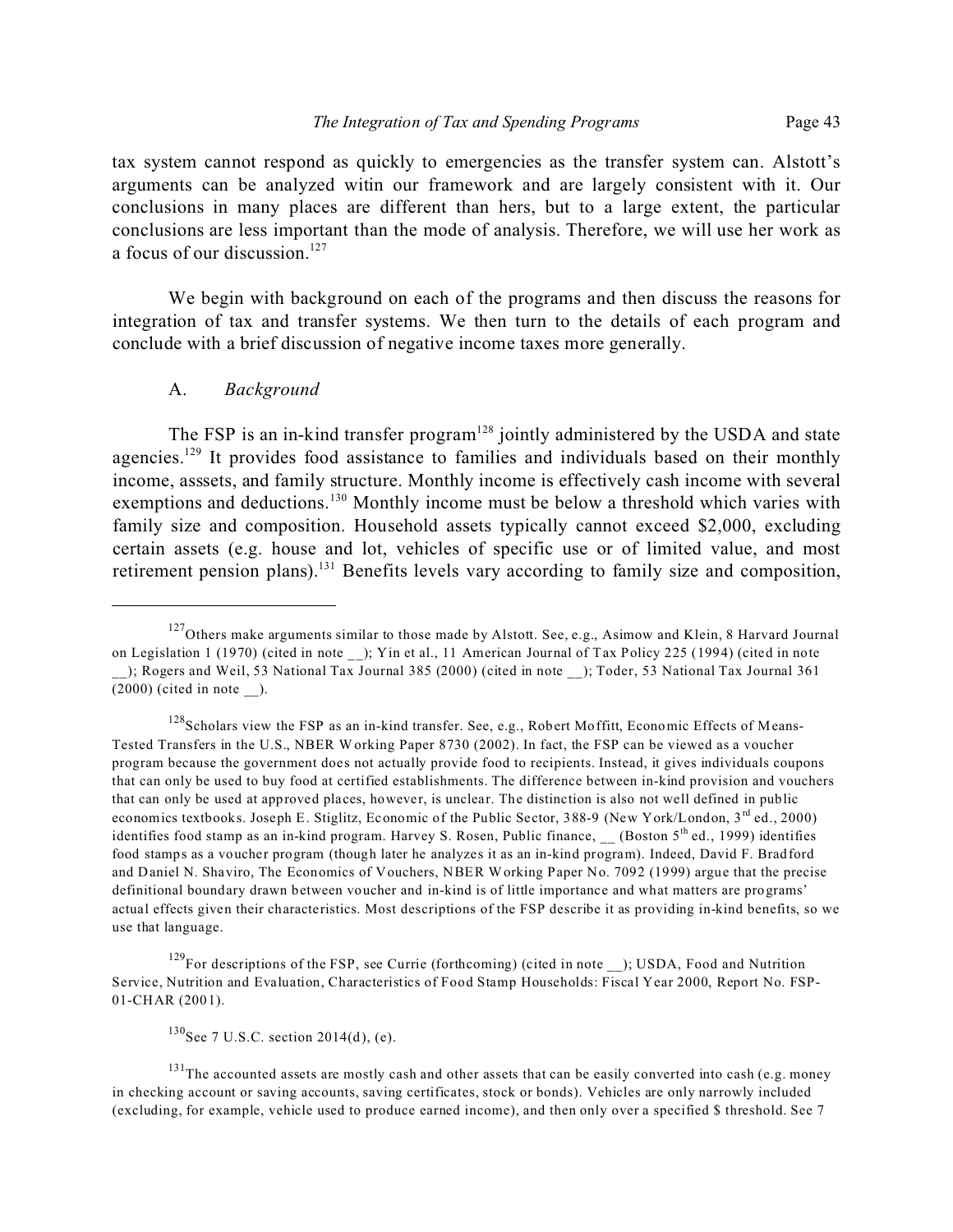such as whether a family member is elderly or disabled. Benefits are calculated by taking the maximum benefit for a household of a given size and composition and subtracting 30% of its net income, effectively imposing a 30% tax rate on beneficiaries.<sup>132</sup>

Eligibility for food stamps is determined in advance. To apply for benefits, food stamp applicants must visit a state office in person during regular business hours. Applicants must complete a lengthy application (typically 12 pages) and provide extensive documentation to support the claim.<sup>133</sup> Over 40 percent of food stamp applicants make two or more trips to the state office to complete the initial application process. Eligibility must be recertified throughout the year, often on a monthly basis and often requiring return visits to the state offices.<sup>134</sup>

The EIC is a wage subsidy implemented as a refundable tax credit.<sup>135</sup> As wages rise to specified levels, the credit increases, eventually plateaus, and then phases out. The levels phase-ins and phase-outs depend on family size with larger families generally receiving more generous benefits. Participants claim eligibility on their tax return without any prior certification process. Participants are, however, subject to ex post audits through both data

<sup>134</sup>See Dorothy Rosenbaum, Improving Access to Food Stamps: New Reporting Options Can Reduce Administrative Burdens and Error Rates, Center on Budget and Policy Priorities (2000).

 $135$ See infra note \_\_.

U.S.C. section 2014(g). The valuation of vehicles has proved to be a major hurdle for state agencies and has been constantly simplified. See infra note \_\_. [last paragraph on 'Measurement Criteria'] Note that the asset rule in other means-tested programs is similar - i.e. includes mostly cash and cash-like assets. See generally GAO-02-58 (cited in note ).

 $132$  Additionally, families are required to meet two income eligibility standards - a gross income standard and a net income standard. See 7 U.S.C. section 2014.

<sup>133</sup> See Michael Ponza, James C. Ohls, Lorenzo Moreno, Amy Zambrowski, and Rhoda Cohen, Cuntomer Service in the Food Stamp Program: Final Report, Mathematica Policy Research, Inc. (1999) and Holtzblatt, Proceedings of the 93<sup>rd</sup> Annual Conference of the National Tax Association 116 (2000) (cited in note ). The Indiana application, for example, while only 2 pages long, requires applicants to provide extensive documentation including records showing place of birth, marriage certificates, life and medical insurance policies and premium payment book, bank statements, records of stocks, bonds and other assets, make, model, age, and amount owed on any vehicle, records of all income including social security benefits, child support, contribution, and earnings (pay stubs showing name, place and employer's statement), and receipts for all expenses, including child care, shelter costs (such as rent, utilities, and tax statements), medical expenses, such as doctor's bills, prescription receipts, insurance premium book reimbursements, and child support (including the court order showing the amount ordered). See the application available online at http://www.in.gov/icpr/webfile/formsdiv/30465.pdf. Collecting this documentation is a formidable task.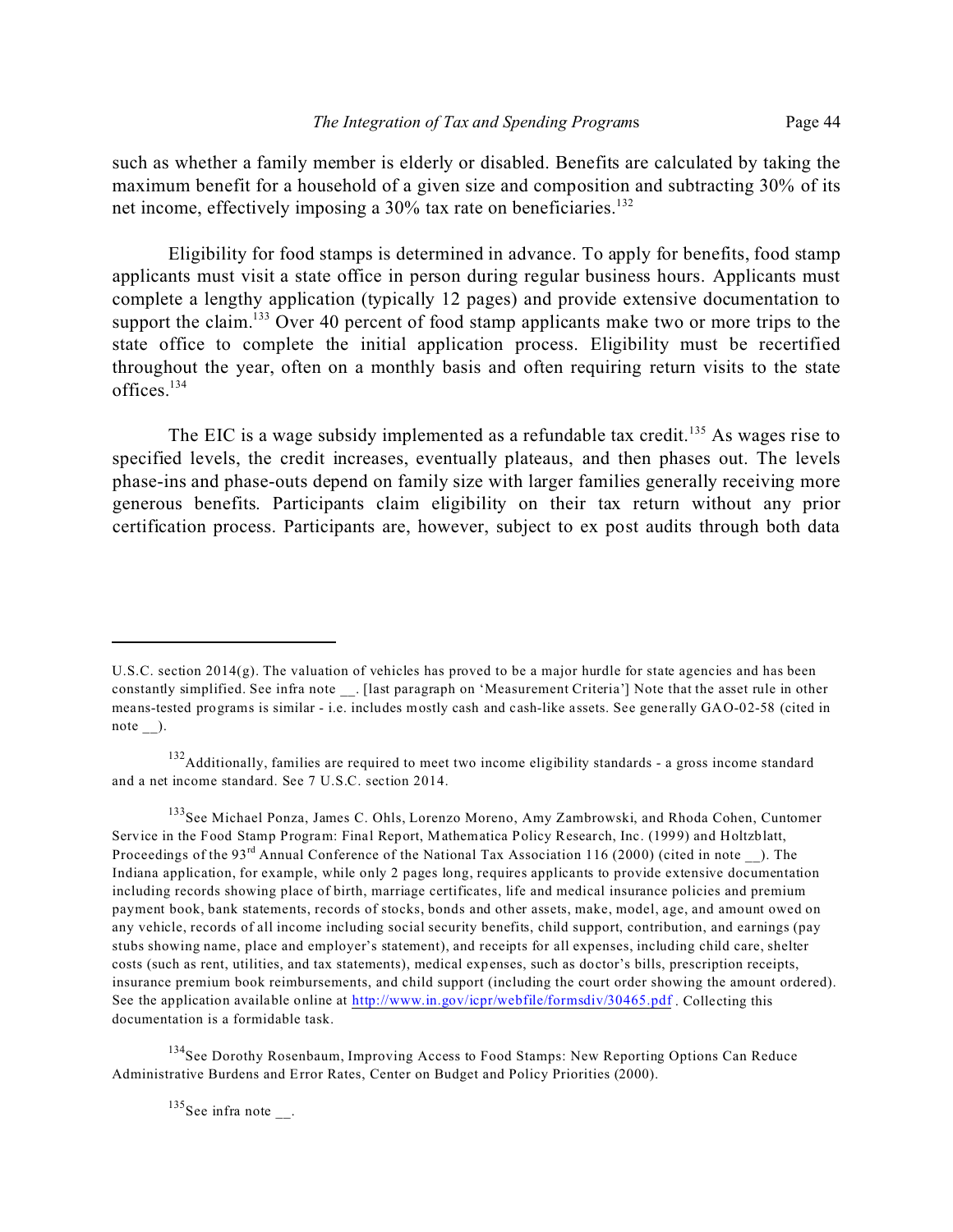matching and other auditing techniques.<sup>136</sup> Typically, benefits are paid once a year after the individual files a tax return. To the extent the credit offsets taxes otherwise due, individuals can adjust their wage withholding to get some of the benefits during the year. In addition, the credit can be obtained during the year through an advance payment system, $137$  although, as discussed below, this option is rarely used.<sup>138</sup>

The argument for integration of transfer programs such as the EIC and the FSP with the tax system is that integration enhances administrative efficiency by reducing bureaucratic costs and complexity.<sup>139</sup> In the language of the framework proposed here, there are benefits to specialization and coordination from integration.

The benefits to specialization arise because the FSP and the EIC (and for that matter, virtually all means-tested welfare programs) rely on similar criteria, such as income. The IRS is specialized in measuring these amounts and, therefore, is likely to be able to take these measurements more accurately and more cheaply than other agencies, such as the USDA.<sup>140</sup> In addition, integration (as a form of coordination) would save the costs of processing the same or similar information more than once by making use of an existing measurement system. Integration would also save coordination costs of the recipients, eliminating the need

<sup>137</sup>See IRC section 3705.

 $138$ See infra note.

<sup>139</sup>Alstott, 108 Harvard Law Review 533, 564-5 (1995). Others have made an argument for integration based on stigma. The idea is that providing transfer benefits through the tax system will reduce the stigma associated with welfare. See also infra note . We do not address this argument here.

 $140$ For example, almost half of all FSP payment errors are due to an incorrect determination of the household's income, and that is when more FSP recipients earn no income. GAO, "Food Stamp Program: State's Use of Options and Waivers to Improve Program Administration and Promote Access," February 2002, GAO-02- 409.

The definition of a family used in the  $FSP - a$  group of people who live together and customarily purchase food and prepare meals together – is different from the definitions found in the tax law. But it is not necessarily more accurate than and may be less accurate than the various definitions found in the tax law. Moreover, if this definition is important for some reason, it could be added to the long list of family definitions already found in the tax law. See, for example, (I.R.C. sections 1(a), (b), (d)); a family defined for purposes of limitations on deductions and constructive ownership rules (I.R.C. sections  $267(b)(1)$ ,  $267(c)(4)$ ); a family defined for purposes of personal credit for household and dependent care (I.R.C. section 21); dependents defined for purposes of dependent deductions (I.R.C. section 152); dependents defined for EIC purposes (I.R.C. section 32(c)(3)), and somewhat differently for purposes of child tax credit (I.R.C. section 24(c)); a parent defined for purposes of taxing services by children (I.R.C. section 73).

<sup>&</sup>lt;sup>136</sup>Auditing for the EIC is quite extensive as the IRS continually attempts to lower the rate of overpayments. See Liebman, 53 National Tax Journal 1165 (2000) (cited in note ) and Hotz and Scholz (forthcoming) (cited in note ) for a discussion of the IRS enforcement efforts.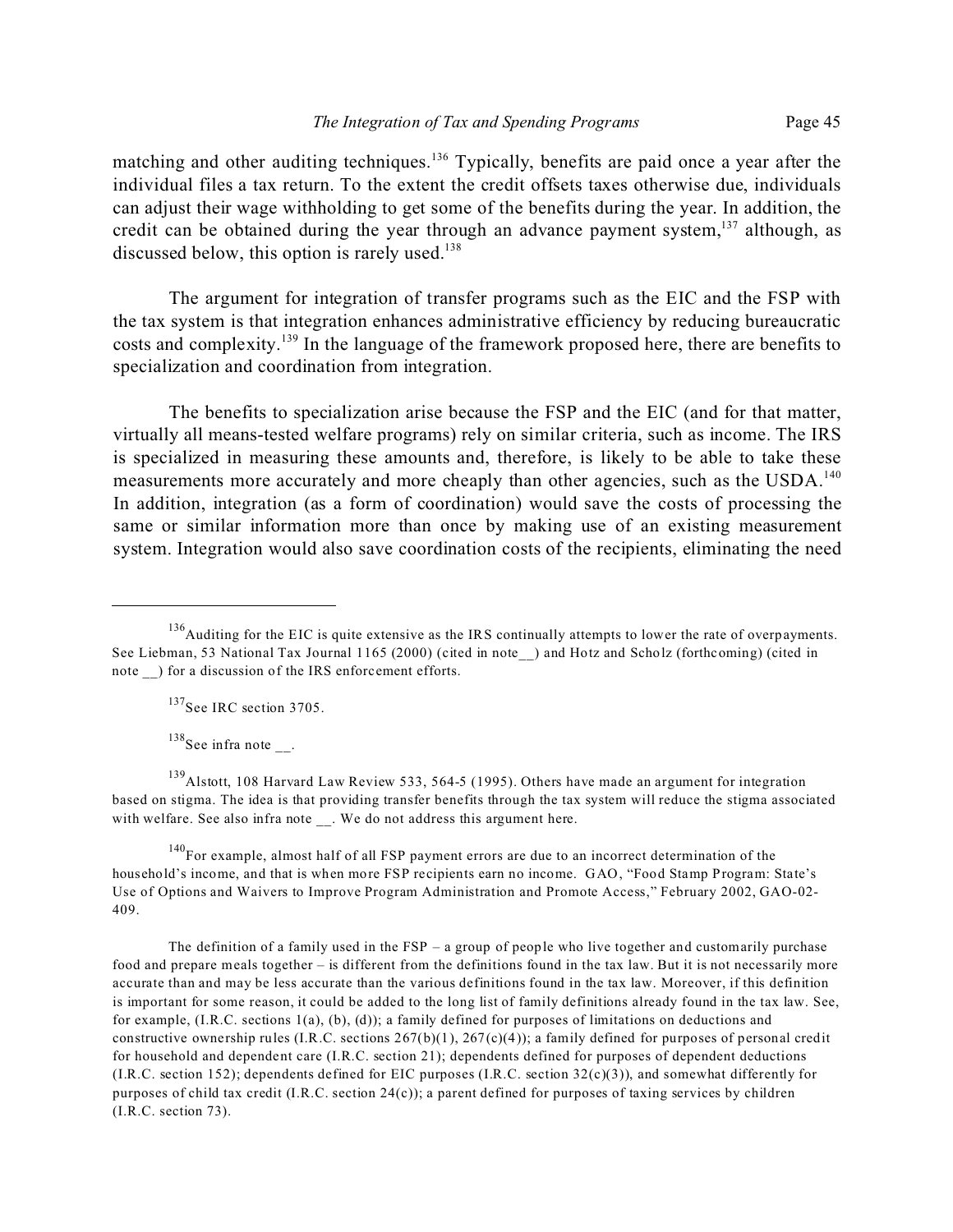to fill out multiple forms and visit multiple government offices.<sup>141</sup>

The benefits to coordination also arise because tax and transfer programs interact with each other on a wide variety of margins. For example, phase-outs of means tested programs increase marginal tax rates and, as noted, failure to coordinate phase-outs can create extremely high marginal tax rates for low income individuals.<sup>142</sup> Similarly, the amount of benefits for any program should depend on amounts provided by other programs. For example, a family receiving the EIC might less need food stamps or vice versa.<sup>143</sup> Definitions of marriage and family also need to be coordinated. For example, both the tax law and welfare programs can create a marriage penalties or bonuses and coordination of programs to limit the effects on marriage may be important. $144$ 

Empirical evidence on accuracy and complexity<sup>145</sup> of the EIC and the FSP further

 $142$ See infra note.

<sup>143</sup>Cross inclusion (or exclusion) of benefits in different transfer program affects both the cumulative marginal tax rate and the total benefits provided by various transfer programs. For example, FSP's deduction for shelter expenses functions as an additional housing subsidy for food stamp recipients; the inclusion of AFDC benefits in the FSP benefits formula reduce the cumulative marginal tax rate of FSP and TANF. See, e.g., Thad W. Mirer, Alternative Approaches to Integrating Income Transfer Programs, in Irene Lurie ed., Integrating Income Maintenance Programs, 147 (1975) and Henry J. Aaron, Alternative Ways to Increase Work Effort under Income Maintenance Systems, in Irene Lurie ed., Integrating Income Maintenance Programs, 161 (1975) .

<sup>144</sup>Other possible interactions can affect out-of-wedlock childbearing, fertility, living arrangements, investment in assets (and accordingly market prices of such assets; e.g. low-value cars under FSP rules), savings, etc.

A striking example of mis-coordination across government agencies is the absence of non-integrated welfare programs from government's distributional schedules. None of the Congressional or Treasury Department staffs (i.e. the Joint Committee on Taxation, the Congressional Budget Office, and the Treasury's Office of Tax Analysis) includes in its distributional schedules non-tax assistance programs. See also M ichael J. Graetz, Paint-by-Numbers Tax Lawmaking, 95 Columbia Law Review 609 (1995). Overlooking non-tax welfare policy inevitably induces erroneous analysis of redistribution, efficiency, and stabilization factors, and hence produces misguided fiscal policy and outcomes. See also Edgar K. Browning, Redistribution and the Welfare system (Washington 1975).

<sup>145</sup>Complexity of the fiscal system, or of any single fiscal policy, can be measured by the amount of economic resources required by all constituents (i.e. administration and fiscal units) to implement that system or policy. That is, administrative and compliance costs are the components of fiscal complexity. See Joel Slemrod, Optimal Tax Simplification: Toward A Framework for Analysis, Proceedings of the 76<sup>th</sup> Annual Conference of the National Tax Association 158 (1983); Joel Slemrod, Optimal Taxation and Optimal Tax Systems, 4 Journal of Economic Perspectives,157 (1990); Joel Slemrod Did the Tax Reform of 1986 Simplify Tax Matters?, 6 Journal of Economic Perspectives 45 (1992). Holtzblatt, Proceedings of the 93rd Annual Conference of the National Tax Association 116 (2000), for example, applies Slemrod's complexity index. Further note that other measures of complexity (e.g. number of volumes, sections, regulations, words, letters, etc.) can not constitute a reliable coherent

<sup>&</sup>lt;sup>141</sup>For example, GAO reports that a low-income family applying for the 11 major assistance programs in the U.S. would need to complete anywhere from 6 to 8 applications (all providing much of the same information) and visit up to six offices. See GAO-02-58 (cited in note ).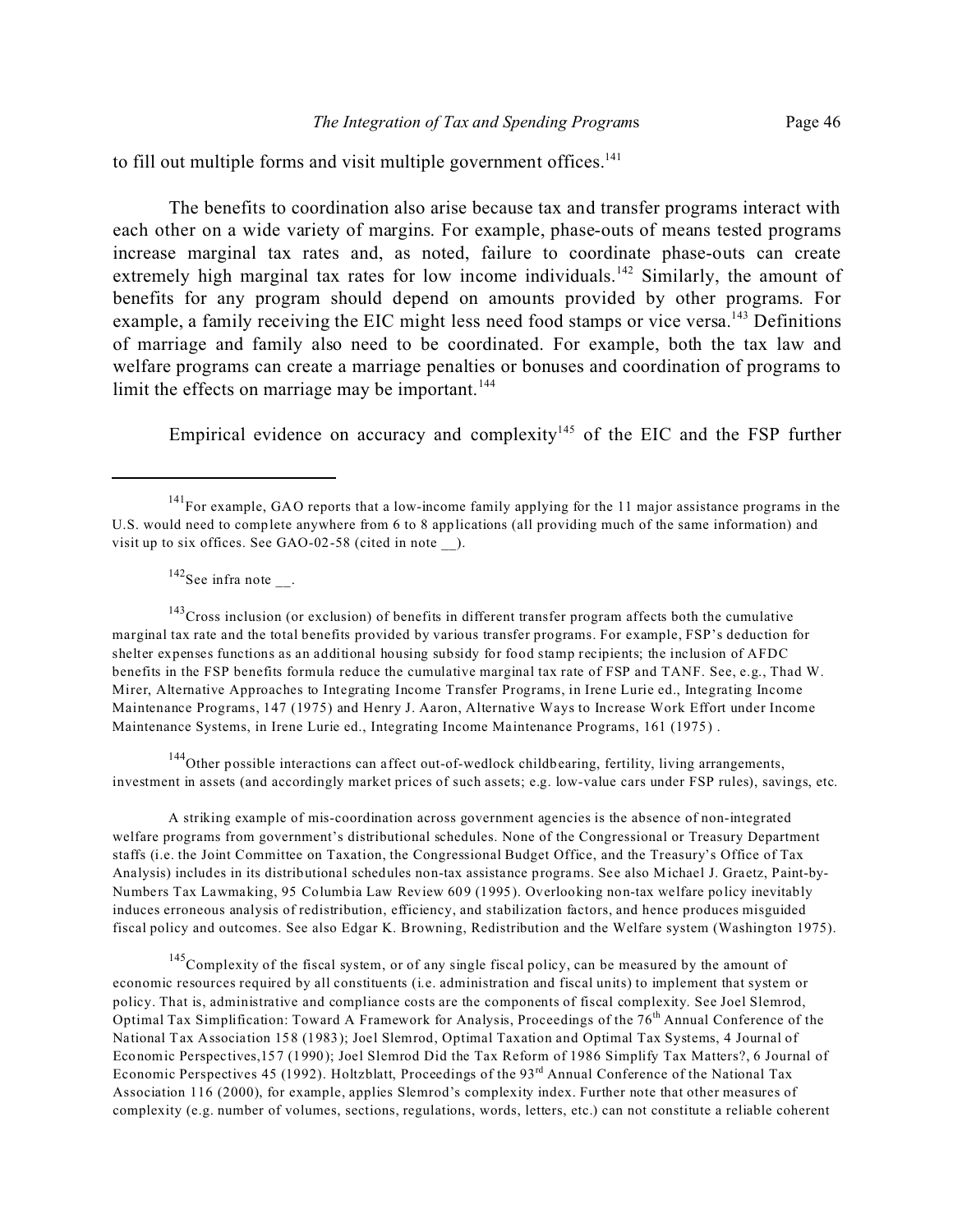support the argument for integration. Subject to data and conceptual limitations, the key facts are that the FSP costs more to implement than the EIC by an order of magnitude but the FSP is not any more accurate than the EIC (although it produces a very different pattern of errors).

In particular, annual administrative costs of the FSP are estimated to be about \$4 billion per year.<sup>146</sup> In addition, individual compliance costs are likely to be high because of the certification, recertification, and reporting requirements.<sup>147</sup> There are no firm estimates for the administrative costs of implementing the EIC because the IRS does not separately account for the cost of administering this program. About 95% of EIC claimants would file tax returns even if not eligible for the EIC, which means that the IRS would process most of the information anyway and individuals would incur the cost of filing returns anyway.<sup>148</sup> (Individuals must file an extra form with their return to claim the EIC, which increases their costs somewhat.) The EIC also creates additional audits, which impose costs on both the government and individuals. Given these facts, estimates have put the EIC administrative costs at about \$0.32 billion, or less than one tenth of the FSP costs.<sup>149</sup> At this cost, the EIC

measure.

<sup>146</sup>These costs constitute 19% of FSP costs, or about 24% of distributed benefits (for FY 1998); see Holtzblatt, Proceedings of the 93rd Annual Conference of the National Tax Association 116, 121 (2000) (cited in note ). Similar estimates can be found in Hotz and Scholz (forthcoming) and in GAO "Food Stamp Program: States Seek to Reduce Payment Errors and Program Complexity" (January 2001) GAO-01-272. To get a better grip of these costs, compare it to the annual administrative costs of managing the whole tax system; the entire IRS budget in FY 1998 was \$7.3 billion, and the IRS served over 122 million individual taxpayers and 5 million corporations.

 $147$  For a description of these procedural requirement see Rosenbaum, Center on Budget and Policy Priorities (2000) (cited in note ). Unfortunately, no empirical quantitative data of FSP compliance costs are available. Holstzblatt (2000) (cited in note \_\_), Ponza et al., Mathematica Policy Research, Inc. (1999) (cited in note \_\_), and Susan Bartlett, Nancy R. Burstein, Gary Silverstein, and Dorothy Rosenbaum, The food Stamp Application Process: Office Operations and Client Experiences, Abt Associates Inc. (1992) provide a qualitative measures of applicants' compliance costs. These measures show that the cost of complying with FSP are much higher than the cost of complying with the EIC. See also supra note [Indiana application]. In addition, a verification process increases compliance costs for related third parties (e.g. employers). Acknowledging these problems, the administration has been moving lately toward a simplified measurement system. See infra note [Rosenbaum and GAO-02-409 and GAO, Food Stamp Program: States Seek to Reduce Payment Errors and Program Complexity, GAO-01-272 (2001)]

<sup>148</sup>See Hotzblatt (2000), at 121 (cited in note) and Hotz and Scholz (forthcoming) (cited in note).

 $149$  The administrative cost were calculated as 1% of the EIC distributed benefits on FY 1999. Forman cites the GAO estimating EIC's administrative costs to be around 1% of the program's costs. Jonathan B. Forman, How to Reduce the Compliance Burden of the Earned Income Credit on Low-Income Workers and on the Internal Revenue Serive, 48 Oklahoma Law Review 63 (1995). Liebman estimates EITC administrative costs to be less than 1% of transferred benefits. Jeffrey B. Liebman, The EITC Compliance Problem, Joint Center of Policy Research News (1998) <http://www.ksg.harvard.edu/jeffreyliebman/jcprsurvey.htm . Further, as a suggestive measure, IRS administrative costs of tax collection are around 0.4% of collected revenue.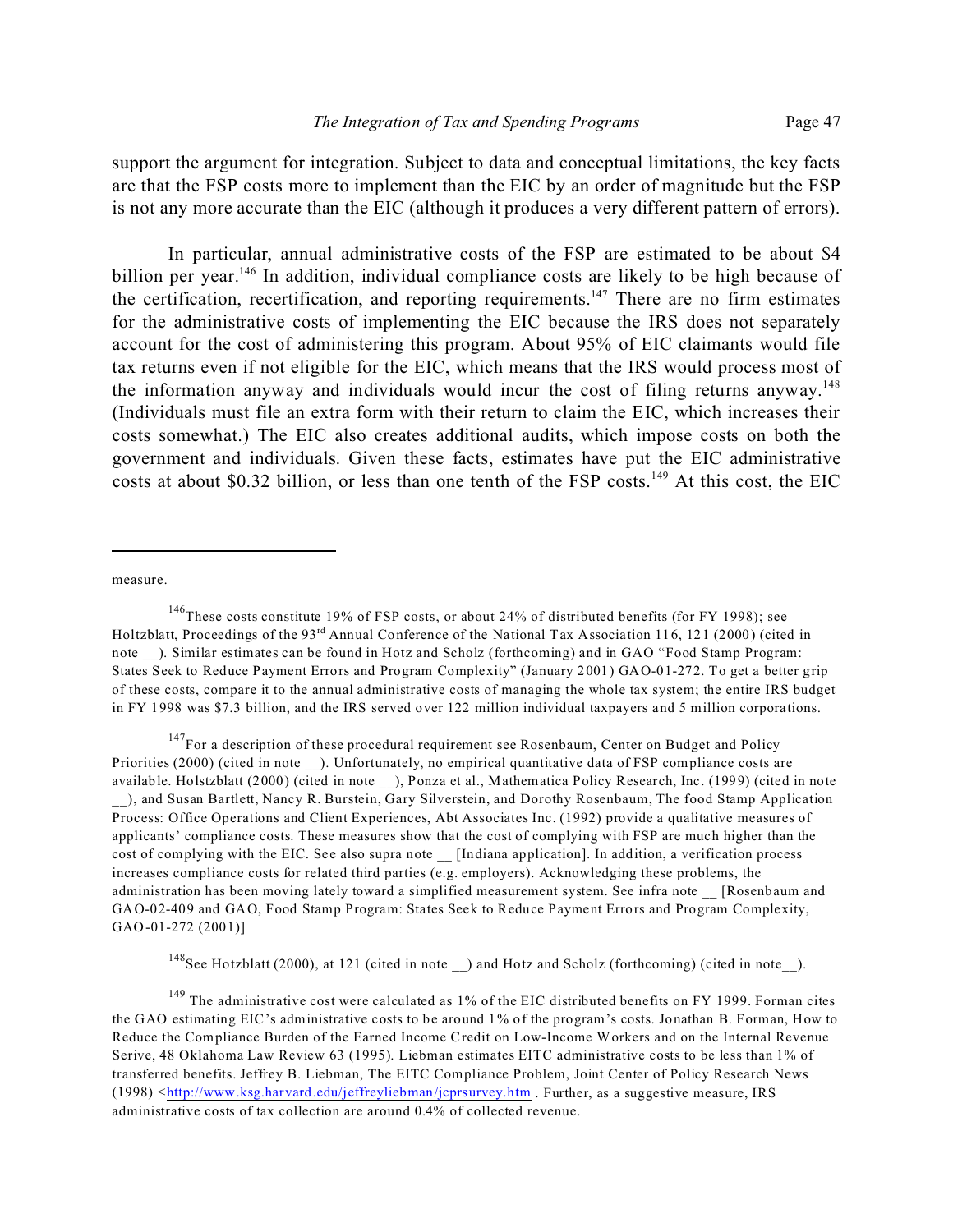provides twice the total dollar benefits of the FSP.<sup>150</sup> Thus, the FSP has much higher administrative and compliance costs than does the  $EIC$ <sup>151</sup>

Notwithstanding the vastly higher administrative and compliance costs of the FSP, it is not clear that it is any more accurate.<sup>152</sup> The FSP has a lower error rate than the EIC, but also a much lower participation rate. EIC overpayments are around 29%<sup>153</sup> while FSP are around 7%.<sup>154</sup> Under payments are similar - EIC under payments are below 2.5% and FSP are around  $2.9\%$ <sup>155</sup> On the other hand, EIC participation rate is about  $89\%$ <sup>156</sup> while FSP

<sup>152</sup>It is difficult to measure accuracy directly. Accuracy is usually measured by looking at under and over provision of benefits and we follow that tradition here.

<sup>153</sup>The IRS has conducted a few EIC compliance studies: Internal Revenue Service, Study of EITC Files for Tax Year 1994, April 1997, Washington D.C. (The study finds over payment of 25.8% for FY 1994); Internal Revenue Service, Compliance Estimates for Earned Income Tax Credit Claimed on 1997 Returns (09/2000) (the study finds over payments of 23.8%-25.6% for FY 1997); Internal Revenue Service, Compliance Estimates for Earned Income Tax Credit Claimed on 1999 Returns (02/2002) (the study finds over payments of 27%-31.7% for FY 1999). Estimates of over-payments in the last couple of studies may have been exaggerated since they did not account for offsetting errors in regard to the AGI tiebreaker rule. (The AGI tiebreaker rule may have caused a maximal over-estimation of 17% of total errors.) See explanation in the reports.

<sup>154</sup>Reported in GAO-01-272 for FY 1999. In other fiscal years the numbers are similar.

 $155$ See supra note \_\_ [IRS reports].

<sup>156</sup>See U.S. General Accounting Office, Earned Income Tax Credit Eligibility and Participation, GAO-02-290R (2001). All other studies of participation rate of EIC measured household participation percentage rather than the total dollar benefits claimed by eligible households. See Scholz (1994) (cited in note \_\_) (calculates participation rates between 80% to 86%); Jeffrey B. Liebamn, The Impact of the Earned Income Tax Credit on Labor Supply and Taxpayer Compliance, Ph.D. dissertation, Harvard University (1996) (estimates participation rates between 70% to 88% along the income scale); Marsha Blumenthal, Brian Erard, and Chin-Chin Ho, Participation and Compliance with the Earned Income Tax Credit, unpublished manuscript (2001) (simulate a participation rate of 91.6%). (Note that all studies used different methods and were applied to different time periods.) As a suggestive comparison to these studies, the mentioned GAO study estimates a 75% participation rate in household numbers.

<sup>&</sup>lt;sup>150</sup> EIC benefits provided on 1999 were \$31.9 billion while food stamp benefits amounted to \$15.8 billion.

<sup>&</sup>lt;sup>151</sup>Additionally, for some decades scholars argue that tax transfers may prove less stigmatizing. Paul Samuelson, Economics, at 762 (New-York, 11<sup>th</sup> ed., 1980); Robert Moffitt, An Economic Model of Welfare Stigma, 73 American Economic Review1023 (1983); David T. Ellwood, Poor Support, at 115 (1988); Rogers and Weil, 53 National Tax Journal 385, 396-7 (2000) (cited in note ); (Further, much research on this subject is conducted by sociologists.) For instance, some evidence of stigma effects is found for the provision of food stamps; see Ponza et al., Mathematica Policy Research, Inc., at 66-70 (1999) (cited in note ). Yet, stigma effects may possibly arise under the tax system as well; See Smeeding et al., 53 National Tax Journal 1187, 1189 (2000) (cited in note ). It is hard to assess the effects of stigma and probably a large part of it is already included in programs' participation numbers.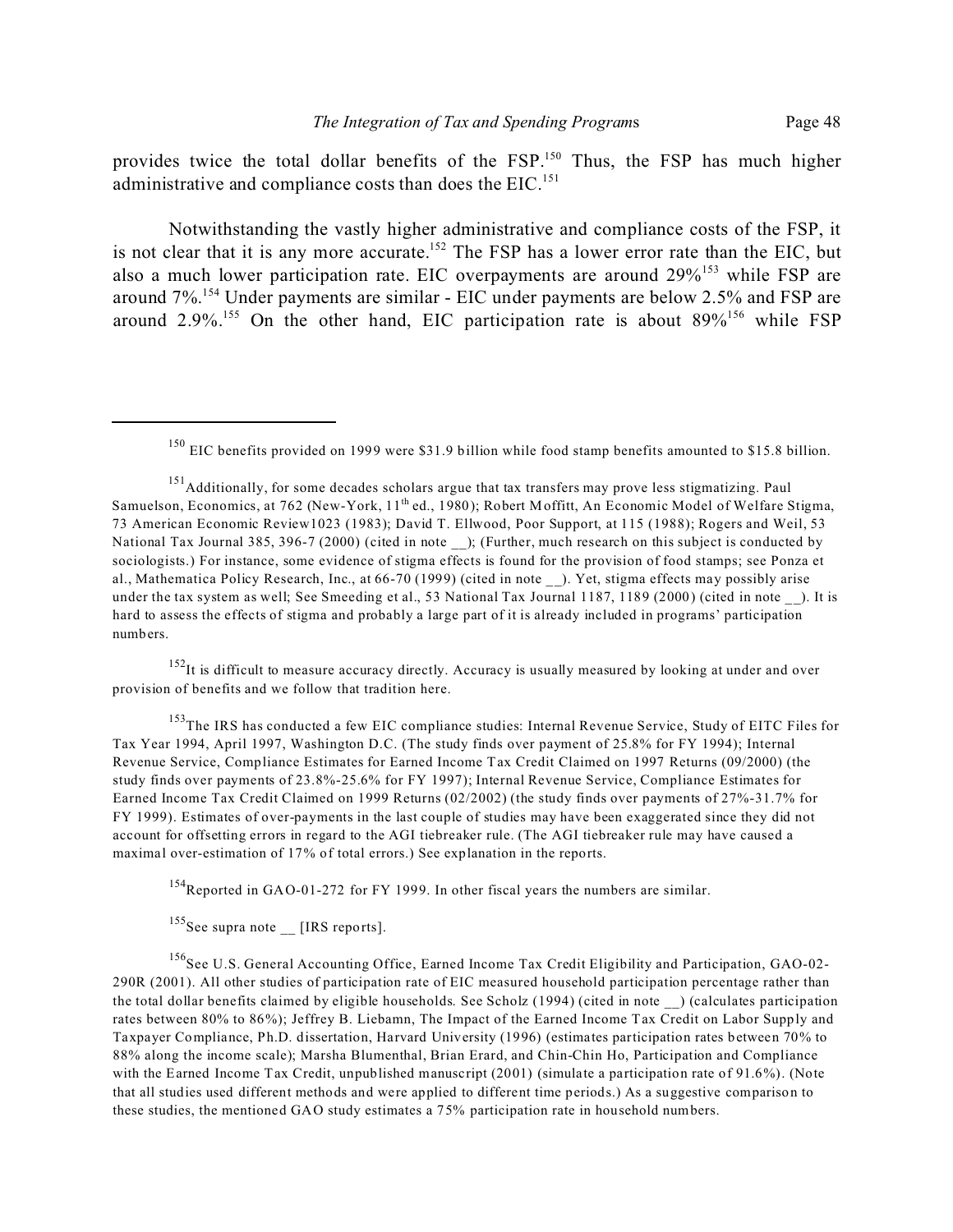participation rate is around 70%.<sup>157</sup> Thus, we get the following picture:

|     | Under Provision   Over Provision |     |
|-----|----------------------------------|-----|
| EIC | 13.5%                            | 29% |
| FSP | 33%                              | 70/ |

We may not weigh these types of errors equally, so we cannot say for certain how these numbers compare, but we see no overwhelming reasons that the FSP error rate is preferable (and we will argue below that in fact the EIC error rate is preferable).<sup>158</sup> For example, the USDA and GAO, in analyzing the FSP, weigh them equally.<sup>159</sup> Therefore, using under- and over-provision to measure accuracy, the FSP, while generating a different type of error than the EIC, cannot be said to be more accurate than the EIC, even though it costs ten times as much to administer and is only one half the size.

Studies of Food stamps trafficking in retail stores can be found in T.F. Macaluso, "The Extent of Trafficking in the Food Stamp Program" (Food and Nutrition Service, USDA; 1995). See T.F. Macaluso, "The Extent of Trafficking in the Food Stamp Program: An Update" USDA, Food and Nutrition Service (2000). These studies found that 4% and 3.5% of issued food stamps were trafficked in retail stores during FY 1993 and 1996-1998 period, respectively. See the latter study for some estimations' caveats. Additionally, there is no data on the extent of food stamp trafficking between individuals prior to retail transactions.

<sup>158</sup>Think, for example, of the following two kinds of errors: (i) a well off household (say, with a monthly income of \$10,000) enjoying an erroneous fiscal windfall of \$100; and (ii) a needy family, who can hardly sustain a reasonable shelter and enough nutritious food during any month, missing by error a monthly payment of \$100. The question being what kind of error requires more public scrutiny. (See some hint for a similar intuition by Alstott, 108 Harvard Law Review 533 (1995) at fn138 and accompanying text.)

<sup>159</sup>For example, the USDA operates a quality control system monitoring states' operations in their food stamps provision in order to improve accuracy in implementation. USDA determines either fiscal sanctions or enhanced funding for each state annually according to its error rate. USDA's common practice is to combine under and overpayments, weighting them equally, into a cumulative measure of error. Yet, oddly, the quality control system applies only under and over-payments criteria and ignores non-participation rates. See USDA, Food Stamp Quality Control Annual Report; Fiscal Year 1998, Food and Nutrition Service, Program Accountability Division, Quality Control Branch (2000); Rosenbaum, Center on Budget and Policy Priorities (2000) (cited in note ). This practice is followed also in the GAO report on FSP errors. See GAO, Food Stamp Program: States Seek to Reduce Payment Errors and Program Complexity, GAO-01-272 (2001).

<sup>157</sup>Karen Cunningham, Trends In Food Stamp Program Participation Rates: 1994-2000, Mathematica Policy Research, Inc., at 2-5 (2002). (This rate excludes 3 outstanding years: 1994-6.) Participation rates in households numbers are typically below 60%. See Moffitt, NBER working paper 8730(2002) (cited in note )

There is also trafficking in food stamps of about 4% of the total awarded. It is not clear how to count this. They could be counted as overpayments because a payment goes to an ineligible individual but they can also be counted as underpayments because the eligible recipient (who has sold his food stamps for cash) is not receiving the intended benefit. The right answer is probably somewhere in between.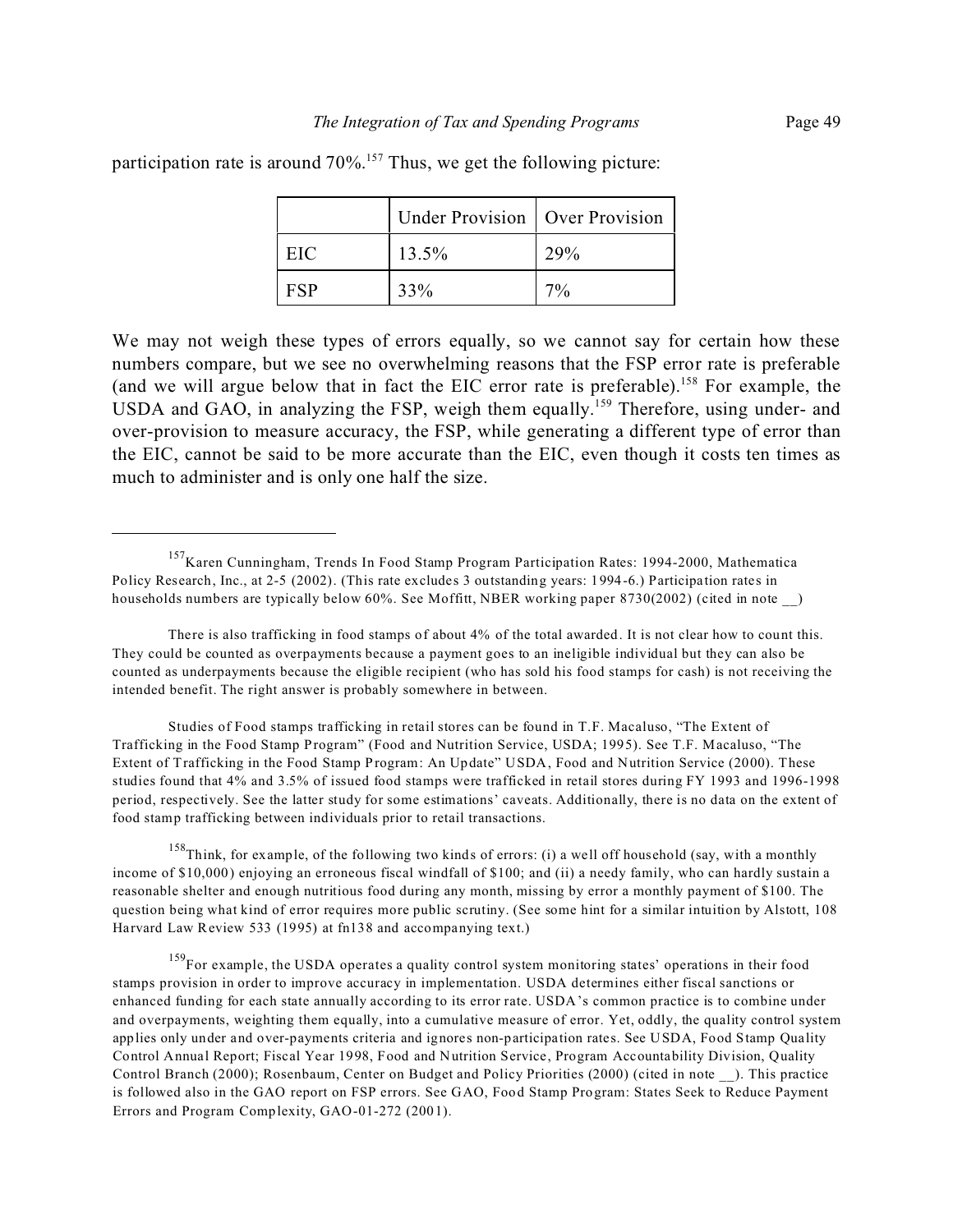The question posed here is whether a change in institutional structure can improve performance of either the EIC or the FSP. The argument is similar to the argument for a negative income tax. The idea is that a single approach to need or to well-being should be used in the tax and transfer system. A consistent methodology makes sense from a policy perspective – need is need and there is no reason to change the approach when the tax goes from positive to negative. There is nothing special about zero.<sup>160</sup> In addition, there are great institutional advantages to a single system, such as the savings on administrative and compliance costs.<sup>161</sup>

#### B. *Food Stamps*

Given these reasons for integrating the FSP into the tax system, one might think that the answer is clear. There are, however, a number of aspects of the FSP that are not complementary with the tax system. Integration might involve compromises these aspects of program design.

There are four areas of concern, three of them found in Alstott's discussion of the EIC, and a fourth not applicable to the EIC and therefore, not discussed by Alstott.<sup>162</sup> First, there are important differences in eligibility measurements and criteria in the tax system and the FSP. Arguably, an ideal transfer system might use different measurements than an ideal tax system. If the systems were integrated, they ideally would use a single set of criteria, so integrating the two would involve a loss of accuracy. Second, the pattern of errors, between compliance and participation, is different in the two systems. Integrating the FSP into the tax system would likely substitute the tax pattern of errors for the FSP pattern of errors. Third, the tax system tends to use long measurement periods to measure permanent changes in wellbeing while welfare systems use short prospective measurement periods to be responsive to temporary changes in circumstances. The last, not mentioned in Alstott because she focuses on the EIC, is that food stamps are provided in-kind while the tax system is specialized in collecting and distributing cash.

We review these considerations below, showing how they relate to issues of specialization and coordination and fit within the general framework discussed above. To

<sup>160</sup>Alstott, for example, describes how different welfare programs strike different balances between the same traded off variables. Alstott, 108 Harvard Law Review 533, 567-8 (1995) (cited in note ). However, she does not explain why, or if, it is optimal. One may hypothesize that it is the consequence of uncoordinated policy implementation. See further supra note and accompanying text. [measurement criteria.]

<sup>&</sup>lt;sup>161</sup>See supra notes and accompanying text [surrey and alstott- common supporting arguments]

 $162$ Although the thrust of her paper is on the EIC, she notes that her arguments also apply to other meanstested transfer programs. Similar arguments can be found in Rogers and Weil, 53 National Tax Journal 385 (2000) (cited in note \_\_).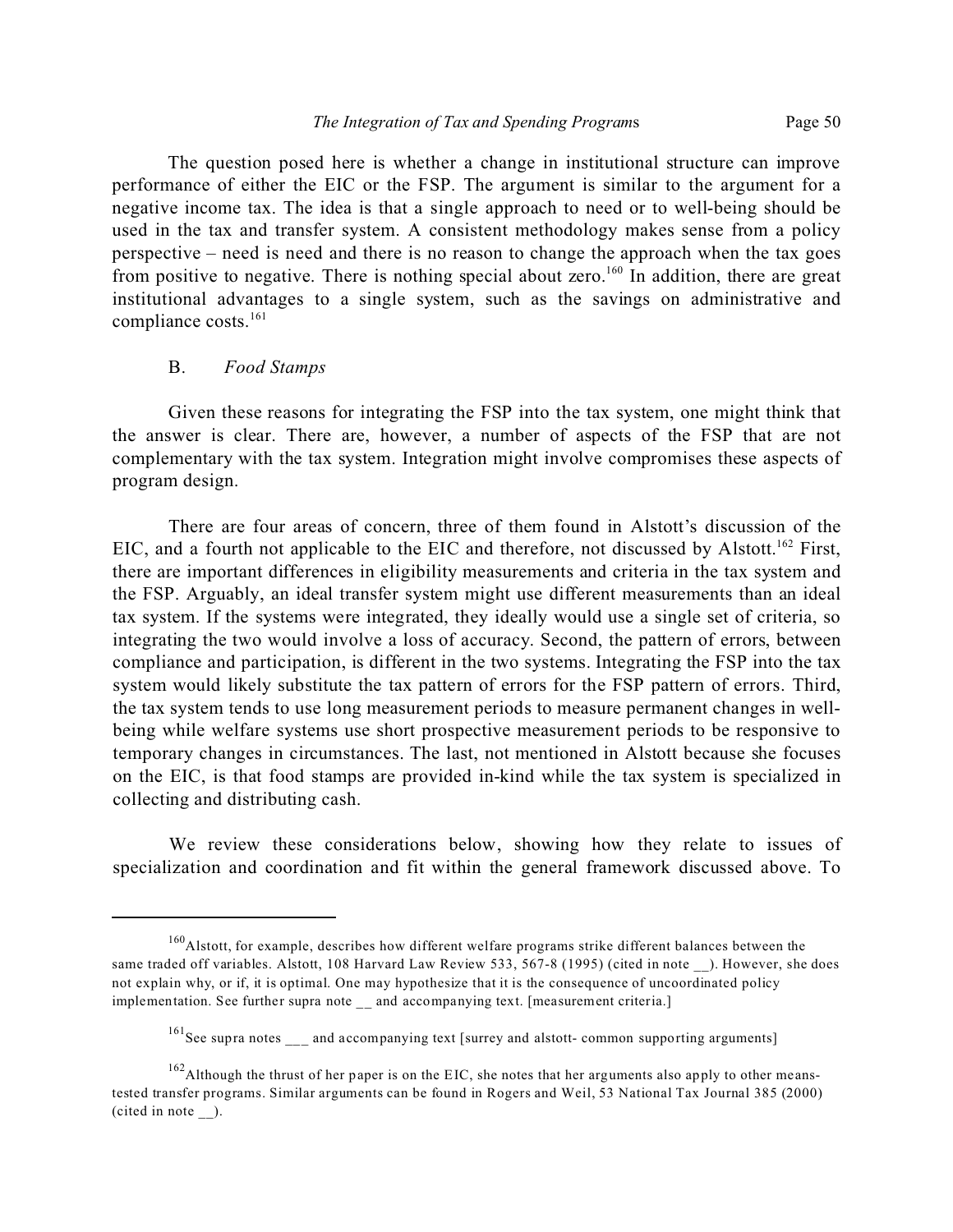some extent our conclusions differ from Alstott's conclusions regarding similar issues with respect to the EIC, based on our analysis and review of the evidence. In particular, we conclude that only the responsiveness problem – the problem of measurement periods – presents an obstacle to integration of food stamps into the tax system. The data on responsiveness is mixed and we uncertain of what the costs in responsiveness from integration would be, but there is at least a significant chance that the responsiveness problem is sufficiently serious to merit caution in integrating the programs. We do not want to put too much stress on these differences, however. Instead, our goal is to show how the analysis fits directly into the institutional framework we posed above.

1. Measurement criteria

On the surface, the tax system as well as almost all means-tested transfer programs use similar eligibility criteria, usually income, assets, family composition, and perhaps special status, such as disabled or elderly. This commonality is the primary reason integration of welfare policy seems potentially attractive. Nevertheless, as Alstott notes, there are important differences.

In particular, Alstott argues that the income tax system tends to use a less accurate measurement of income and other resources than traditional transfer programs.<sup>163</sup> Most transfer programs attempt to measure all sources of cash available to meet the living expenses of a family, with limited deductions. For example, the eligibility criteria for food stamps look to all cash income, allowing deductions (other than standard deductions and a fixed deduction against earned income) mainly for the dependent care, medical expenses, and excess shelter costs.<sup>164</sup> The tax system, however, excludes many sources of wealth such as retirement benefits and interest on state and local bonds.<sup>165</sup>

Transfer programs also tend to measure asset values, which is not generally done in the tax system. Thus, food stamps limit eligibility to families with less than \$2,000 in certain assets, with some adjustments for vehicles.<sup>166</sup> By contrast, the EIC does not have an asset or wealth test.

 $^{163}$ Alstott, 108 Harvard Law Review 533, 566-579 (1995) (cited in note )

<sup>&</sup>lt;sup>164</sup>Yet, the definition of Gross Income excludes a few sources of income as well. See 7 U.S.C. section 2014(d).

 $165$  Yet, even Alstott admits that welfare programs' income definition are not necessarily more comprehensive than tax definitions. See Alstott, 108 Harvard Law Review 533 (1995) at fn148.

 $166$ See supra note \_\_ [FSP description]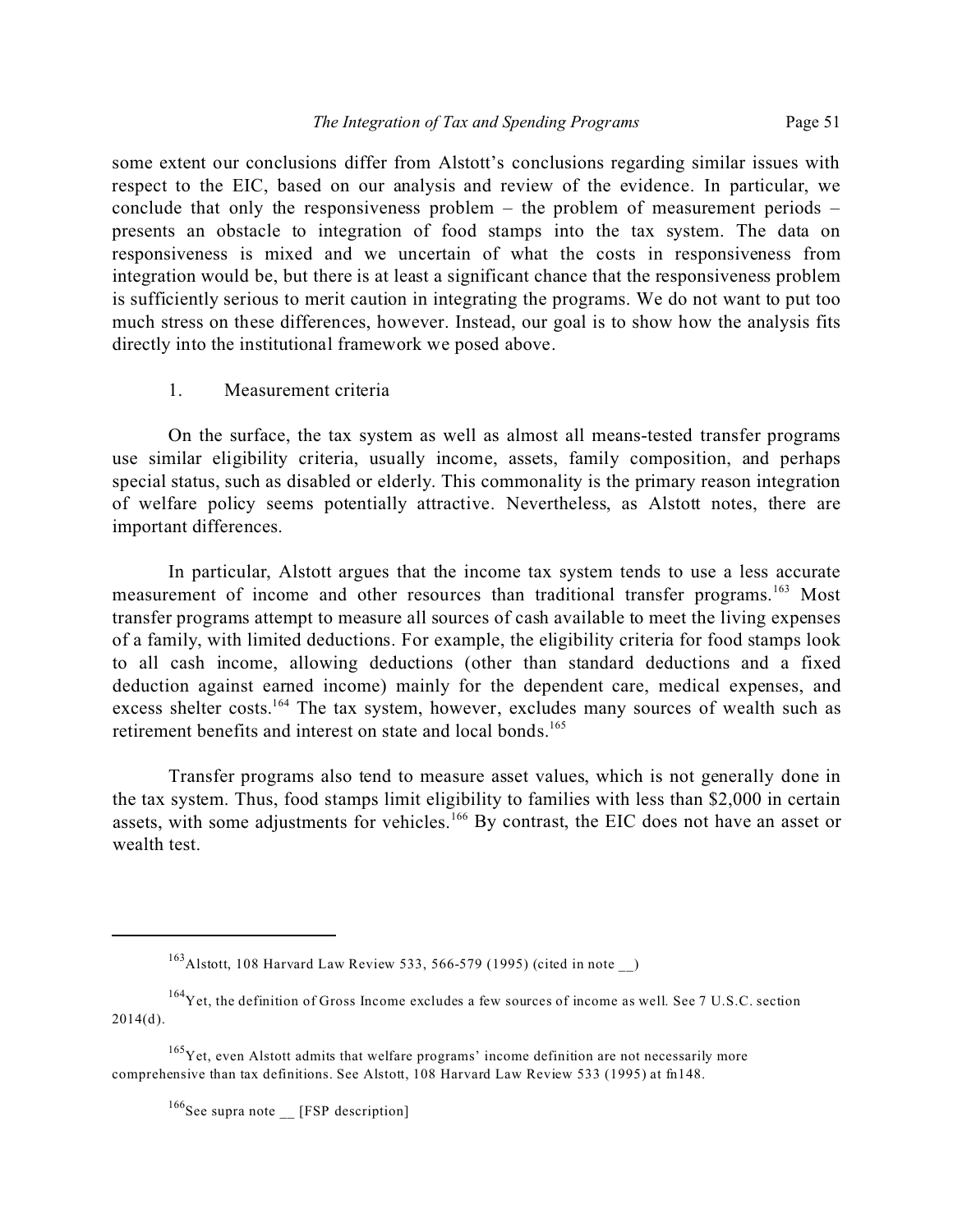A similar argument can be made with respect to the definition of a family.<sup>167</sup> Current tax law has a very narrow definition of family, generally treating even children in the same household as separate taxpayers. Income transfer programs in contrast, adopt a broader definition of family that includes most individuals who live together. For example, the FSP uses its own specific household definition - i.e. a group of people who live together and customarily purchase food and prepare meals together.

Adopting the tax definitions might create problems for a transfer system. As Alstott notes, in the 1960s and 1970s when the negative income tax was receiving serious academic attention, scholars argued that the income definition in the tax law was inadequate for transfer programs.<sup>168</sup> The tax system's measurement of income is sufficiently crude that some families have received the EIC even though their incomes, if measured using a comprehensive base could be as much as  $$75,000$ .<sup>169</sup>

This conclusion argues against integration. One of the main advantages to integrating transfer programs such as the FSP into the tax system is to use common definitions and infrastructure. In the framework of this paper, integration can take advantage of specialization and coordination much better if common definitions are used. But using tax definitions might result in a significant loss of accuracy for the FSP.

There are several responses to these arguments. First, it is not clear why transfer systems and the tax system use different definitions. Alstott merely observes that they do and argues that integration would involve a compromise of current practices. But to determine the social cost of such a change, we need to understand why the different programs use different definitions. As noted, there is nothing special about zero that should make us want to use different definitions. For example, it is not clear why we should care more about accuracy when taking thousands or millions as taxes from a very wealthy individual than when giving very small sums as transfers to a poor individual.<sup>170</sup>

Second, assuming that the tax system is inaccurate, we must weigh the value of accuracy against its cost. If the savings from integration are substantial, it may be worth the loss in accuracy. Merely noting that there might be a loss in accuracy is insufficient.

Third, even if transfer programs use more accurate definitions of income, they are

<sup>167</sup>Alstott, 108 Harvard Law Review 533, 576-9 (1995).

<sup>&</sup>lt;sup>168</sup>See Alstott, 108 Harvard Law Review 533, 573 (1995) (quoting James Tobin, Raising the Incomes of the Poor, in Agenda for the Nation 113 (Kermit Gordon ed., 1968).

 $169$ Id., at 575.

<sup>&</sup>lt;sup>170</sup>It appears to be the case politically that we treat the two differently. We are not sure of the reason why.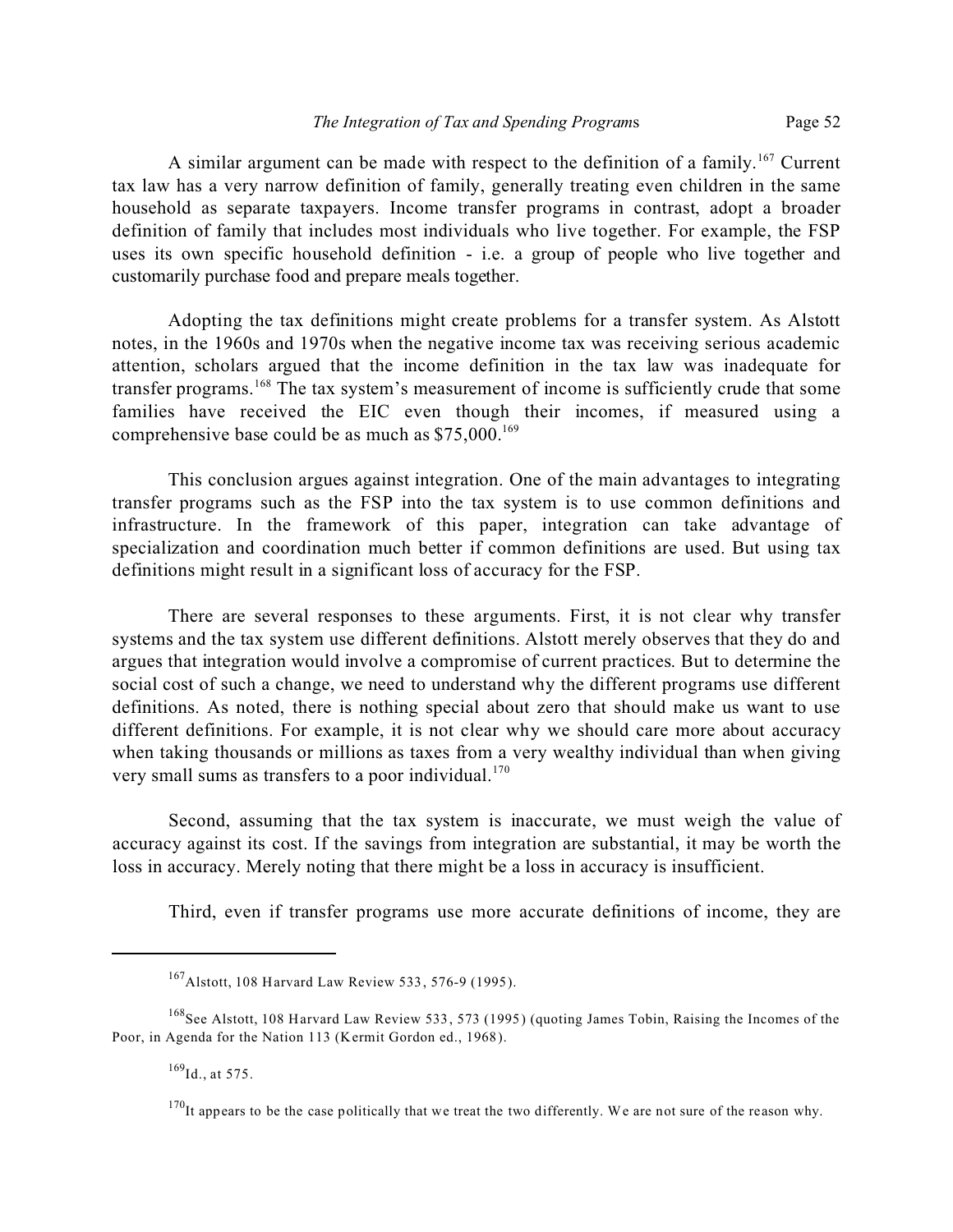unlikely to be very good at measurement. In fact, notwithstanding attempts to measure wellbeing carefully in the FSP, almost half of all FSP errors are due to an incorrect determination of the household's income.<sup>171</sup> The tax system, on the other hand, specializes in income measurement and has invested billions of dollars in this expertise, including in computer systems that can match income reports and in agents trained to ferret out fraud. There are, of course, substantial mismeasurments by the tax system, but our guess is that for any given measure of income, the specialization of the tax system is likely to result in better measurement per dollar spent. Therefore, it is not clear that the attempt at higher accuracy in transfer systems such as the FSP actually achieves it.

Finally, even if different definitions of well-being are necessary for food stamps and taxes, the tax system might be the best place to administer the different definitions because the IRS might still be the best at measuring along those margins even if the particulars of the measurement differ. That is, merely because we are going to have the complexity of different definitions of well-being for different programs does not mean that integration does not make sense.<sup>172</sup> For example, the FSP measures wealth to determine eligibility while the EIC does not.<sup>173</sup> Under FSP rules, however, the wealth measurement is largely limited to cash-like assets. These assets - with a clear market value - can be easily measured by the tax system.<sup>174</sup> In sum, our view is that the problem of different measurement criteria is not a good argument against integrating the FSP into the tax system.

### 2. Error Patterns

<sup>172</sup>The IRS actually uses different definitions and identifies various taxable entities for different purposes. We do not see why it will require "radical and costly changes in the tax system" (Alstott, 108 Harvard Law Review 533, 568 (1995) (cited in note \_\_).) It will obviously be costly, but we believe, for the reasons stated in the text, it will still be cheaper than a non-integrated implmentation.

<sup>173</sup>Further note that the marginal value of accuracy added by the measurement of countable resources on top of income measurement may be negligible. The USDA reports that 88.3% of households on food stamps have less than \$500 in countable resources, while the limit is \$2000. See USDA, Characteristics of Food Stamp Households: Fiscal Year 2000, Food and Nutrition Service, Report No. FSP-01-CHAR, Table A-3 (2001).

 $174$ The measurement of the value of vehicles will be complicated. The valuation of vehicle has been a very complicated task for state agencies, and the inclusion and valuation rules has been continually eased. See, e.g., GAO, Food Stamp Program: States' Use of Options and Waivers to Improve Program Administration and Promote Access, GAO-02-409 (cited in note \_\_). The necessity of the vehicle test is doubtful. The USDA ran a demonstration program that essentially exempted one vehicle per FS household from valuation. The study estimates an increase of only 6% in participating households and about 3% increase in FS benefits. See Nancy Wemmerus and Bruce Gottlieb, Relaxing the FSP Vehicle Asset Test: Finding from the North Carolina Demonstration, USDA (1999). Recently, states were given large flexibility in shaping a FS vehicle rule that suits their needs. A recent survey found that half of the states chose to essentially exempt all vehicles of FS household; most of the rest used some other lenient rule. See Stacy Dean and Ray Horng, States' Vehicle Asset Policies in the Food Stamp Program, The Center on Budget and Policy Priorities (2003).

 $^{171}$ GAO-02-409 (cited in note).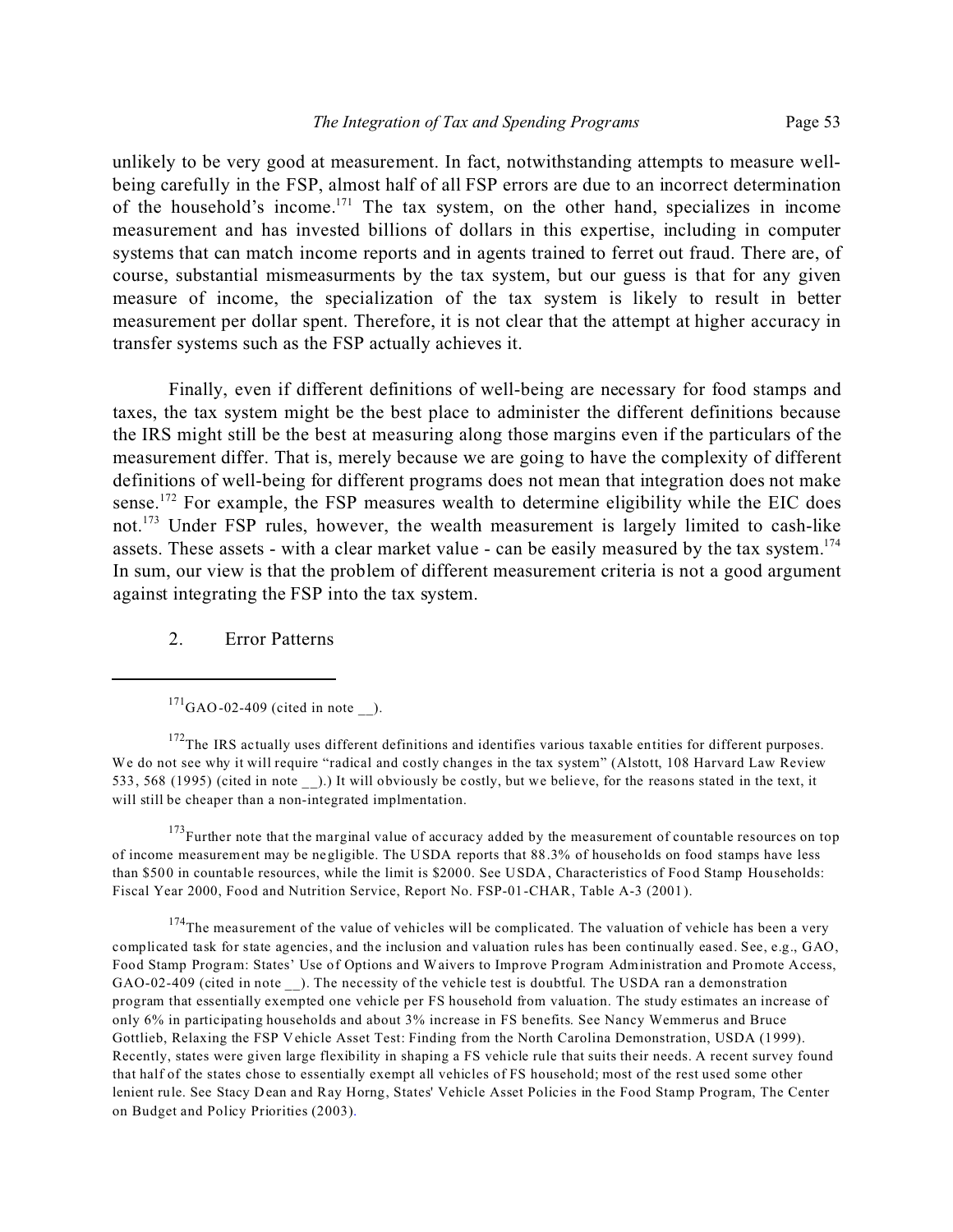As noted, food stamps have a low participation rate but also have a low overpayment rate. Both facts are likely attributable to the eligibility process. Precertification is very costly for low income individuals which discourages FSP applicants but at the same time weeds out false claims.<sup>175</sup> The EIC has a high participation rate but also a high overpayment rate. These facts are likely due to the lack of a precertification process. Individuals need merely to file a tax return to claim the EIC. Most individuals claiming the EIC must file a return anyway, so the additional cost of claiming the EIC is very low.  $176$ 

Alstott refers to the pattern of errors as a trade off between participation and compliance.<sup>177</sup> The FSP chooses to have a high compliance rate at the cost of a low participation rate while the EIC has a high participation rate at the cost of a low compliance rate. Given that information is costly, a trade off between participation and compliance is probably inevitable.

Alstott takes the existing pattern for welfare programs (low participation, low overpayment) as desirable. We are not sure we would do the same. It is not at all obvious given the trade off, which pattern one would choose. As noted above, both the GAO and the USDA weight under and over-payments equally.

Although there is no general theory on how to balance over and under-payments, we can identify three factors. First, how we choose the balance may depend on which individuals either fail to receive payments in the case of under-payments and which individuals get the overpayments. For example, Liebman examines which individuals get EIC overpayments and finds that many EIC overpayments go to families who are quite similar to eligible families.<sup>178</sup> Ineligibility often is because the family fails one or more minor requirements rather than because overall income is too high. If so, we may not be concerned by over-payments.

Second, overpayments require higher tax rates, leading to excess burden. We would need to know the marginal cost of funds to determine the size of this effect. Finally, for any given belief about the trade-off, we must examine the cost of reaching the desired point. It

<sup>&</sup>lt;sup>175</sup>Additional explanations for participation rates are informational barriers and stigma. Supporting evidence is found, e.g., in R. Blank and P. Ruggles When Do Women Use AFDC & Food Stamps? The Dynamics of Eligibility vs. Participation, 31 Journal of Human Resources 57 (1996); Ponza et al., Mathematica Policy Research, Inc. (1999) (cited in note \_\_); B.O. Daponte, S. Sanders, and L. Taylor Why Do Low-Income Households Do Not Use Food Stamps? Evidence from an Experiment, 34 Journal of Human Resources 612 (1999).

 $176$ See supra note . Indeed, integration of other welfare programs would require higher compliance costs, as low-income non-filers will be required to file tax returns.

 $177$ Participation and compliance of EIC are extensively studied in Yin et al., 11 American Journal of Tax Policy 225 (1994) (cited in note ).

<sup>&</sup>lt;sup>178</sup>Jeffrey B. Liebman, Who Are the Ineligible EITC Recipients?, 53 National Tax Journal 1165 (2000).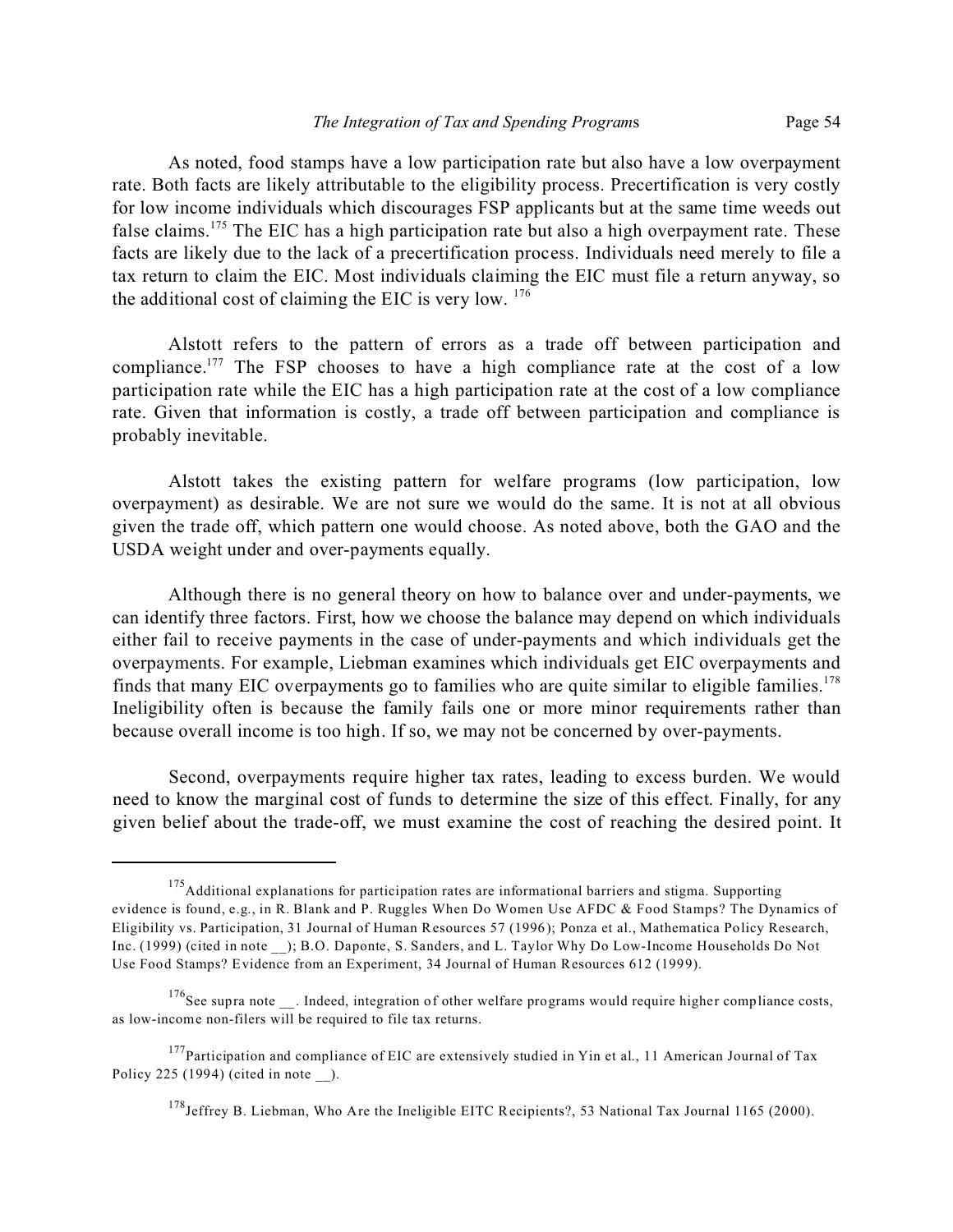will generally be administratively cheaper to have more overpayments but full participation than to prevent overpayments at the cost of less participation. The reason is that it takes resources to prevent overpayments.

While the trade off of these factors may be complex, if we look at the actual numbers, the FSP pattern does not look attractive compared to the EIC pattern given almost any imaginable views on how to balance these factors. In particular, Janet Holtzblatt reports that if we add overpayments and administrative costs together, the EIC and food stamps both incur costs of about 25 cents on the dollar.<sup>179</sup> This means that as compared to the EIC (and by extension, integrating the FSP into the tax system), it costs the FSP a dollar of administrative costs to prevent a dollar of overpayments. This cannot be justified. For example, suppose that a welfare program has 100 truly eligible recipients who each receive \$1 and that the tax system creates no administrative costs but has overpayments of 25 cents on the dollar while the FSP has 25 cents on the dollar of administrative costs and no overpayments. The cost of both the FSP and the tax system would be \$125. It is hard to imagine that we would want to essentially throw away the \$25 on administrative costs rather than transfer them to individuals.

Moreover, Holtzblatt's numbers may significantly understate the problem. She does not consider compliance costs, which means we spend more than a dollar to prevent a dollar of overpayments. Imagine the example above but now suppose the combined administrative and compliance costs for the FSP were, say, \$140. Holtzblatt also does not consider the social costs of FSP under-provision due to non-participation. Adding these up, the costs of preventing overpayments for the FSP look exorbitant. Finally, factor in the data showing that overpayments under the EIC would go to families that are similar to eligible families. If overpayments under an integrated FSP were similar, there would seem to be no argument for the FSP pattern of errors. Therefore we can conclude that the pattern of errors for the EIC is preferable.<sup>180</sup> The error pattern argument supports integration.

3. In-kind Provision of Benefits

The FSP provides benefits in-kind through a voucher-type system. The government

 $179$ Holtzblat, Proceedings of the 93<sup>rd</sup> Annual Conference of the National Tax Association 116 (2000) (cited in note ).

 $180$ There could, of course, be intermediate solutions such as reducing the expenditures on compliance with the FSP. The USDA has actually taken steps toward simplifying FSP requirements. But these steps will inevitably undermine accuracy. See infra note \_\_\_ [timing discussion]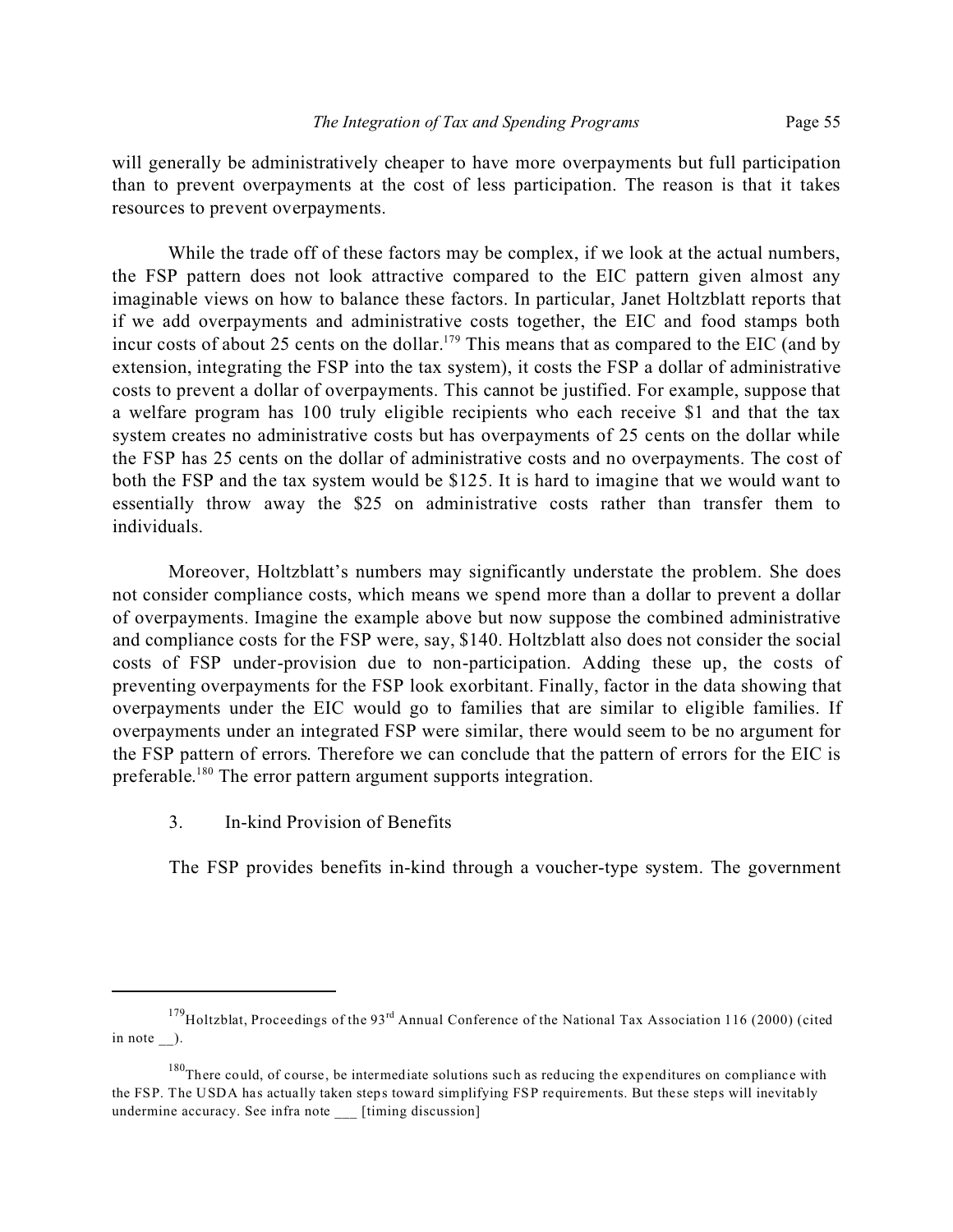does not directly provide food to individuals on food stamps, unlike, say, school lunches.<sup>181</sup> Instead, the government provides individuals with coupons (typically in the form of an electronic card) which can be used only to purchase food at USDA certified establishments. Authorized retailers must fill out an application showing that they meet the requirements and personally go through a training session. Integrating the FSP into the tax system would probably involve eliminating the in-kind delivery (cashing out) because the tax system could not easily engage in this certification.<sup>182</sup>

The rationale for in-kind transfers has been subject to extensive study. For example, it has been suggested that in-kind transfers might help solve the good Samaritan Dilemma, although transfers of food (as opposed to insurance or durable goods) might not fit those models.<sup>183</sup>

Fortunately, we need not delve into that literature here. The reason why is that the typical food stamp benefit is less than the monthly food budget for most beneficiaries, and is only slightly restricted in its approved food items. In theory, therefore, cashing out should have no effect for these beneficiaries. The entire food stamp amount will be spent on food either way. This is in fact, close to true, although there are small and persistent deviations from prediction.<sup>184</sup> The reasons for this effect are not fully understood.

<sup>&</sup>lt;sup>181</sup>The National School Lunch Program provide subsidies to participating schools (and some additional commodities), which in turn provide meals to eligible students. However, eligible children receive from their school coupons (according to their eligibility status) that can be redeemed for provided meals. See Currie (forthcoming) (cited in note \_\_) for additional details.

 $182$ An alternative solution would be through coordination. See infra note  $\mu$  and accompanying text. [hybrid] system discussion.]

<sup>&</sup>lt;sup>183</sup>There is a large literature on in-kind provision of benefits. See, e.g., Timothy Besley and Stephen Coate, Public Provision of Private Goods and the Redistribution of Income, 81 American Economic Review 979 (1991); Charles Blackorby and David Donaldson, Cash versus Kind, Self-Selection and Efficient Transfers, 78 American Economic Review 691 (1988); Neil Bruce and Michael Waldman, Transfers in Kind: Why They Can Be Efficient and Nonpaternalistic, 81 American Economic Review 1345 (1991); Stephen Coate, Altruism, the Samaritan's Dilemma, and Government Transfer Policy, 85 American Economic Review 46 (1995); Stephen Coate, Stephen Johnson, and Richard Zeckhauser, Pecuniary Redistribution through In-Kind Programs, 55 Journal of Public Economics 19 (1994); Gahvari, F., In-Kind versus Cash Transfers in the Presence of Distortionary Taxation, 33 Economy Inquiry, 45 (1995); Albert L. Nicholas and Richard J. Zeckhauser, Targeting Transfers through Restrictions on Recipients, 72 American Economic Review, 372 (1982).

<sup>&</sup>lt;sup>184</sup>Ohls and Beebout have found that approximately 11% of the caseload received food stamp benefits larger than their food budgets, suggesting a change in households' budget set due to food stamps. James C. Ohls and Harold Beebout, The Food Stamp Program: Design, Tradeoffs, Policy, and Impacts: A Mathematica Policy Research Study (1993). Yet, the percentage of constrained households (i.e. households with food stamp benefits greater than their need) found by Ohls and Beebout does not suffice to explain other empirical estimations. These studies have larger (although still relatively small) effects of in-kind provision on food consumption. For example, pre-1990 studies estimated the marginal propensities to spend on food (MPS) out of food stamps and out of cash income (that is, the amount spent on food out of an additional \$1 of food stamp or cash income). Overall it is estimated that the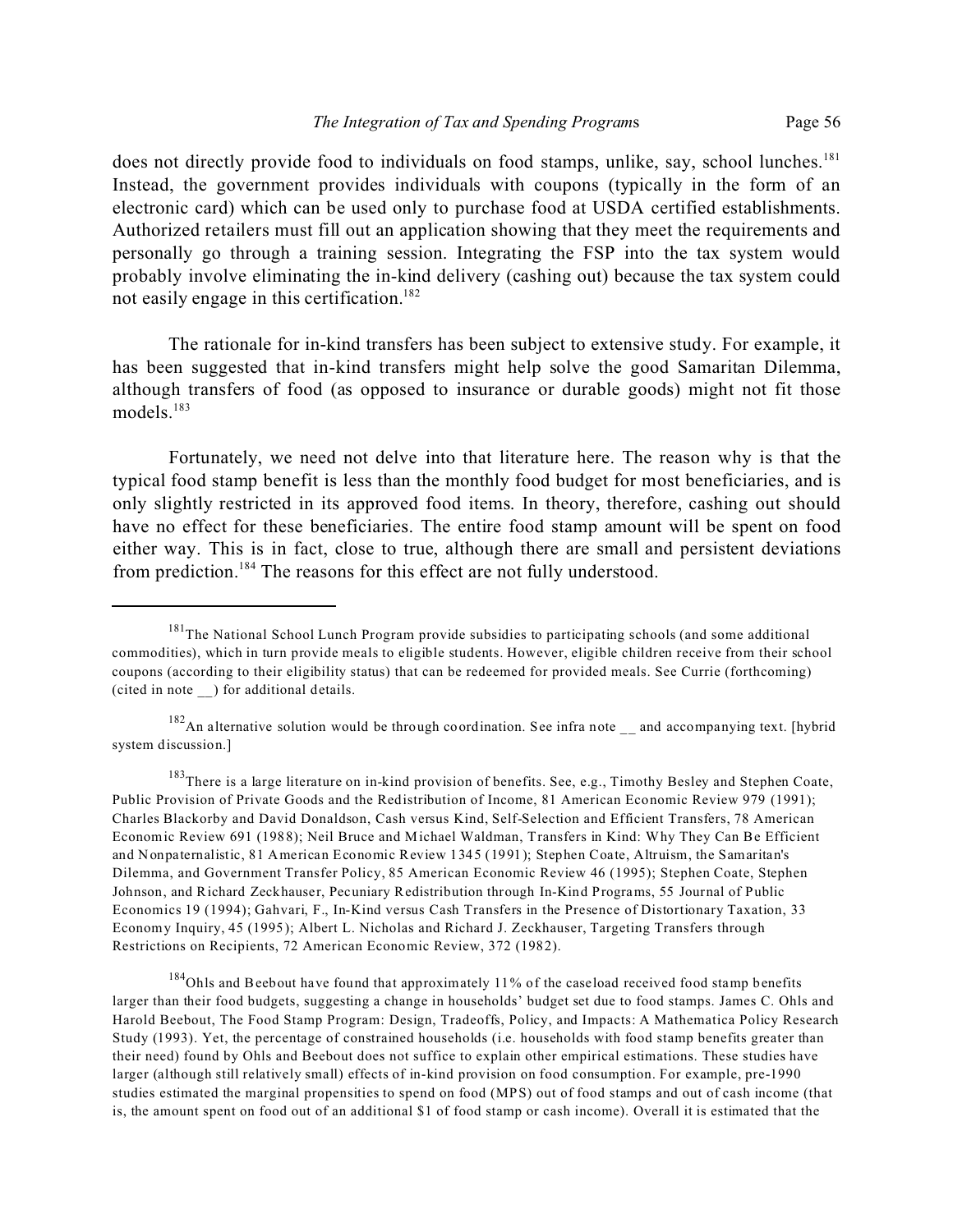Although some may value the increase (if any) in food consumption due to in-kind provision, it is doubtful that any such benefit is worth the cost. If we measure nutritional outcomes as oppose to food intake, we cannot say, based on available evidence, that cashing out food stamps would have any effect on nutrition.<sup>185</sup> And it is nutrition not caloric intake that we should be concerned about with a food program. As noted in the Food Stamp Act of 1964 (establishing food stamps) food stamps are aimed at "*raising levels of nutrition* among low-income households" (emphasis added).<sup>186</sup>

Cashing out food stamps would also save administrative costs (separate from the savings from integrating food stamps into the tax system). An individual wanting to use the value of the food stamps benefit for something other than food has an incentive to sell them for cash. This means that the FSP must spend resources monitoring and enforcing the use of food stamps and individuals (and food retailers) will incur costs avoiding the food stamp police.<sup>187</sup> Some of the costs of enforcement have gone down in recent years with the switch to electronic benefits, which are harder to trade, but the problem is still significant.

 $185$ Currie (forthcoming) (cited in note  $\Box$ ) surveys studies which attempted at measuring the nutrient effect of FSP. It turns out the evidence is mixed. Additionally, a couple of recent studies found a positive correlation between food stamp participation and being overweight or obese, in particular among women. See Marilyn S. Townsend, Janet Peerson, Bradley Love, Cheryl Achterberg, and Suzanne P. Murphy, Food Insecurity is Positively Related to Overweight in Women, 131 Journal of Nutrition, 1738 (2001) and Diane Gibson, Food Stamp Program Participation and Obesity: Estimation from the NLSY79, JCPR Working Paper no. 279 (2002)

<sup>186</sup>7 U.S.C. section 2011.

<sup>187</sup>See, e.g., Note, Food Stamp Trafficking: Why Small Groceries Need Judicial Protection from the Department of Agriculture (And from Their Own Employees), 96 Mich. L. Rev. 2156 (1998) and Currie (forthcoming) for examples.

MPS out of FS benefits centers around \$0.25 whereas the MPS out of ordinary cash income in less than \$0.15. See Thomas M. Fraker, Effects of Food Consumption: A Review of the Literature, Mathematica Policy Research (1990) and Currie (forthcoming) (cited in note \_\_). Additionally, Rossi argues that overall various studies show reductions in food expenditures of about \$0.18 to \$0.28 for each dollar provided in the form of cash compared with conventional food stamps. Peter H. Rossi, Feeding the Poor: Assessing Federal Food Aid, p. 36 (1998). Rossi concludes, however that the main effect of food stamps is as an income transfer program. Id. at 5. Some researchers went so far as contending the disparity in the small percentage of constrained households and the estimation of MPS constitute a puzzle. See, e.g., Robert Breunig, Indraneel Dasguta, Craig Gundersen, and Prasanta Pattanaik, Explaining the Food Stamp Cash-Out Puzzle, USDA, FANRR-12 (2001). Nonetheless, Fraker provides a few reasons explaining why the estimated MPS out of ordinary cash income might be higher than an MPS out of food cash assistance, and hence the mentioned difference in estimated MPS is overestimated. Indeed, cash-out experiments and studies, that compare food stamps with cash assistance rather than with ordinary cash income, do not find any statistically significant difference between coupons and cash assistance. Currie discusses the cash out studies and concludes that they present no clear cut result. See discussion and references in Currie (forthcoming) (cited in note \_\_). Moffitt reports: "What evidence there is on the cash-equivalent value of in-kind transfers suggest that Food Stamps are very nearly equivalent to cash . . ." See Robert A. Moffitt, Welfare Programs and Labor Supply, in Alan J. Auerbach and Martin Feldstein ed., Handbook of public economics vol.4, 2393, 2396 (2002).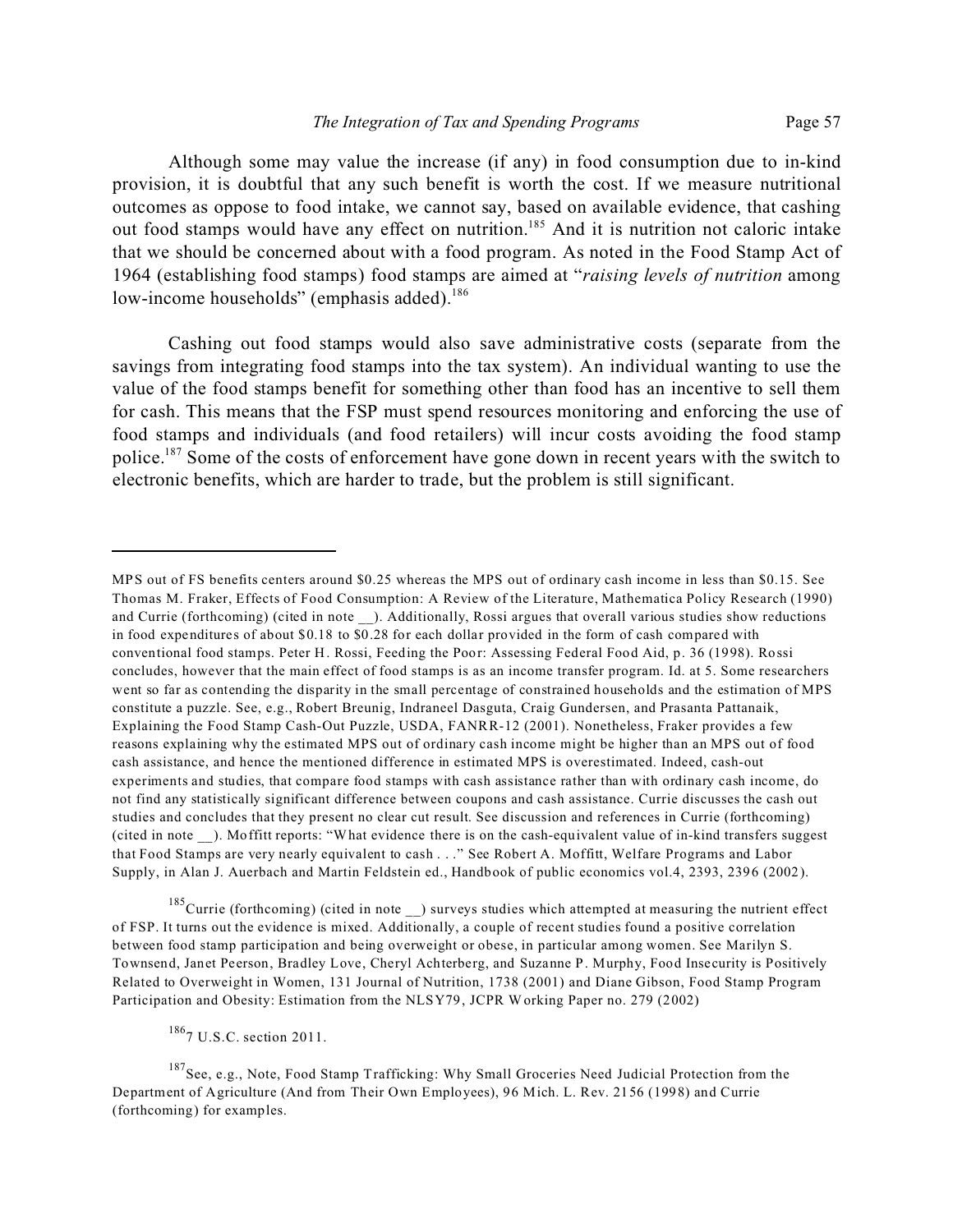Finally, European welfare systems do not have specific food transfer programs.<sup>188</sup> There is no evidence that this lack of food transfer programs leads to systematic effects on food security or nutrition. Thus, if there are other good reasons for integrating food stamps into the tax system, the need to convert them to cash benefits should not be an obstacle.<sup>189</sup>

One argument against cashing out food stamps through integration with the tax system is that it would be too big a program change. Cashing out the FSP would be like eliminating it and increasing the EIC or TANF by a comparable amount. The argument of this paper is that we should compare institutional performance in meeting previously defined goals. The goal of food stamps might be improving nutrition among the very poor, in which case cashing out will have little effect. But the goal might be to provide food to the poor. It is not clear why providing food as opposed to improving nutrition should matter, but the integration decision must take as given the basic policy goals of the program and it is not inconceivable that providing food itself is the goal.<sup>190</sup> If so, integration should not change that decision.

Providing food is obviously not complementary to the services provided by the tax system, which is why we assumed that integrating food stamps into the tax system means cashing them out. If the FSP provided food itself rather than vouchers for food, integration with the tax system would probably be completely infeasible absent cashing the benefits out. For example, it is hard to imagine the tax system directly providing school lunches. But the FSP uses a voucher system combined with certification of food providers. This might be susceptible to a hybrid system in which the tax system provides credits or other benefits for expenditures on food at authorized establishments. A separate agency that has expertise in certifying and monitoring food providers (such as the USDA) could perform the certification

<sup>188</sup>Moffitt, Handbook of Public Economics vol.4, 2393, 2396 (2002) (cited in note \_\_).

<sup>&</sup>lt;sup>189</sup>There may be political reasons why in kind provision is important. For example, food stamps might very well be an agricultural subsidy as much as a nutritional subsidy. Analysis of food stamps as an agricultural subsidy or whether agricultural subsidies should be integrated with the tax system can be analyzed under the framework presented in this paper but analysis of the particular details of these issues is beyond the scope of this paper.

Cashing out food stamps would also eliminate food stamp trading. Note, 96 Mich. L. Rev. 2156 (cited in note ).

 $190$  One reason why is that providing food can serve the dual purpose of reducing hunger and subsidizing farms.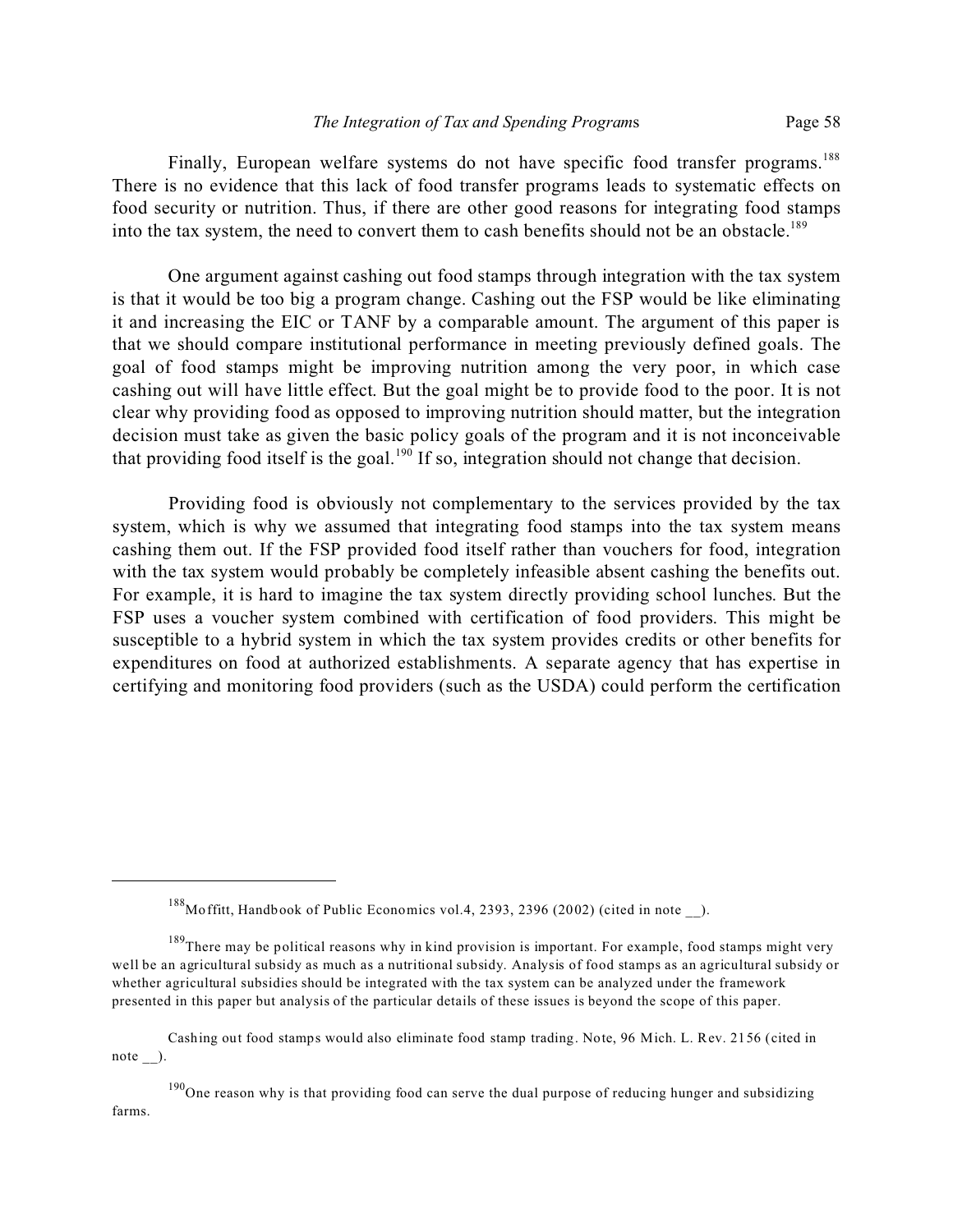function.<sup>191</sup> The Hope and Lifetime Learning tax credits, for example, work exactly this way.<sup>192</sup>

Such a hybrid system may not be easy to implement. Individuals would have to keep receipts to prove their expenditures, fraud would be common, and coordinating between the IRS and the other agency might be difficult.<sup>193</sup> Nevertheless, given the enormous costs of implementing food stamps as is, such a change may be beneficial even if it is expensive.

In sum, if the FSP were to be integrated into the tax system, cashing out food stamps would be the easiest course. The tax system could much more easily provide cash benefits than in-kind benefits – it specializes in measuring income and collecting or disbursing cash. Cashing out food stamps would probably not reduce the nutritional benefits of the program and would reduce or eliminate enforcement of the in-kind limits. If food stamps cannot be cashed out, integration may still make sense through a hybrid-type system, but would have many fewer benefits.

# 4. Measurement Periods and Responsiveness

Responsiveness is by far the most difficult problem with integrating FSP with the tax system, and we think that it explains why food stamps are not and maybe should not be integrated into the tax system. The problem is that food stamps are provided on a monthly basis and eligibility is determined on a similar time scale, while the tax system operates on a yearly accounting period. Alstott describes this difference as a trade off between responding immediately to short-term changes in need and waiting to evaluate the permanency of the

 $191A$  few plans for a coordinated tax and USDA systems providing nutrition tax credits have been suggested. See Harold Beebout and Michael E. Fishman, Supports for Working Poor Families: A New Approach, The Lewin Group and Mathematica Policy Research, Inc., (2001)

http://www.mathematica-mpr.com/PDFs/supportpoor.pdf. The practicality of the specific proposals may be in question but the general notion of using non-tax agencies for certification (or regulation) of specialized issues is not strange to the operation of the tax system.

 $192$ These credits are available for tuition only at educational institutions described in section 481 of the Higher Education Act of 1965 and which are eligible to participate in a program under title IV of that act. See IRC  $25A(f)(2)$ . See supra note [education programs, section 1]

<sup>&</sup>lt;sup>193</sup>Indeed, a hybrid system resembles a U-form mechanism, and the organizational literature teaches us that coordination among divisions is costly. The viability of coordination depends on the extent of interdependency and communication required among divisions. Certification, for example, where applicable, seems to be a rather workable coordination scheme as it requires very limited communication. Other coordination schemes may prove more complicated. For example, the Low Income Housing Tax Credit (LIHTC) works through a hybrid mechanism. Under the LIHTC, the tax system provides tax credits to developers of housing for low-income families, and the task of monitoring developers is carried out by non-tax state agencies. The GAO reported recently of coordination problems between the IRS and state agencies. See GAO, Tax Credits: Opportunities to Improve Oversight of the Low-Income Housing Program, GAO/GGD/RCED-97-55 (1997).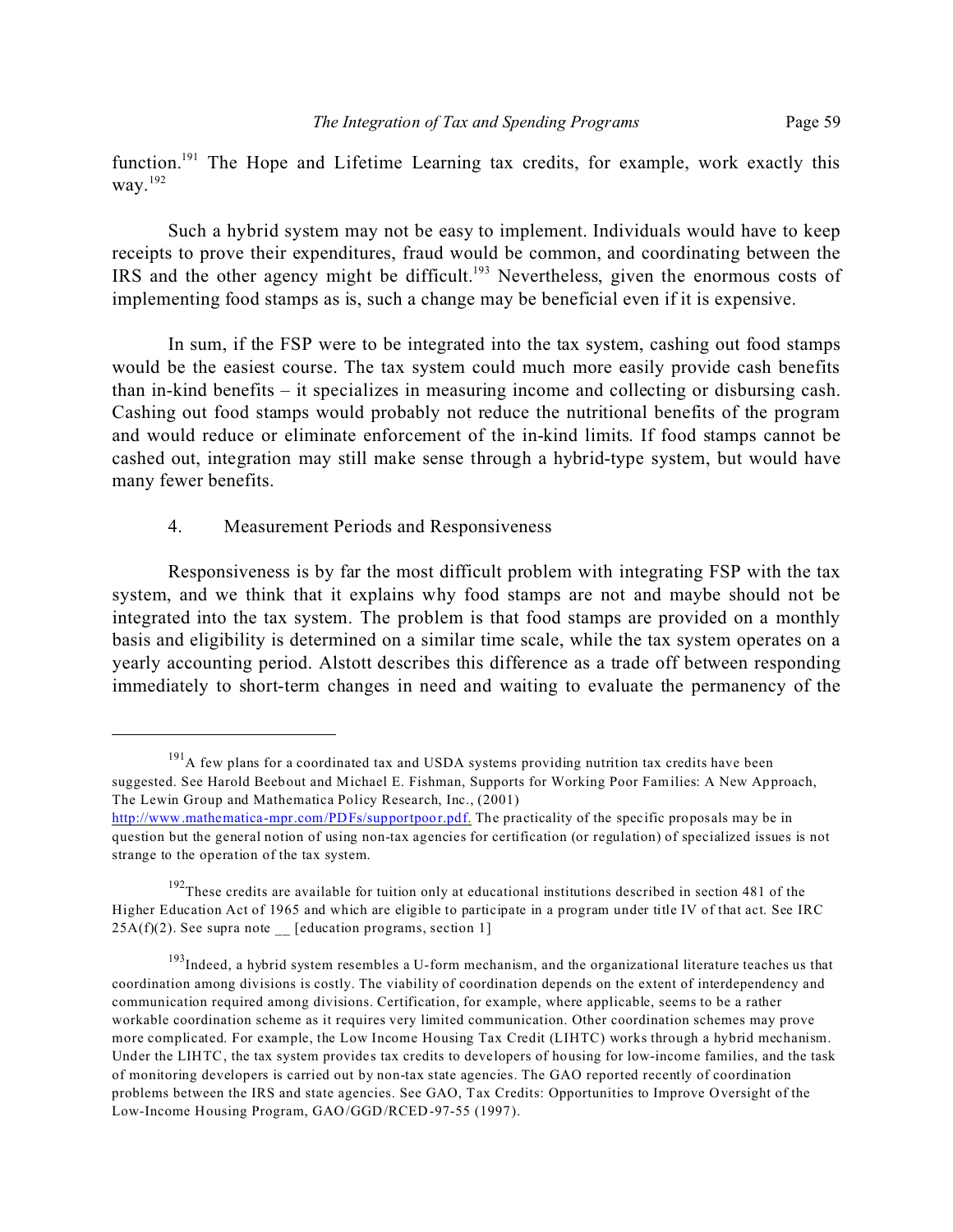changes.<sup>194</sup> Welfare systems such as the FSP tend to respond to short-term changes, acting in some ways as insurance, while the tax system tends to try to measure longer-term changes in well being.

Responsiveness can be very important to a welfare system. If an individual or family has a short-term but severe drop in income, they can lose housing, go hungry, or otherwise go without basic needs. The effects can be large even if the drop in income is only short term. In theory, if the drop is only short term, capital markets (and insurance) could help smooth consumption, but in practice, capital and insurance markets are highly imperfect. Moreover, if the immediate crisis turns out to be a permanent change, capital markets may not be able to help even if responding immediately to the permanent change may be vital. Responsiveness is an important function for welfare systems.

The tax system does not value fast responses to changes in well being. The tax system redistributes income from the wealthy to the poor, thereby increasing the welfare of the poor. In this sense, it is complementary to welfare systems. But the tax system does not generally attempt to provide emergency assistance.<sup>195</sup> Instead, as Alstott says, the tax system tries to measure permanency of changes in well being.<sup>196</sup> In fact, the one year accounting period is arguably too short to measure long-term well being, and scholars have proposed averaging systems that remedy this shortfall. $197$ 

Integrating food stamps into the tax system, therefore, might mean that it would not be able to be responsive to short-term needs, seriously undermining its performance. To understand this problem, we explore three issues. First, we try to assess how important a role responsiveness plays in the FSP. We would like to know whether reducing the responsiveness of the FSP would be a significant problem by itself. Second, we would like to know whether there are good substitutes for the short-term needs fulfilled by food stamps, so that there need be few social losses if FSP no longer serves this role. Third, we would like to understand how responsive the FSP could be if it were integrated into the tax system.

a. Emergency response appears to be moderately important to FSP although not central.

<sup>196</sup>Additionally, the tax system applies a specific timing pattern which may not correspond specific needs in a timely fashion. For example, education assistance programs follow an academic rather than fiscal schedule.

 $194$ The issue of responsiveness has been addressed in the 60's and 70's by the NIT literature. See, e.g., Michael R. Asimow and William A. Klein, The Negative Income Tax: Accounting Problems and a Proposed Solution, 8 Harvard Journal on Legislation 1 (1970) (cited in note ).

<sup>&</sup>lt;sup>195</sup>There are emergency relief provisions in the tax code, such as filing extensions for presidentially declared disaster areas, but they are relatively minor. See IRC section 7508A.

 $197$ See William S. Vickrey, Agenda for Progressive Taxation (New York 1947).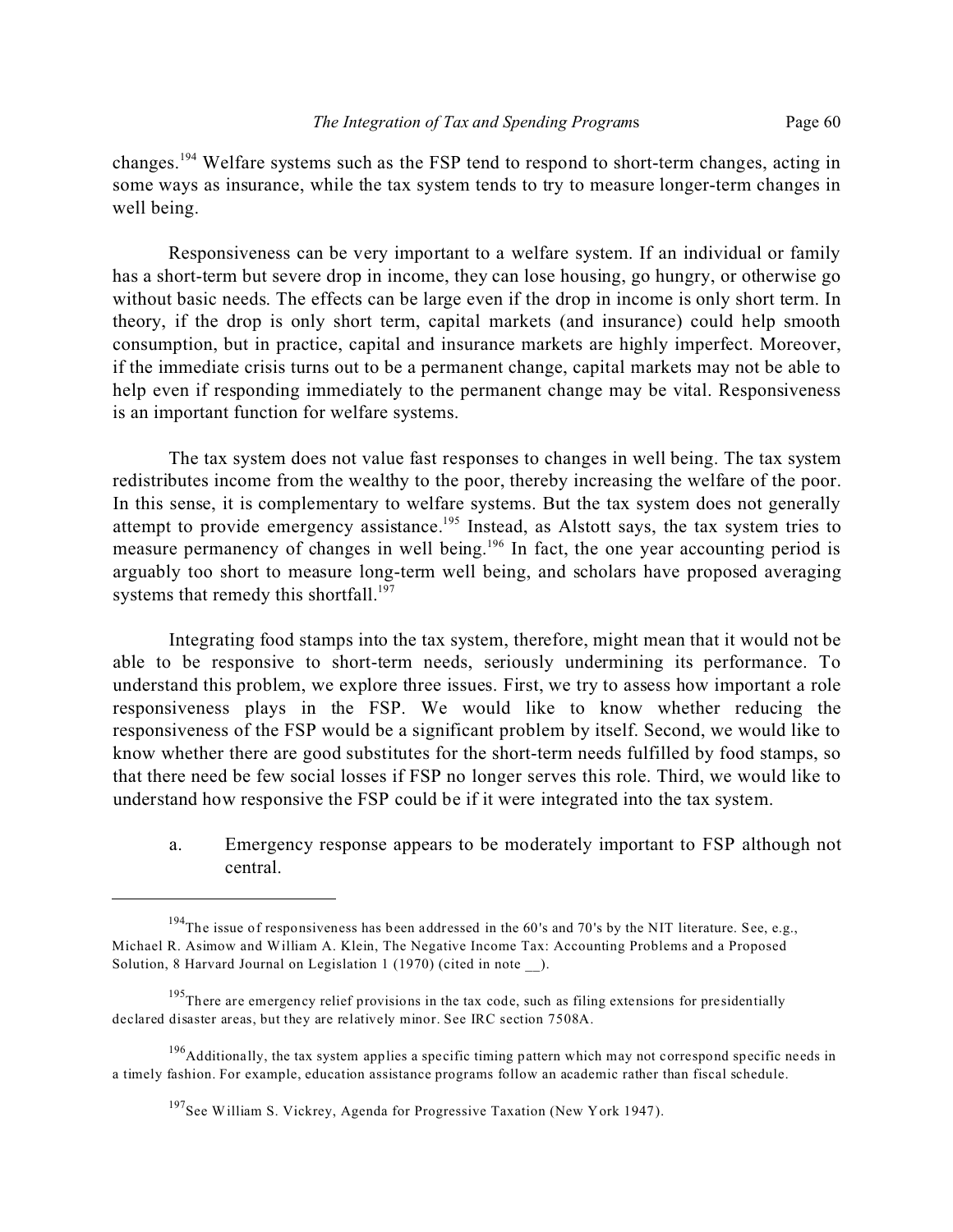Responsiveness is built into the design of the FSP. The law provides that households are entitled to apply for food stamps on the first day they contact a food stamp office during business hours.<sup>198</sup> States must provide eligible applicants with food stamps as soon as possible but no later than 30 calendar days following the date the application was filed.<sup>199</sup> In addition, households that have very little income or liquid resources can apply for expedited food stamps. If eligible, an applicant must receive them no later than seven days after the date of application.<sup>200</sup>

There have been lawsuits about whether states are meeting these requirements.<sup>201</sup> These suits may merely represent transfers – individuals might sue to speed up the process because sooner is better. But they may also represent real need created by delays in processing. For example, scholars have found that about two-thirds of all people entering the FSP have experienced a 20 percent drop in income in the prior four months.<sup>202</sup> In reality, the suits probably represent some balance between the two and indicate that a significant concern in program design was getting food stamps to needy individuals quickly.

Another indication of responsiveness is the length of spells on food stamps. If individuals or families generally have short spells, it would indicate that the system must be responsive – the system would be helping with short term needs and failing to be responsive would defeat that purpose. If, on the other hand, spells are long, the tax system might be able to help because the program would be responding to more permanent changes in well-being.

The data on spells is mixed. Gleason, Schochet and Moffitt have done the most extensive study of food stamp spells.<sup>203</sup> They estimate two samples - one of people who begin a spell of FSP participation during a given calender period ('entrants'), and the other of all food stamp pariticpants at a given point in time, regardless of when they began receiving food stamps (i.e. cross-sectional). They report that most entrants exit fairly quickly, with the median participation period about nine months. Furthermore, fewer than one-third of entrants remain on food stamps for two or more years. Nevertheless, the cross-sectional sample shows

 $^{200}$ See 7 U.S.C. 2020(e)(9); 7 C.F.R. 273.2(i).

<sup>201</sup>See, e.g., Reynolds v. Guiliani, 35 F.Supp.2d 331 (S.D.N.Y. 1999).

<sup>202</sup>Philip Gleason, Peter Schochet, and Robert Moffitt, The Dynamics of Food Stamps Participation in the Early 1990s, Mathematica Policy Research, Inc. (1998) http://www.fns.usda.gov/oane/MENU/Published/FSP/FILES/Participation/DYNAMICS.PDF

 $198$ See 7 U.S.C. 2020(e)(B)(iii).

 $^{199}$ See 7 U.S.C. 2020(e)(3); 7 C.F.R. 273.2(g).

<sup>&</sup>lt;sup>203</sup>Gleason et al., Mathematica Policy Research, Inc. (1998) (cited in note  $\qquad$ ).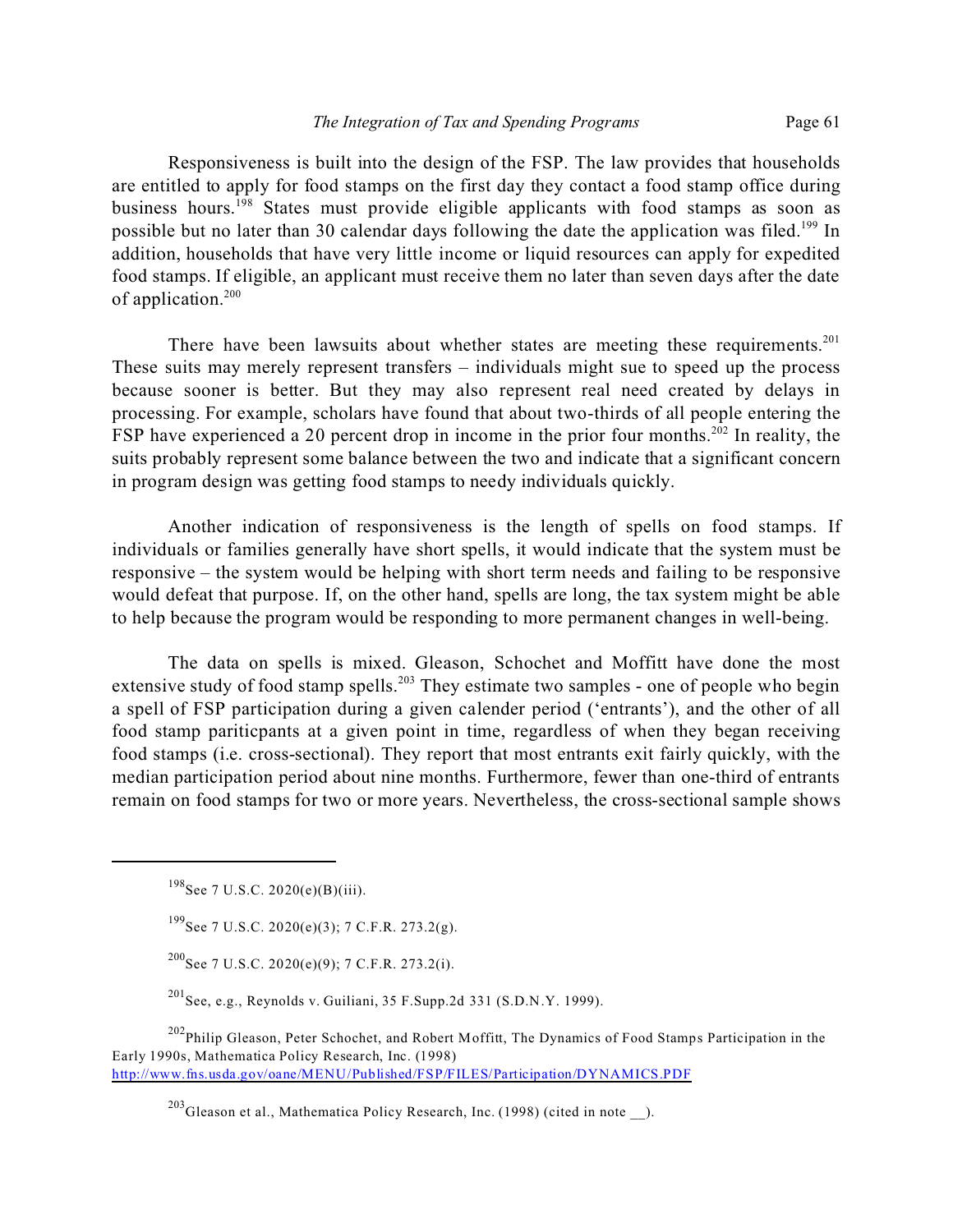that at any given time, individuals on food stamps are likely to have long spells.<sup>204</sup> These two samples may lead to the conclusion that a certain group of FSP recipients go on and off the program repeatedly. Indeed, they estimate that two-thirds of all FSP entrants are repeat entrants, and that many reenter rather quickly after they have exit the program.<sup>205</sup> Accordingly, if short food stamp spells by individuals who go on and off food stamps are aggregated, the vast majority of spells are relatively long term.<sup>206</sup>

An earlier study by Blank and Ruggles has similar findings. They find that much food stamp participation occurs during long spells of eligibility.<sup>207</sup> They find that while there are a relatively large number of short *eligibility* spells for food stamps, most of these spells open and close without program *participation.* In essence, they find that there are two groups among those eligible for food stamps: "a relatively disadvantaged group with low future income expectations who enroll in public assistance immediately and another less disadvantaged group who (largely correctly) predict future income increases and who do not seek benefits."<sup>208</sup> This suggests that food stamps serve longer term needs that might be served by the tax system.

One might be tempted to conclude from this data that responsiveness is not important to food stamps. But Blank and Ruggles report that those who take up food stamps do so almost immediately upon eligibility. The tax system, even if able to handle these individual's long-term needs, might not be able to respond quickly when the individuals first become needy.

If the primary concern is quick responses to long-term needs, we need to understand the immediate cause of the problem and the type of population it effects. For example, it is important to know the source of the 20% reduction in income that often triggers a food stamp application. Only 27% of food stamp participants earn income; the rest have other types of

 $207$ Rebecca Blank and Patricia Ruggles, When do Women Use Aid to Families with Dependent Children and Food Stamps? The Dynamics of Eligibility versus Participation, 31 Journal of Human Resources 57 (1996).

 $^{208}$ Blank and Ruggles, at 59 (1996).

 $204$  More than three-quarters of FS participant (in the cross-sectional sample) have spells longer than two years. Gleason et al., Mathematica Policy Research, Inc. (1998) (cited in note \_\_).

 $205$ Nearly half of those who reenter the program do so within the first four months after exiting.

<sup>&</sup>lt;sup>206</sup>For example, within the panel period (of 32 months) they found that about half of participants had multiple spells, about 42% had a single spell that lasted more than two years, and less than 3% had a single spell that lasted less than eight months. Note additionally that the FSP structure (i.e. high responsiveness) may encourage beneficiaries to go on and off the program. See, e.g., Moffitt, Handbook of Public Economics vol.4, 2393 (2002). An annual measurement system may prevent such strategic behavior by welfare recipients.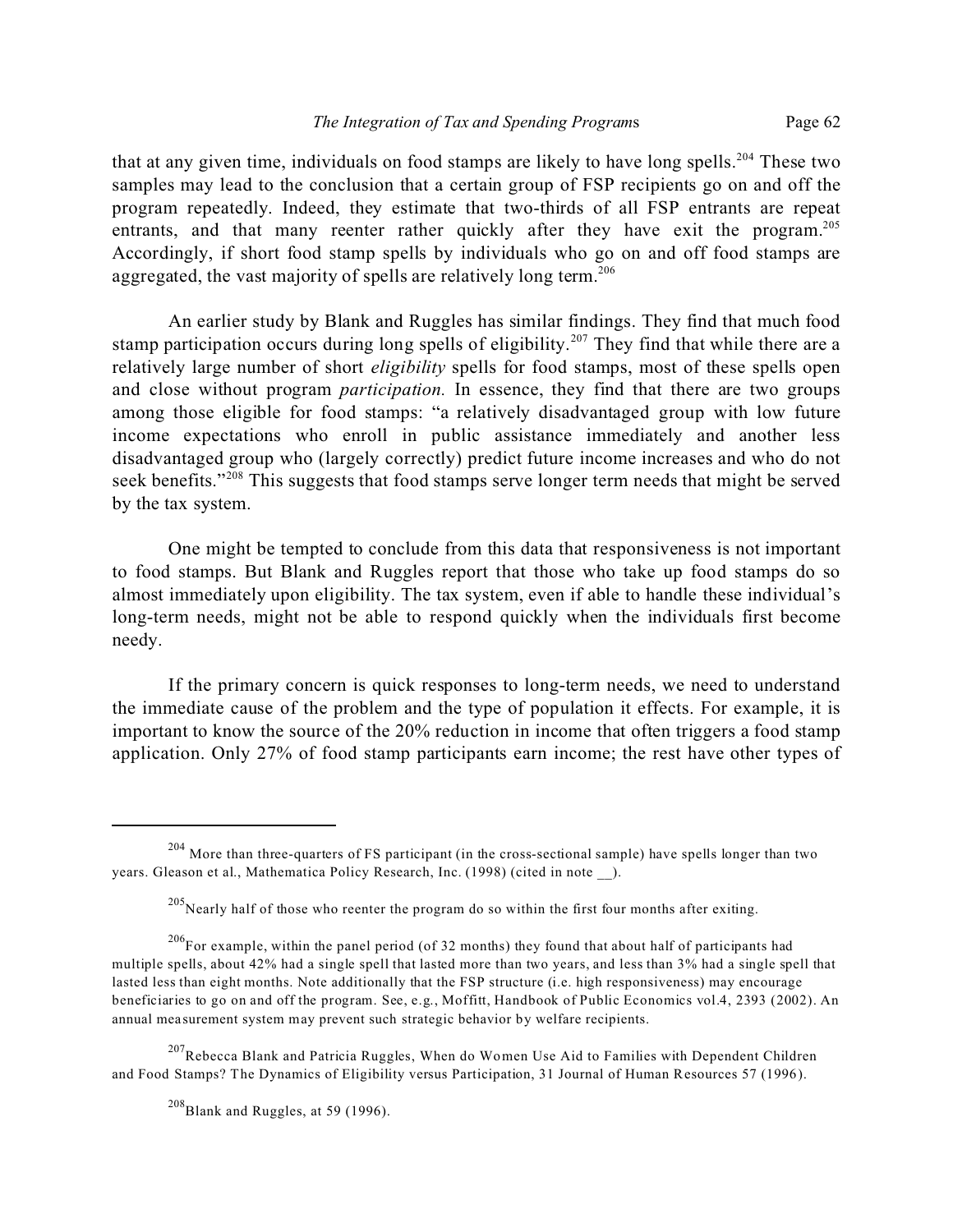income such as SSI (31.7%), TANF (25.8%), and Social Security (25.5%).<sup>209</sup> If, for example, the reduction in income is mainly among income earners, an increases in the size or length of unemployment insurance may be the appropriate short-term response. The little evidence we have found suggests that though only 27% of FSP participants earn income, a decrease in earned income is the most probable trigger for entery.<sup>210</sup>

In addition, retaining the entire food stamp program to solve the immediate needs of a small portion of the population on food stamps may not be desirable. The USDA reports that of 7,335 surveyed households receiving food stamps in 2000, 401 were entrants.<sup>211</sup> This means that responsiveness during the year is important only to about 5.5% of beneficiaries. In addition, in the fiscal year 2000 only 6.2% of food stamp recipients used the expedited food stamps option, and about 30% of them were new entrants.<sup>212</sup> We may be better off responding to these emergencies in a different way if the benefits from integrating food stamps with the tax system are otherwise large.

We would like to have more data before claiming that responsiveness is central to food stamps. For example, we would like further study of the length of food stamps spells. Additionally, we would like to understand better the reasons households go on food stamps and what resources they have that could help respond to short-term need.<sup>213</sup>

b. Other programs as currently constituted, could not adequately replace food stamps.

<sup>211</sup>USDA, Food and Nutrition Service, Nutrition and Evaluation, Characteristics of Food Stamp Households: Fiscal Year 2000, Report No. FSP-01-CHAR Table A-16 (2001).

<sup>212</sup>See USDA, Characteristics of Food Stamp Households: Fiscal Year 2000, Food and Nutrition Service, Report No. FSP-01-CHAR, Table A-16(2001).

<sup>&</sup>lt;sup>209</sup>See USDA, Food and Nutrition Service, Nutrition and Evaluation, Characteristics of Food Stamp Households: Fiscal Year 2000, Report No. FSP-01-CHAR Table A-1 (2001).

 $^{210}$ Gleason et al. examine a few possible triggers to FSP entry. They define an income decrease as 20% decrease in household income from one month to the next during a window period of 4 months preceding entry. About 40% of entry during the sample period was triggered by a decrease in eared income only. Another 18% was triggered by a decrease in income and changes in household structure (though no separation between earned and non-earned income was applied here). About 27% of entry did not account to any trigger event in this study. Gleason et al., Mathematica Policy Research, Inc. (1998) (cited in note \_\_).

<sup>&</sup>lt;sup>213</sup>USDA regularly studies the profiles of individuals who are on food stamps but these studies do not include the events that precipitated the need for food stamps. E.g. Id. In addition, studies show that food stamps usage rises and falls with the economy, so we can guess that unemployment and reduced wages are central to the use of food stamps. *cites.* Nevertheless, we do not know of studies that give more detail on the events that precipitate food stamps usage.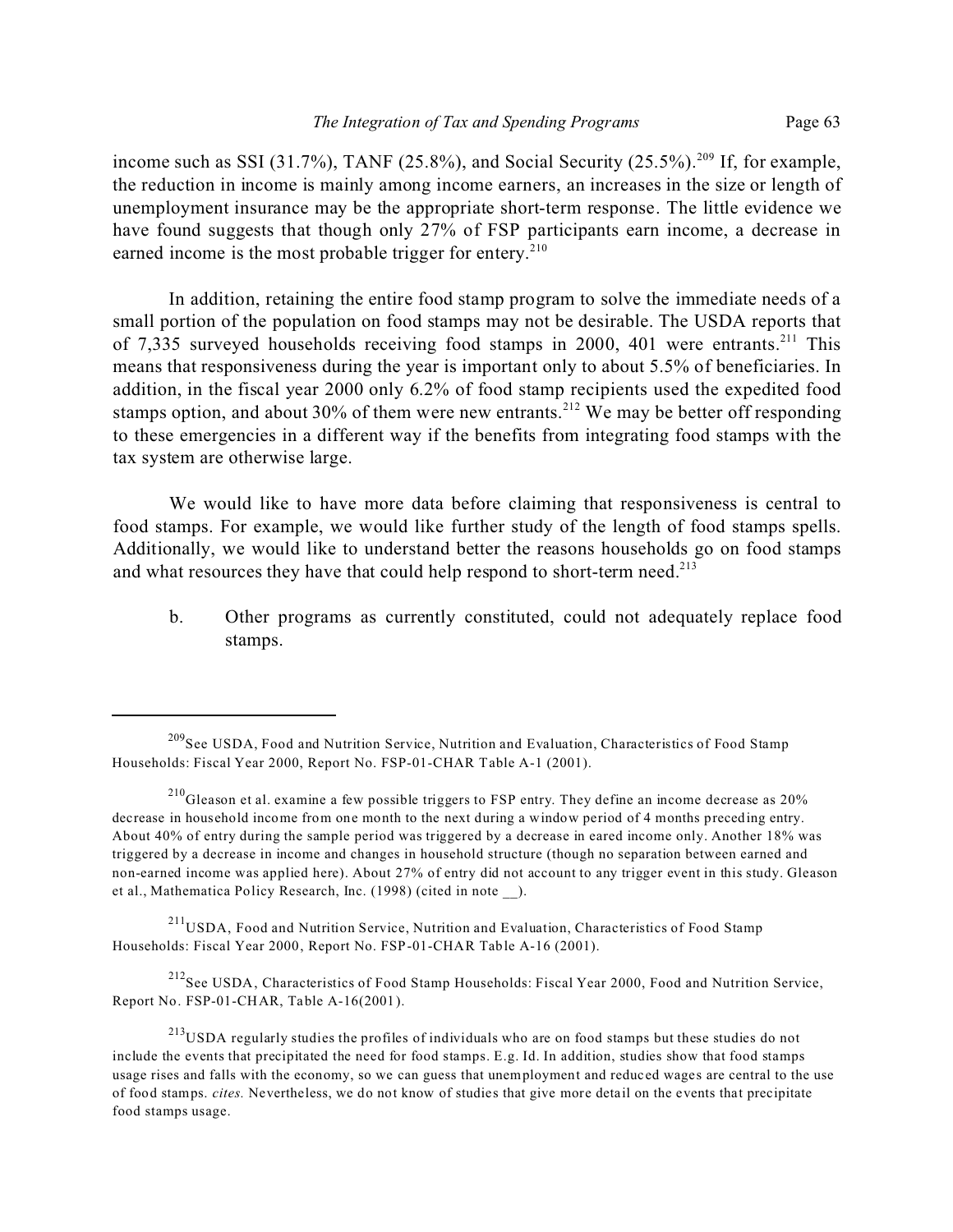There is a large system in the US designed to respond to short-term dire food needs known as the Emergency Food Assistance System (EFAS).<sup>214</sup> EFAS consists largely of food kitchens and food pantries (and their wholesale suppliers). Individuals in need can obtain food from either of these sources.<sup>215</sup> The EFAS, however, is only about one fifth the size of the FSP and is not as well targeted.<sup>216</sup> Moreover, EFAS is not equipped to handle the midterm problems – the individual who needs more than a few nights of assistance but less than several years – which the FSP handles well. The EFAS could be expanded and modified to some extent were food stamps integrated into the tax system, but this would effectively mean less than full integration because some of the functions of food stamps would be transferred to the emergency food programs.

There might be non-food related responses to short-term need. That is, as noted above, cashing out the program may not present serious difficulties and, if this is correct, responsiveness needs may be met through quick cash assistance rather than through quick food assistance. Determining that responsiveness is essential to the FSP would then mean determining that existing cash programs (combined with the EFAS) could not meet these needs.<sup>217</sup>

c. The tax system could not easily be made responsive to short-term food needs.

We can divide tax system responsiveness into two pieces – the measurement period and the period in which benefits are provided. These can vary. For example, benefits can be provided every month even if eligibility measurements are made only once a year.

The tax system probably could not provide short measurement periods. As noted, it is important for the tax system to use long measurement periods. Reducing the measurement periods in the tax system to allow integration of the FSP and other transfer programs would

<sup>&</sup>lt;sup>214</sup> See, e.g., James Ohls and Fazana Saleem-Ismail, The Emergency Food Assistance System - Findings from the Provider Survey, Volume 1: Executive Summary, USDA, Economic Research Service (2002).

<sup>&</sup>lt;sup>215</sup>We understand that state food stamps offices often direct individuals to food pantries while they await food stamps, indicating that the EFAS responds to very short-term needs while food stamps deals with longer periods of need.

<sup>216</sup>James Ohls, Fazana Saleem-Ismail, Rhoda Cohen, and Brenda Cox, The Emergency Food Assistance System - Findings from the Provider Survey, Volume II: Final Report, USDA, Economic Research Service, Ch. 8 (2002)

 $^{217}$ Put differently, because responsiveness is costly, the government should prefer a lesser number of responsive systems (and maybe only one). Although we would need to study the issue further, the combination of FSP, SSI, TANF, Social Security, General Assistance, and unemployment insurance, for example, may represent too many systems to the extent they apply to identical recipients.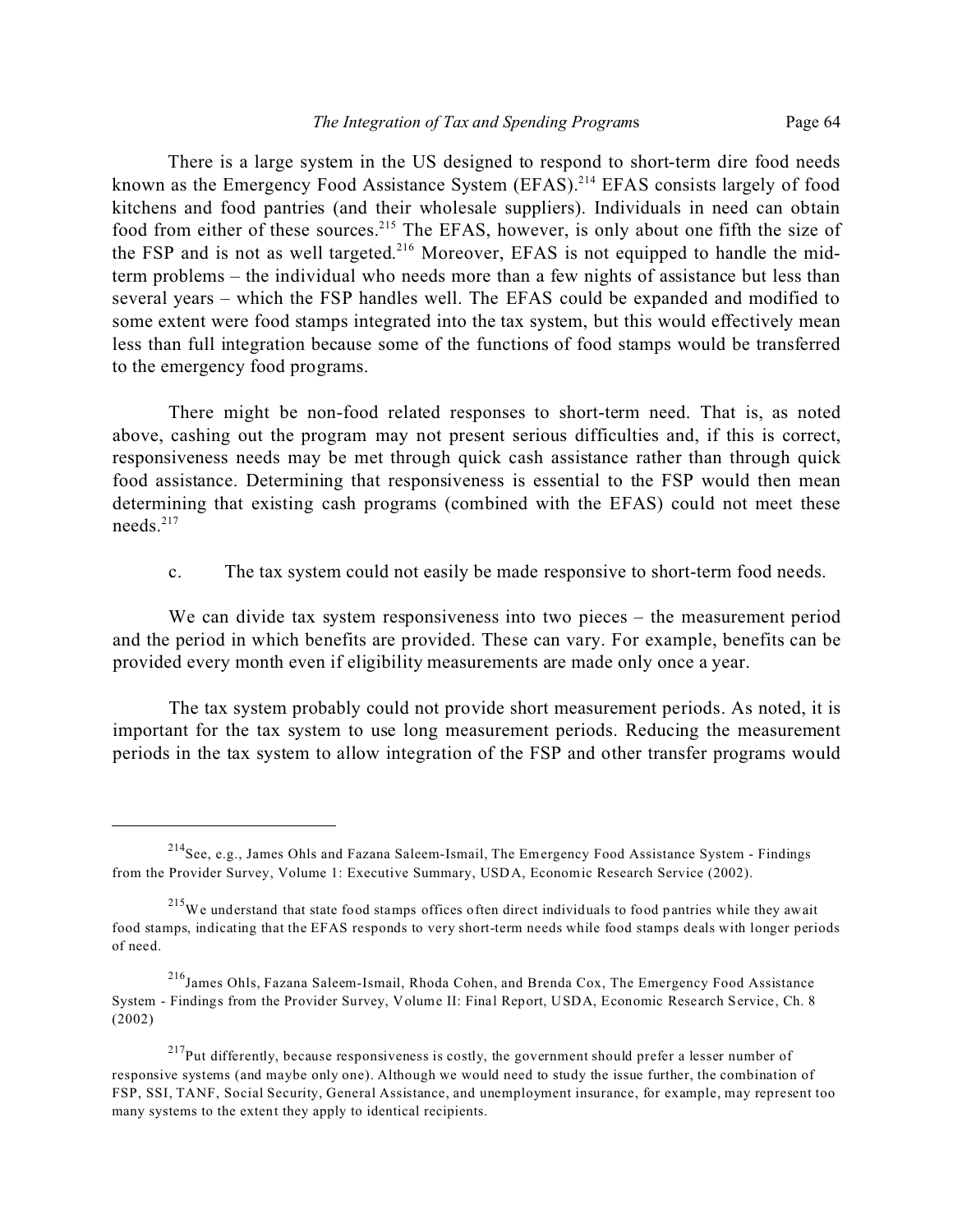impose costs on everyone because shorter periods would require more frequent filings. This would be prohibitively costly.

It is not clear how important short measurement periods are. Short measurement periods, even if otherwise desirable, increase administrative and compliance costs. To the extent short measurement periods increase compliance costs, they reduce participation in the program. Thus, short measurement periods may increase responsiveness for some at the cost of completely eliminating benefits for others.

In fact, because of the difficulties of this balance between responsiveness and longterm measurement and because of the high administrative costs of short measurement periods, the FSP has been moving toward longer measurement periods.<sup>218</sup> Currently, frequency of measurement varies across states and can be quarterly, semiannually, annually, and in some cases, bi-annually.<sup>219</sup> Thus, shifting to annual measurement for food stamps would be consistent with the trend of the program.

Monthly provision of benefits is a more difficult problem. It is not inconceivable that the tax system provide monthly benefits. The EIC is currently available on this basis under the "advance EIC."<sup>220</sup> The EIC program, however, has a natural intermediary between the IRS and the needy individual, the employer. The individual certifies to her employer that she expects to be eligible for the EIC and receives installment payments of the credit each pay period. The employer advances funds to the individual and receives a credit on its tax return, effectively acting as a financial intermediary.<sup>221</sup> The FSP, however, has no similar intermediary because individuals need not be employed to receive food stamps.<sup>222</sup>

 $220$ See IRC section 3507.

 $221$ The employer is held harmless as he reduces payroll tax remittances to the government.

<sup>218</sup>See GAO-01-272 (cited in note \_\_) and Rosenbaum, Center on Budget and Policy Priorities (2000) (cited in note \_\_).

<sup>&</sup>lt;sup>219</sup>Households in which all adults are elderly or disabled are allowed 24-month certification periods. Other households may not exceed 12 months certification periods. See Rosenbaum, Center on Budget and Policy Priorities (2000). For example, the average certification period among all food stamp households in FY 2000 was 9.6 months. See USDA, Food and Nutrition Service, Nutrition and Evaluation, Characteristics of Food Stamp Households: Fiscal Year 2000, Report No. FSP-01-CHAR Table A-2 (2001). Yet, additional reporting requirements sometimes apply within the certification period.

<sup>&</sup>lt;sup>222</sup>Notice, however, that recent developments in the U.S. welfare system has provided greater emphasis to work-related incentives. Blank and Ellwood report that federal funds available to support working low-income families increased from \$11 billion in 1988 to \$66.7 billion in 1999, whereas cash welfare support to (largely nonworking) families headed by non-elderly, non-disabled adults fell from \$24 billion in 1988 to \$13 billion by 1999. See Rebecca M. Blank and David T. Ellwood, The Clinton Legacy for America's Poor, in Jeffrey A. Frankel and Peter R. Orszag eds., American Economic Policy in the 1990s 749 (Cambridge 2002).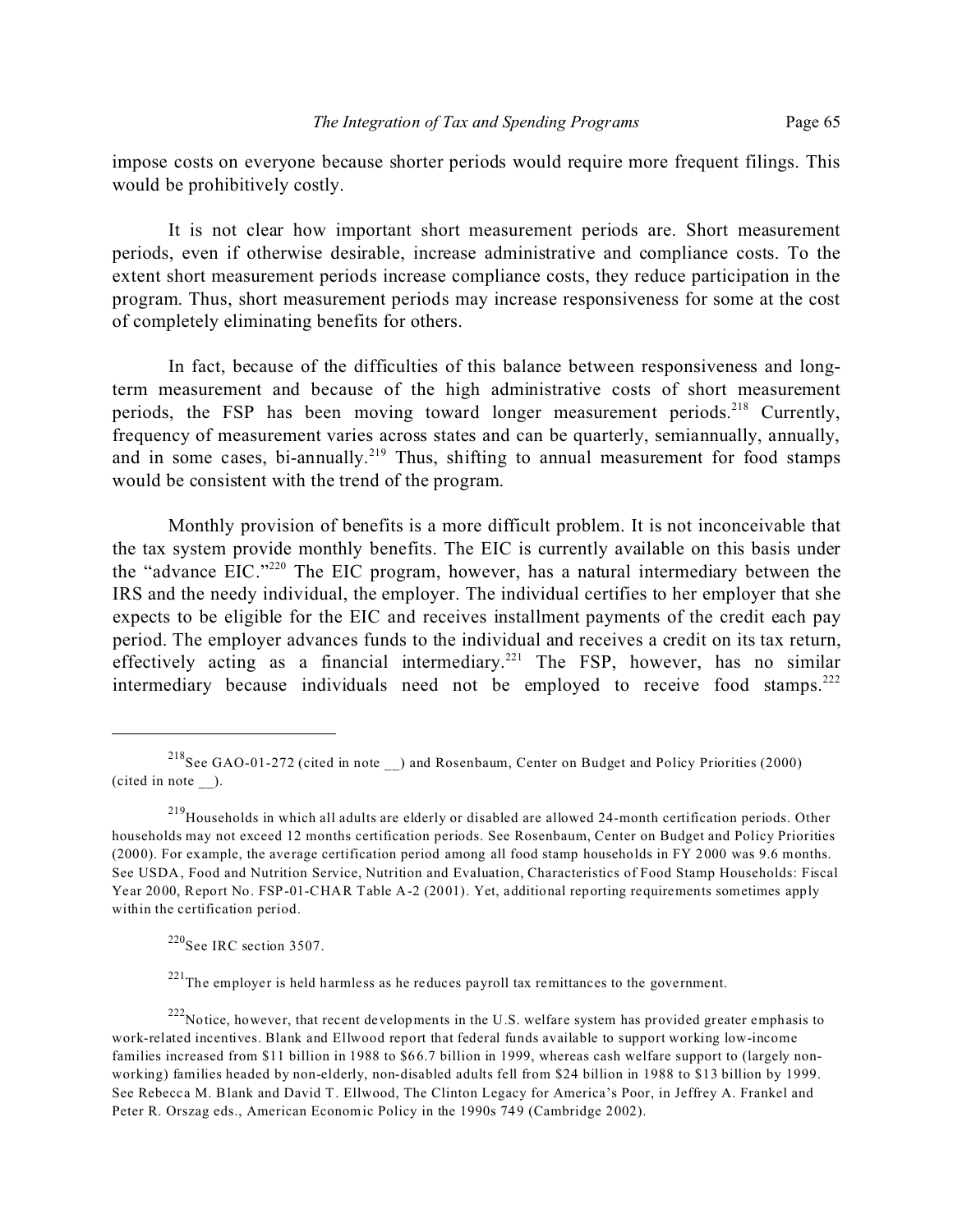Conceivable banks or other financial institutions could fulfill this role, but this would probably require significant monitoring, potentially defeating the benefits of integration.<sup>223</sup>

Moreover, the advance EIC, even though easier to imagine than an advance food credit type system, has not worked. The take up rates for the advance EIC are extremely low. Only 1.1% of EIC recipients used the advanced payment option in 1998.<sup>224</sup> We suspect that a similar system for food stamps would be even less successful.<sup>225</sup>

# d. Conclusion on responsiveness

Combining these considerations, we conclude that the tax system could not be adequately responsive to the needs that the FSP program fulfills. In particular, to the extent immediate response is necessary even for individuals with medium to long-term needs, the tax system may be inadequate. Becoming more responsive would sacrifice too many goals of the tax system and not becoming more responsive would sacrifice too many goals of the food stamps program.

Nevertheless, we think the issue should be analyzed further. The data on the need for quick responses by the FSP are mixed and we do not yet know exactly how important it is. Moreover, we do not know whether other elements of the transfer system could, if enhanced, satisfy this need while allowing us to realize the benefits of integration.

Yet, the failed attempt does not necessarily prove that tax assistance cannot be provided on a non-annual basis. For instance, the Working Families Tax Credit, an EITC-like program in the United Kingdom, is distributed incrementally during the year through employers. See Janet Hotzblatt and Jeffrey B. Liebman, The Earned Income Tax Credit Abroad: Implications of the British Working Families Tax Credit for Pay-As-You-Earn Administration, Proceedings of the 91<sup>st</sup> Annual Conference of the National Tax Association 198 (1998).

<sup>&</sup>lt;sup>223</sup> Still, a few scholars suggest that other mechanisms might be employed to mitigate the tax system's lack of responsiveness. For example, using providers of goods or services as intermediaries. See Graetz and Mashsaw, True Security, at 303 (1999) (cited in note \_\_) and Sammartino, Toder, Maag, Providing Federal Assistance for Low-Income Families through the Tax System: A Primer, at 44-5 (2002) (cited in note ).

 $224$ Reported by Hotz and Scholz (forthcoming) (cited in note  $\Box$ ). Similar percentage is found in other fiscal years. A few explanations have been suggested to recipients' decline of the advanced payment option – see U.S. General Accounting Office, Earned Income Tax Credit: Advance Payment Option is not Widely Known or Understood by the Public, GAO/GGD-92-26 (1992) and Smeeding et al., 53 National Tax Journal 1187, 1189-90 (2000) (cited in note \_\_). Behavioral or psychological factors may also affect recipients' choices. There have been studies that recommend improvements to the advance EIC. See, e.g., Yin et al., 11 American Journal of Tax Policy 225 (1994) (cited in note \_\_). Changing the legal default rule, for example, in a way that obliges employers to participate in advanced EITC unless asked not to by the employee may generate a much higher participation level.

 $225$ One way to look at the problem is that an advance payment system requires a prospective determination of whether an individual is eligible. The tax system traditionally works retrospectively – individuals total up their taxable income after then end of the tax year. The advance EIC is retrospective but only on a monthly basis, which is not too far away from a prospective system.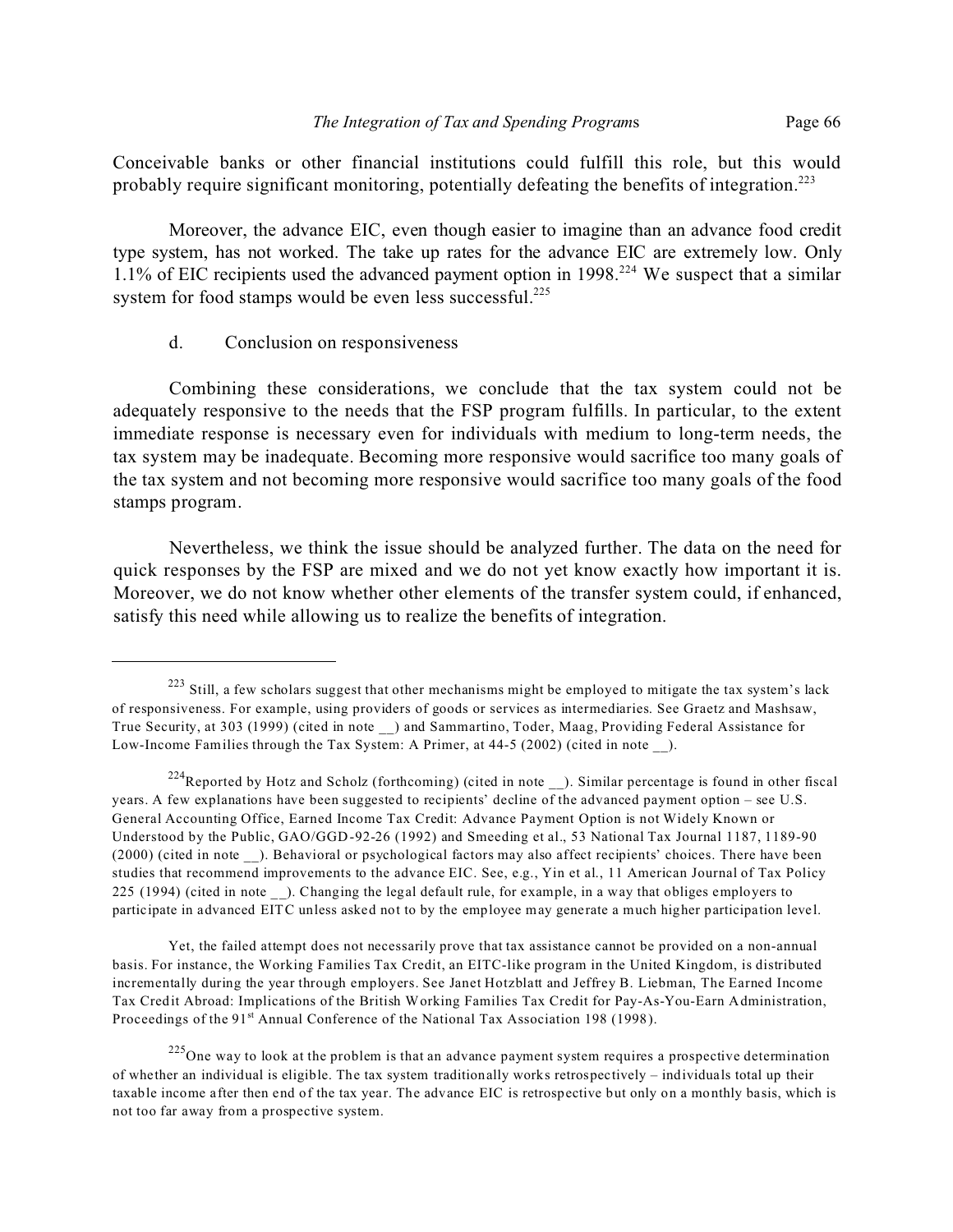There would be many benefits to integrating the FSP into the tax system. The two programs have strong complementarities. It is especially evident in the program's measures of accuracy and complexity. A crude measure of accuracy reveals (at the minimum) no difference between FSP and EIC whereas the former is about ten times more complex. Nevertheless, if short-term hunger is an important enough goal of the FSP, integration is probably not desirable. A similar tax program could not fill this need.

### C. *The Earned Income Credit*

The analysis of the EIC is very similar to the analysis of food stamps. The main differences are (i) that the EIC is a cash rather than in-kind program so concerns about providing cash benefits are eliminated, and (ii) that responsiveness is less important for the EIC than for food stamps. Therefore, we conclude, integration of the EIC and the tax system, as under current law, makes sense.

We need say very little about the benefits of integration of the EIC with the tax system. As noted, measurements for income transfer programs will be closely related to measurements for the tax system and coordination among income transfer and tax programs is important.

We also need say little about the problem of the use of different measurement criteria. Alstott argues that ideally, a separate transfer program might use different (more accurate) measurement criteria than an integrated program. The arguments on this issue are essentially the same as they were for the issue with respect to food stamps. Finally, we need say little about the trade-off between participation and compliance – once again, the trade offs are similar to those for food stamps. However, the empirical configuration of the trade-off might be different than that presented in the comparison of EIC and FSP.<sup>226</sup>

 $226$ See supra notes  $\frac{1}{2}$  and accompanying text. [empirical error results.]

The EIC error pattern may not serve as an ideal illustration of the tax system's accuracy capability. McCubbin, using IRS's 1994 compliance study, finds that income reporting does not constitute a significant problem in EIC noncompliance. McCubbin, EITC Noncompliance: The Determinants of the Misreporting of Children, 53 National Tax Journal 1135 (2000) (cited in note \_\_). According to McCubbin, the major area of noncompliance over 70% of overpayment errors - had to do with 'qualifying child' errors. The 'qualifying child' definition is complicated and difficult to measure and enforce. Similar findings of the 'qualifying child' significant errors are reported by the IRS. See IRS (1997, 1999) (cited in note ). The IRS has taken since a few steps to improve its management of the 'qualifying child' feature that may improve its administrability in the future. For description of these steps, see Hotz and Scholz (forthcoming). In addition, Holtzblatt and McCubbin (2002) (cited in note \_\_) suggest unifying the EIC dependency standard with the definition of a 'dependent', which will simplify the EIC. McCubbin estimates that it will not cause a significant change to accuracy. McCubbin, 53 National Tax Journal 1135 (2000) (cited in note \_\_). Furthermore, the 'qualifying child' requirement is much more stringent (and accordingly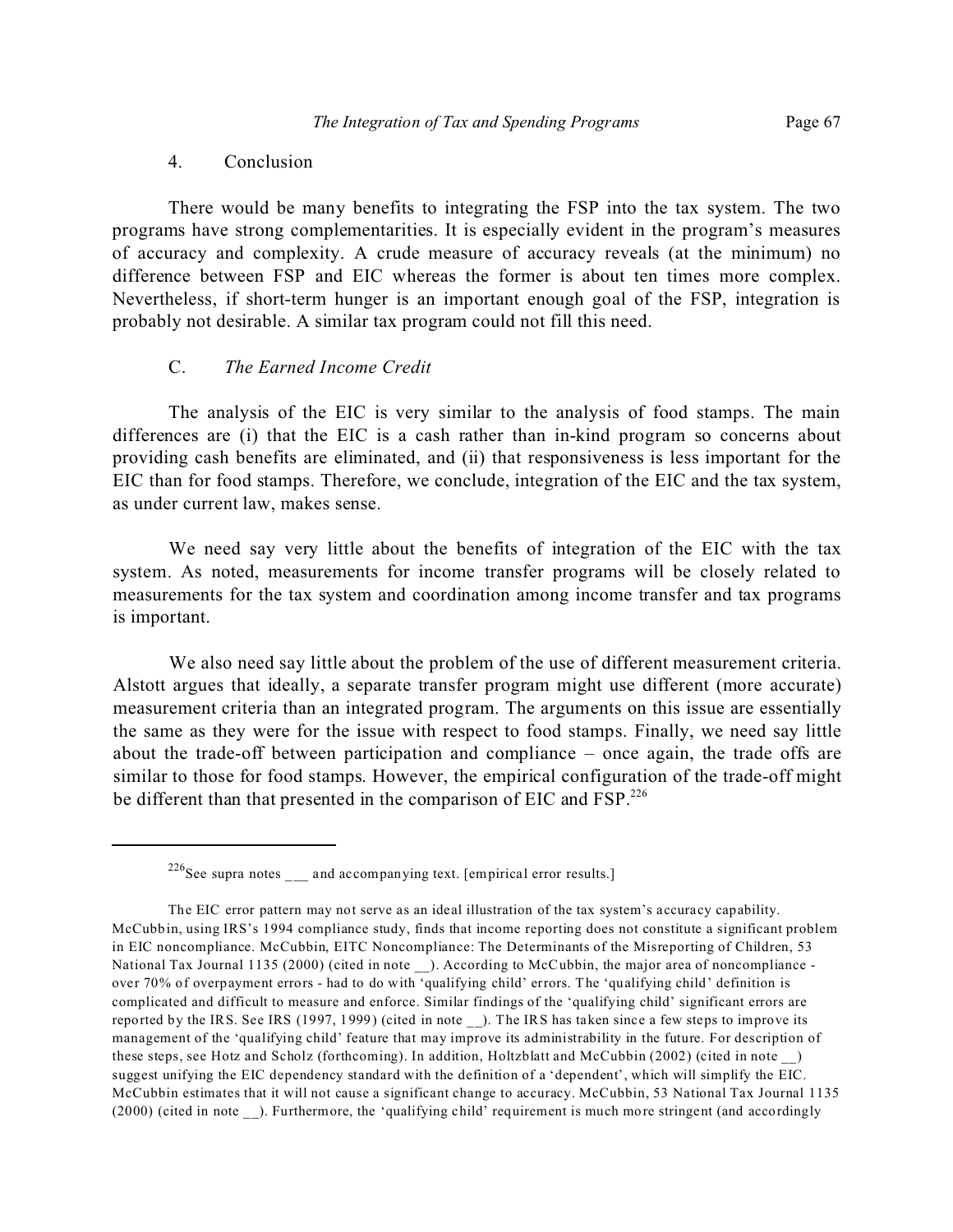The key difference between the EIC and the FSP, in our view, is the need for responsiveness in each program. We argued that if responsiveness is important for the FSP, integrating that program into the tax system would mean a sufficient sacrifice in responsiveness that integration was not desirable. We believe the responsiveness is not as important for the EIC and, therefore, integration of the EIC into the tax system makes sense. $236$ 

The core reasons we believe this to be true is that the EIC is a wage supplement. Individuals are entitled to the EIC based on their wage income. It provides a supplement only to the working poor, and non-working individuals are not eligible. This is in contrast to food stamps in which eligibility is not based at all on working.<sup>237</sup> It is also in contrast to work requirements for TANF or other transfer programs, where individuals who do not work remain eligible subject to incentives in the system to obtain work.<sup>238</sup>

As a wage supplement, the EIC is not designed to be and cannot be responsive to individuals in dire need. It cannot help individuals who have lost their jobs, who cannot find work, or otherwise need help immediately. Moreover, as a wage supplement, it is not designed to *temporary*. Low wage workers may remain that way for long periods of time,

more accurate and complex) than the dependency requirement for FSP. The common application for food stamps only asks for the list of individuals living together in a single dwelling. See, e.g., the food stamps application of Indiana (cited in note ). See, e.g., Holtzblatt and McCubbin (2002) (cited in note ) for a description of EIC's 'qualifying child' requirements.

 $^{236}$ Hotz and Scholz (forthcoming) (cited in note  $\Box$ ) estimate the value of the difference between annual and monthly EITC payments, and show that it may not be very large for taxpayers. Hence, the lack of responsiveness i.e. the failure of the advanced EITC initiative - does not necessarily harm EITC accuracy significantly.

 $237$ There are some negligible work requirement for food stamps.

 $^{238}$ Work requirements in welfare program (i.e. the separation of those who can work from those who cannot) are an additional feature of regulating individuals' behavior. The advantage of work requirements is better targeting of the needy. See, e.g., George Akerlof, The Economics of 'Tagging' as Applied to the Optimal Income Tax, Welfare Programs, and Manpower Planning, 68 American Economic Review 8 (1978); Albert L. Nichols and Richard J. Zeckhauser, Targeting Transfers through Restrictions on Recipients, 72 American Economic Review, 372 (1982); Timothy Besley and Stephen Coate, The Design of Income Maintenance Programmes 62 Review of Economic Studies, 187 (1995). Yet, there are a few problems with regulating work such as the broad use of welfare workers' discretion, violation of horizontal equity, and complexity. See, e.g., Aaron, Alternative Ways to Increase Work Effort under Income Maintenance Systems, (1975) (cited in note \_\_). The choice between work requirements (e.g. TANF) and work incentives (e.g. EIC) ultimately falls back on issues of potential accuracy and induced complexity. We do not dwell into this subject here. For a recent survey of 'workfare' policies and their effectiveness, see Rebecca M. Blank, Evaluating Welfare Reform in the United States, 40 Journal of Economic Literature 1105 (2002).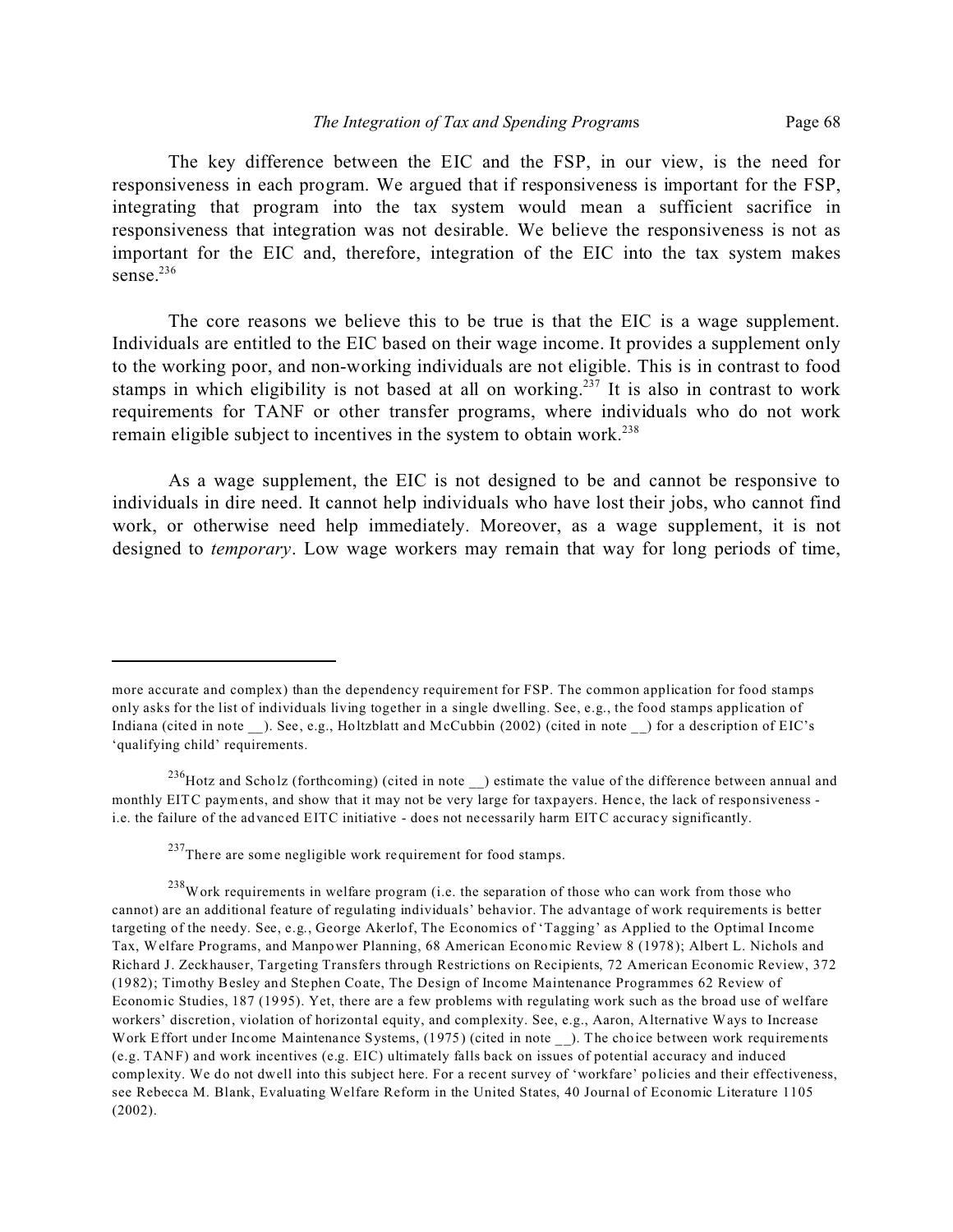unlike, one hopes, individuals who need emergency assistance. To this end, the EIC has no time cut-off, unlike TANF.<sup>239</sup>

There is also evidence that the EIC functions well as an annual payment. Several studies indicate that individuals use the EIC as a form of forced savings and tend to invest the lump sum payments in ways that they would have been unlikely to invest monthly payments. For example, Romich and Weisner find that families are more likely to purchase durable goods and make large purchases with the EIC than with other funds.<sup>240</sup> Other studies have found that the lump sum EIC allows recipients an opportunity to make desirable changes in economic behavior.<sup>241</sup>

As with food stamps, we would like to have more information before drawing conclusions about the need for responsiveness in the program. For example, we have been unable to find any information about EIC spells comparable to the evidence on food stamp spells. We also cannot conclude from the fact that the EIC is non-responsive now that it would not ideally be responsive. What we observe may be an artifact of the fact that it is integrated into the tax system and have little to do with its ideal structure.

More important, the whole notion of responsiveness of a given program is dependent on other programs. For example, the EIC might be able to be a non-responsive wage subsidy only because other programs like food stamps or TANF are responsive. The arguments we have made are based on the existing programs rather than on a theory of which programs or how many programs should be responsive to short-term needs.

Nevertheless, with the basic framework of existing programs, integration of the EIC makes sense. Other programs can act to reduce emergency needs allowing the EIC to be structured as a wage subsidy.

### D. *Summary and Comments on Relationship to Overall Reform*

The arguments on integrating the FSP and the EIC into the tax system depend on specialization and coordination. There are strong reasons why integration makes sense given

 $^{239}$ Food stamps also have no time cut-off. The reason appears to be that some individuals, mostly the elderly, remain on food stamps for long periods of time. See discussion, note \_ infra and text for a discussion of why food stamps need to be responsive. For a discussion of time cut-off policies see Robert A. Moffitt and LaDonna Pavetti, Time Limits, JCPR Working Paper No. 91 (1999).

<sup>&</sup>lt;sup>240</sup>Jennifer Romich and Thomas Weisner, How Families View and Use the EITC: Advance Payment versus Lump Sum Delivery, 53 National Tax Journal 1245 (2000).

<sup>241</sup>Smeeding et al., 53 National Tax Journal 1187 (2000) (cited in note \_\_). See also, Lisa Barrow and Leslie McGranahan, The Effects of the Earned Income Credit on the Seasonality of Household Expenditures, 53 National Tax Journal 1211 (2000).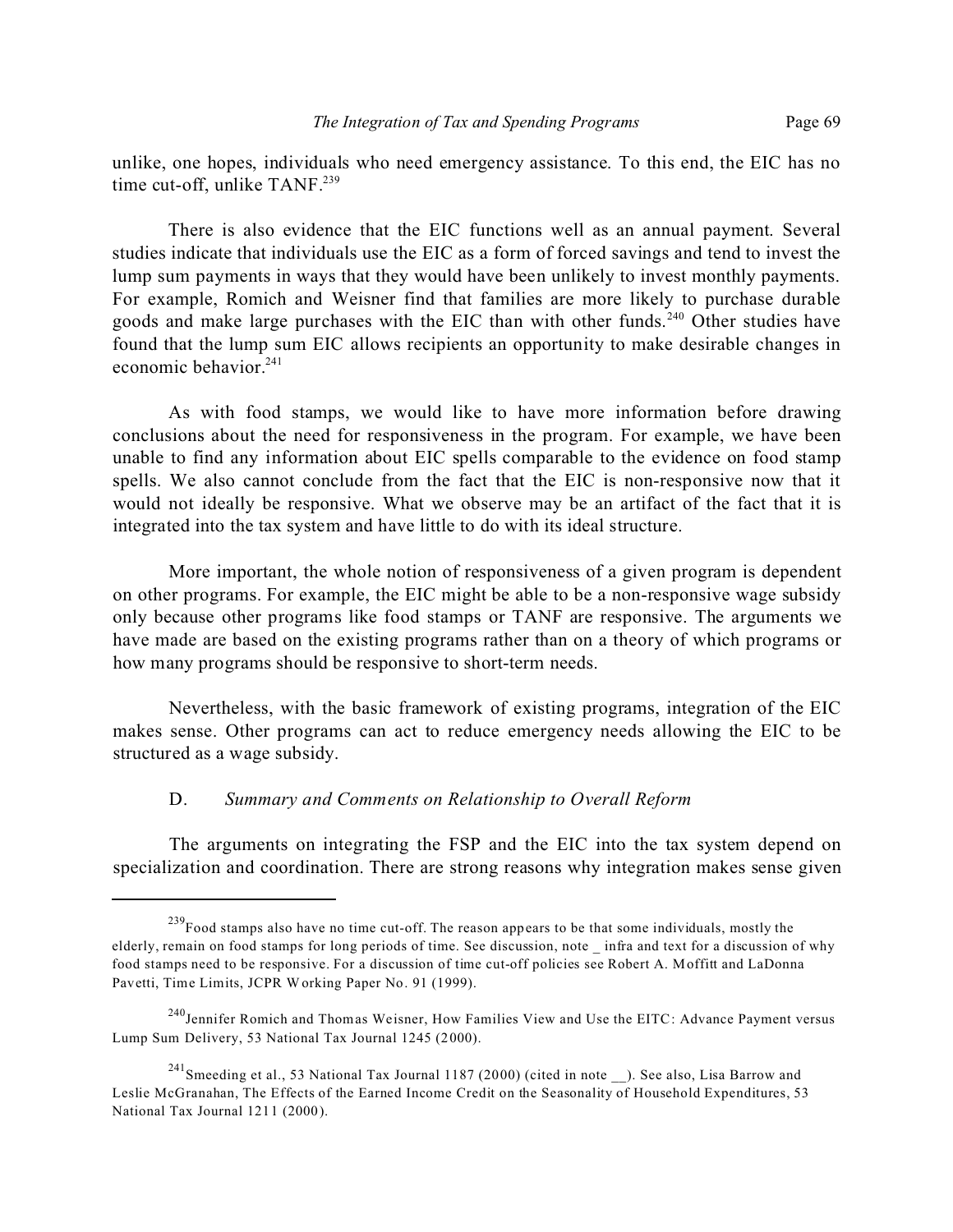the specialization of the tax system in measuring the relevant attributes and disbursing funds and given the benefits of coordination. A first approximation of accuracy and complexity of the FSP and EIC supports this argument. Nevertheless, some elements of transfer programs could not easily be implemented by the IRS – the costs savings from tax system implementation would not be worth the reduced accuracy. In particular, the tax system is not designed to be able to respond quickly to changes in well-being and some sort of transfer system is likely necessary to do this. To the extent food stamps are a necessary component of a quick response system, integration is not desirable.<sup>242</sup>

More generally, we have tried to show how the integration decision depends on the trade-off between coordination and specialization. Integrating most or all welfare programs into the tax system, such as through a negative income tax, is attractive because the tax and transfer systems rely on similar variables and coordination among tax and transfer programs is important. For example, one can imagine a broad system of refundable tax credits (or a negative income tax of another sort) combined with an emergency welfare system designed to reduce short term needs.<sup>243</sup> Such a system might be able to take advantage of the benefits of tax system-based delivery of funds with responsiveness to short-term needs.<sup>244</sup>

There may be problems with integration because many elements of the transfer system could not be well replicated within the tax system without a significant loss of specialization. For food stamps, the problems were the provision of in-kind benefits and rapid response. Study of other elements of the transfer system may reveal similar problems. One problem we can foresee is that the tax system may not have the expertise to exercise significant discretion regarding many problems of transfer system. That is, a program that requires field agents to make non-income based decisions about eligibility may not be ideally suited for integration. For example, a program might provide housing benefits for families provided that the children make good faith efforts to attend school. If the decision on whether the children have met this requirement involves discretion, integration into the tax system would be a bad idea.

Although the balance in any particular area would depend on the facts, integration may be worthwhile notwithstanding these problems. The benefits of specialized measurement

 $242$ If responsiveness is indeed the only relevant obstacle for integration, this paper proposes a crude measure for its necessary value - i.e. the marginal complexity costs saved through integration.

<sup>&</sup>lt;sup>243</sup>A few general proposals from the 60's and 70's can provide similar examples - e.g. Guaranteed Annual Income programs, the NIT, Nixon's Family Assistance Plan. See, e.g., Dennis Ventry, The Collision of Tax and Welfare Politics: The Political History of the Earned Income Tax Credit, 1969-99, 53 National Tax Journal 983 (2000).

 $^{244}$ Obviously the tax system is a good candidate for integration, but integration of transfer programs into a single non-tax welfare agency is another plausible institutional candidate under this framework. The advantages and disadvantages of a non-tax welfare agency follow from the analysis in this paper.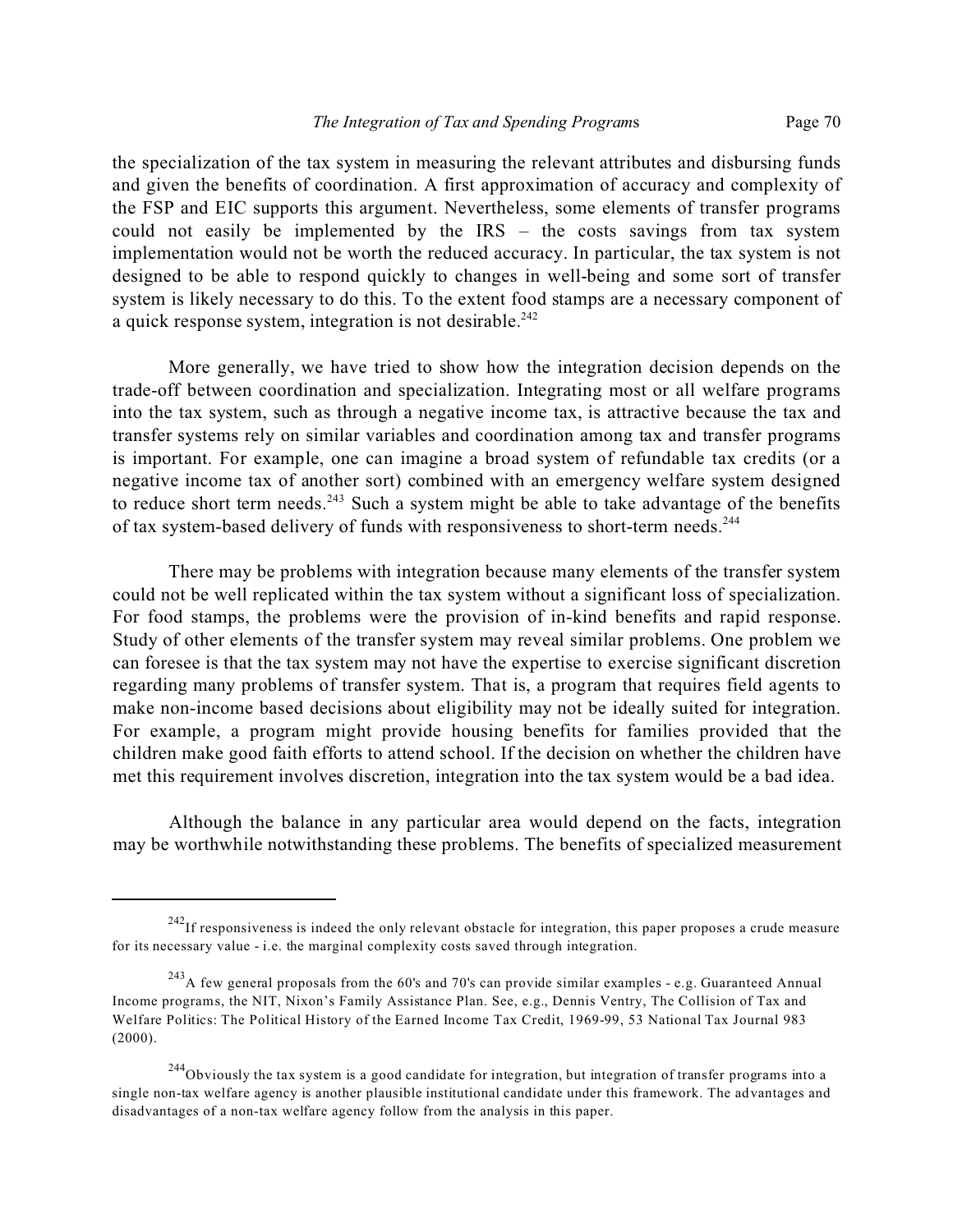and coordination may be greater than the costs. As noted in the comparison of food stamps and the EIC, there may be enormous savings from integration.

## **V. Conclusion**

Rather than summarize what has already been said, let us suggest further avenues for research. First, as noted, we would like to extend the institutional framework to include agency costs and public choice concerns. The departmentalization framework gives us some valuable intuitions but many of these intuitions may change once agency costs and public concerns are incorporated.

We suspect, for example, that agency costs might explain some of the structure of government better than team theories of organizations. In particular, tax expenditures tend to be redundant in the sense that they grant to the Internal Revenue Service authority to implement a program that is within the expertise of another agency and often has close substitutes at the other agency. An departmentalization rationale cannot make sense of this pattern. An agency cost analysis, however, might. The idea would be that having multiple agents perform similar tasks allows Congress or the President to better monitor each and to have the ability to threaten each with removal of the program. This might improve performance notwithstanding that specialization and coordination costs go up. Further research is needed in this area.

Second, we would like to see many more examples analyzed. This paper used the EIC and food stamps as its primary examples. Transfer systems, however, provide a natural case for integration, and analysis of other programs may be more difficult. For example, there are numerous education, health care, and housing subsidies in current law and analysis of these provisions would be useful both for understanding the merits of the particular provisions and also for developing intuitions about the tax expenditure problem more generally.<sup>245</sup> In addition, we would like to understand better the mechanisms used to coordinate policy in these areas and also in the private sector.

Third, nothing in the analysis limits its application to taxation. The same analysis might apply, for example, to determine whether antitrust policy is best implemented in the Justice Department or the Federal Trade Commission, or both. Similarly, the analysis might help determine whether environmental policy should be implemented through the Environmental Protection Agency, the Department of the Interior, the Army Corp of Engineers, other agencies, or some combination. Understanding how the analysis applies in these other settings might help in understanding the tax setting and might also yield interesting insights in those areas.

 $245$ For example, this paper's framework can be used to analyze potential proposals to consolidate similar tax expenditures such as the different tax transfer for education expenses.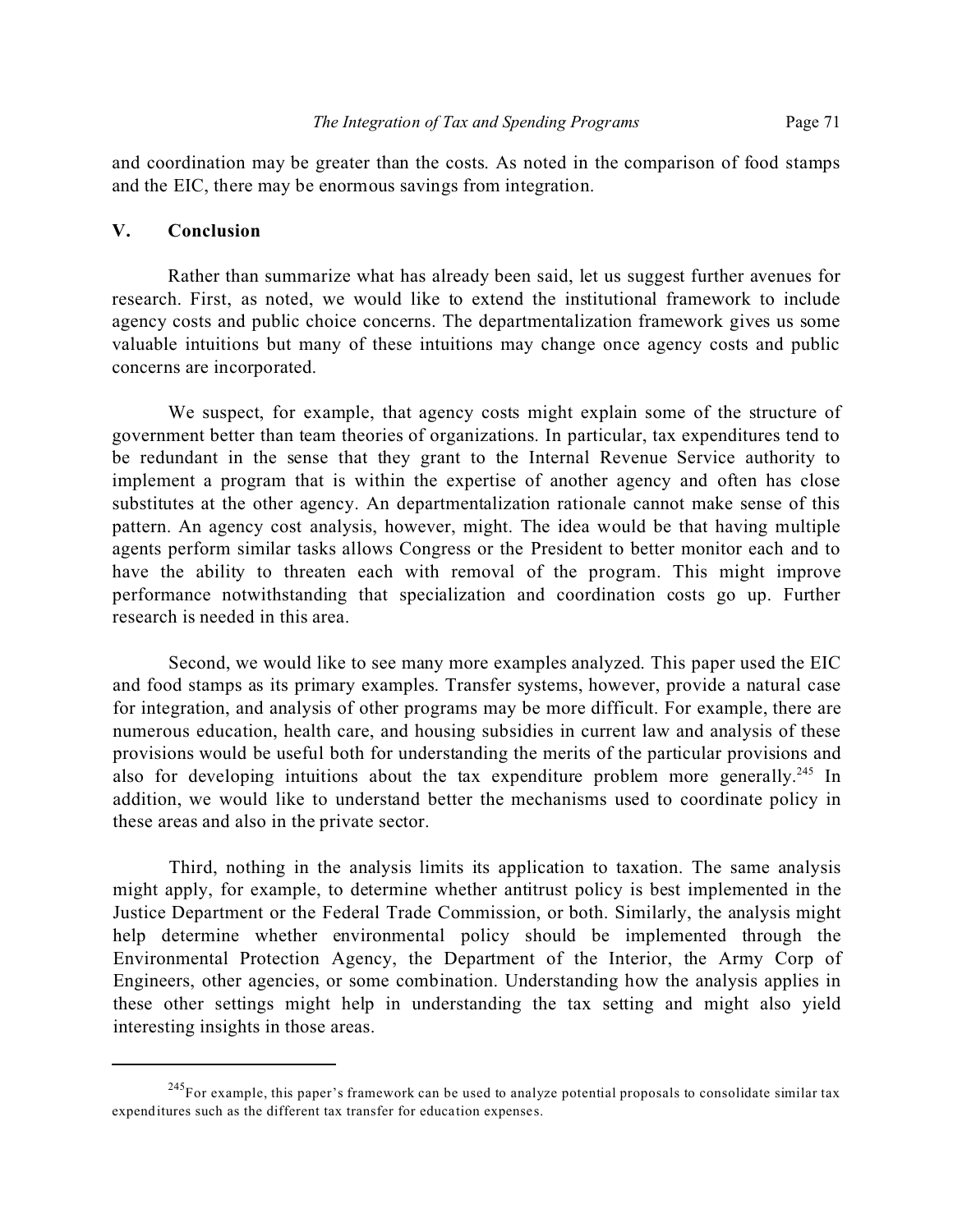Finally, the purpose of this paper was to understand the proper scope of the "tax system." The analysis can go in the other direction. Perhaps some tax collection functions are best carried out by other agencies. For example, an agency with specialization in farmers might best collect taxes that are particular to farmers. Many countries have more than one tax collection agency<sup>246</sup> and the analysis presented here might be helpful in explaining this.

Readers with comments should address them to:

David A. Weisbach University of Chicago Law School 1111 East 60th Street Chicago, IL 60637 d-weisbach@uchicago.edu

<sup>&</sup>lt;sup>246</sup>England and Israel, for example, both use separate agencies to collect their VATs and their income taxes.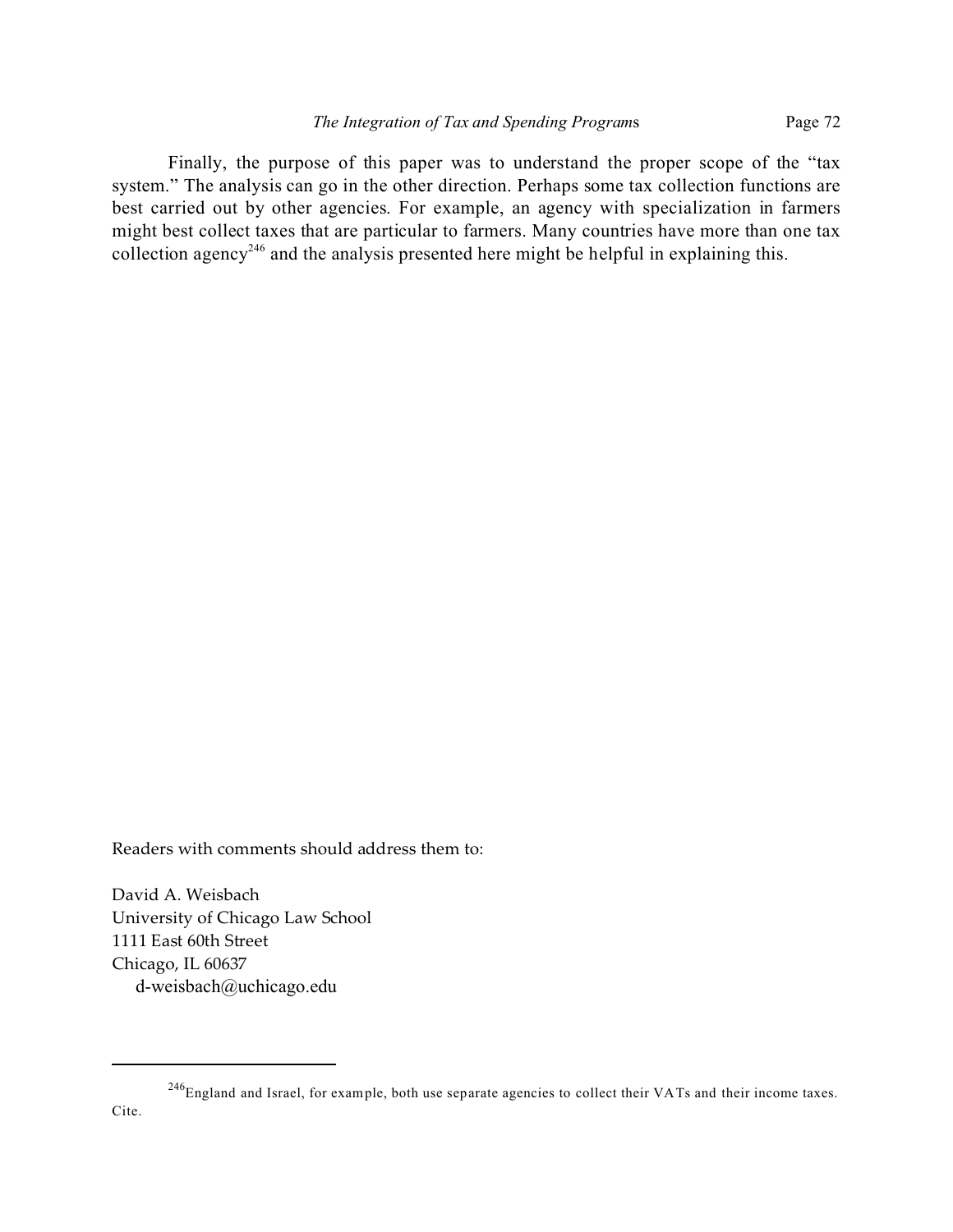## Chicago Working Papers in Law and Economics (Second Series)

- 1. William M. Landes, Copyright Protection of Letters, Diaries and Other Unpublished Works: An Economic Approach (July 1991)
- 2. Richard A. Epstein, The Path to *The T. J. Hooper*: The Theory and History of Custom in the Law of Tort (August 1991)
- 3. Cass R. Sunstein, On Property and Constitutionalism (September 1991)
- 4. Richard A. Posner, Blackmail, Privacy, and Freedom of Contract (February 1992)
- 5. Randal C. Picker, Security Interests, Misbehavior, and Common Pools (February 1992)
- 6. Tomas J. Philipson & Richard A. Posner, Optimal Regulation of AIDS (April 1992)
- 7. Douglas G. Baird, Revisiting Auctions in Chapter 11 (April 1992)
- 8. William M. Landes, Sequential versus Unitary Trials: An Economic Analysis (July 1992)
- 9. William M. Landes & Richard A. Posner, The Influence of Economics on Law: A Quantitative Study (August 1992)
- 10. Alan O. Sykes, The Welfare Economics of Immigration Law: A Theoretical Survey With An Analysis of U.S. Policy (September 1992)
- 11. Douglas G. Baird, 1992 Katz Lecture: Reconstructing Contracts (November 1992)
- 12. Gary S. Becker, The Economic Way of Looking at Life (January 1993)
- 13. J. Mark Ramseyer, Credibly Committing to Efficiency Wages: Cotton Spinning Cartels in Imperial Japan (March 1993)
- 14. Cass R. Sunstein, Endogenous Preferences, Environmental Law (April 1993)
- 15. Richard A. Posner, What Do Judges and Justices Maximize? (The Same Thing Everyone Else Does) (April 1993)
- 16. Lucian Arye Bebchuk and Randal C. Picker, Bankruptcy Rules, Managerial Entrenchment, and Firm-Specific Human Capital (August 1993)
- 17. J. Mark Ramseyer, Explicit Reasons for Implicit Contracts: The Legal Logic to the Japanese Main Bank System (August 1993)
- 18. William M. Landes and Richard A. Posner, The Economics of Anticipatory Adjudication (September 1993)
- 19. Kenneth W. Dam, The Economic Underpinnings of Patent Law (September 1993)
- 20. Alan O. Sykes, An Introduction to Regression Analysis (October 1993)
- 21. Richard A. Epstein, The Ubiquity of the Benefit Principle (March 1994)
- 22. Randal C. Picker, An Introduction to Game Theory and the Law (June 1994)
- 23. William M. Landes, Counterclaims: An Economic Analysis (June 1994)
- 24. J. Mark Ramseyer, The Market for Children: Evidence from Early Modern Japan (August 1994)
- 25. Robert H. Gertner and Geoffrey P. Miller, Settlement Escrows (August 1994)
- 26. Kenneth W. Dam, Some Economic Considerations in the Intellectual Property Protection of Software (August 1994)
- 27. Cass R. Sunstein, Rules and Rulelessness, (October 1994)
- 28. David Friedman, More Justice for Less Money: A Step Beyond *Cimino* (December 1994)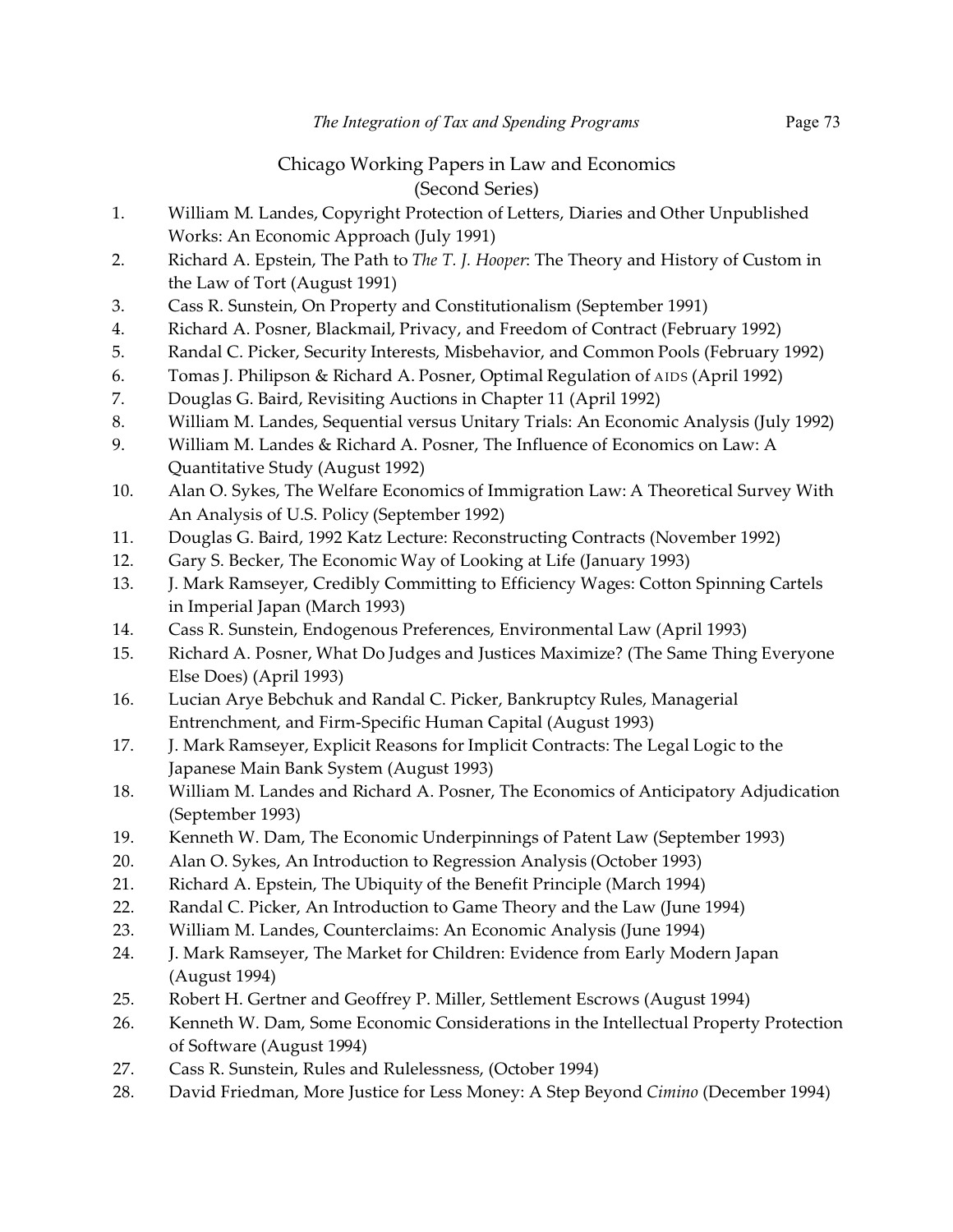- 29. Daniel Shaviro, Budget Deficits and the Intergenerational Distribution of Lifetime Consumption (January 1995)
- 30. Douglas G. Baird, The Law and Economics of Contract Damages (February 1995)
- 31. Daniel Kessler, Thomas Meites, and Geoffrey P. Miller, Explaining Deviations from the Fifty Percent Rule: A Multimodal Approach to the Selection of Cases for Litigation (March 1995)
- 32. Geoffrey P. Miller, Das Kapital: Solvency Regulation of the American Business Enterprise (April 1995)
- 33. Richard Craswell, Freedom of Contract (August 1995)
- 34. J. Mark Ramseyer, Public Choice (November 1995)
- 35. Kenneth W. Dam, Intellectual Property in an Age of Software and Biotechnology (November 1995)
- 36. Cass R. Sunstein, Social Norms and Social Roles (January 1996)
- 37. J. Mark Ramseyer and Eric B. Rasmusen, Judicial Independence in Civil Law Regimes: Econometrics from Japan (January 1996)
- 38. Richard A. Epstein, Transaction Costs and Property Rights: Or Do Good Fences Make Good Neighbors? (March 1996)
- 39. Cass R. Sunstein, The Cost-Benefit State (May 1996)
- 40. William M. Landes and Richard A. Posner, The Economics of Legal Disputes Over the Ownership of Works of Art and Other Collectibles (July 1996)
- 41. John R. Lott, Jr. and David B. Mustard, Crime, Deterrence, and Right-to-Carry Concealed Handguns (August 1996)
- 42. Cass R. Sunstein, Health-Health Tradeoffs (September 1996)
- 43. G. Baird, The Hidden Virtues of Chapter 11: An Overview of the Law and Economics of Financially Distressed Firms (March 1997)
- 44. Richard A. Posner, Community, Wealth, and Equality (March 1997)
- 45. William M. Landes, The Art of Law and Economics: An Autobiographical Essay (March 1997)
- 46. Cass R. Sunstein, Behavioral Analysis of Law (April 1997)
- 47. John R. Lott, Jr. and Kermit Daniel, Term Limits and Electoral Competitiveness: Evidence from California's State Legislative Races (May 1997)
- 48. Randal C. Picker, Simple Games in a Complex World: A Generative Approach to the Adoption of Norms (June 1997)
- 49. Richard A. Epstein, Contracts Small and Contracts Large: Contract Law through the Lens of Laissez-Faire (August 1997)
- 50. Cass R. Sunstein, Daniel Kahneman, and David Schkade, Assessing Punitive Damages (with Notes on Cognition and Valuation in Law) (December 1997)
- 51. William M. Landes, Lawrence Lessig, and Michael E. Solimine, Judicial Influence: A Citation Analysis of Federal Courts of Appeals Judges (January 1998)
- 52. John R. Lott, Jr., A Simple Explanation for Why Campaign Expenditures are Increasing: The Government is Getting Bigger (February 1998)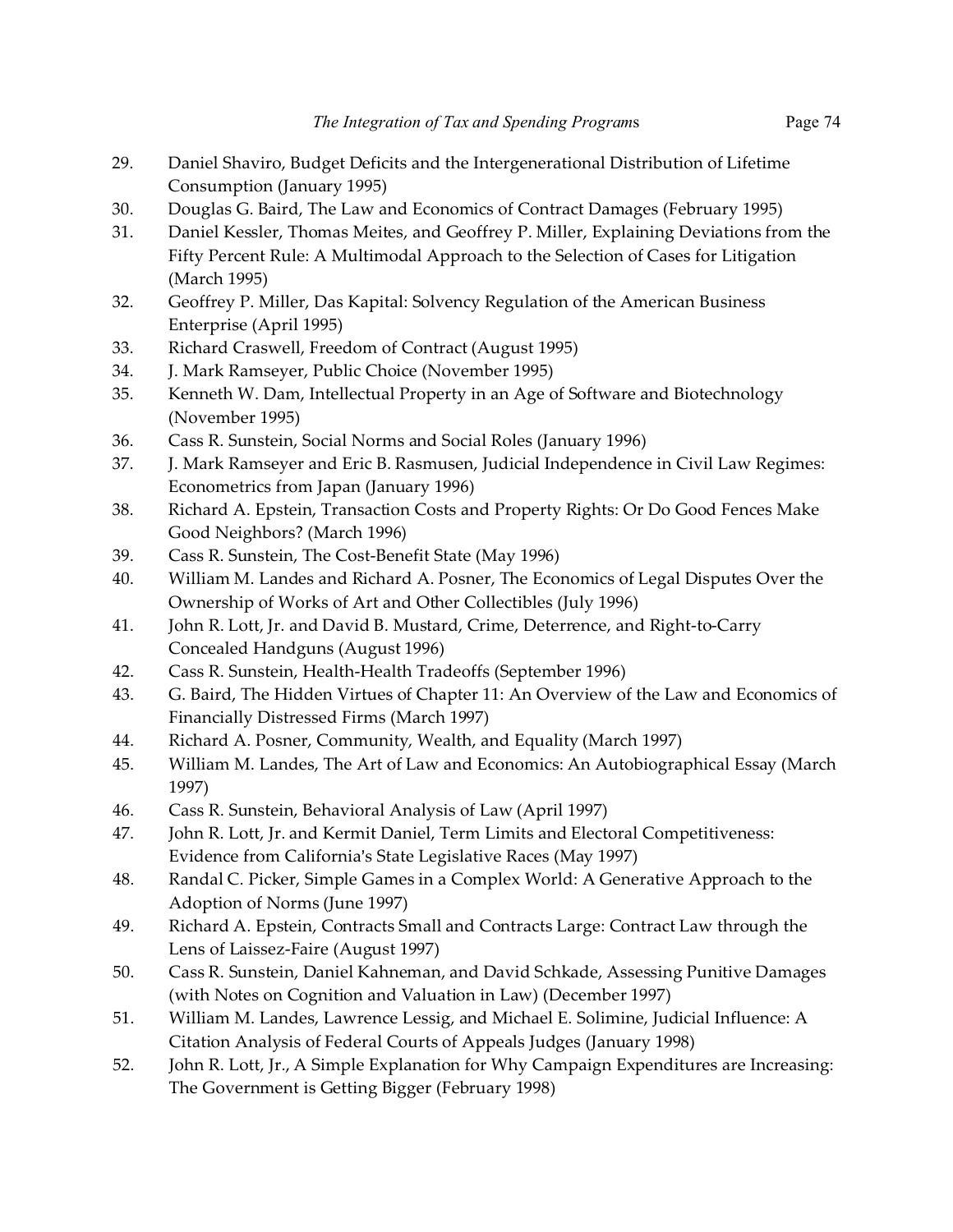- 53. Richard A. Posner, Values and Consequences: An Introduction to Economic Analysis of Law (March 1998)
- 54. Denise DiPasquale and Edward L. Glaeser, Incentives and Social Capital: Are Homeowners Better Citizens? (April 1998)
- 55. Christine Jolls, Cass R. Sunstein, and Richard Thaler, A Behavioral Approach to Law and Economics (May 1998)
- 56. John R. Lott, Jr., Does a Helping Hand Put Others At Risk?: Affirmative Action, Police Departments, and Crime (May 1998)
- 57. Cass R. Sunstein and Edna Ullmann-Margalit, Second-Order Decisions (June 1998)
- 58. Jonathan M. Karpoff and John R. Lott, Jr., Punitive Damages: Their Determinants, Effects on Firm Value, and the Impact of Supreme Court and Congressional Attempts to Limit Awards (July 1998)
- 59. Kenneth W. Dam, Self-Help in the Digital Jungle (August 1998)
- 60. John R. Lott, Jr., How Dramatically Did Women's Suffrage Change the Size and Scope of Government? (September 1998)
- 61. Kevin A. Kordana and Eric A. Posner, A Positive Theory of Chapter 11 (October 1998)
- 62. David A. Weisbach, Line Drawing, Doctrine, and Efficiency in the Tax Law (November 1998)
- 63. Jack L. Goldsmith and Eric A. Posner, A Theory of Customary International Law (November 1998)
- 64. John R. Lott, Jr., Public Schooling, Indoctrination, and Totalitarianism (December 1998)
- 65. Cass R. Sunstein, Private Broadcasters and the Public Interest: Notes Toward A "Third Way" (January 1999)
- 66. Richard A. Posner, An Economic Approach to the Law of Evidence (February 1999)
- 67. Yannis Bakos, Erik Brynjolfsson, Douglas Lichtman, Shared Information Goods (February 1999)
- 68. Kenneth W. Dam, Intellectual Property and the Academic Enterprise (February 1999)
- 69. Gertrud M. Fremling and Richard A. Posner, Status Signaling and the Law, with Particular Application to Sexual Harassment (March 1999)
- 70. Cass R. Sunstein, Must Formalism Be Defended Empirically? (March 1999)
- 71. Jonathan M. Karpoff, John R. Lott, Jr., and Graeme Rankine, Environmental Violations, Legal Penalties, and Reputation Costs (March 1999)
- 72. Matthew D. Adler and Eric A. Posner, Rethinking Cost-Benefit Analysis (April 1999)
- 73. John R. Lott, Jr. and William M. Landes, Multiple Victim Public Shooting, Bombings, and Right-to-Carry Concealed Handgun Laws: Contrasting Private and Public Law Enforcement (April 1999)
- 74. Lisa Bernstein, The Questionable Empirical Basis of Article 2's Incorporation Strategy: A Preliminary Study (May 1999)
- 75. Richard A. Epstein, Deconstructing Privacy: and Putting It Back Together Again (May 1999)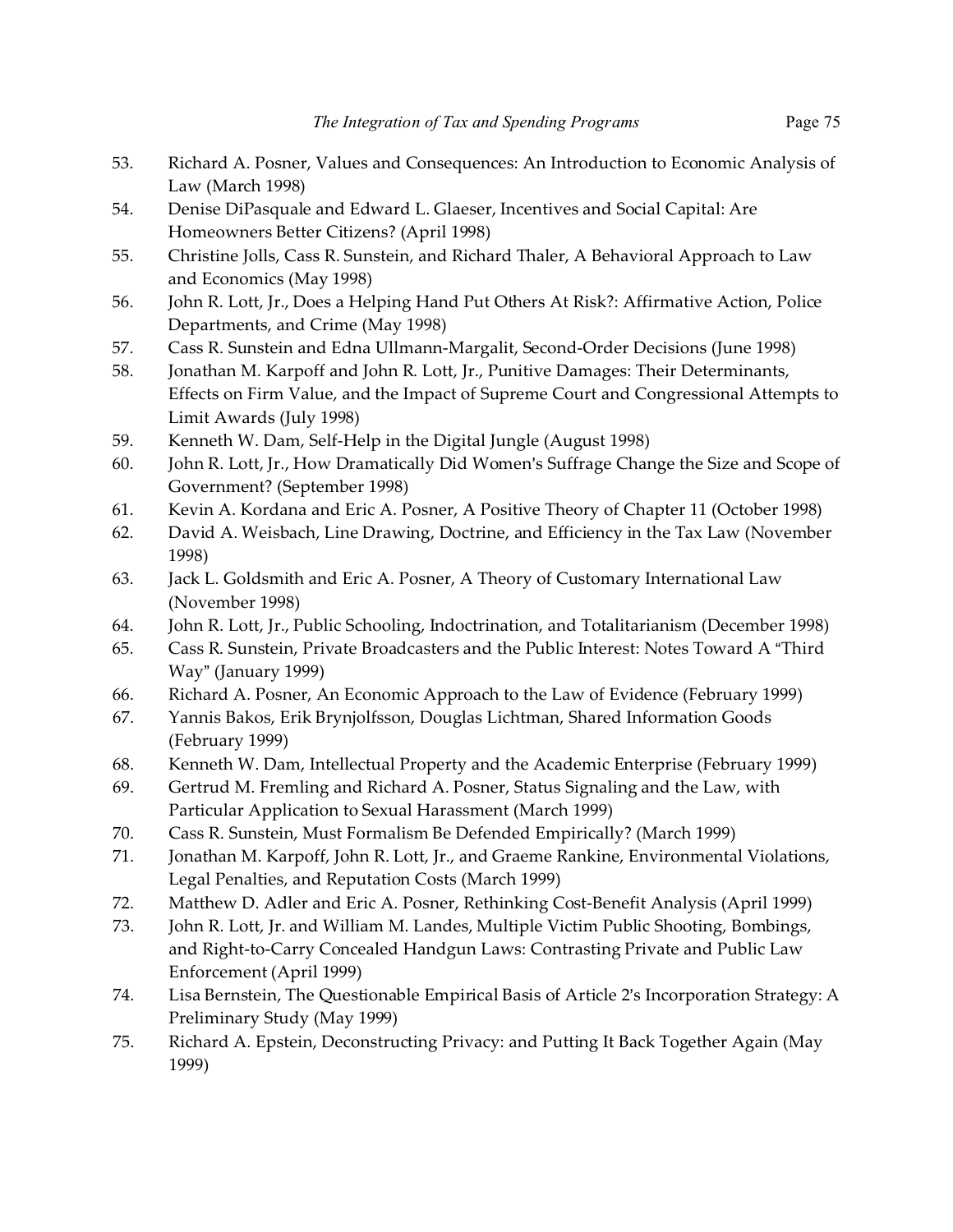- 76. William M. Landes, Winning the Art Lottery: The Economic Returns to the Ganz Collection (May 1999)
- 77. Cass R. Sunstein, David Schkade, and Daniel Kahneman, Do People Want Optimal Deterrence? (June 1999)
- 78. Tomas J. Philipson and Richard A. Posner, The Long-Run Growth in Obesity as a Function of Technological Change (June 1999)
- 79. David A. Weisbach, Ironing Out the Flat Tax (August 1999)
- 80. Eric A. Posner, A Theory of Contract Law under Conditions of Radical Judicial Error (August 1999)
- 81. David Schkade, Cass R. Sunstein, and Daniel Kahneman, Are Juries Less Erratic than Individuals? Deliberation, Polarization, and Punitive Damages (September 1999)
- 82. Cass R. Sunstein, Nondelegation Canons (September 1999)
- 83. Richard A. Posner, The Theory and Practice of Citations Analysis, with Special Reference to Law and Economics (September 1999)
- 84. Randal C. Picker, Regulating Network Industries: A Look at *Intel* (October 1999)
- 85. Cass R. Sunstein, Cognition and Cost-Benefit Analysis (October 1999)
- 86. Douglas G. Baird and Edward R. Morrison, Optimal Timing and Legal Decisionmaking: The Case of the Liquidation Decision in Bankruptcy (October 1999)
- 87. Gertrud M. Fremling and Richard A. Posner, Market Signaling of Personal Characteristics (November 1999)
- 88. Matthew D. Adler and Eric A. Posner, Implementing Cost-Benefit Analysis When Preferences Are Distorted (November 1999)
- 89. Richard A. Posner, Orwell versus Huxley: Economics, Technology, Privacy, and Satire (November 1999)
- 90. David A. Weisbach, Should the Tax Law Require Current Accrual of Interest on Derivative Financial Instruments? (December 1999)
- 91. Cass R. Sunstein, The Law of Group Polarization (December 1999)
- 92. Eric A. Posner, Agency Models in Law and Economics (January 2000)
- 93. Karen Eggleston, Eric A. Posner, and Richard Zeckhauser, Simplicity and Complexity in Contracts (January 2000)
- 94. Douglas G. Baird and Robert K. Rasmussen, Boyd's Legacy and Blackstone's Ghost (February 2000)
- 95. David Schkade, Cass R. Sunstein, Daniel Kahneman, Deliberating about Dollars: The Severity Shift (February 2000)
- 96. Richard A. Posner and Eric B. Rasmusen, Creating and Enforcing Norms, with Special Reference to Sanctions (March 2000)
- 97. Douglas Lichtman, Property Rights in Emerging Platform Technologies (April 2000)
- 98. Cass R. Sunstein and Edna Ullmann-Margalit, Solidarity in Consumption (May 2000)
- 99. David A. Weisbach, An Economic Analysis of Anti-Tax Avoidance Laws (May 2000, revised May 2002)
- 100. Cass R. Sunstein, Human Behavior and the Law of Work (June 2000)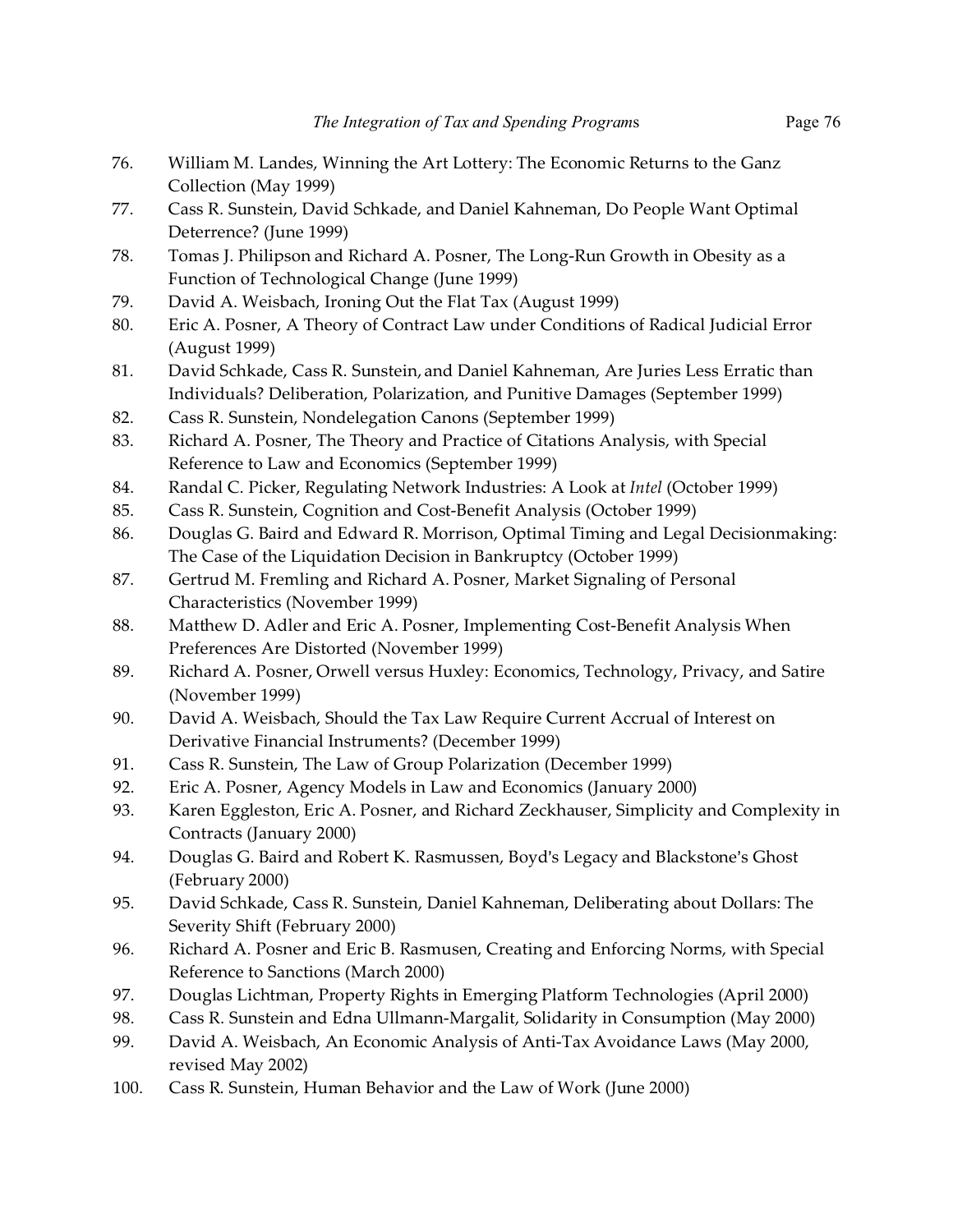- 101. William M. Landes and Richard A. Posner, Harmless Error (June 2000)
- 102. Robert H. Frank and Cass R. Sunstein, Cost-Benefit Analysis and Relative Position (August 2000)
- 103. Eric A. Posner, Law and the Emotions (September 2000)
- 104. Cass R. Sunstein, Cost-Benefit Default Principles (October 2000)
- 105. Jack Goldsmith and Alan Sykes, The Dormant Commerce Clause and the Internet (November 2000)
- 106. Richard A. Posner, Antitrust in the New Economy (November 2000)
- 107. Douglas Lichtman, Scott Baker, and Kate Kraus, Strategic Disclosure in the Patent System (November 2000)
- 108. Jack L. Goldsmith and Eric A. Posner, Moral and Legal Rhetoric in International Relations: A Rational Choice Perspective (November 2000)
- 109. William Meadow and Cass R. Sunstein, Statistics, Not Experts (December 2000)
- 110. Saul Levmore, Conjunction and Aggregation (December 2000)
- 111. Saul Levmore, Puzzling Stock Options and Compensation Norms (December 2000)
- 112. Richard A. Epstein and Alan O. Sykes, The Assault on Managed Care: Vicarious Liability, Class Actions and the Patient's Bill of Rights (December 2000)
- 113. William M. Landes, Copyright, Borrowed Images and Appropriation Art: An Economic Approach (December 2000)
- 114. Cass R. Sunstein, Switching the Default Rule (January 2001)
- 115. George G. Triantis, Financial Contract Design in the World of Venture Capital (January 2001)
- 116. Jack Goldsmith, Statutory Foreign Affairs Preemption (February 2001)
- 117. Richard Hynes and Eric A. Posner, The Law and Economics of Consumer Finance (February 2001)
- 118. Cass R. Sunstein, Academic Fads and Fashions (with Special Reference to Law) (March 2001)
- 119. Eric A. Posner, Controlling Agencies with Cost-Benefit Analysis: A Positive Political Theory Perspective (April 2001)
- 120. Douglas G. Baird, Does Bogart Still Get Scale? Rights of Publicity in the Digital Age (April 2001)
- 121. Douglas G. Baird and Robert K. Rasmussen, Control Rights, Priority Rights and the Conceptual Foundations of Corporate Reorganization (April 2001)
- 122. David A. Weisbach, Ten Truths about Tax Shelters (May 2001)
- 123. William M. Landes, What Has the Visual Arts Rights Act of 1990 Accomplished? (May 2001)
- 124. Cass R. Sunstein, Social and Economic Rights? Lessons from South Africa (May 2001)
- 125. Christopher Avery, Christine Jolls, Richard A. Posner, and Alvin E. Roth, The Market for Federal Judicial Law Clerks (June 2001)
- 126. Douglas G. Baird and Edward R. Morrison, Bankruptcy Decision Making (June 2001)
- 127. Cass R. Sunstein, Regulating Risks after ATA (June 2001)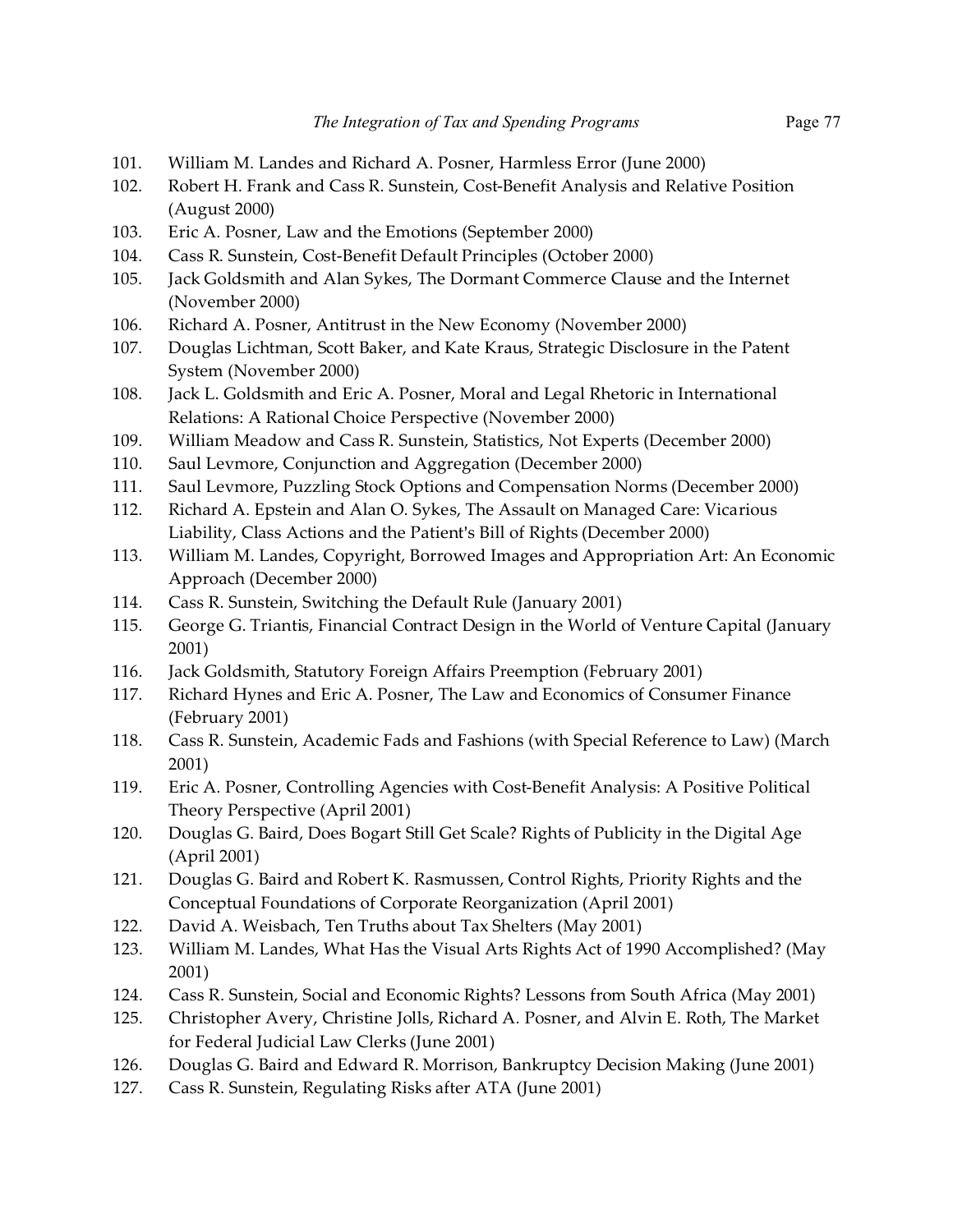- 128. Cass R. Sunstein, The Laws of Fear (June 2001)
- 129. Richard A. Epstein, In and Out of Public Solution: The Hidden Perils of Property Transfer (July 2001)
- 130. Randal C. Picker, Pursuing a Remedy in *Microsoft*: The Declining Need for Centralized Coordination in a Networked World (July 2001)
- 131. Cass R. Sunstein, Daniel Kahneman, David Schkade, and Ilana Ritov, Predictably Incoherent Judgments (July 2001)
- 132. Eric A. Posner, Courts Should Not Enforce Government Contracts (August 2001)
- 133. Lisa Bernstein, Private Commercial Law in the Cotton Industry: Creating Cooperation through Rules, Norms, and Institutions (August 2001)
- 134. Richard A. Epstein, The Allocation of the Commons:Parking and Stopping on the Commons (August 2001)
- 135. Cass R. Sunstein, The Arithmetic of Arsenic (September 2001)
- 136. Eric A. Posner, Richard Hynes, and Anup Malani, The Political Economy of Property Exemption Laws (September 2001)
- 137. Eric A. Posner and George G. Triantis, Covenants Not to Compete from an Incomplete Contracts Perspective (September 2001)
- 138. Cass R. Sunstein, Probability Neglect: Emptions, Worst Cases, and Law (November 2001)
- 139. Randall S. Kroszner and Philip E. Strahan, Throwing Good Money after Bad? Board Connections and Conflicts in Bank Lending (December 2001)
- 140. Alan O. Sykes, TRIPs, Pharmaceuticals, Developing Countries, and the Doha "Solution" (February 2002)
- 141. Edna Ullmann-Margalit and Cass R. Sunstein, Inequality and Indignation (February 2002)
- 142. Daniel N. Shaviro and David A. Weisbach, The Fifth Circuit Gets It Wrong in *Compaq v. Commissioner* (February 2002) (Published in *Tax Notes*, January 28, 2002)
- 143. Warren F. Schwartz and Alan O. Sykes, The Economic Structure of Renegotiation and Dispute Resolution in the WTO/GATT System (March 2002, *Journal of Legal Studies* 2002)
- 144. Richard A. Epstein, HIPAA on Privacy: Its Unintended and Intended Consequences (March 2002, forthcoming *Cato Journal*, summer 2002)
- 145. David A. Weisbach, Thinking Ouside the Little Boxes (March 2002, *Texas Law Review*)
- 146. Eric A. Posner, Economic Analysis of Contract Law after Three Decades: Success or Failure (March 2002)
- 147. Randal C. Picker, Copyright as Entry Policy: The Case of Digital Distribution (April 2002, The Antitrust Bulletin)
- 148. David A. Weisbach, Taxes and Torts in the Redistribution of Income (April 2002, Coase Lecture February 2002)
- 149. Cass R. Sunstein, Beyond the Precautionary Principle (April 2002)
- 150. Robert W. Hahn and Cass R. Sunstein, A New Executive Order for Improving Federal Regulation? Deeper and Wider Cost-Benefit Analysis (April 2002)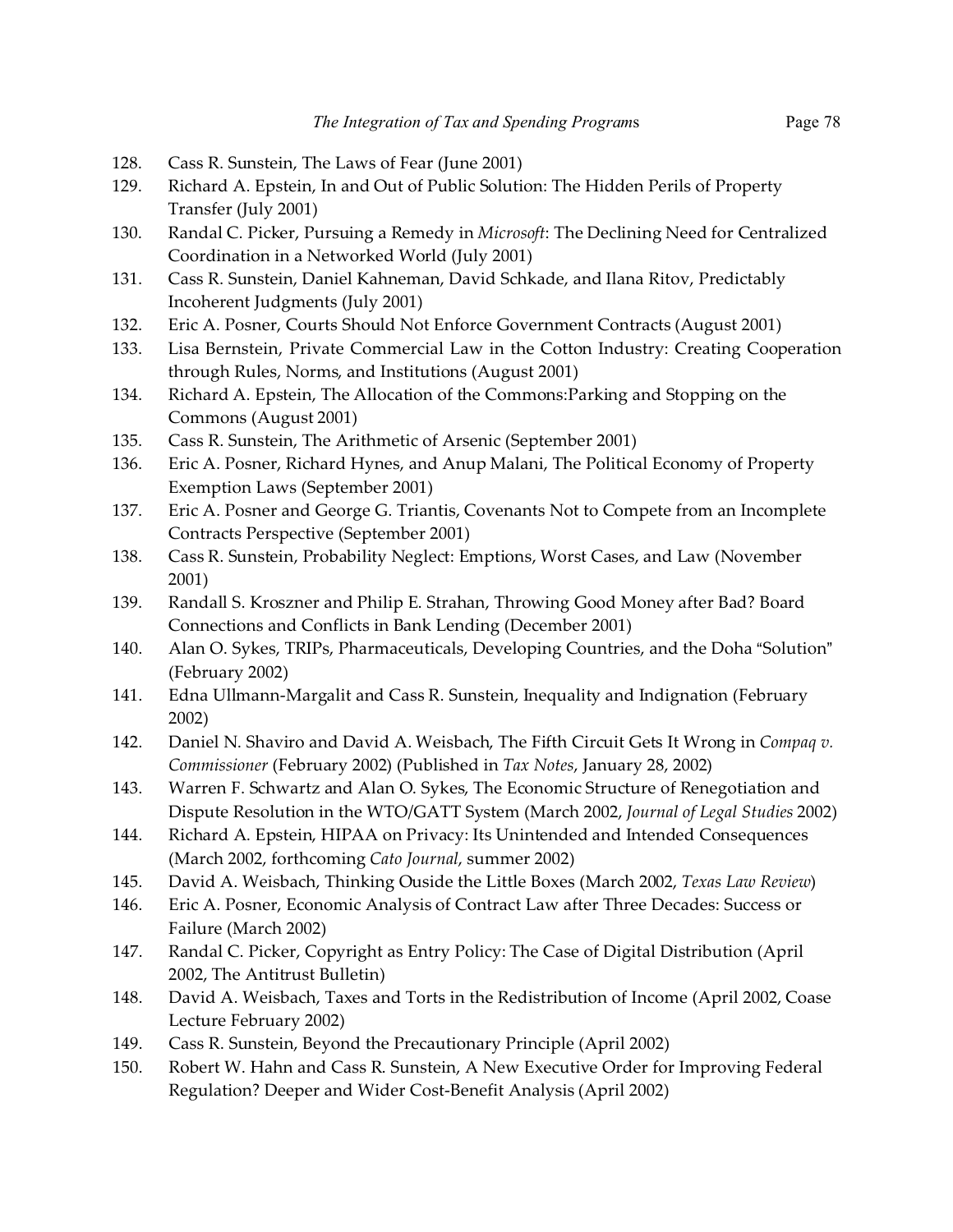- 151. Douglas Lichtman, Copyright as a Rule of Evidence (May 2002, updated January 2003)
- 152. Richard A. Epstein, Steady the Course: Property Rights in Genetic Material (May 2002)
- 153. Jack Goldsmith and Cass R. Sunstein, Military Tribunals and Legal Culture: What a Difference Sixty Years Makes (June 2002)
- 154. William M. Landes and Richard A. Posner, Indefinitely Renewable Copyright (July 2002)
- 155. Anne Gron and Alan O. Sykes, Terrorism and Insurance Markets: A Role for the Government as Insurer? (July 2002)
- 156. Cass R. Sunstein and Adrian Vermeule, Interpretation and Institutions (July 2002)
- 157. Cass R. Sunstein, The Rights of Animals: A Very Short Primer (August 2002)
- 158. Cass R. Sunstein, Avoiding Absurdity? A New Canon in Regulatory Law (with Notes on Interpretive Theory) (August 2002)
- 159. Randal C. Picker, From Edison to the Broadcast Flag: Mechanisms of Consent and Refusal and the Propertization of Copyright (September 2002)
- 160. Eric A. Posner, A Theory of the Laws of War (September 2002)
- 161 Eric A. Posner, Probability Errors: Some Positive and Normative Implications for Tort and Contract Law (September 2002)
- 162. Lior Jacob Strahilevitz, Charismatic Code, Social Norms, and the Emergence of Cooperation on the File-Swapping Networks (September 2002)
- 163. David A. Weisbach, Does the X-Tax Mark the Spot? (September 2002)
- 164. Cass R. Sunstein, Conformity and Dissent (September 2002)
- 165. Cass R. Sunstein, Hazardous Heuristics (October 2002)
- 166. Douglas Lichtman, Uncertainty and the Standard for Preliminary Relief (October 2002)
- 167. Edward T. Swaine, Rational Custom (November 2002)
- 168. Julie Roin, Truth in Government: Beyond the Tax Expenditure Budget (November 2002)
- 169. Avraham D. Tabbach, Criminal Behavior, Sanctions, and Income Taxation: An Economic Analysis (November 2002)
- 170. Richard A. Epstein, In Defense of "Old" Public Health: The Legal Framework for the Regulation of Public Health (December 2002)
- 171. Richard A. Epstein, Animals as Objects, or Subjects, of Rights (December 2002)
- 172. David A. Weisbach, Taxation and Risk-Taking with Multiple Tax Rates (December 2002)
- 173. Douglas G. Baird and Robert K. Rasmussen, The End of Bankruptcy (December 2002)
- 174. Richard A. Epstein, Into the Frying Pan: Standing and Privity under the Telecommunications Act of 1996 and Beyond (December 2002)
- 175. Douglas G. Baird, In Coase's Footsteps (January 2003)
- 176. David A. Weisbach, Measurement and Tax Depreciation Policy: The Case of Short-Term Assets (January 2003)
- 177. Randal C. Picker, Understanding Statutory Bundles: Does the Sherman Act Come with the 1996 Telecommunications Act? (January 2003)
- 178. Douglas Lichtman and Randal C. Picker, Entry Policy in Local Telecommunications: *Iowa Utilities* and *Verizon* (January 2003)